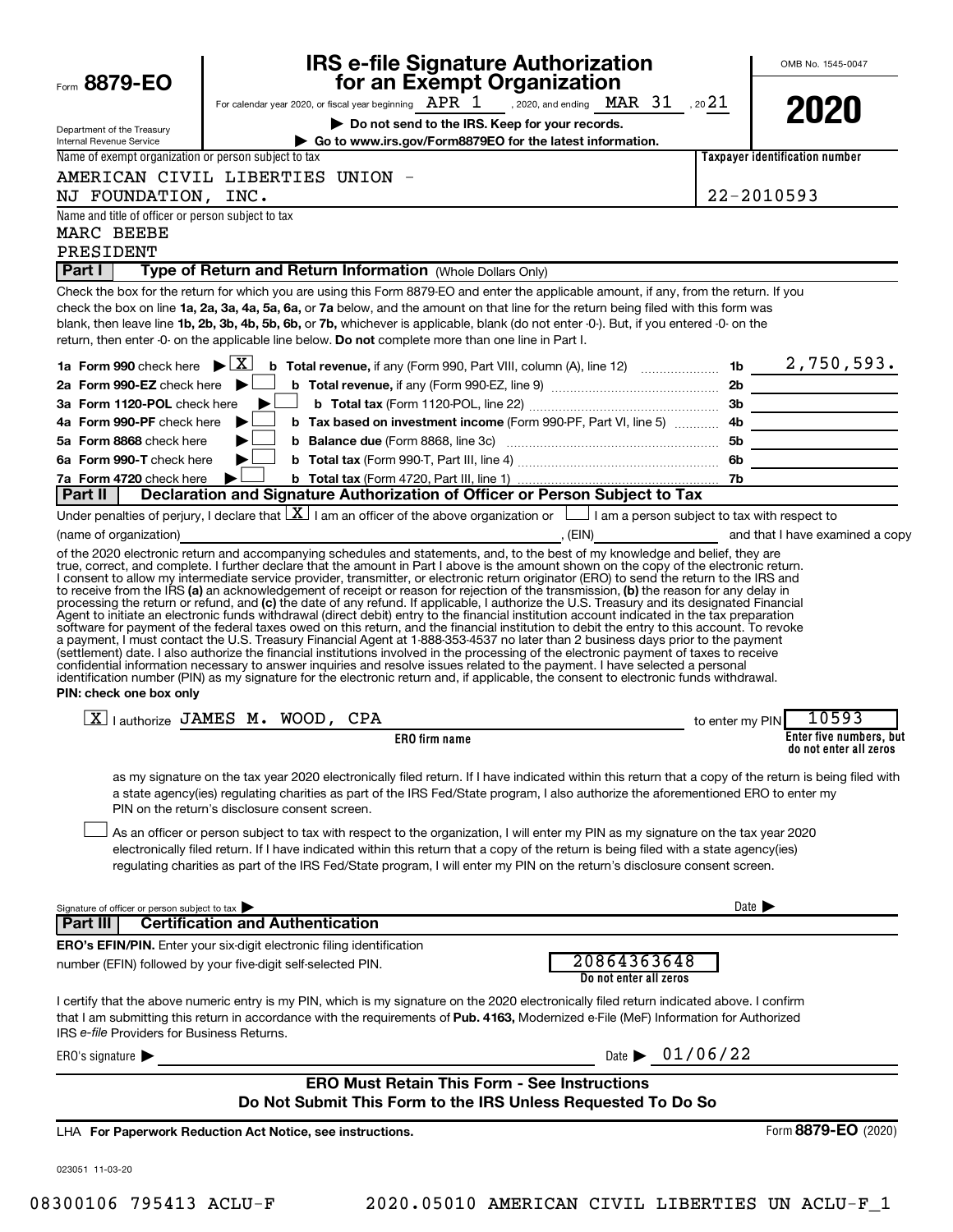# (Rev. January 2020) **Cxempt Organization Return** Manuary 2020) and the settern **Canadian Exempt Organization Return Form 8868 Application for Automatic Extension of Time To File an**<br>**Exempt Organization Return**

Department of the Treasury Internal Revenue Service

|  |  | File a separate application for each return. |
|--|--|----------------------------------------------|

**| Go to www.irs.gov/Form8868 for the latest information.**

**Electronic filing (e-file).** You can electronically file Form 8868 to request a 6-month automatic extension of time to file any of the filing of this form, visit www.irs.gov/e-file-providers/e-file-for-charities-and-non-profits. forms listed below with the exception of Form 8870, Information Return for Transfers Associated With Certain Personal Benefit Contracts, for which an extension request must be sent to the IRS in paper format (see instructions). For more details on the electronic

# **Automatic 6-Month Extension of Time.** Only submit original (no copies needed).

All corporations required to file an income tax return other than Form 990-T (including 1120-C filers), partnerships, REMICs, and trusts must use Form 7004 to request an extension of time to file income tax returns.

| print                                                                                                                            | Name of exempt organization or other filer, see instructions.<br>Type or<br>AMERICAN CIVIL LIBERTIES UNION                                                                                                                                                                                                                                                                                                                                                                                                                                                                   |        |                                                                                                                                                                 |              | Taxpayer identification number (TIN)         |                         |
|----------------------------------------------------------------------------------------------------------------------------------|------------------------------------------------------------------------------------------------------------------------------------------------------------------------------------------------------------------------------------------------------------------------------------------------------------------------------------------------------------------------------------------------------------------------------------------------------------------------------------------------------------------------------------------------------------------------------|--------|-----------------------------------------------------------------------------------------------------------------------------------------------------------------|--------------|----------------------------------------------|-------------------------|
|                                                                                                                                  | NJ FOUNDATION, INC.                                                                                                                                                                                                                                                                                                                                                                                                                                                                                                                                                          |        |                                                                                                                                                                 |              | 22-2010593                                   |                         |
| File by the<br>due date for<br>filing your<br>return. See                                                                        | Number, street, and room or suite no. If a P.O. box, see instructions.<br>PO BOX 32159                                                                                                                                                                                                                                                                                                                                                                                                                                                                                       |        |                                                                                                                                                                 |              |                                              |                         |
| instructions.<br>City, town or post office, state, and ZIP code. For a foreign address, see instructions.<br>07102<br>NEWARK, NJ |                                                                                                                                                                                                                                                                                                                                                                                                                                                                                                                                                                              |        |                                                                                                                                                                 |              |                                              |                         |
|                                                                                                                                  | Enter the Return Code for the return that this application is for (file a separate application for each return)                                                                                                                                                                                                                                                                                                                                                                                                                                                              |        |                                                                                                                                                                 |              |                                              | $\overline{0}$<br>1     |
| Application                                                                                                                      |                                                                                                                                                                                                                                                                                                                                                                                                                                                                                                                                                                              | Return | Application                                                                                                                                                     |              |                                              | Return                  |
| Is For                                                                                                                           |                                                                                                                                                                                                                                                                                                                                                                                                                                                                                                                                                                              | Code   | Is For                                                                                                                                                          |              |                                              | Code                    |
|                                                                                                                                  | Form 990 or Form 990-EZ                                                                                                                                                                                                                                                                                                                                                                                                                                                                                                                                                      | 01     | Form 990-T (corporation)                                                                                                                                        |              |                                              | 07                      |
| Form 990-BL                                                                                                                      |                                                                                                                                                                                                                                                                                                                                                                                                                                                                                                                                                                              | 02     | Form 1041 A                                                                                                                                                     |              |                                              | 08                      |
|                                                                                                                                  | Form 4720 (individual)                                                                                                                                                                                                                                                                                                                                                                                                                                                                                                                                                       | 03     | Form 4720 (other than individual)                                                                                                                               |              |                                              | 09                      |
| Form 990-PF                                                                                                                      |                                                                                                                                                                                                                                                                                                                                                                                                                                                                                                                                                                              | 04     | Form 5227                                                                                                                                                       |              |                                              | 10                      |
|                                                                                                                                  | Form 990-T (sec. 401(a) or 408(a) trust)                                                                                                                                                                                                                                                                                                                                                                                                                                                                                                                                     | 05     | Form 6069                                                                                                                                                       |              |                                              | 11                      |
|                                                                                                                                  | Form 990-T (trust other than above)                                                                                                                                                                                                                                                                                                                                                                                                                                                                                                                                          | 06     | Form 8870                                                                                                                                                       |              |                                              | 12                      |
|                                                                                                                                  | THE ORGANIZATION<br>• The books are in the care of > PO BOX 32159 - NEWARK, NJ 07102                                                                                                                                                                                                                                                                                                                                                                                                                                                                                         |        |                                                                                                                                                                 |              |                                              |                         |
| $box \blacktriangleright$<br>1<br>2                                                                                              | If this is for a Group Return, enter the organization's four digit Group Exemption Number (GEN) [If this is for the whole group, check this<br>. If it is for part of the group, check this box $\blacktriangleright$  <br>I request an automatic 6-month extension of time until<br>the organization named above. The extension is for the organization's return for:<br>calendar year<br>or<br>$ \underline{X} $ tax year beginning $\overline{APR}$ 1, 2020<br>If the tax year entered in line 1 is for less than 12 months, check reason:<br>Change in accounting period |        | and attach a list with the names and TINs of all members the extension is for.<br><b>FEBRUARY 15, 2022</b><br>, and ending $\n  MAR$ 31, 2021<br>Initial return | Final return | , to file the exempt organization return for |                         |
| За                                                                                                                               | If this application is for Forms 990-BL, 990-PF, 990-T, 4720, or 6069, enter the tentative tax, less                                                                                                                                                                                                                                                                                                                                                                                                                                                                         |        |                                                                                                                                                                 |              |                                              |                         |
|                                                                                                                                  | any nonrefundable credits. See instructions.                                                                                                                                                                                                                                                                                                                                                                                                                                                                                                                                 |        |                                                                                                                                                                 | За           | \$                                           | 0.                      |
| b                                                                                                                                | If this application is for Forms 990-PF, 990-T, 4720, or 6069, enter any refundable credits and                                                                                                                                                                                                                                                                                                                                                                                                                                                                              |        |                                                                                                                                                                 |              |                                              |                         |
|                                                                                                                                  | estimated tax payments made. Include any prior year overpayment allowed as a credit.                                                                                                                                                                                                                                                                                                                                                                                                                                                                                         |        |                                                                                                                                                                 | 3b           | \$                                           | $0$ .                   |
|                                                                                                                                  | c Balance due. Subtract line 3b from line 3a. Include your payment with this form, if required, by                                                                                                                                                                                                                                                                                                                                                                                                                                                                           |        |                                                                                                                                                                 |              |                                              | 0.                      |
|                                                                                                                                  | using EFTPS (Electronic Federal Tax Payment System). See instructions.                                                                                                                                                                                                                                                                                                                                                                                                                                                                                                       |        |                                                                                                                                                                 | Зс           |                                              |                         |
| instructions.                                                                                                                    | Caution: If you are going to make an electronic funds withdrawal (direct debit) with this Form 8868, see Form 8453-EO and Form 8879-EO for payment                                                                                                                                                                                                                                                                                                                                                                                                                           |        |                                                                                                                                                                 |              |                                              |                         |
| LHA.                                                                                                                             | For Privacy Act and Paperwork Reduction Act Notice, see instructions.                                                                                                                                                                                                                                                                                                                                                                                                                                                                                                        |        |                                                                                                                                                                 |              |                                              | Form 8868 (Rev. 1-2020) |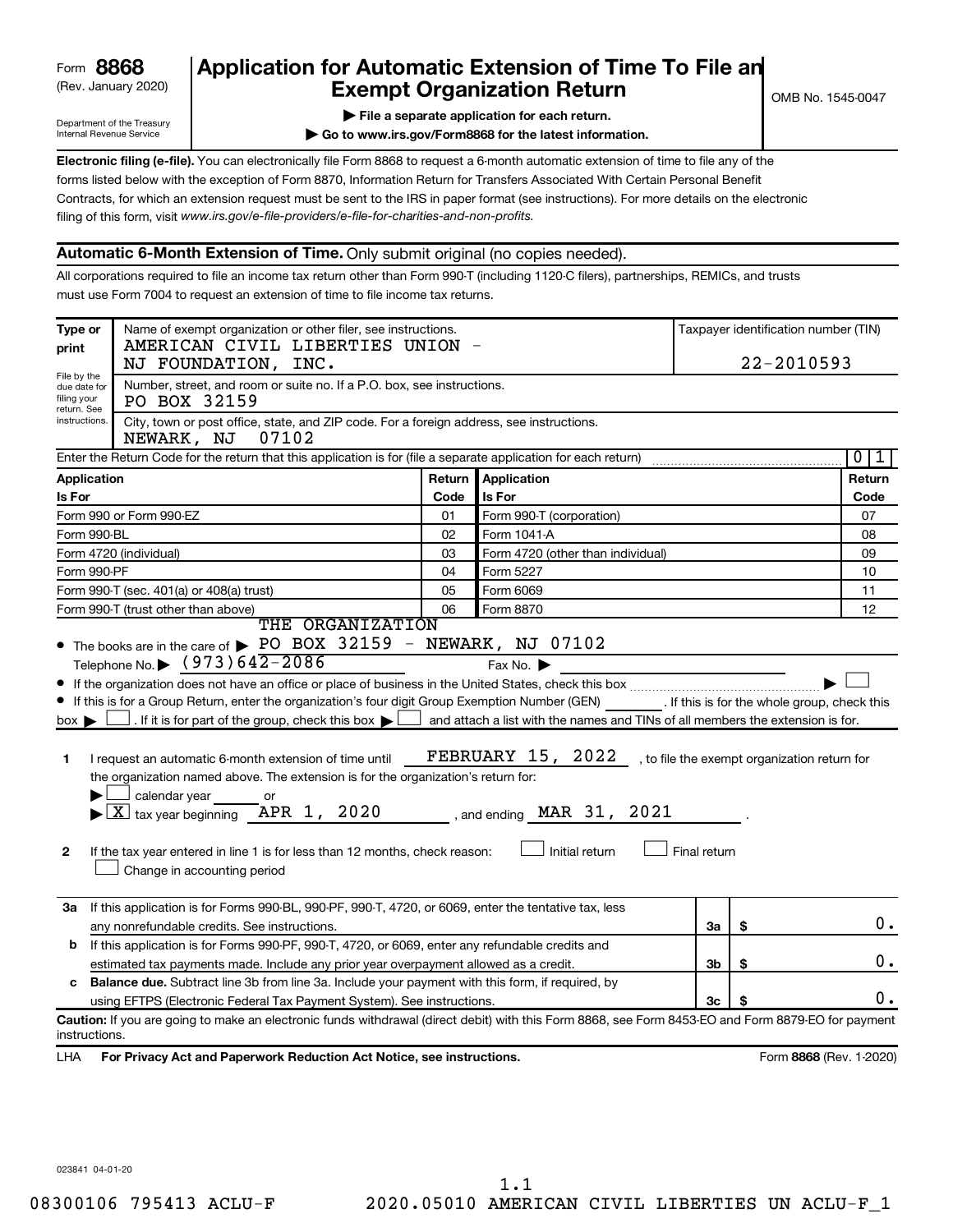|                         |                              |                                                        |                                                                                       | EXTENDED TO FEBRUARY 15, 2022                                                                                                                                              |                                                           |                                                                  |
|-------------------------|------------------------------|--------------------------------------------------------|---------------------------------------------------------------------------------------|----------------------------------------------------------------------------------------------------------------------------------------------------------------------------|-----------------------------------------------------------|------------------------------------------------------------------|
|                         |                              |                                                        |                                                                                       | <b>Return of Organization Exempt From Income Tax</b>                                                                                                                       |                                                           | OMB No. 1545-0047                                                |
|                         | Form <b>990</b>              |                                                        |                                                                                       | Under section 501(c), 527, or 4947(a)(1) of the Internal Revenue Code (except private foundations)                                                                         |                                                           |                                                                  |
|                         |                              |                                                        |                                                                                       | Do not enter social security numbers on this form as it may be made public.                                                                                                |                                                           | <b>Open to Public</b>                                            |
|                         |                              | Department of the Treasury<br>Internal Revenue Service |                                                                                       | Go to www.irs.gov/Form990 for instructions and the latest information.                                                                                                     |                                                           | Inspection                                                       |
|                         |                              |                                                        | A For the 2020 calendar year, or tax year beginning $\Phi$ APR $\left(1, 2020\right)$ |                                                                                                                                                                            | and ending $\n  MAR\n  31, 2021\n$                        |                                                                  |
|                         | <b>B</b> Check if            |                                                        | <b>C</b> Name of organization                                                         |                                                                                                                                                                            | D Employer identification number                          |                                                                  |
|                         | applicable:                  |                                                        | AMERICAN CIVIL LIBERTIES UNION -                                                      |                                                                                                                                                                            |                                                           |                                                                  |
|                         | Address<br>change            |                                                        | NJ FOUNDATION, INC.                                                                   |                                                                                                                                                                            |                                                           |                                                                  |
|                         | Name<br> change              |                                                        | Doing business as                                                                     |                                                                                                                                                                            | 22-2010593                                                |                                                                  |
|                         | Ilnitial<br>∣return          |                                                        | Number and street (or P.O. box if mail is not delivered to street address)            | Room/suite                                                                                                                                                                 | E Telephone number                                        |                                                                  |
|                         | <b> Final</b><br>return/     |                                                        | PO BOX 32159                                                                          |                                                                                                                                                                            | $(973)642 - 2086$                                         |                                                                  |
|                         | termin-<br>ated              |                                                        | City or town, state or province, country, and ZIP or foreign postal code              |                                                                                                                                                                            | G Gross receipts \$                                       | 2,750,593.                                                       |
|                         | Amended<br>Ireturn           |                                                        | NEWARK, NJ<br>07102                                                                   |                                                                                                                                                                            | H(a) Is this a group return                               |                                                                  |
|                         | Applica-<br>Ition<br>pending |                                                        | F Name and address of principal officer: MARC BEEBE                                   |                                                                                                                                                                            | for subordinates?                                         | $ {\mathsf Y}{\mathsf e}{\mathsf s} \ \overline{{\mathsf X}}$ No |
|                         |                              |                                                        | SAME AS C ABOVE                                                                       |                                                                                                                                                                            | H(b) Are all subordinates included? Ves                   | <b>No</b>                                                        |
|                         |                              |                                                        | <b>I</b> Tax-exempt status: $X \overline{X}$ 501(c)(3)<br>$501(c)$ (                  | $\sqrt{\bullet}$ (insert no.)<br>$4947(a)(1)$ or                                                                                                                           | 527                                                       | If "No," attach a list. See instructions                         |
|                         |                              |                                                        | J Website: WWW.ACLU-NJ.ORG                                                            |                                                                                                                                                                            | $H(c)$ Group exemption number $\blacktriangleright$       |                                                                  |
|                         |                              |                                                        | K Form of organization: $X$ Corporation<br>Trust                                      | Other $\blacktriangleright$<br>Association                                                                                                                                 | L Year of formation: $1969$ M State of legal domicile: NJ |                                                                  |
|                         |                              | Part I Summary                                         |                                                                                       |                                                                                                                                                                            |                                                           |                                                                  |
|                         | 1                            |                                                        | DENIED THEIR CIVIL LIBERTIES                                                          | Briefly describe the organization's mission or most significant activities: PROVIDE ASSISTANCE TO THOSE                                                                    |                                                           |                                                                  |
|                         |                              |                                                        |                                                                                       |                                                                                                                                                                            |                                                           |                                                                  |
| Governance              | 2                            |                                                        |                                                                                       | Check this box $\blacktriangleright$ $\Box$ if the organization discontinued its operations or disposed of more than 25% of its net assets.                                |                                                           | 7                                                                |
|                         | З                            |                                                        | Number of voting members of the governing body (Part VI, line 1a)                     |                                                                                                                                                                            | 3<br>$\overline{\mathbf{4}}$                              | 7                                                                |
|                         | 4                            |                                                        | 5                                                                                     | $\overline{29}$                                                                                                                                                            |                                                           |                                                                  |
|                         | 5                            |                                                        |                                                                                       |                                                                                                                                                                            | 6                                                         | 47                                                               |
| <b>Activities &amp;</b> |                              |                                                        |                                                                                       |                                                                                                                                                                            | 7a                                                        | $\overline{0}$ .                                                 |
|                         |                              |                                                        |                                                                                       |                                                                                                                                                                            |                                                           |                                                                  |
|                         |                              |                                                        |                                                                                       |                                                                                                                                                                            |                                                           |                                                                  |
|                         |                              |                                                        |                                                                                       |                                                                                                                                                                            | 7b                                                        | $\overline{0}$ .                                                 |
|                         |                              |                                                        |                                                                                       |                                                                                                                                                                            | <b>Prior Year</b>                                         | <b>Current Year</b>                                              |
|                         | 8                            |                                                        | Contributions and grants (Part VIII, line 1h)                                         |                                                                                                                                                                            | 1,556,048.<br>0.                                          | 2,635,105.<br>0.                                                 |
|                         | 9                            |                                                        | Program service revenue (Part VIII, line 2g)                                          |                                                                                                                                                                            |                                                           |                                                                  |
| Revenue                 | 10                           |                                                        |                                                                                       |                                                                                                                                                                            | 45, 138.                                                  | 29,639.                                                          |
|                         | 11<br>12                     |                                                        |                                                                                       | Other revenue (Part VIII, column (A), lines 5, 6d, 8c, 9c, 10c, and 11e)                                                                                                   | 117,912.                                                  | 85,849.                                                          |
|                         | 13                           |                                                        |                                                                                       | Total revenue - add lines 8 through 11 (must equal Part VIII, column (A), line 12)                                                                                         | 1,719,098.<br>0.                                          | 2,750,593.                                                       |
|                         | 14                           |                                                        |                                                                                       | Grants and similar amounts paid (Part IX, column (A), lines 1-3)                                                                                                           | σ.                                                        | 29,433.<br>0.                                                    |
|                         |                              |                                                        | Benefits paid to or for members (Part IX, column (A), line 4)                         |                                                                                                                                                                            |                                                           |                                                                  |
|                         |                              |                                                        |                                                                                       | 15 Salaries, other compensation, employee benefits (Part IX, column (A), lines 5-10)                                                                                       | 1,951,351.<br>0.                                          | 1,190,949.<br>0.                                                 |
|                         |                              |                                                        |                                                                                       |                                                                                                                                                                            |                                                           |                                                                  |
| Expenses                |                              |                                                        |                                                                                       |                                                                                                                                                                            | 617,476.                                                  | 456, 152.                                                        |
|                         | 18                           |                                                        |                                                                                       | Total expenses. Add lines 13-17 (must equal Part IX, column (A), line 25)                                                                                                  | 2,568,827.                                                | 1,676,534.                                                       |
|                         | 19                           |                                                        |                                                                                       |                                                                                                                                                                            | $-849,729$ .                                              | $1,074,059$ .                                                    |
|                         |                              |                                                        |                                                                                       |                                                                                                                                                                            | <b>Beginning of Current Year</b>                          | <b>End of Year</b>                                               |
|                         | 20                           |                                                        | Total assets (Part X, line 16)                                                        |                                                                                                                                                                            | 5, 296, 384.                                              | 7,412,003 <b>.</b>                                               |
|                         | 21                           |                                                        | Total liabilities (Part X, line 26)                                                   |                                                                                                                                                                            | 38,618.                                                   | 290,596.                                                         |
| Net Assets or           | 22                           |                                                        |                                                                                       |                                                                                                                                                                            | 5,257,766.                                                | 7,121,407.                                                       |
|                         | <b>Part II</b>               | <b>Signature Block</b>                                 |                                                                                       |                                                                                                                                                                            |                                                           |                                                                  |
|                         |                              |                                                        |                                                                                       | Under penalties of perjury, I declare that I have examined this return, including accompanying schedules and statements, and to the best of my knowledge and belief, it is |                                                           |                                                                  |
|                         |                              |                                                        |                                                                                       | true, correct, and complete. Declaration of preparer (other than officer) is based on all information of which preparer has any knowledge.                                 |                                                           |                                                                  |
|                         |                              |                                                        |                                                                                       |                                                                                                                                                                            |                                                           |                                                                  |
| Sign                    |                              |                                                        | Signature of officer                                                                  |                                                                                                                                                                            | Date                                                      |                                                                  |
| Here                    |                              |                                                        | MARC BEEBE, PRESIDENT                                                                 |                                                                                                                                                                            |                                                           |                                                                  |
|                         |                              |                                                        | Type or print name and title                                                          |                                                                                                                                                                            |                                                           |                                                                  |
| Paid                    |                              | Print/Type preparer's name<br>JAMES M. WOOD            |                                                                                       | Preparer's signature                                                                                                                                                       | Date<br>Check<br>$01/06/22$ self-employed                 | PTIN<br>$\mathbf{X}$<br>P00310420                                |

| <b>Paid</b>                                                                                                     | <b>UAMES M. WUUD</b> |                                |                                                                        |  | $ U \perp / U0 / Z4 $ self-employed $ VU \cup J1 U4 ZU$ |  |  |
|-----------------------------------------------------------------------------------------------------------------|----------------------|--------------------------------|------------------------------------------------------------------------|--|---------------------------------------------------------|--|--|
| Preparer                                                                                                        | Firm's name          | JAMES M. WOOD, CPA             |                                                                        |  | $1$ Firm's EIN $\geq 2 - 3604710$                       |  |  |
| Use Only                                                                                                        |                      | Firm's address 603B OMNI DRIVE |                                                                        |  |                                                         |  |  |
|                                                                                                                 |                      | HILLSBOROUGH, NJ 08844         |                                                                        |  | I Phone no. $(908)$ $431 - 1700$                        |  |  |
| x<br><b>Yes</b><br><b>No</b><br>May the IRS discuss this return with the preparer shown above? See instructions |                      |                                |                                                                        |  |                                                         |  |  |
| 032001 12-23-20                                                                                                 |                      |                                | LHA For Paperwork Reduction Act Notice, see the separate instructions. |  | Form 990 (2020)                                         |  |  |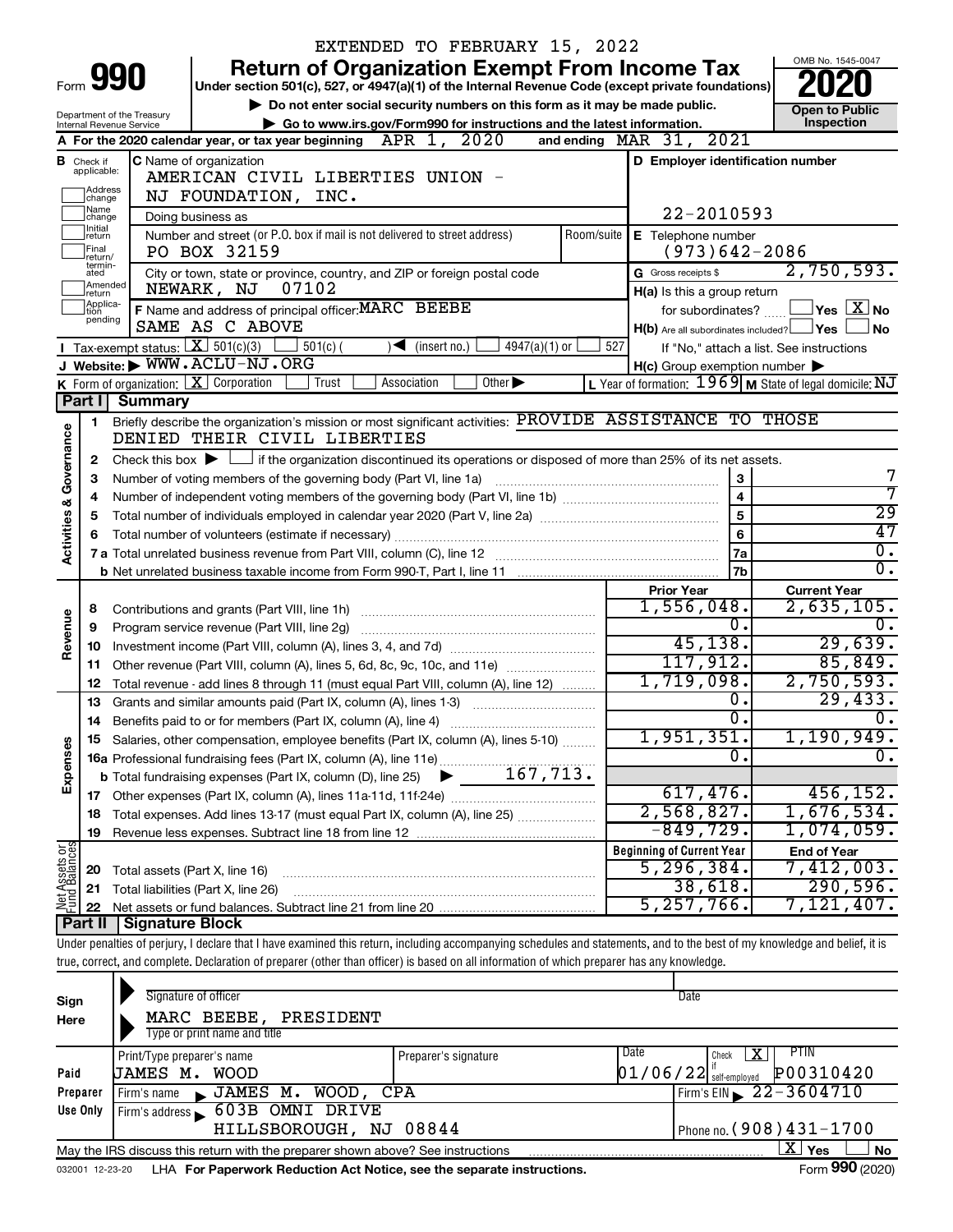|                | AMERICAN CIVIL LIBERTIES UNION -                                                                                                             | $22 - 2010593$ |                                         |
|----------------|----------------------------------------------------------------------------------------------------------------------------------------------|----------------|-----------------------------------------|
|                | NJ FOUNDATION, INC.<br>Form 990 (2020)<br>Part III   Statement of Program Service Accomplishments                                            |                | Page 2                                  |
|                |                                                                                                                                              |                |                                         |
| 1              | Briefly describe the organization's mission:                                                                                                 |                |                                         |
|                | PROMOTE AND DEFEND CIVIL LIBERTIES PRINCIPLES.                                                                                               |                |                                         |
|                |                                                                                                                                              |                |                                         |
|                |                                                                                                                                              |                |                                         |
|                |                                                                                                                                              |                |                                         |
| $\overline{2}$ | Did the organization undertake any significant program services during the year which were not listed on the                                 |                | $\Box$ Yes $[\overline{\mathrm{X}}]$ No |
|                | If "Yes," describe these new services on Schedule O.                                                                                         |                |                                         |
| 3              | Did the organization cease conducting, or make significant changes in how it conducts, any program services?                                 |                | $\Box$ Yes $[\overline{\mathrm{X}}]$ No |
|                | If "Yes," describe these changes on Schedule O.                                                                                              |                |                                         |
| 4              | Describe the organization's program service accomplishments for each of its three largest program services, as measured by expenses.         |                |                                         |
|                | Section 501(c)(3) and 501(c)(4) organizations are required to report the amount of grants and allocations to others, the total expenses, and |                |                                         |
|                | revenue, if any, for each program service reported.<br>Prvice reported.<br>1,152,683. including grants of \$29,433. ) (Revenue \$            |                |                                         |
| 4a             | ) (Expenses \$<br>(Code:<br>PROVIDE LEGAL ADVOCACY AND REPRESENTATION TO INDIVIDUAL RESIDENTS                                                |                | 4,500.                                  |
|                | ı.<br>AND ORGANIZATIONS THROUGHOUT THE STATE OF NEW JERSEY.                                                                                  |                |                                         |
|                | $\overline{2}$ .<br>EDUCATE THE GENERAL PUBLIC ABOUT THEIR CIVIL LIBERTIES AND                                                               |                |                                         |
|                | CONSTITUTIONAL RIGHTS THROUGH PUBLICATIONS, SPEAKING ENGAGEMENTS, MEDIA                                                                      |                |                                         |
|                | AND WEBSITE.                                                                                                                                 |                |                                         |
|                | 3.<br>PARTICIPATE IN TARGETED OUTREACH EFFORTS TO COMMUNITIES NEEDING                                                                        |                |                                         |
|                | GUIDANCE ON CIVIL LIBERTIES ISSUES.                                                                                                          |                |                                         |
|                | PROVIDE INFORMATION ABOUT RIGHTS AND RESOURCES TO HUNDREDS OF THE<br>4.                                                                      |                |                                         |
|                | REQUESTS FOR ASSISTANCE WE RECEIVE ANNUALLY.                                                                                                 |                |                                         |
|                | 5.<br>DEVELOP AND DISSEMINATE REPORTS AND OTHER PUBLICATIONS REGARDING                                                                       |                |                                         |
|                | CURRENT CIVIL LIBERTIES ISSUES.                                                                                                              |                |                                         |
| 4b             |                                                                                                                                              |                |                                         |
|                |                                                                                                                                              |                |                                         |
|                |                                                                                                                                              |                |                                         |
|                |                                                                                                                                              |                |                                         |
|                |                                                                                                                                              |                |                                         |
|                |                                                                                                                                              |                |                                         |
|                |                                                                                                                                              |                |                                         |
|                |                                                                                                                                              |                |                                         |
|                |                                                                                                                                              |                |                                         |
|                |                                                                                                                                              |                |                                         |
|                |                                                                                                                                              |                |                                         |
|                |                                                                                                                                              |                |                                         |
| 4c             | $\left(\text{Code:}\right)$ $\left(\text{Expenses $}\right)$<br>including grants of \$                                                       | ) (Revenue \$  |                                         |
|                |                                                                                                                                              |                |                                         |
|                |                                                                                                                                              |                |                                         |
|                |                                                                                                                                              |                |                                         |
|                |                                                                                                                                              |                |                                         |
|                |                                                                                                                                              |                |                                         |
|                |                                                                                                                                              |                |                                         |
|                |                                                                                                                                              |                |                                         |
|                |                                                                                                                                              |                |                                         |
|                |                                                                                                                                              |                |                                         |
|                |                                                                                                                                              |                |                                         |
|                | 4d Other program services (Describe on Schedule O.)                                                                                          |                |                                         |
|                | (Expenses \$<br>(Revenue \$<br>including grants of \$                                                                                        |                |                                         |
| 4е             | $\overline{1,152,683.}$<br>Total program service expenses >                                                                                  |                |                                         |
|                |                                                                                                                                              |                | Form 990 (2020)                         |
|                | 032002 12-23-20                                                                                                                              |                |                                         |
|                | 3<br>20010C 70E 112 ROTII B<br>2020 OE010 AMERICAN CIVIL                                                                                     | r thunmtus     |                                         |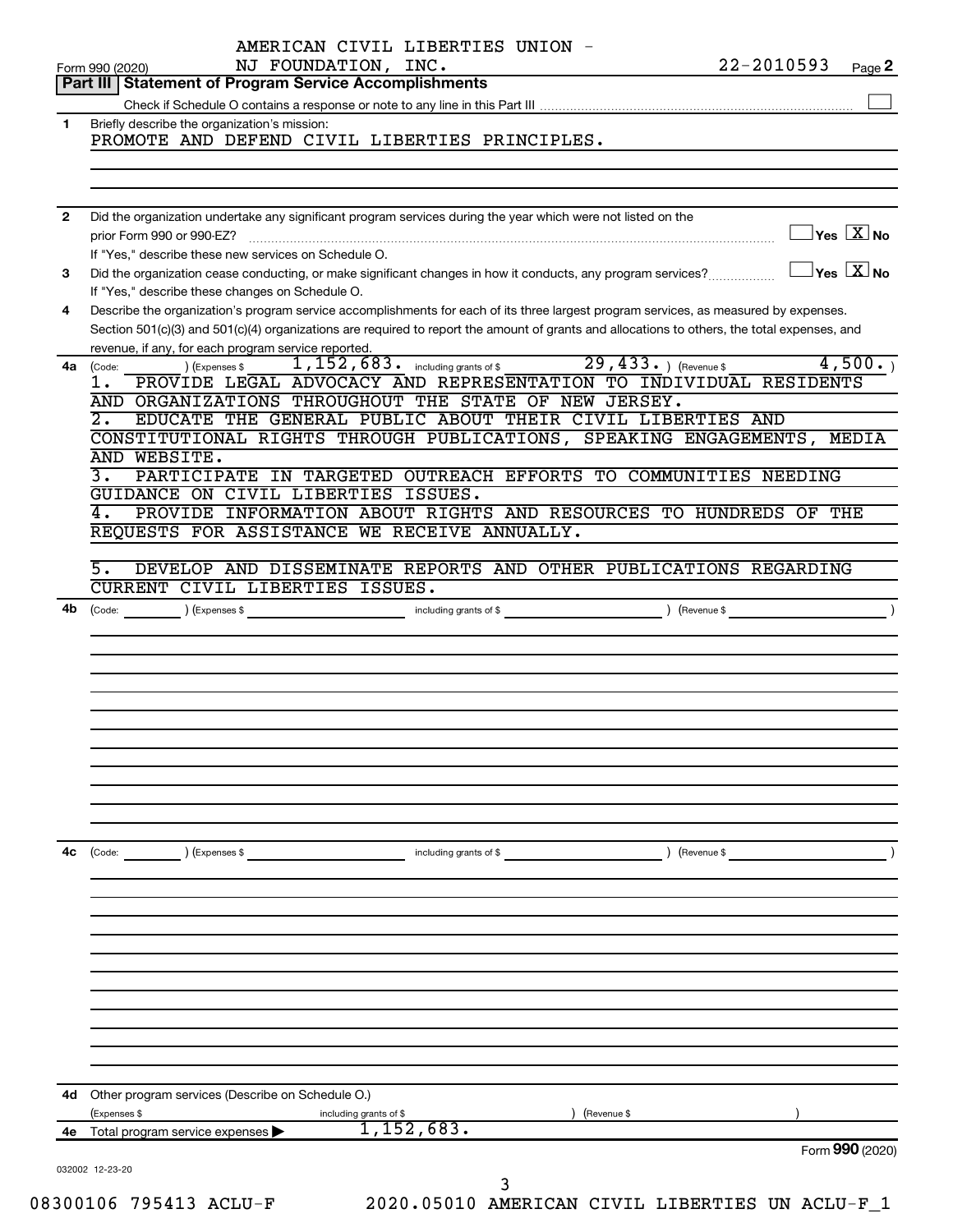**Part IV Checklist of Required Schedules**

|     |                                                                                                                                       |                 | Yes | No.                     |
|-----|---------------------------------------------------------------------------------------------------------------------------------------|-----------------|-----|-------------------------|
| 1.  | Is the organization described in section 501(c)(3) or 4947(a)(1) (other than a private foundation)?                                   |                 |     |                         |
|     | If "Yes," complete Schedule A                                                                                                         | 1               | х   |                         |
| 2   |                                                                                                                                       | $\mathbf{2}$    | X   |                         |
| З   | Did the organization engage in direct or indirect political campaign activities on behalf of or in opposition to candidates for       |                 |     |                         |
|     |                                                                                                                                       | 3               |     | x                       |
| 4   | Section 501(c)(3) organizations. Did the organization engage in lobbying activities, or have a section 501(h) election in effect      |                 |     |                         |
|     |                                                                                                                                       | 4               |     | х                       |
| 5   | Is the organization a section 501(c)(4), 501(c)(5), or 501(c)(6) organization that receives membership dues, assessments, or          |                 |     |                         |
|     |                                                                                                                                       | 5               |     | х                       |
| 6   | Did the organization maintain any donor advised funds or any similar funds or accounts for which donors have the right to             |                 |     |                         |
|     | provide advice on the distribution or investment of amounts in such funds or accounts? If "Yes," complete Schedule D, Part I          | 6               |     | х                       |
| 7   | Did the organization receive or hold a conservation easement, including easements to preserve open space,                             |                 |     | x                       |
|     | the environment, historic land areas, or historic structures? If "Yes," complete Schedule D, Part II                                  | $\overline{7}$  |     |                         |
| 8   | Did the organization maintain collections of works of art, historical treasures, or other similar assets? If "Yes," complete          |                 | х   |                         |
|     | Schedule D, Part III <b>Westerman Communication</b> Contract and Technical Communications and Technical Communications                | 8               |     |                         |
| 9   | Did the organization report an amount in Part X, line 21, for escrow or custodial account liability, serve as a custodian for         |                 |     |                         |
|     | amounts not listed in Part X; or provide credit counseling, debt management, credit repair, or debt negotiation services?             | 9               |     | x                       |
| 10  | Did the organization, directly or through a related organization, hold assets in donor-restricted endowments                          |                 |     |                         |
|     |                                                                                                                                       | 10              | х   |                         |
| 11  | If the organization's answer to any of the following questions is "Yes," then complete Schedule D, Parts VI, VII, VIII, IX, or X      |                 |     |                         |
|     | as applicable.                                                                                                                        |                 |     |                         |
|     | a Did the organization report an amount for land, buildings, and equipment in Part X, line 10? If "Yes," complete Schedule D,         |                 |     |                         |
|     |                                                                                                                                       | 11a             | х   |                         |
|     | <b>b</b> Did the organization report an amount for investments - other securities in Part X, line 12, that is 5% or more of its total |                 |     |                         |
|     |                                                                                                                                       | 11 <sub>b</sub> | х   |                         |
|     | c Did the organization report an amount for investments - program related in Part X, line 13, that is 5% or more of its total         |                 |     |                         |
|     |                                                                                                                                       | 11c             |     | х                       |
|     | d Did the organization report an amount for other assets in Part X, line 15, that is 5% or more of its total assets reported in       |                 |     |                         |
|     |                                                                                                                                       | 11d             |     | х                       |
|     |                                                                                                                                       | 11e             | X   |                         |
| f   | Did the organization's separate or consolidated financial statements for the tax year include a footnote that addresses               |                 |     |                         |
|     | the organization's liability for uncertain tax positions under FIN 48 (ASC 740)? If "Yes," complete Schedule D, Part X                | 11f             |     | x                       |
|     | 12a Did the organization obtain separate, independent audited financial statements for the tax year? If "Yes," complete               |                 |     |                         |
|     |                                                                                                                                       | 12a             | х   |                         |
|     | <b>b</b> Was the organization included in consolidated, independent audited financial statements for the tax year?                    |                 |     |                         |
|     | If "Yes," and if the organization answered "No" to line 12a, then completing Schedule D, Parts XI and XII is optional                 | 12 <sub>b</sub> |     | х                       |
| 13  |                                                                                                                                       | 13              |     | $\overline{\textbf{x}}$ |
| 14a |                                                                                                                                       | 14a             |     | x                       |
|     | <b>b</b> Did the organization have aggregate revenues or expenses of more than \$10,000 from grantmaking, fundraising, business,      |                 |     |                         |
|     | investment, and program service activities outside the United States, or aggregate foreign investments valued at \$100,000            |                 |     | х                       |
|     | Did the organization report on Part IX, column (A), line 3, more than \$5,000 of grants or other assistance to or for any             | 14b             |     |                         |
| 15  |                                                                                                                                       | 15              |     | x                       |
|     | Did the organization report on Part IX, column (A), line 3, more than \$5,000 of aggregate grants or other assistance to              |                 |     |                         |
| 16  |                                                                                                                                       | 16              |     | x                       |
| 17  | Did the organization report a total of more than \$15,000 of expenses for professional fundraising services on Part IX,               |                 |     |                         |
|     |                                                                                                                                       | 17              |     | x                       |
| 18  | Did the organization report more than \$15,000 total of fundraising event gross income and contributions on Part VIII, lines          |                 |     |                         |
|     |                                                                                                                                       | 18              |     | x                       |
| 19  | Did the organization report more than \$15,000 of gross income from gaming activities on Part VIII, line 9a? If "Yes,"                |                 |     |                         |
|     |                                                                                                                                       | 19              |     | x                       |
|     |                                                                                                                                       | 20a             |     | $\overline{\text{X}}$   |
|     |                                                                                                                                       | 20 <sub>b</sub> |     |                         |
| 21  | Did the organization report more than \$5,000 of grants or other assistance to any domestic organization or                           |                 |     |                         |
|     |                                                                                                                                       | 21              | х   |                         |
|     | 032003 12-23-20                                                                                                                       |                 |     | Form 990 (2020)         |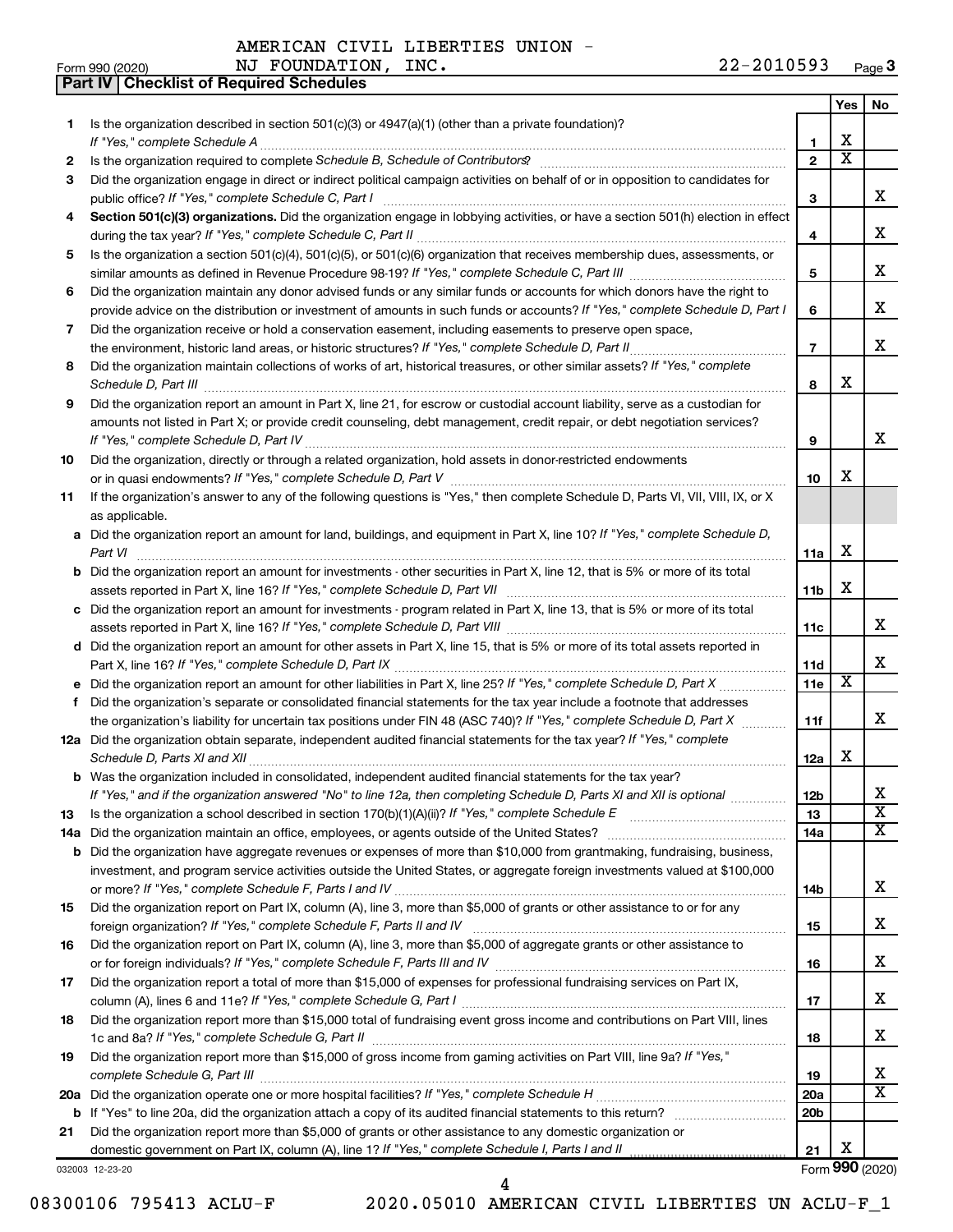Form 990 (2020) Page NJ FOUNDATION, INC. 22-2010593

**4**

*(continued)* **Part IV Checklist of Required Schedules**

|        |                                                                                                                                                                       |                 | Yes | No                      |
|--------|-----------------------------------------------------------------------------------------------------------------------------------------------------------------------|-----------------|-----|-------------------------|
| 22     | Did the organization report more than \$5,000 of grants or other assistance to or for domestic individuals on                                                         |                 |     |                         |
|        |                                                                                                                                                                       | 22              |     | x                       |
| 23     | Did the organization answer "Yes" to Part VII, Section A, line 3, 4, or 5 about compensation of the organization's current                                            |                 |     |                         |
|        | and former officers, directors, trustees, key employees, and highest compensated employees? If "Yes," complete                                                        |                 |     |                         |
|        | Schedule J <b>Execute Schedule J Execute Schedule J</b>                                                                                                               | 23              | x   |                         |
|        | 24a Did the organization have a tax-exempt bond issue with an outstanding principal amount of more than \$100,000 as of the                                           |                 |     |                         |
|        | last day of the year, that was issued after December 31, 2002? If "Yes," answer lines 24b through 24d and complete                                                    |                 |     |                         |
|        |                                                                                                                                                                       | 24a             |     | x                       |
|        |                                                                                                                                                                       | 24 <sub>b</sub> |     |                         |
|        | c Did the organization maintain an escrow account other than a refunding escrow at any time during the year to defease                                                |                 |     |                         |
|        |                                                                                                                                                                       | 24c             |     |                         |
|        |                                                                                                                                                                       | 24d             |     |                         |
|        | 25a Section 501(c)(3), 501(c)(4), and 501(c)(29) organizations. Did the organization engage in an excess benefit                                                      |                 |     |                         |
|        |                                                                                                                                                                       | 25a             |     | x                       |
|        | b Is the organization aware that it engaged in an excess benefit transaction with a disqualified person in a prior year, and                                          |                 |     |                         |
|        | that the transaction has not been reported on any of the organization's prior Forms 990 or 990-EZ? If "Yes," complete                                                 |                 |     |                         |
|        | Schedule L, Part I                                                                                                                                                    | 25b             |     | X.                      |
|        | Did the organization report any amount on Part X, line 5 or 22, for receivables from or payables to any current                                                       |                 |     |                         |
| 26     |                                                                                                                                                                       |                 |     |                         |
|        | or former officer, director, trustee, key employee, creator or founder, substantial contributor, or 35%                                                               |                 |     | x                       |
|        |                                                                                                                                                                       | 26              |     |                         |
| 27     | Did the organization provide a grant or other assistance to any current or former officer, director, trustee, key employee,                                           |                 |     |                         |
|        | creator or founder, substantial contributor or employee thereof, a grant selection committee member, or to a 35% controlled                                           |                 |     |                         |
|        | entity (including an employee thereof) or family member of any of these persons? If "Yes," complete Schedule L, Part III                                              | 27              |     | X.                      |
| 28     | Was the organization a party to a business transaction with one of the following parties (see Schedule L, Part IV                                                     |                 |     |                         |
|        | instructions, for applicable filing thresholds, conditions, and exceptions):                                                                                          |                 |     |                         |
|        | a A current or former officer, director, trustee, key employee, creator or founder, or substantial contributor? If                                                    |                 |     |                         |
|        |                                                                                                                                                                       | 28a             |     | x                       |
| b      |                                                                                                                                                                       | 28 <sub>b</sub> |     | $\overline{\mathtt{x}}$ |
|        | c A 35% controlled entity of one or more individuals and/or organizations described in lines 28a or 28b?/f                                                            |                 |     |                         |
|        |                                                                                                                                                                       | 28c             |     | x                       |
| 29     |                                                                                                                                                                       | 29              | X   |                         |
| 30     | Did the organization receive contributions of art, historical treasures, or other similar assets, or qualified conservation                                           |                 |     |                         |
|        |                                                                                                                                                                       | 30              |     | x                       |
| 31     | Did the organization liquidate, terminate, or dissolve and cease operations? If "Yes," complete Schedule N, Part I                                                    | 31              |     | $\overline{\texttt{x}}$ |
| 32     | Did the organization sell, exchange, dispose of, or transfer more than 25% of its net assets? If "Yes," complete                                                      |                 |     |                         |
|        | Schedule N, Part II                                                                                                                                                   | 32              |     | x                       |
| 33     | Did the organization own 100% of an entity disregarded as separate from the organization under Regulations                                                            |                 |     |                         |
|        |                                                                                                                                                                       | 33              |     | х                       |
| 34     | Was the organization related to any tax-exempt or taxable entity? If "Yes," complete Schedule R, Part II, III, or IV, and                                             |                 |     |                         |
|        | Part V, line 1                                                                                                                                                        | 34              | x   |                         |
|        | 35a Did the organization have a controlled entity within the meaning of section 512(b)(13)?                                                                           | 35a             |     | х                       |
|        | <b>b</b> If "Yes" to line 35a, did the organization receive any payment from or engage in any transaction with a controlled entity                                    |                 |     |                         |
|        |                                                                                                                                                                       | 35b             |     |                         |
| 36     | Section 501(c)(3) organizations. Did the organization make any transfers to an exempt non-charitable related organization?                                            |                 |     |                         |
|        | If "Yes," complete Schedule R, Part V, line 2                                                                                                                         | 36              | x   |                         |
| 37     | Did the organization conduct more than 5% of its activities through an entity that is not a related organization                                                      |                 |     |                         |
|        |                                                                                                                                                                       | 37              |     | х                       |
| 38     | Did the organization complete Schedule O and provide explanations in Schedule O for Part VI, lines 11b and 19?                                                        |                 |     |                         |
|        |                                                                                                                                                                       | 38              | X   |                         |
| Part V | <b>Statements Regarding Other IRS Filings and Tax Compliance</b>                                                                                                      |                 |     |                         |
|        | Check if Schedule O contains a response or note to any line in this Part V [11] manufactured in the Schedule O contains a response or note to any line in this Part V |                 |     |                         |
|        |                                                                                                                                                                       |                 | Yes | No                      |
|        | 18 <br>1a                                                                                                                                                             |                 |     |                         |
|        | b Enter the number of Forms W-2G included in line 1a. Enter -0- if not applicable<br>1b                                                                               |                 |     |                         |
|        | c Did the organization comply with backup withholding rules for reportable payments to vendors and reportable gaming                                                  |                 |     |                         |
|        |                                                                                                                                                                       |                 |     |                         |
|        |                                                                                                                                                                       |                 |     |                         |
|        | 032004 12-23-20                                                                                                                                                       | 1c              | X   | Form 990 (2020)         |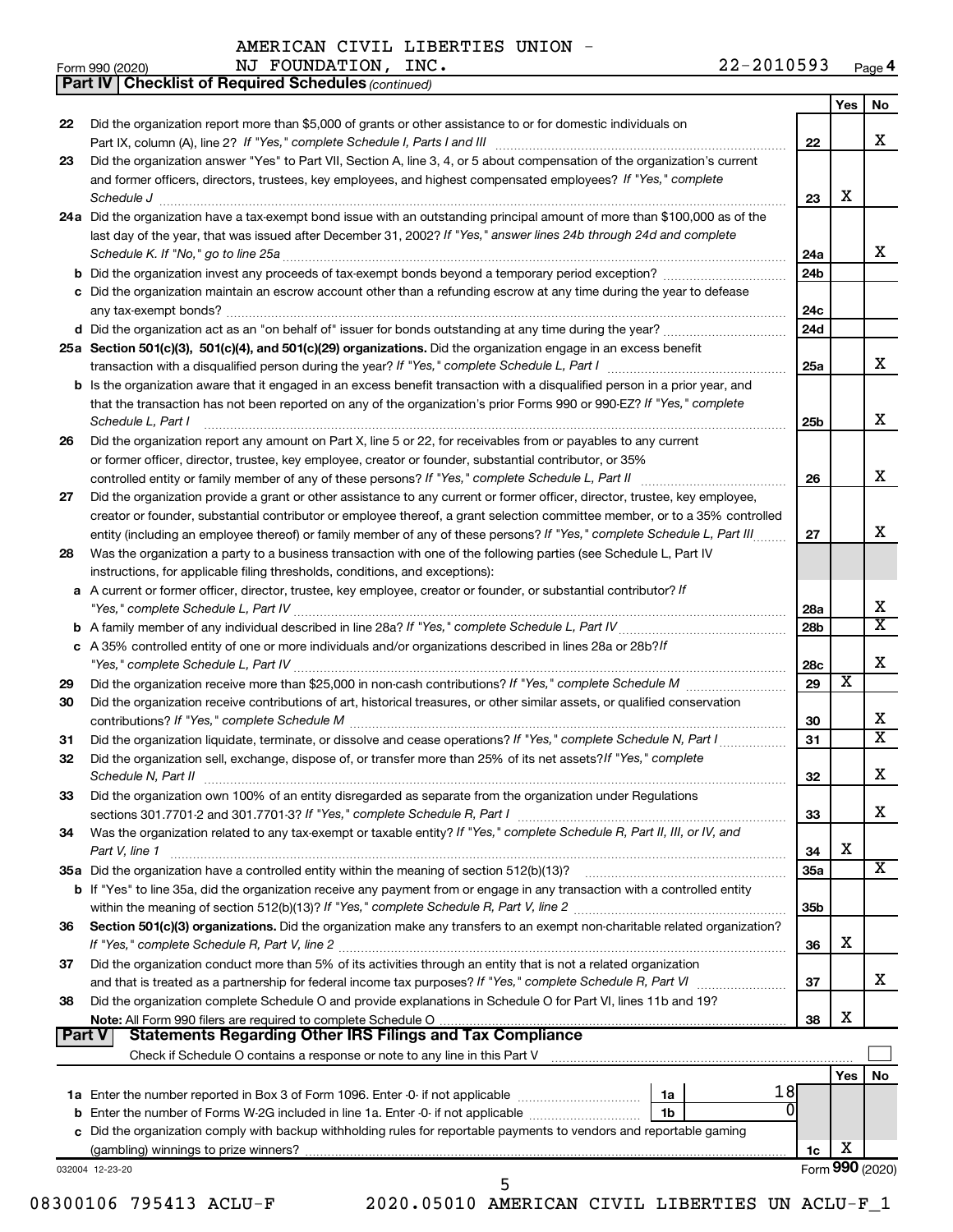| Part V | Statements Regarding Other IRS Filings and Tax Compliance (continued)                                                                           |                |     |                         |
|--------|-------------------------------------------------------------------------------------------------------------------------------------------------|----------------|-----|-------------------------|
|        |                                                                                                                                                 |                | Yes | No                      |
|        | 2a Enter the number of employees reported on Form W-3, Transmittal of Wage and Tax Statements,                                                  |                |     |                         |
|        | 29<br>filed for the calendar year ending with or within the year covered by this return<br>2a                                                   |                |     |                         |
| b      |                                                                                                                                                 | 2 <sub>b</sub> | X   |                         |
|        | Note: If the sum of lines 1a and 2a is greater than 250, you may be required to e-file (see instructions) <i>marroummann</i>                    |                |     |                         |
|        | 3a Did the organization have unrelated business gross income of \$1,000 or more during the year?                                                | За             |     | х                       |
| b      |                                                                                                                                                 | 3b             |     |                         |
|        | 4a At any time during the calendar year, did the organization have an interest in, or a signature or other authority over, a                    |                |     |                         |
|        | financial account in a foreign country (such as a bank account, securities account, or other financial account)?                                | 4a             |     | х                       |
|        | <b>b</b> If "Yes," enter the name of the foreign country $\blacktriangleright$                                                                  |                |     |                         |
|        | See instructions for filing requirements for FinCEN Form 114, Report of Foreign Bank and Financial Accounts (FBAR).                             |                |     |                         |
| 5a     |                                                                                                                                                 | 5a             |     | х                       |
| b      |                                                                                                                                                 | 5b             |     | $\overline{\mathbf{X}}$ |
| с      |                                                                                                                                                 | 5с             |     |                         |
|        | 6a Does the organization have annual gross receipts that are normally greater than \$100,000, and did the organization solicit                  |                |     |                         |
|        |                                                                                                                                                 | 6a             |     | х                       |
| b      | If "Yes," did the organization include with every solicitation an express statement that such contributions or gifts                            |                |     |                         |
|        | were not tax deductible?                                                                                                                        | 6b             |     |                         |
| 7      | Organizations that may receive deductible contributions under section 170(c).                                                                   |                |     |                         |
| а      | Did the organization receive a payment in excess of \$75 made partly as a contribution and partly for goods and services provided to the payor? | 7a             |     | х                       |
| b      |                                                                                                                                                 | 7b             |     |                         |
| с      | Did the organization sell, exchange, or otherwise dispose of tangible personal property for which it was required                               |                |     |                         |
|        |                                                                                                                                                 | 7c             |     | х                       |
| d      | 7d                                                                                                                                              |                |     |                         |
| е      | Did the organization receive any funds, directly or indirectly, to pay premiums on a personal benefit contract?                                 | 7е             |     | х                       |
| f      |                                                                                                                                                 | 7f             |     | $\overline{\mathbf{X}}$ |
| g      | If the organization received a contribution of qualified intellectual property, did the organization file Form 8899 as required?                | 7g             |     |                         |
| h      | If the organization received a contribution of cars, boats, airplanes, or other vehicles, did the organization file a Form 1098-C?              | 7h             | х   |                         |
| 8      | Sponsoring organizations maintaining donor advised funds. Did a donor advised fund maintained by the                                            |                |     |                         |
|        |                                                                                                                                                 | 8              |     |                         |
| 9      | Sponsoring organizations maintaining donor advised funds.                                                                                       |                |     |                         |
| а      | Did the sponsoring organization make any taxable distributions under section 4966?                                                              | <b>9a</b>      |     |                         |
| b      |                                                                                                                                                 | 9b             |     |                         |
| 10     | Section 501(c)(7) organizations. Enter:                                                                                                         |                |     |                         |
| а      | 10a                                                                                                                                             |                |     |                         |
|        | Gross receipts, included on Form 990, Part VIII, line 12, for public use of club facilities<br>10b                                              |                |     |                         |
| 11     | Section 501(c)(12) organizations. Enter:                                                                                                        |                |     |                         |
| а      | 11a<br>Gross income from other sources (Do not net amounts due or paid to other sources against                                                 |                |     |                         |
| b      | amounts due or received from them.)<br>11b                                                                                                      |                |     |                         |
|        | 12a Section 4947(a)(1) non-exempt charitable trusts. Is the organization filing Form 990 in lieu of Form 1041?                                  | 12a            |     |                         |
|        | 12b<br><b>b</b> If "Yes," enter the amount of tax-exempt interest received or accrued during the year                                           |                |     |                         |
| 13     | Section 501(c)(29) qualified nonprofit health insurance issuers.                                                                                |                |     |                         |
|        | a Is the organization licensed to issue qualified health plans in more than one state?                                                          | 13a            |     |                         |
|        | <b>Note:</b> See the instructions for additional information the organization must report on Schedule O.                                        |                |     |                         |
| b      | Enter the amount of reserves the organization is required to maintain by the states in which the                                                |                |     |                         |
|        | 13 <sub>b</sub>                                                                                                                                 |                |     |                         |
| с      | 13с                                                                                                                                             |                |     |                         |
|        | 14a Did the organization receive any payments for indoor tanning services during the tax year?                                                  | 14a            |     | х                       |
|        | <b>b</b> If "Yes," has it filed a Form 720 to report these payments? If "No," provide an explanation on Schedule O                              | 14b            |     |                         |
| 15     | Is the organization subject to the section 4960 tax on payment(s) of more than \$1,000,000 in remuneration or                                   |                |     |                         |
|        |                                                                                                                                                 | 15             |     | х                       |
|        | If "Yes," see instructions and file Form 4720, Schedule N.                                                                                      |                |     |                         |
| 16     | Is the organization an educational institution subject to the section 4968 excise tax on net investment income?                                 | 16             |     | x                       |
|        | If "Yes," complete Form 4720, Schedule O.                                                                                                       |                |     |                         |
|        |                                                                                                                                                 |                |     |                         |

Form (2020) **990**

032005 12-23-20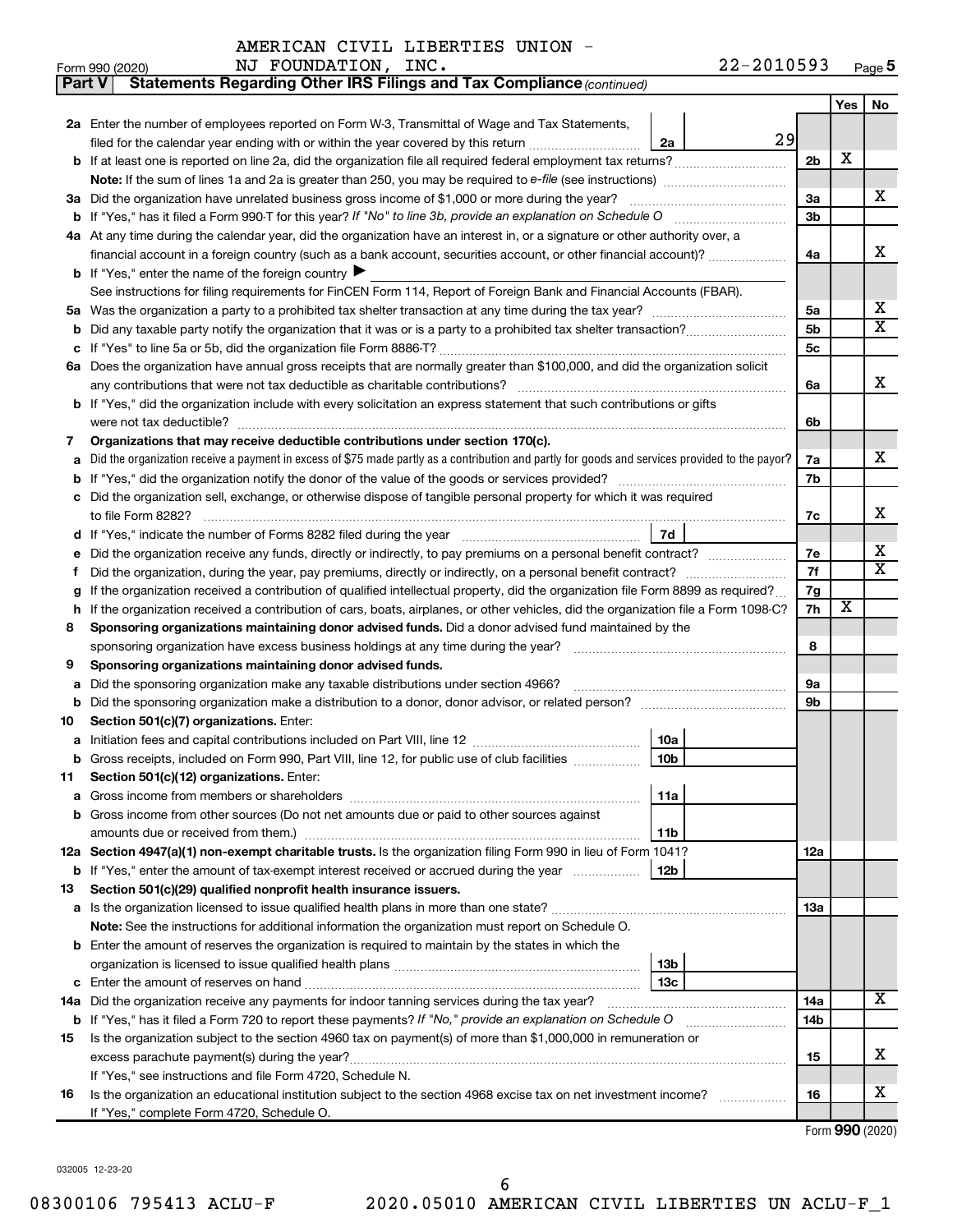#### **Part VI** Governance, Management, and Disclosure For each "Yes" response to lines 2 through 7b below, and for a "No" response Form 990 (2020) Page NJ FOUNDATION, INC. 22-2010593 **6**

*to line 8a, 8b, or 10b below, describe the circumstances, processes, or changes on Schedule O. See instructions.*

|     | <b>Section A. Governing Body and Management</b>                                                                                                  |                               |                 |                         |  |
|-----|--------------------------------------------------------------------------------------------------------------------------------------------------|-------------------------------|-----------------|-------------------------|--|
|     |                                                                                                                                                  |                               |                 | Yes                     |  |
|     | 1a Enter the number of voting members of the governing body at the end of the tax year                                                           | 1a                            |                 |                         |  |
|     | If there are material differences in voting rights among members of the governing body, or if the governing                                      |                               |                 |                         |  |
|     | body delegated broad authority to an executive committee or similar committee, explain on Schedule O.                                            |                               |                 |                         |  |
|     | <b>b</b> Enter the number of voting members included on line 1a, above, who are independent                                                      | 1b                            |                 |                         |  |
| 2   | Did any officer, director, trustee, or key employee have a family relationship or a business relationship with any other                         |                               |                 |                         |  |
|     | officer, director, trustee, or key employee?                                                                                                     |                               | 2               |                         |  |
| 3   | Did the organization delegate control over management duties customarily performed by or under the direct supervision                            |                               |                 |                         |  |
|     |                                                                                                                                                  |                               | 3               |                         |  |
|     |                                                                                                                                                  |                               |                 |                         |  |
| 4   | Did the organization make any significant changes to its governing documents since the prior Form 990 was filed?                                 |                               | 4               |                         |  |
| 5   |                                                                                                                                                  |                               | 5               |                         |  |
| 6   |                                                                                                                                                  |                               | 6               |                         |  |
| 7a  | Did the organization have members, stockholders, or other persons who had the power to elect or appoint one or                                   |                               |                 |                         |  |
|     |                                                                                                                                                  |                               | 7a              |                         |  |
|     | <b>b</b> Are any governance decisions of the organization reserved to (or subject to approval by) members, stockholders, or                      |                               |                 |                         |  |
|     | persons other than the governing body?                                                                                                           |                               | 7b              |                         |  |
| 8   | Did the organization contemporaneously document the meetings held or written actions undertaken during the year by the following:                |                               |                 |                         |  |
|     |                                                                                                                                                  |                               | 8a              | х                       |  |
|     |                                                                                                                                                  |                               | 8b              | $\overline{\textbf{x}}$ |  |
| 9   | Is there any officer, director, trustee, or key employee listed in Part VII, Section A, who cannot be reached at the                             |                               |                 |                         |  |
|     |                                                                                                                                                  |                               | 9               |                         |  |
|     | Section B. Policies (This Section B requests information about policies not required by the Internal Revenue Code.)                              |                               |                 |                         |  |
|     |                                                                                                                                                  |                               |                 | Yes                     |  |
|     |                                                                                                                                                  |                               |                 | х                       |  |
|     |                                                                                                                                                  |                               | 10a             |                         |  |
|     | b If "Yes," did the organization have written policies and procedures governing the activities of such chapters, affiliates,                     |                               |                 |                         |  |
|     | and branches to ensure their operations are consistent with the organization's exempt purposes?                                                  |                               | 10b             | х                       |  |
|     | 11a Has the organization provided a complete copy of this Form 990 to all members of its governing body before filing the form?                  |                               | 11a             | $\overline{\textbf{x}}$ |  |
|     | <b>b</b> Describe in Schedule O the process, if any, used by the organization to review this Form 990.                                           |                               |                 |                         |  |
| 12a |                                                                                                                                                  |                               | 12a             | х                       |  |
|     |                                                                                                                                                  |                               | 12 <sub>b</sub> | $\overline{\textbf{x}}$ |  |
|     | c Did the organization regularly and consistently monitor and enforce compliance with the policy? If "Yes," describe                             |                               |                 |                         |  |
|     | in Schedule O how this was done manufactured and continuum and contact the way to have a set of the state of t                                   |                               | 12c             |                         |  |
| 13  |                                                                                                                                                  |                               | 13              | $\overline{\text{X}}$   |  |
| 14  | Did the organization have a written document retention and destruction policy? [11] manufaction manufaction in                                   |                               | 14              | $\overline{\textbf{x}}$ |  |
| 15  | Did the process for determining compensation of the following persons include a review and approval by independent                               |                               |                 |                         |  |
|     |                                                                                                                                                  |                               |                 |                         |  |
|     | persons, comparability data, and contemporaneous substantiation of the deliberation and decision?                                                |                               |                 | х                       |  |
|     |                                                                                                                                                  |                               | 15a             | $\overline{\textbf{x}}$ |  |
|     |                                                                                                                                                  |                               | 15b             |                         |  |
|     | If "Yes" to line 15a or 15b, describe the process in Schedule O (see instructions).                                                              |                               |                 |                         |  |
|     | 16a Did the organization invest in, contribute assets to, or participate in a joint venture or similar arrangement with a                        |                               |                 |                         |  |
|     | taxable entity during the year?                                                                                                                  |                               | 16a             |                         |  |
|     | b If "Yes," did the organization follow a written policy or procedure requiring the organization to evaluate its participation                   |                               |                 |                         |  |
|     | in joint venture arrangements under applicable federal tax law, and take steps to safeguard the organization's                                   |                               |                 |                         |  |
|     | exempt status with respect to such arrangements?                                                                                                 |                               | 16b             |                         |  |
|     | <b>Section C. Disclosure</b>                                                                                                                     |                               |                 |                         |  |
| 17  | List the states with which a copy of this Form 990 is required to be filed $\blacktriangleright\text{NJ}$                                        |                               |                 |                         |  |
| 18  | Section 6104 requires an organization to make its Forms 1023 (1024 or 1024-A, if applicable), 990, and 990-T (Section 501(c)(3)s only) available |                               |                 |                         |  |
|     | for public inspection. Indicate how you made these available. Check all that apply.                                                              |                               |                 |                         |  |
|     | $\lfloor x \rfloor$ Upon request                                                                                                                 |                               |                 |                         |  |
|     | <b>X</b> Own website<br>$\lfloor X \rfloor$ Another's website                                                                                    | Other (explain on Schedule O) |                 |                         |  |
| 19  | Describe on Schedule O whether (and if so, how) the organization made its governing documents, conflict of interest policy, and financial        |                               |                 |                         |  |
|     | statements available to the public during the tax year.                                                                                          |                               |                 |                         |  |
| 20  | State the name, address, and telephone number of the person who possesses the organization's books and records                                   |                               |                 |                         |  |
|     | THE ORGANIZATION $-$ (973)642-2086                                                                                                               |                               |                 |                         |  |
|     | PO BOX 32159, NEWARK, NJ<br>07102                                                                                                                |                               |                 |                         |  |
|     |                                                                                                                                                  |                               |                 | Form 990 (2020)         |  |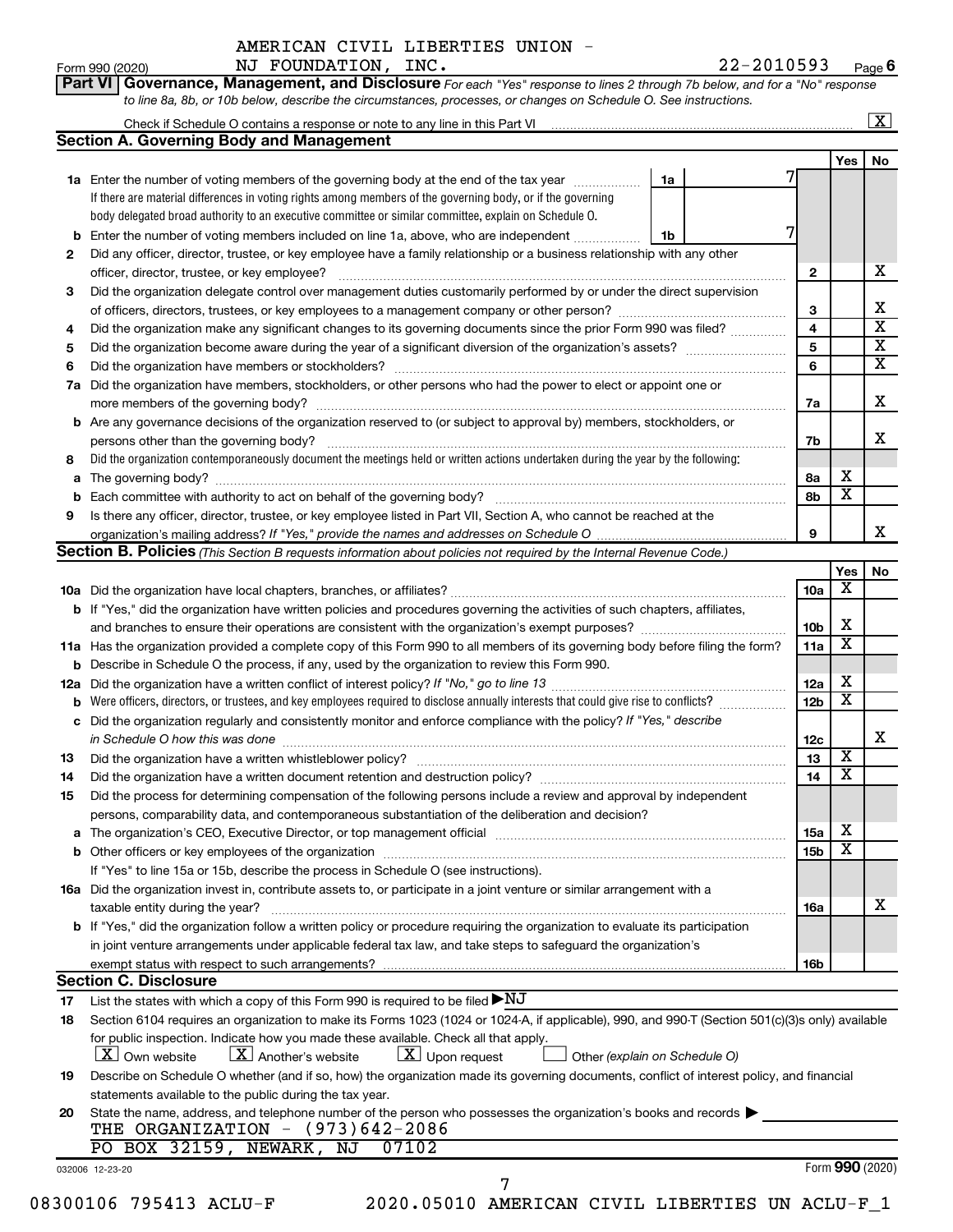|  | AMERICAN CIVIL LIBERTIES UNION |  |
|--|--------------------------------|--|
|  |                                |  |

 $\Box$ 

|  | Part VII Compensation of Officers, Directors, Trustees, Key Employees, Highest Compensated |  |
|--|--------------------------------------------------------------------------------------------|--|
|  | <b>Employees, and Independent Contractors</b>                                              |  |

Check if Schedule O contains a response or note to any line in this Part VII

**Section A. Officers, Directors, Trustees, Key Employees, and Highest Compensated Employees**

**1a**  Complete this table for all persons required to be listed. Report compensation for the calendar year ending with or within the organization's tax year.  $\bullet$  List all of the organization's current officers, directors, trustees (whether individuals or organizations), regardless of amount of compensation.

Enter -0- in columns (D), (E), and (F) if no compensation was paid.

**•** List all of the organization's current key employees, if any. See instructions for definition of "key employee."

• List the organization's five *current* highest compensated employees (other than an officer, director, trustee, or key employee) who received reportable compensation (Box 5 of Form W-2 and/or Box 7 of Form 1099-MISC) of more than \$100,000 from the organization and any related organizations.

 $\bullet$  List all of the organization's former officers, key employees, and highest compensated employees who received more than \$100,000 of reportable compensation from the organization and any related organizations.

**•** List all of the organization's former directors or trustees that received, in the capacity as a former director or trustee of the organization, more than \$10,000 of reportable compensation from the organization and any related organizations.

See instructions for the order in which to list the persons above.

 $\boxed{\textbf{X}}$  Check this box if neither the organization nor any related organization compensated any current officer, director, or trustee.

| (A)                                  | (B)                    |                                |                       |             | (C)          |                                                                  |        | (D)                 | (E)                              | (F)                      |
|--------------------------------------|------------------------|--------------------------------|-----------------------|-------------|--------------|------------------------------------------------------------------|--------|---------------------|----------------------------------|--------------------------|
| Name and title                       | Average                |                                |                       |             | Position     | (do not check more than one                                      |        | Reportable          | Reportable                       | Estimated                |
|                                      | hours per              |                                |                       |             |              | box, unless person is both an<br>officer and a director/trustee) |        | compensation        | compensation                     | amount of                |
|                                      | week                   |                                |                       |             |              |                                                                  |        | from                | from related                     | other                    |
|                                      | (list any<br>hours for |                                |                       |             |              |                                                                  |        | the<br>organization | organizations<br>(W-2/1099-MISC) | compensation<br>from the |
|                                      | related                |                                |                       |             |              |                                                                  |        | (W-2/1099-MISC)     |                                  | organization             |
|                                      | organizations          |                                |                       |             |              |                                                                  |        |                     |                                  | and related              |
|                                      | below                  | Individual trustee or director | Institutional trustee |             | Key employee | Highest compensated<br>employee                                  |        |                     |                                  | organizations            |
|                                      | line)                  |                                |                       | Officer     |              |                                                                  | Former |                     |                                  |                          |
| AMOL SINHA<br>(1)                    | 35.00                  |                                |                       |             |              |                                                                  |        |                     |                                  |                          |
| EXECUTIVE DIRECTOR                   |                        |                                |                       |             |              | X                                                                |        | 164,457.            | 0.                               | 20,477.                  |
| (2)<br>DIANE DUBRULE                 | 35.00                  |                                |                       |             |              |                                                                  |        |                     |                                  |                          |
| DEVELOPMENT DIRECTOR                 |                        |                                |                       |             |              | X                                                                |        | 137,884.            | 0.                               | 23,321.                  |
| <b>JEANNE LOCICERO</b><br>(3)        | 35.00                  |                                |                       |             |              |                                                                  |        |                     |                                  |                          |
| LEGAL DIRECTOR                       |                        |                                |                       |             |              | X                                                                |        | 147,077.            | 0.                               | 3,818.                   |
| (4)<br>ALEXANDER SHALOM              | 35.00                  |                                |                       |             |              |                                                                  |        |                     |                                  |                          |
| SR. SUPERV. ATTORNEY/DIR. SUPREME CO |                        |                                |                       |             |              | X                                                                |        | 128,919.            | 0.                               | 19,161.                  |
| SARAH FAJARDO<br>(5)                 | 35.00                  |                                |                       |             |              |                                                                  |        |                     |                                  |                          |
| POLICY DIRECTOR                      |                        |                                |                       |             |              | X                                                                |        | 114,858.            | 0.                               | 21, 273.                 |
| (6)<br>KAREN THOMPSON                | 35.00                  |                                |                       |             |              |                                                                  |        |                     |                                  |                          |
| SENIOR STAFF ATTORNEY                |                        |                                |                       |             |              | X                                                                |        | 114,887.            | 0.                               | 8,395.                   |
| FARRIN ANELLO<br>(7)                 | 35.00                  |                                |                       |             |              |                                                                  |        |                     |                                  |                          |
| SENIOR STAFF ATTORNEY                |                        |                                |                       |             |              | X                                                                |        | 102,774.            | $\mathbf 0$ .                    | 16,643.                  |
| (8)<br>MARC BEEBE                    | 2.00                   |                                |                       |             |              |                                                                  |        |                     |                                  |                          |
| PRESIDENT                            |                        | $\mathbf X$                    |                       | $\mathbf X$ |              |                                                                  |        | $\mathbf 0$         | $\mathbf 0$ .                    | $\boldsymbol{0}$ .       |
| CJ GRIFFIN<br>(9)                    | 2.00                   |                                |                       |             |              |                                                                  |        |                     |                                  |                          |
| VICE PRESIDENT                       |                        | $\mathbf X$                    |                       | $\mathbf X$ |              |                                                                  |        | $\mathbf 0$         | $\mathbf 0$ .                    | $\mathbf 0$ .            |
| (10) JAY D. GARTMAN                  | 2.00                   |                                |                       |             |              |                                                                  |        |                     |                                  |                          |
| <b>TREASURER</b>                     |                        | $\mathbf X$                    |                       | $\mathbf X$ |              |                                                                  |        | $\mathbf 0$         | $\mathbf 0$ .                    | $\mathbf 0$ .            |
| (11) HEATHER TAYLOR                  | 2.00                   |                                |                       |             |              |                                                                  |        |                     |                                  |                          |
| <b>SECRETARY</b>                     |                        | X                              |                       | $\mathbf X$ |              |                                                                  |        | $\mathbf 0$         | $\mathbf 0$ .                    | $\boldsymbol{0}$ .       |
| (12) GARY NISSENBAUM                 | 1.00                   |                                |                       |             |              |                                                                  |        |                     |                                  |                          |
| AT LARGE                             |                        | $\mathbf X$                    |                       |             |              |                                                                  |        | $\mathbf 0$         | $\mathbf 0$ .                    | $\mathbf 0$ .            |
| (13) JOSEPH B. PARSONS               | 1.00                   |                                |                       |             |              |                                                                  |        |                     |                                  |                          |
| AT LARGE                             |                        | $\mathbf X$                    |                       |             |              |                                                                  |        | $\mathbf 0$         | $\mathbf 0$ .                    | $\boldsymbol{0}$ .       |
| (14) S.NADIA HUSSAIN                 | 1.00                   |                                |                       |             |              |                                                                  |        |                     |                                  |                          |
| NATIONAL BOARD REP.                  |                        | $\mathbf X$                    |                       |             |              |                                                                  |        | $\mathbf 0$         | $\mathbf 0$ .                    | 0.                       |
|                                      |                        |                                |                       |             |              |                                                                  |        |                     |                                  |                          |
|                                      |                        |                                |                       |             |              |                                                                  |        |                     |                                  |                          |
|                                      |                        |                                |                       |             |              |                                                                  |        |                     |                                  |                          |
|                                      |                        |                                |                       |             |              |                                                                  |        |                     |                                  |                          |
|                                      |                        |                                |                       |             |              |                                                                  |        |                     |                                  |                          |
|                                      |                        |                                |                       |             |              |                                                                  |        |                     |                                  |                          |

032007 12-23-20

Form (2020) **990**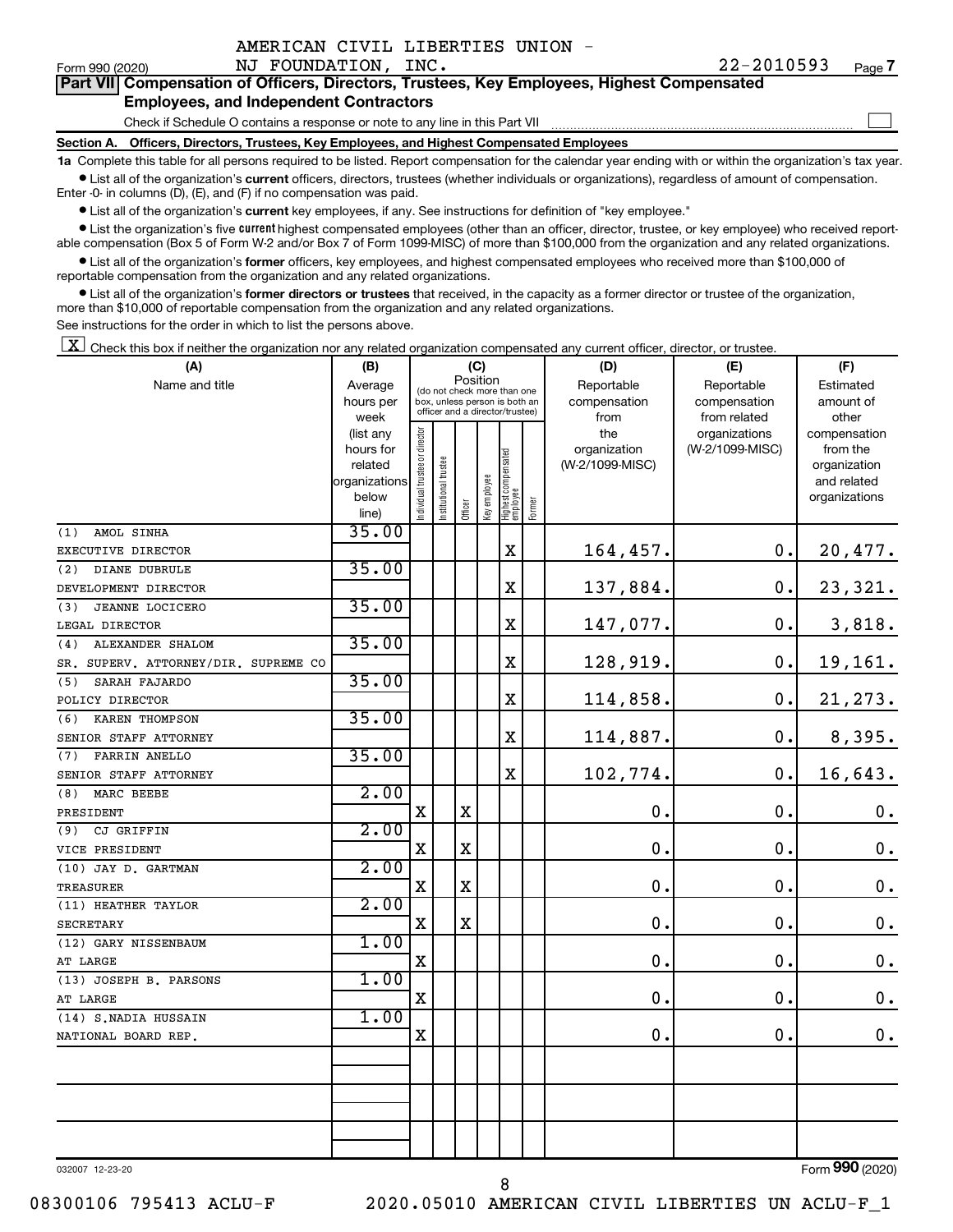|              | AMERICAN CIVIL LIBERTIES UNION -                                                                                                                                                                                                                       |                                                                      |                                |                       |                 |              |                                                                                                 |        |                                           |                                                                                       |                                      |                                                                          |     |                 |
|--------------|--------------------------------------------------------------------------------------------------------------------------------------------------------------------------------------------------------------------------------------------------------|----------------------------------------------------------------------|--------------------------------|-----------------------|-----------------|--------------|-------------------------------------------------------------------------------------------------|--------|-------------------------------------------|---------------------------------------------------------------------------------------|--------------------------------------|--------------------------------------------------------------------------|-----|-----------------|
|              | NJ FOUNDATION, INC.<br>Form 990 (2020)                                                                                                                                                                                                                 |                                                                      |                                |                       |                 |              |                                                                                                 |        |                                           | 22-2010593                                                                            |                                      |                                                                          |     | Page 8          |
|              | <b>Part VII</b><br>Section A. Officers, Directors, Trustees, Key Employees, and Highest Compensated Employees (continued)                                                                                                                              |                                                                      |                                |                       |                 |              |                                                                                                 |        |                                           |                                                                                       |                                      |                                                                          |     |                 |
|              | (A)<br>Name and title                                                                                                                                                                                                                                  | (B)<br>Average<br>hours per<br>week                                  |                                |                       | (C)<br>Position |              | (do not check more than one<br>box, unless person is both an<br>officer and a director/trustee) |        | (D)<br>Reportable<br>compensation<br>from | (E)<br>Reportable<br>compensation<br>from related<br>organizations<br>(W-2/1099-MISC) |                                      | (F)<br>Estimated<br>amount of<br>other                                   |     |                 |
|              |                                                                                                                                                                                                                                                        | (list any<br>hours for<br>related<br>organizations<br>below<br>line) | Individual trustee or director | Institutional trustee | Officer         | Key employee | Highest compensated<br>employee                                                                 | Former | the<br>organization<br>(W-2/1099-MISC)    |                                                                                       |                                      | compensation<br>from the<br>organization<br>and related<br>organizations |     |                 |
|              |                                                                                                                                                                                                                                                        |                                                                      |                                |                       |                 |              |                                                                                                 |        |                                           |                                                                                       |                                      |                                                                          |     |                 |
|              |                                                                                                                                                                                                                                                        |                                                                      |                                |                       |                 |              |                                                                                                 |        |                                           |                                                                                       |                                      |                                                                          |     |                 |
|              |                                                                                                                                                                                                                                                        |                                                                      |                                |                       |                 |              |                                                                                                 |        |                                           |                                                                                       |                                      |                                                                          |     |                 |
|              |                                                                                                                                                                                                                                                        |                                                                      |                                |                       |                 |              |                                                                                                 |        |                                           |                                                                                       |                                      |                                                                          |     |                 |
|              |                                                                                                                                                                                                                                                        |                                                                      |                                |                       |                 |              |                                                                                                 |        |                                           |                                                                                       |                                      |                                                                          |     |                 |
|              |                                                                                                                                                                                                                                                        |                                                                      |                                |                       |                 |              |                                                                                                 |        |                                           |                                                                                       |                                      |                                                                          |     |                 |
|              |                                                                                                                                                                                                                                                        |                                                                      |                                |                       |                 |              |                                                                                                 |        |                                           |                                                                                       |                                      |                                                                          |     |                 |
|              | 1b Subtotal                                                                                                                                                                                                                                            |                                                                      |                                |                       |                 |              |                                                                                                 |        | 910,856.                                  |                                                                                       | $\overline{0}$ .                     |                                                                          |     | 113,088.        |
|              |                                                                                                                                                                                                                                                        |                                                                      |                                |                       |                 |              |                                                                                                 |        | 0.<br>910,856.                            |                                                                                       | $\overline{0}$ .<br>$\overline{0}$ . | $0$ .<br>113,088.                                                        |     |                 |
| $\mathbf{2}$ | Total number of individuals (including but not limited to those listed above) who received more than \$100,000 of reportable<br>compensation from the organization $\blacktriangleright$                                                               |                                                                      |                                |                       |                 |              |                                                                                                 |        |                                           |                                                                                       |                                      |                                                                          |     | 7               |
| З            | Did the organization list any former officer, director, trustee, key employee, or highest compensated employee on                                                                                                                                      |                                                                      |                                |                       |                 |              |                                                                                                 |        |                                           |                                                                                       |                                      |                                                                          | Yes | No<br>х         |
| 4            | line 1a? If "Yes," complete Schedule J for such individual manufactured content content for the complete schedu<br>For any individual listed on line 1a, is the sum of reportable compensation and other compensation from the organization            |                                                                      |                                |                       |                 |              |                                                                                                 |        |                                           |                                                                                       |                                      | З<br>4                                                                   | х   |                 |
| 5            | Did any person listed on line 1a receive or accrue compensation from any unrelated organization or individual for services                                                                                                                             |                                                                      |                                |                       |                 |              |                                                                                                 |        |                                           |                                                                                       |                                      | 5                                                                        |     | x               |
|              | <b>Section B. Independent Contractors</b>                                                                                                                                                                                                              |                                                                      |                                |                       |                 |              |                                                                                                 |        |                                           |                                                                                       |                                      |                                                                          |     |                 |
| 1            | Complete this table for your five highest compensated independent contractors that received more than \$100,000 of compensation from<br>the organization. Report compensation for the calendar year ending with or within the organization's tax year. |                                                                      |                                |                       |                 |              |                                                                                                 |        |                                           |                                                                                       |                                      |                                                                          |     |                 |
|              | (A)<br>Name and business address<br>BERGER ORGANIZATION, LLC                                                                                                                                                                                           |                                                                      |                                |                       |                 |              |                                                                                                 |        | (B)<br>Description of services            |                                                                                       |                                      | (C)<br>Compensation                                                      |     |                 |
|              | 50 PARK PLACE, 3RD FLOOR, NEWARK, NJ 07102                                                                                                                                                                                                             |                                                                      |                                |                       |                 |              |                                                                                                 |        | SPACE RENTAL                              |                                                                                       |                                      |                                                                          |     | 157,500.        |
|              |                                                                                                                                                                                                                                                        |                                                                      |                                |                       |                 |              |                                                                                                 |        |                                           |                                                                                       |                                      |                                                                          |     |                 |
|              |                                                                                                                                                                                                                                                        |                                                                      |                                |                       |                 |              |                                                                                                 |        |                                           |                                                                                       |                                      |                                                                          |     |                 |
|              |                                                                                                                                                                                                                                                        |                                                                      |                                |                       |                 |              |                                                                                                 |        |                                           |                                                                                       |                                      |                                                                          |     |                 |
| 2            | Total number of independent contractors (including but not limited to those listed above) who received more than<br>\$100,000 of compensation from the organization                                                                                    |                                                                      |                                |                       |                 |              | 1                                                                                               |        |                                           |                                                                                       |                                      |                                                                          |     |                 |
|              |                                                                                                                                                                                                                                                        |                                                                      |                                |                       |                 |              |                                                                                                 |        |                                           |                                                                                       |                                      |                                                                          |     | Form 990 (2020) |

032008 12-23-20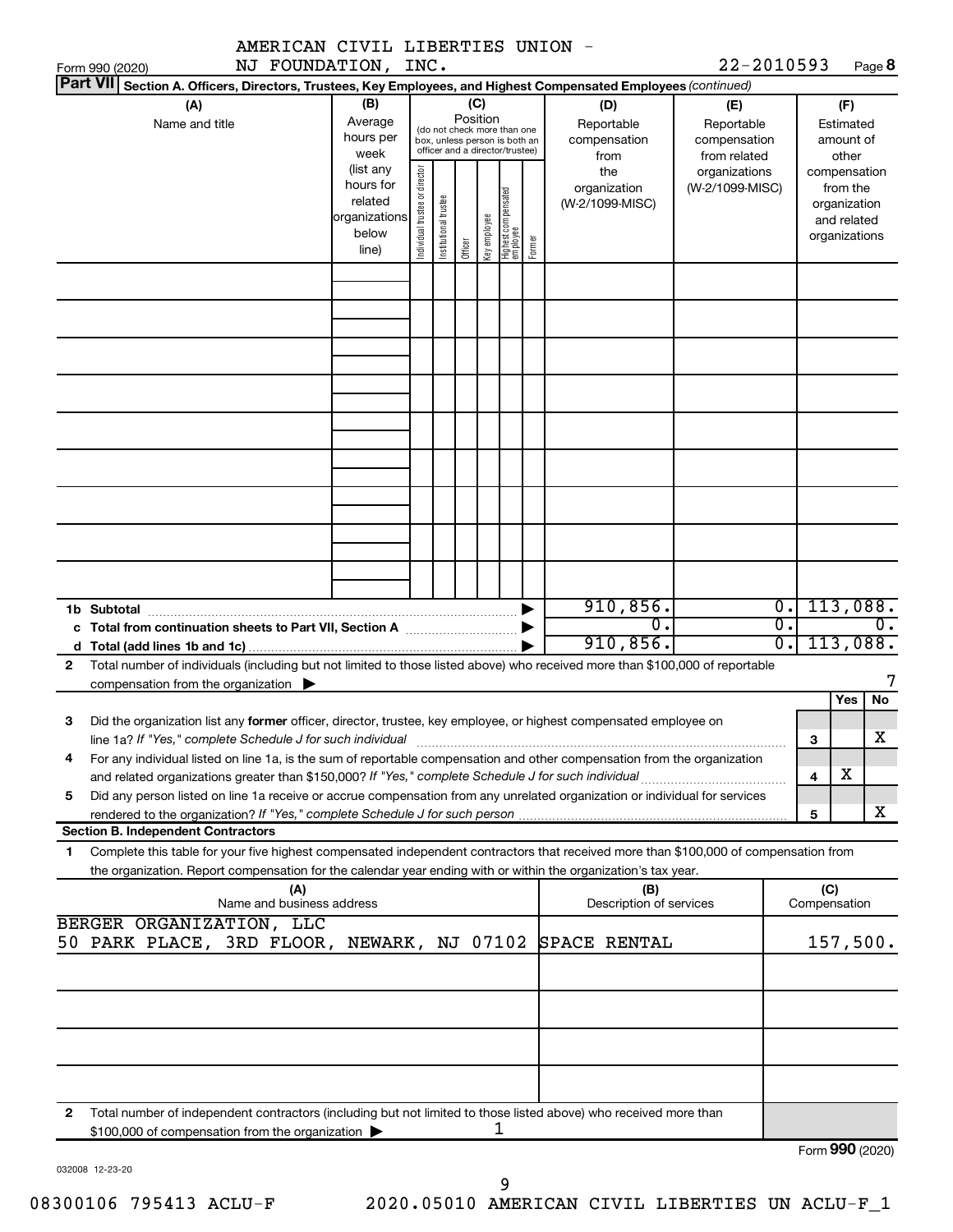Form 990 (2020) Page NJ FOUNDATION, INC. 22-2010593 22-2010593 Page 9

|                              | <b>Part VIII</b> | <b>Statement of Revenue</b>                                                       |                       |                          |                                                                 |                             |                                                                 |
|------------------------------|------------------|-----------------------------------------------------------------------------------|-----------------------|--------------------------|-----------------------------------------------------------------|-----------------------------|-----------------------------------------------------------------|
|                              |                  |                                                                                   |                       |                          |                                                                 |                             |                                                                 |
|                              |                  |                                                                                   |                       | (A)<br>Total revenue     | (B)<br>Related or exempt<br>function revenue   business revenue | $\overline{C}$<br>Unrelated | (D)<br>Revenue excluded<br>from tax under<br>sections 512 - 514 |
|                              |                  | 1 a Federated campaigns<br>1a<br>.                                                |                       |                          |                                                                 |                             |                                                                 |
|                              | b                | 1 <sub>b</sub><br>Membership dues                                                 |                       |                          |                                                                 |                             |                                                                 |
|                              |                  | 1 <sub>c</sub><br>c Fundraising events                                            |                       |                          |                                                                 |                             |                                                                 |
|                              |                  | 1 <sub>d</sub><br>d Related organizations<br>.                                    |                       |                          |                                                                 |                             |                                                                 |
|                              | е                | Government grants (contributions)<br>1e                                           |                       |                          |                                                                 |                             |                                                                 |
|                              |                  | f All other contributions, gifts, grants, and                                     |                       |                          |                                                                 |                             |                                                                 |
| Contributions, Gifts, Grants |                  | similar amounts not included above<br>1f                                          | 2,635,105.            |                          |                                                                 |                             |                                                                 |
|                              | a                | $1g$ \$<br>Noncash contributions included in lines 1a-1f                          |                       |                          |                                                                 |                             |                                                                 |
|                              |                  |                                                                                   | $\blacktriangleright$ | $\overline{2}$ ,635,105. |                                                                 |                             |                                                                 |
|                              |                  |                                                                                   | <b>Business Code</b>  |                          |                                                                 |                             |                                                                 |
|                              | 2 a              |                                                                                   |                       |                          |                                                                 |                             |                                                                 |
| Program Service<br>Revenue   | b                |                                                                                   |                       |                          |                                                                 |                             |                                                                 |
|                              | с<br>d           | the control of the control of the control of the control of the control of        |                       |                          |                                                                 |                             |                                                                 |
|                              |                  | the control of the control of the control of the control of                       |                       |                          |                                                                 |                             |                                                                 |
|                              |                  | f All other program service revenue                                               |                       |                          |                                                                 |                             |                                                                 |
|                              |                  |                                                                                   | ▶                     |                          |                                                                 |                             |                                                                 |
|                              | З                | Investment income (including dividends, interest, and                             |                       |                          |                                                                 |                             |                                                                 |
|                              |                  |                                                                                   |                       | 29,639.                  |                                                                 |                             | 29,639.                                                         |
|                              | 4                | Income from investment of tax-exempt bond proceeds                                |                       |                          |                                                                 |                             |                                                                 |
|                              | 5                |                                                                                   |                       |                          |                                                                 |                             |                                                                 |
|                              |                  | (i) Real                                                                          | (ii) Personal         |                          |                                                                 |                             |                                                                 |
|                              |                  | <b>6 a</b> Gross rents<br>6a<br>.                                                 |                       |                          |                                                                 |                             |                                                                 |
|                              | b                | Less: rental expenses<br>6b                                                       |                       |                          |                                                                 |                             |                                                                 |
|                              | с                | Rental income or (loss)<br>6c                                                     |                       |                          |                                                                 |                             |                                                                 |
|                              |                  | d Net rental income or (loss)<br>(i) Securities<br>7 a Gross amount from sales of | (ii) Other            |                          |                                                                 |                             |                                                                 |
|                              |                  | assets other than inventory<br>7a                                                 |                       |                          |                                                                 |                             |                                                                 |
|                              |                  | <b>b</b> Less: cost or other basis                                                |                       |                          |                                                                 |                             |                                                                 |
|                              |                  | and sales expenses<br>7b                                                          |                       |                          |                                                                 |                             |                                                                 |
| Revenue                      |                  | 7c<br>c Gain or (loss)                                                            |                       |                          |                                                                 |                             |                                                                 |
|                              |                  |                                                                                   | ▶                     |                          |                                                                 |                             |                                                                 |
|                              |                  | 8 a Gross income from fundraising events (not                                     |                       |                          |                                                                 |                             |                                                                 |
| $\check{\epsilon}$           |                  | including \$<br>οf                                                                |                       |                          |                                                                 |                             |                                                                 |
|                              |                  | contributions reported on line 1c). See                                           |                       |                          |                                                                 |                             |                                                                 |
|                              |                  | l 8a                                                                              |                       |                          |                                                                 |                             |                                                                 |
|                              |                  | 8b<br><b>b</b> Less: direct expenses <i>manually contained</i>                    |                       |                          |                                                                 |                             |                                                                 |
|                              |                  | c Net income or (loss) from fundraising events                                    |                       |                          |                                                                 |                             |                                                                 |
|                              |                  | 9 a Gross income from gaming activities. See<br> 9a                               |                       |                          |                                                                 |                             |                                                                 |
|                              |                  | 9 <sub>b</sub>                                                                    |                       |                          |                                                                 |                             |                                                                 |
|                              |                  | c Net income or (loss) from gaming activities                                     |                       |                          |                                                                 |                             |                                                                 |
|                              |                  | 10 a Gross sales of inventory, less returns                                       |                       |                          |                                                                 |                             |                                                                 |
|                              |                  | 10a                                                                               |                       |                          |                                                                 |                             |                                                                 |
|                              |                  | l10bl<br><b>b</b> Less: cost of goods sold                                        |                       |                          |                                                                 |                             |                                                                 |
|                              |                  | c Net income or (loss) from sales of inventory                                    |                       |                          |                                                                 |                             |                                                                 |
|                              |                  |                                                                                   | <b>Business Code</b>  |                          |                                                                 |                             |                                                                 |
|                              |                  | 11 a OTHER INCOME                                                                 | 900099                | 81,349.                  | 81,349.                                                         |                             |                                                                 |
| Miscellaneous<br>Revenue     | b                | LEGAL CASE AWARDS                                                                 | 900099                | 4,500.                   | 4,500.                                                          |                             |                                                                 |
|                              | с                |                                                                                   |                       |                          |                                                                 |                             |                                                                 |
|                              |                  |                                                                                   | ▶                     | 85,849.                  |                                                                 |                             |                                                                 |
|                              | 12               |                                                                                   |                       | 2,750,593.               | 85,849.                                                         | 0.                          | 29,639.                                                         |
|                              | 032009 12-23-20  |                                                                                   |                       |                          |                                                                 |                             | Form 990 (2020)                                                 |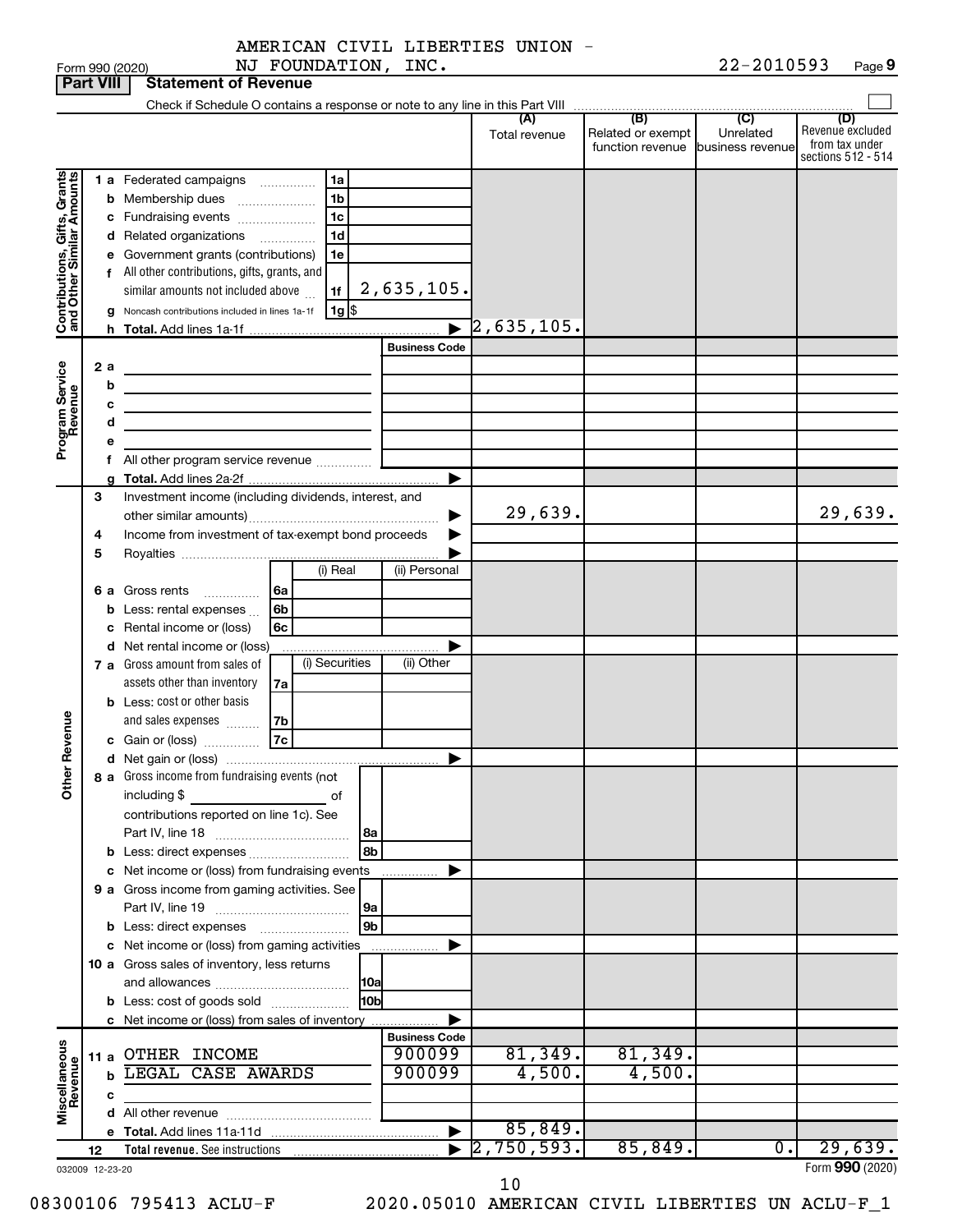Form 990 (2020)  $\blacksquare$  NJ  $\blacksquare$   $\blacksquare$   $\blacksquare$   $\blacksquare$   $\blacksquare$   $\blacksquare$   $\blacksquare$   $\blacksquare$   $\blacksquare$   $\blacksquare$   $\blacksquare$   $\blacksquare$   $\blacksquare$   $\blacksquare$   $\blacksquare$   $\blacksquare$   $\blacksquare$   $\blacksquare$   $\blacksquare$   $\blacksquare$   $\blacksquare$   $\blacksquare$   $\blacksquare$   $\blacksquare$   $\blacksquare$   $\blacksquare$   $\blacksquare$   $\blacksquare$ 22-2010593 Page 10

**Part IX Statement of Functional Expenses**

*Section 501(c)(3) and 501(c)(4) organizations must complete all columns. All other organizations must complete column (A).*

|              | Do not include amounts reported on lines 6b,<br>7b, 8b, 9b, and 10b of Part VIII. | (A)<br>Total expenses    | (B)<br>Program service<br>expenses | (C)<br>Management and<br>general expenses | (D)<br>Fundraising<br>expenses |  |  |  |  |  |
|--------------|-----------------------------------------------------------------------------------|--------------------------|------------------------------------|-------------------------------------------|--------------------------------|--|--|--|--|--|
| 1.           | Grants and other assistance to domestic organizations                             |                          |                                    |                                           |                                |  |  |  |  |  |
|              | and domestic governments. See Part IV, line 21                                    | 29,433.                  | 29,433.                            |                                           |                                |  |  |  |  |  |
| $\mathbf{2}$ | Grants and other assistance to domestic                                           |                          |                                    |                                           |                                |  |  |  |  |  |
|              | individuals. See Part IV, line 22                                                 |                          |                                    |                                           |                                |  |  |  |  |  |
| 3            | Grants and other assistance to foreign                                            |                          |                                    |                                           |                                |  |  |  |  |  |
|              | organizations, foreign governments, and foreign                                   |                          |                                    |                                           |                                |  |  |  |  |  |
|              | individuals. See Part IV, lines 15 and 16                                         |                          |                                    |                                           |                                |  |  |  |  |  |
| 4            | Benefits paid to or for members                                                   |                          |                                    |                                           |                                |  |  |  |  |  |
| 5            | Compensation of current officers, directors,                                      |                          |                                    |                                           |                                |  |  |  |  |  |
|              | trustees, and key employees                                                       |                          |                                    |                                           |                                |  |  |  |  |  |
| 6            | Compensation not included above to disqualified                                   |                          |                                    |                                           |                                |  |  |  |  |  |
|              | persons (as defined under section 4958(f)(1)) and                                 |                          |                                    |                                           |                                |  |  |  |  |  |
|              | persons described in section 4958(c)(3)(B)                                        |                          |                                    |                                           |                                |  |  |  |  |  |
| 7            | Other salaries and wages                                                          | 899,819.                 | 598,739.                           | 205, 249.                                 | 95,831.                        |  |  |  |  |  |
| 8            | Pension plan accruals and contributions (include                                  |                          |                                    |                                           |                                |  |  |  |  |  |
|              | section 401(k) and 403(b) employer contributions)                                 | $\frac{141,135}{70,706}$ | 93,911.                            | $\frac{32,193}{16,128}$                   | $\frac{15,031}{7,530}$         |  |  |  |  |  |
| 9            |                                                                                   |                          | 47,048.                            |                                           |                                |  |  |  |  |  |
| 10           |                                                                                   | 79,289.                  | 52,759.                            | 18,086.                                   | 8,444.                         |  |  |  |  |  |
| 11           | Fees for services (nonemployees):                                                 |                          |                                    |                                           |                                |  |  |  |  |  |
| a            |                                                                                   |                          |                                    |                                           |                                |  |  |  |  |  |
| b            |                                                                                   |                          |                                    |                                           |                                |  |  |  |  |  |
| с            |                                                                                   |                          |                                    |                                           |                                |  |  |  |  |  |
| d            |                                                                                   |                          |                                    |                                           |                                |  |  |  |  |  |
|              | Professional fundraising services. See Part IV, line 17                           |                          |                                    |                                           |                                |  |  |  |  |  |
| f            | Investment management fees                                                        |                          |                                    |                                           |                                |  |  |  |  |  |
| q            | Other. (If line 11g amount exceeds 10% of line 25,                                |                          |                                    |                                           |                                |  |  |  |  |  |
|              | column (A) amount, list line 11g expenses on Sch O.)                              |                          |                                    |                                           |                                |  |  |  |  |  |
| 12           |                                                                                   |                          |                                    |                                           |                                |  |  |  |  |  |
| 13           |                                                                                   |                          |                                    |                                           |                                |  |  |  |  |  |
| 14           |                                                                                   |                          |                                    |                                           |                                |  |  |  |  |  |
| 15           |                                                                                   |                          |                                    |                                           |                                |  |  |  |  |  |
| 16           |                                                                                   | 165,695.                 | 110, 254.                          | 37,795.                                   | 17,646.<br>909.                |  |  |  |  |  |
| 17           | Travel                                                                            | 8,537.                   | 5,681.                             | 1,947.                                    |                                |  |  |  |  |  |
| 18           | Payments of travel or entertainment expenses                                      |                          |                                    |                                           |                                |  |  |  |  |  |
|              | for any federal, state, or local public officials                                 |                          |                                    |                                           |                                |  |  |  |  |  |
| 19           | Conferences, conventions, and meetings                                            |                          |                                    |                                           |                                |  |  |  |  |  |
| 20           | Interest                                                                          |                          |                                    |                                           |                                |  |  |  |  |  |
| 21           |                                                                                   | 32,842.                  | 21,853.                            | 7,491.                                    | 3,498.                         |  |  |  |  |  |
| 22           | Depreciation, depletion, and amortization                                         |                          |                                    |                                           |                                |  |  |  |  |  |
| 23           | Insurance<br>Other expenses. Itemize expenses not covered                         |                          |                                    |                                           |                                |  |  |  |  |  |
| 24           | above (List miscellaneous expenses on line 24e. If                                |                          |                                    |                                           |                                |  |  |  |  |  |
|              | line 24e amount exceeds 10% of line 25, column (A)                                |                          |                                    |                                           |                                |  |  |  |  |  |
| a            | amount, list line 24e expenses on Schedule O.)<br>PROFESSIONAL FEES               | 68,782.                  | 45,767.                            | 15,689.                                   | 7,326.                         |  |  |  |  |  |
| b            | <b>TELECOMMUNICATIONS</b>                                                         | 36, 383.                 | 24, 209.                           | 8, 299.                                   | 3,875.                         |  |  |  |  |  |
| C            | <b>NEWSLETTER</b>                                                                 | 31,561.                  | 31,561.                            | 0.                                        | $\overline{0}$ .               |  |  |  |  |  |
| d            | <b>PUBLIC EDUCATION</b>                                                           | 25,977.                  | 25,977.                            | $\mathbf 0$ .                             | $\overline{\mathfrak{o}}$ .    |  |  |  |  |  |
|              | e All other expenses                                                              | 86,375.                  | 65,491.                            | 13,261.                                   | 7,623.                         |  |  |  |  |  |
| 25           | Total functional expenses. Add lines 1 through 24e                                | 1,676,534.               | 1,152,683.                         | 356, 138.                                 | 167, 713.                      |  |  |  |  |  |
| 26           | Joint costs. Complete this line only if the organization                          |                          |                                    |                                           |                                |  |  |  |  |  |
|              | reported in column (B) joint costs from a combined                                |                          |                                    |                                           |                                |  |  |  |  |  |
|              | educational campaign and fundraising solicitation.                                |                          |                                    |                                           |                                |  |  |  |  |  |
|              | Check here $\blacktriangleright$<br>if following SOP 98-2 (ASC 958-720)           |                          |                                    |                                           |                                |  |  |  |  |  |
|              |                                                                                   |                          |                                    |                                           |                                |  |  |  |  |  |

032010 12-23-20

Form (2020) **990**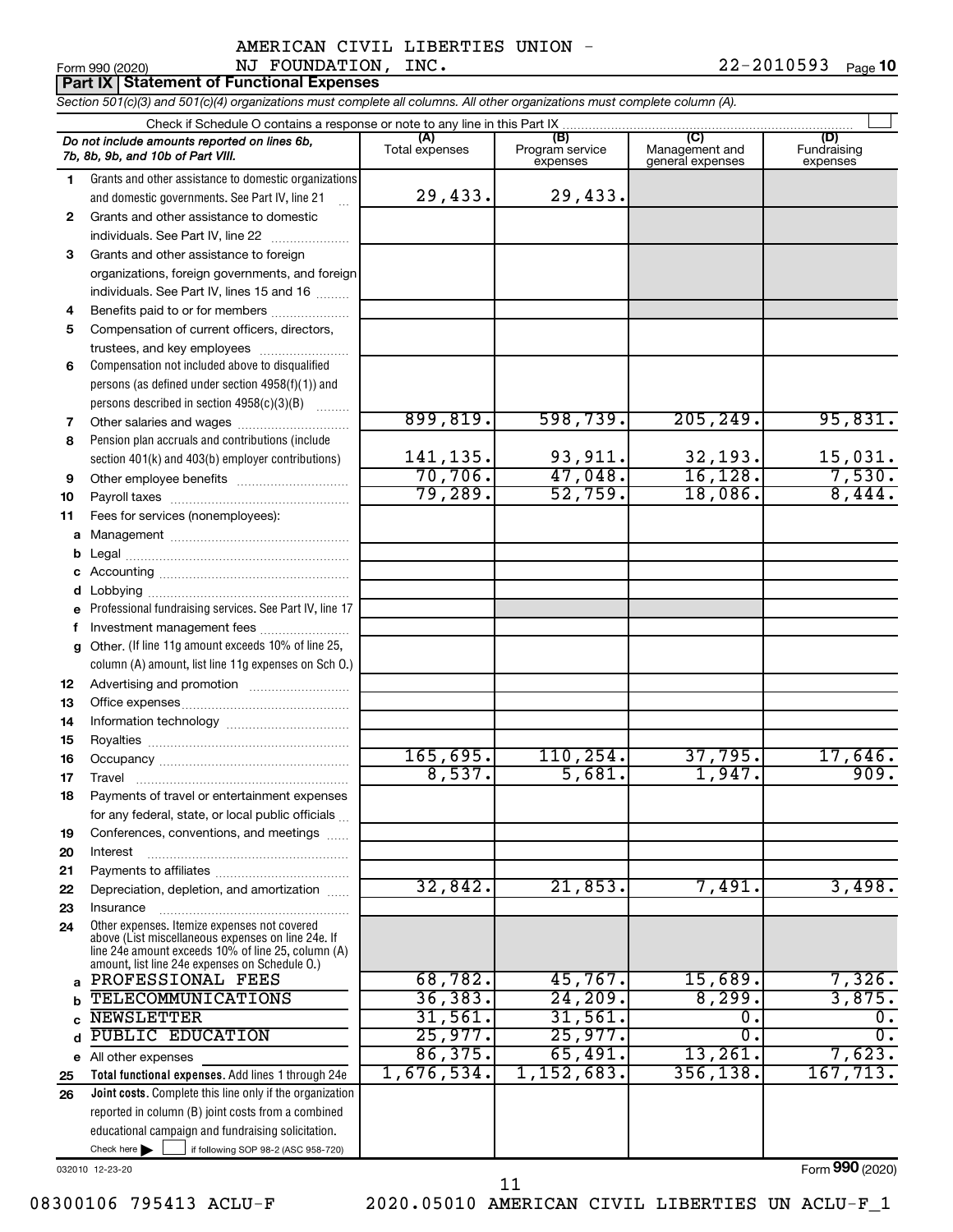**Part X** | Balance Sheet  $\perp$ Check if Schedule O contains a response or note to any line in this Part X **(A) (B)** Beginning of year  $\parallel$  | End of year  $235, 297.$  1 235, 295. **1 1** Cash - non-interest-bearing ~~~~~~~~~~~~~~~~~~~~~~~~~  $293,787.$  | 2 | 1,431,455. **2 2** Savings and temporary cash investments ~~~~~~~~~~~~~~~~~~  $1,366,046.$   $3$  1,666,817. **3 3** Pledges and grants receivable, net ~~~~~~~~~~~~~~~~~~~~~ 995,504. 4 901,212. **4 4** Accounts receivable, net ~~~~~~~~~~~~~~~~~~~~~~~~~~ **5** Loans and other receivables from any current or former officer, director, trustee, key employee, creator or founder, substantial contributor, or 35% controlled entity or family member of any of these persons ~~~~~~~~~ **5 6** Loans and other receivables from other disqualified persons (as defined under section 4958(f)(1)), and persons described in section  $4958(c)(3)(B)$  ...... **6 7 7** Notes and loans receivable, net ~~~~~~~~~~~~~~~~~~~~~~~ **Assets 8 8** Inventories for sale or use ~~~~~~~~~~~~~~~~~~~~~~~~~~ 21,802. 8,426. **9 9** Prepaid expenses and deferred charges ~~~~~~~~~~~~~~~~~~ **10 a** Land, buildings, and equipment: cost or other 160,728. basis. Complete Part VI of Schedule D  $\frac{1}{10}$  10a  $119,553.$  72,524.  $10c$  41,175. **10c b** Less: accumulated depreciation  $\ldots$  [10b **11 11** Investments - publicly traded securities ~~~~~~~~~~~~~~~~~~~ 2,197,430. 12 2,976,549. **12 12** Investments - other securities. See Part IV, line 11 ~~~~~~~~~~~~~~ **13 13** Investments - program-related. See Part IV, line 11 ~~~~~~~~~~~~~ **14 14** Intangible assets ~~~~~~~~~~~~~~~~~~~~~~~~~~~~~~ Other assets. See Part IV, line 11 ~~~~~~~~~~~~~~~~~~~~~~  $113,994.$   $15$  151,074. **15 15** 5,296,384. 7,412,003. **16 16 Total assets.**  Add lines 1 through 15 (must equal line 33)  $38,618.$   $17$   $40,596.$ **17 17** Accounts payable and accrued expenses ~~~~~~~~~~~~~~~~~~ **18 18** Grants payable ~~~~~~~~~~~~~~~~~~~~~~~~~~~~~~~ **19 19** Deferred revenue ~~~~~~~~~~~~~~~~~~~~~~~~~~~~~~ **20 20** Tax-exempt bond liabilities ~~~~~~~~~~~~~~~~~~~~~~~~~ **21 21** Escrow or custodial account liability. Complete Part IV of Schedule D ........... **22** Loans and other payables to any current or former officer, director, **Liabilities** trustee, key employee, creator or founder, substantial contributor, or 35% **22** controlled entity or family member of any of these persons ~~~~~~~~~ **23** Secured mortgages and notes payable to unrelated third parties  $\ldots$ ................. **23 24** Unsecured notes and loans payable to unrelated third parties ~~~~~~~~ **24 25** Other liabilities (including federal income tax, payables to related third parties, and other liabilities not included on lines 17-24). Complete Part X of Schedule D ~~~~~~~~~~~~~~~~~~~~~~~~~~~~~~~  $0. |25|$  250,000. **25** 38,618. 290,596. **26 26 Total liabilities.**  Add lines 17 through 25 Organizations that follow FASB ASC 958, check here  $\blacktriangleright \boxed{\text{X}}$ Net Assets or Fund Balances **Net Assets or Fund Balances and complete lines 27, 28, 32, and 33.**  $2,318,113. |z_7| 3,757,832.$ **27 27** Net assets without donor restrictions ~~~~~~~~~~~~~~~~~~~~ 2,939,653**. <sub>28</sub> 3**,363,575**. 28 28** Net assets with donor restrictions ~~~~~~~~~~~~~~~~~~~~~~ **Organizations that do not follow FASB ASC 958, check here** | † **and complete lines 29 through 33. 29 29** Capital stock or trust principal, or current funds ~~~~~~~~~~~~~~~ **30 30** Paid-in or capital surplus, or land, building, or equipment fund ....................... **31 31** Retained earnings, endowment, accumulated income, or other funds ............  $\overline{5,257,766.}$   $\overline{32}$  7,121,407. Total net assets or fund balances ~~~~~~~~~~~~~~~~~~~~~~ **32 32**  $7,412,003.$ **33** Total liabilities and net assets/fund balances **33**

Form (2020) **990**

032011 12-23-20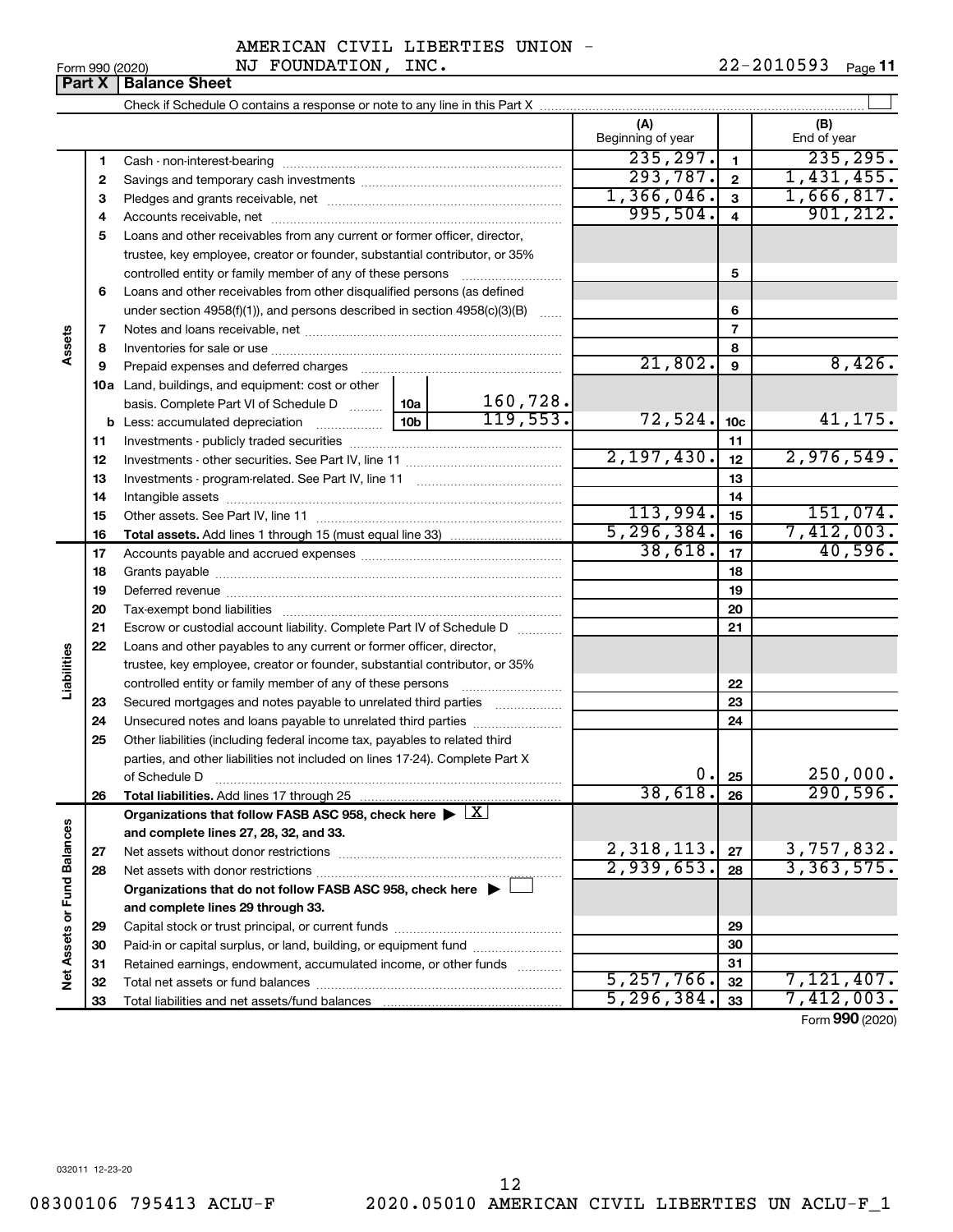|  | AMERICAN CIVIL LIBERTIES UNION |  |
|--|--------------------------------|--|
|  |                                |  |

|    | NJ FOUNDATION, INC.<br>Form 990 (2020)                                                                                          |                | 22-2010593               |            | Page 12          |  |
|----|---------------------------------------------------------------------------------------------------------------------------------|----------------|--------------------------|------------|------------------|--|
|    | <b>Part XI   Reconciliation of Net Assets</b>                                                                                   |                |                          |            |                  |  |
|    |                                                                                                                                 |                |                          |            |                  |  |
|    |                                                                                                                                 |                |                          |            |                  |  |
| 1  |                                                                                                                                 | $\mathbf{1}$   | 2,750,593.               |            |                  |  |
| 2  |                                                                                                                                 | $\overline{2}$ | 1,676,534.<br>1,074,059. |            |                  |  |
| з  | 3                                                                                                                               |                |                          |            |                  |  |
| 4  | 4                                                                                                                               |                |                          |            |                  |  |
| 5  |                                                                                                                                 | 5              |                          |            | 789,582.         |  |
| 6  | Donated services and use of facilities [[111] matter contracts and all the services and use of facilities [[11                  | 6              |                          |            |                  |  |
| 7  |                                                                                                                                 | $\overline{7}$ |                          |            |                  |  |
| 8  |                                                                                                                                 | 8              |                          |            |                  |  |
| 9  | Other changes in net assets or fund balances (explain on Schedule O)                                                            | 9              |                          |            | $\overline{0}$ . |  |
| 10 | Net assets or fund balances at end of year. Combine lines 3 through 9 (must equal Part X, line 32,                              |                |                          |            |                  |  |
|    |                                                                                                                                 | 10             | 7,121,407.               |            |                  |  |
|    | Part XII Financial Statements and Reporting                                                                                     |                |                          |            |                  |  |
|    |                                                                                                                                 |                |                          |            | X                |  |
|    |                                                                                                                                 |                |                          | <b>Yes</b> | <b>No</b>        |  |
| 1  | $\lfloor x \rfloor$ Accrual<br>Accounting method used to prepare the Form 990: [130] Cash<br>Other                              |                |                          |            |                  |  |
|    | If the organization changed its method of accounting from a prior year or checked "Other," explain in Schedule O.               |                |                          |            |                  |  |
|    |                                                                                                                                 |                | 2a                       |            | х                |  |
|    | If "Yes," check a box below to indicate whether the financial statements for the year were compiled or reviewed on a            |                |                          |            |                  |  |
|    | separate basis, consolidated basis, or both:                                                                                    |                |                          |            |                  |  |
|    | Consolidated basis<br>Both consolidated and separate basis<br>Separate basis                                                    |                |                          |            |                  |  |
|    |                                                                                                                                 |                | 2 <sub>b</sub>           | х          |                  |  |
|    | If "Yes," check a box below to indicate whether the financial statements for the year were audited on a separate basis,         |                |                          |            |                  |  |
|    | consolidated basis, or both:                                                                                                    |                |                          |            |                  |  |
|    | $\boxed{\mathbf{X}}$ Consolidated basis<br>Both consolidated and separate basis<br>Separate basis                               |                |                          |            |                  |  |
|    | c If "Yes" to line 2a or 2b, does the organization have a committee that assumes responsibility for oversight of the audit,     |                |                          |            |                  |  |
|    |                                                                                                                                 |                | 2c                       | X          |                  |  |
|    | If the organization changed either its oversight process or selection process during the tax year, explain on Schedule O.       |                |                          |            |                  |  |
|    | 3a As a result of a federal award, was the organization required to undergo an audit or audits as set forth in the Single Audit |                |                          |            |                  |  |
|    |                                                                                                                                 |                | За                       |            | x                |  |
|    | b If "Yes," did the organization undergo the required audit or audits? If the organization did not undergo the required audit   |                |                          |            |                  |  |
|    |                                                                                                                                 |                | Зb                       | $\sim$     |                  |  |

Form (2020) **990**

032012 12-23-20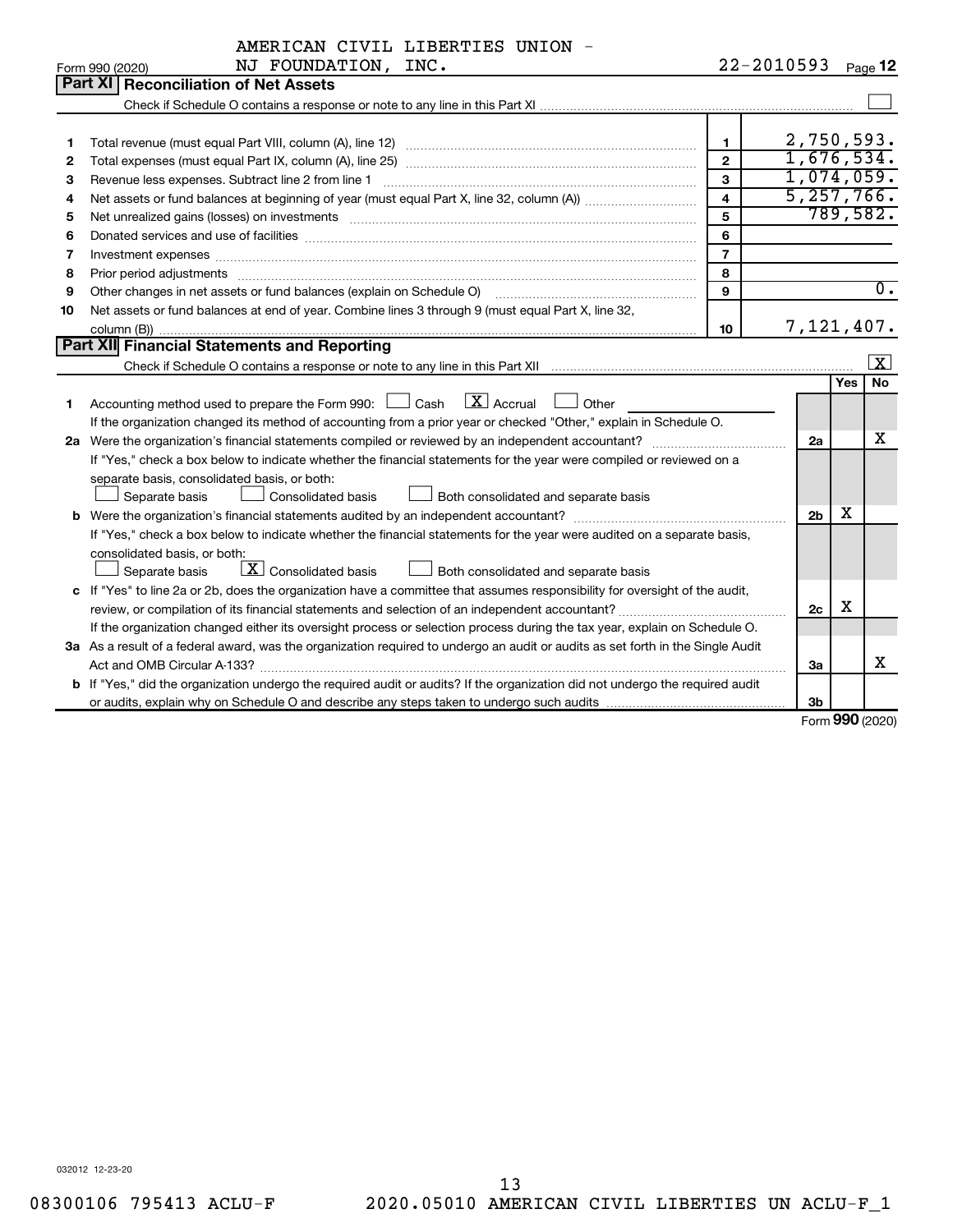| <b>SCHEDULE A</b><br>(Form 990 or 990-EZ)              | <b>Public Charity Status and Public Support</b><br>Complete if the organization is a section 501(c)(3) organization or a section<br>4947(a)(1) nonexempt charitable trust.                                                                                                            |                                                                                                              | OMB No. 1545-0047<br><b>Open to Public</b>                     |    |                            |  |                                       |  |  |  |
|--------------------------------------------------------|---------------------------------------------------------------------------------------------------------------------------------------------------------------------------------------------------------------------------------------------------------------------------------------|--------------------------------------------------------------------------------------------------------------|----------------------------------------------------------------|----|----------------------------|--|---------------------------------------|--|--|--|
| Department of the Treasury<br>Internal Revenue Service |                                                                                                                                                                                                                                                                                       | Attach to Form 990 or Form 990-EZ.<br>Go to www.irs.gov/Form990 for instructions and the latest information. |                                                                |    |                            |  | Inspection                            |  |  |  |
| Name of the organization                               | AMERICAN CIVIL LIBERTIES UNION -                                                                                                                                                                                                                                                      |                                                                                                              |                                                                |    |                            |  | <b>Employer identification number</b> |  |  |  |
|                                                        | NJ FOUNDATION, INC.                                                                                                                                                                                                                                                                   |                                                                                                              |                                                                |    |                            |  | 22-2010593                            |  |  |  |
| Part I                                                 | Reason for Public Charity Status. (All organizations must complete this part.) See instructions.                                                                                                                                                                                      |                                                                                                              |                                                                |    |                            |  |                                       |  |  |  |
|                                                        | The organization is not a private foundation because it is: (For lines 1 through 12, check only one box.)                                                                                                                                                                             |                                                                                                              |                                                                |    |                            |  |                                       |  |  |  |
| 1<br>2                                                 | A church, convention of churches, or association of churches described in section 170(b)(1)(A)(i).<br>A school described in section 170(b)(1)(A)(ii). (Attach Schedule E (Form 990 or 990-EZ).)                                                                                       |                                                                                                              |                                                                |    |                            |  |                                       |  |  |  |
| 3                                                      | A hospital or a cooperative hospital service organization described in section 170(b)(1)(A)(iii).                                                                                                                                                                                     |                                                                                                              |                                                                |    |                            |  |                                       |  |  |  |
| 4                                                      | A medical research organization operated in conjunction with a hospital described in section 170(b)(1)(A)(iii). Enter the hospital's name,                                                                                                                                            |                                                                                                              |                                                                |    |                            |  |                                       |  |  |  |
| city, and state:                                       |                                                                                                                                                                                                                                                                                       |                                                                                                              |                                                                |    |                            |  |                                       |  |  |  |
| 5                                                      | An organization operated for the benefit of a college or university owned or operated by a governmental unit described in                                                                                                                                                             |                                                                                                              |                                                                |    |                            |  |                                       |  |  |  |
|                                                        | section 170(b)(1)(A)(iv). (Complete Part II.)                                                                                                                                                                                                                                         |                                                                                                              |                                                                |    |                            |  |                                       |  |  |  |
| 6<br>$\mathbf{X}$<br>$\overline{7}$                    | A federal, state, or local government or governmental unit described in section 170(b)(1)(A)(v).<br>An organization that normally receives a substantial part of its support from a governmental unit or from the general public described in                                         |                                                                                                              |                                                                |    |                            |  |                                       |  |  |  |
|                                                        | section 170(b)(1)(A)(vi). (Complete Part II.)                                                                                                                                                                                                                                         |                                                                                                              |                                                                |    |                            |  |                                       |  |  |  |
| 8                                                      | A community trust described in section 170(b)(1)(A)(vi). (Complete Part II.)                                                                                                                                                                                                          |                                                                                                              |                                                                |    |                            |  |                                       |  |  |  |
| 9                                                      | An agricultural research organization described in section 170(b)(1)(A)(ix) operated in conjunction with a land-grant college                                                                                                                                                         |                                                                                                              |                                                                |    |                            |  |                                       |  |  |  |
|                                                        | or university or a non-land-grant college of agriculture (see instructions). Enter the name, city, and state of the college or                                                                                                                                                        |                                                                                                              |                                                                |    |                            |  |                                       |  |  |  |
| university:                                            |                                                                                                                                                                                                                                                                                       |                                                                                                              |                                                                |    |                            |  |                                       |  |  |  |
| 10                                                     | An organization that normally receives (1) more than 33 1/3% of its support from contributions, membership fees, and gross receipts from                                                                                                                                              |                                                                                                              |                                                                |    |                            |  |                                       |  |  |  |
|                                                        | activities related to its exempt functions, subject to certain exceptions; and (2) no more than 33 1/3% of its support from gross investment<br>income and unrelated business taxable income (less section 511 tax) from businesses acquired by the organization after June 30, 1975. |                                                                                                              |                                                                |    |                            |  |                                       |  |  |  |
|                                                        | See section 509(a)(2). (Complete Part III.)                                                                                                                                                                                                                                           |                                                                                                              |                                                                |    |                            |  |                                       |  |  |  |
| 11                                                     | An organization organized and operated exclusively to test for public safety. See section 509(a)(4).                                                                                                                                                                                  |                                                                                                              |                                                                |    |                            |  |                                       |  |  |  |
| 12                                                     | An organization organized and operated exclusively for the benefit of, to perform the functions of, or to carry out the purposes of one or                                                                                                                                            |                                                                                                              |                                                                |    |                            |  |                                       |  |  |  |
|                                                        | more publicly supported organizations described in section 509(a)(1) or section 509(a)(2). See section 509(a)(3). Check the box in                                                                                                                                                    |                                                                                                              |                                                                |    |                            |  |                                       |  |  |  |
| a                                                      | lines 12a through 12d that describes the type of supporting organization and complete lines 12e, 12f, and 12g.<br>Type I. A supporting organization operated, supervised, or controlled by its supported organization(s), typically by giving                                         |                                                                                                              |                                                                |    |                            |  |                                       |  |  |  |
|                                                        | the supported organization(s) the power to regularly appoint or elect a majority of the directors or trustees of the supporting                                                                                                                                                       |                                                                                                              |                                                                |    |                            |  |                                       |  |  |  |
|                                                        | organization. You must complete Part IV, Sections A and B.                                                                                                                                                                                                                            |                                                                                                              |                                                                |    |                            |  |                                       |  |  |  |
| b                                                      | Type II. A supporting organization supervised or controlled in connection with its supported organization(s), by having                                                                                                                                                               |                                                                                                              |                                                                |    |                            |  |                                       |  |  |  |
|                                                        | control or management of the supporting organization vested in the same persons that control or manage the supported                                                                                                                                                                  |                                                                                                              |                                                                |    |                            |  |                                       |  |  |  |
|                                                        | organization(s). You must complete Part IV, Sections A and C.                                                                                                                                                                                                                         |                                                                                                              |                                                                |    |                            |  |                                       |  |  |  |
| c                                                      | Type III functionally integrated. A supporting organization operated in connection with, and functionally integrated with,<br>its supported organization(s) (see instructions). You must complete Part IV, Sections A, D, and E.                                                      |                                                                                                              |                                                                |    |                            |  |                                       |  |  |  |
| d                                                      | Type III non-functionally integrated. A supporting organization operated in connection with its supported organization(s)                                                                                                                                                             |                                                                                                              |                                                                |    |                            |  |                                       |  |  |  |
|                                                        | that is not functionally integrated. The organization generally must satisfy a distribution requirement and an attentiveness                                                                                                                                                          |                                                                                                              |                                                                |    |                            |  |                                       |  |  |  |
|                                                        | requirement (see instructions). You must complete Part IV, Sections A and D, and Part V.                                                                                                                                                                                              |                                                                                                              |                                                                |    |                            |  |                                       |  |  |  |
| е                                                      | Check this box if the organization received a written determination from the IRS that it is a Type I, Type II, Type III                                                                                                                                                               |                                                                                                              |                                                                |    |                            |  |                                       |  |  |  |
| f Enter the number of supported organizations          | functionally integrated, or Type III non-functionally integrated supporting organization.                                                                                                                                                                                             |                                                                                                              |                                                                |    |                            |  |                                       |  |  |  |
|                                                        | g Provide the following information about the supported organization(s).                                                                                                                                                                                                              |                                                                                                              |                                                                |    |                            |  |                                       |  |  |  |
| (i) Name of supported                                  | (ii) EIN                                                                                                                                                                                                                                                                              | (iii) Type of organization                                                                                   | (iv) Is the organization listed<br>in your governing document? |    | (v) Amount of monetary     |  | (vi) Amount of other                  |  |  |  |
| organization                                           |                                                                                                                                                                                                                                                                                       | (described on lines 1-10<br>above (see instructions))                                                        | Yes                                                            | No | support (see instructions) |  | support (see instructions)            |  |  |  |
|                                                        |                                                                                                                                                                                                                                                                                       |                                                                                                              |                                                                |    |                            |  |                                       |  |  |  |
|                                                        |                                                                                                                                                                                                                                                                                       |                                                                                                              |                                                                |    |                            |  |                                       |  |  |  |
|                                                        |                                                                                                                                                                                                                                                                                       |                                                                                                              |                                                                |    |                            |  |                                       |  |  |  |
|                                                        |                                                                                                                                                                                                                                                                                       |                                                                                                              |                                                                |    |                            |  |                                       |  |  |  |
|                                                        |                                                                                                                                                                                                                                                                                       |                                                                                                              |                                                                |    |                            |  |                                       |  |  |  |
|                                                        |                                                                                                                                                                                                                                                                                       |                                                                                                              |                                                                |    |                            |  |                                       |  |  |  |
|                                                        |                                                                                                                                                                                                                                                                                       |                                                                                                              |                                                                |    |                            |  |                                       |  |  |  |
|                                                        |                                                                                                                                                                                                                                                                                       |                                                                                                              |                                                                |    |                            |  |                                       |  |  |  |
| Total                                                  |                                                                                                                                                                                                                                                                                       |                                                                                                              |                                                                |    |                            |  |                                       |  |  |  |
|                                                        | LHA For Paperwork Reduction Act Notice, see the Instructions for Form 990 or 990-FZ, 032021 01-25-21 Schedule A (Form 990 or 990-FZ) 2020                                                                                                                                             |                                                                                                              |                                                                |    |                            |  |                                       |  |  |  |

032021 01-25-21 **For Paperwork Reduction Act Notice, see the Instructions for Form 990 or 990-EZ. Schedule A (Form 990 or 990-EZ) 2020** LHA 14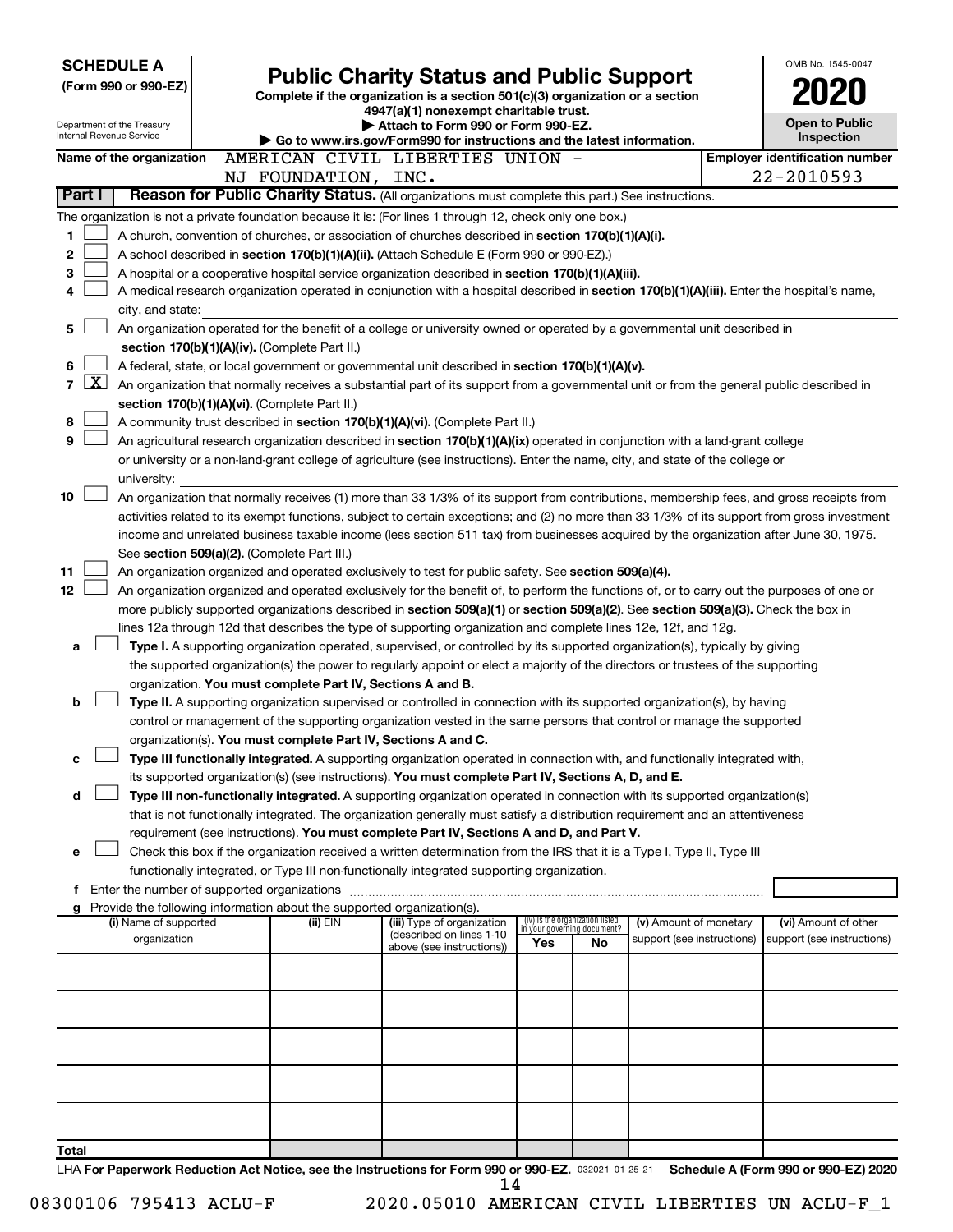22-2010593 Page 2 Schedule A (Form 990 or 990-EZ) 2020 Page NJ FOUNDATION, INC. 22-2010593

### **Part II Support Schedule for Organizations Described in Sections 170(b)(1)(A)(iv) and 170(b)(1)(A)(vi)**

(Complete only if you checked the box on line 5, 7, or 8 of Part I or if the organization failed to qualify under Part III. If the organization fails to qualify under the tests listed below, please complete Part III.)

| <b>Section A. Public Support</b>                                                                                                                                                                                              |            |            |                               |            |                                      |                                    |
|-------------------------------------------------------------------------------------------------------------------------------------------------------------------------------------------------------------------------------|------------|------------|-------------------------------|------------|--------------------------------------|------------------------------------|
| Calendar year (or fiscal year beginning in)                                                                                                                                                                                   | (a) 2016   | (b) 2017   | $(c)$ 2018                    | $(d)$ 2019 | (e) 2020                             | (f) Total                          |
| 1 Gifts, grants, contributions, and                                                                                                                                                                                           |            |            |                               |            |                                      |                                    |
| membership fees received. (Do not                                                                                                                                                                                             |            |            |                               |            |                                      |                                    |
| include any "unusual grants.")                                                                                                                                                                                                | 2,911,892. | 2,463,938. | 2,201,354.                    | 1,556,048. | 2,635,105.                           | 11,768,337.                        |
| 2 Tax revenues levied for the organ-                                                                                                                                                                                          |            |            |                               |            |                                      |                                    |
| ization's benefit and either paid to                                                                                                                                                                                          |            |            |                               |            |                                      |                                    |
| or expended on its behalf                                                                                                                                                                                                     |            |            |                               |            |                                      |                                    |
| 3 The value of services or facilities                                                                                                                                                                                         |            |            |                               |            |                                      |                                    |
| furnished by a governmental unit to                                                                                                                                                                                           |            |            |                               |            |                                      |                                    |
| the organization without charge                                                                                                                                                                                               |            |            |                               |            |                                      |                                    |
| 4 Total. Add lines 1 through 3                                                                                                                                                                                                | 2,911,892. | 2,463,938. | 2,201,354                     | 1,556,048  | 2,635,105.                           | 11,768,337.                        |
| 5 The portion of total contributions                                                                                                                                                                                          |            |            |                               |            |                                      |                                    |
| by each person (other than a                                                                                                                                                                                                  |            |            |                               |            |                                      |                                    |
| governmental unit or publicly                                                                                                                                                                                                 |            |            |                               |            |                                      |                                    |
| supported organization) included                                                                                                                                                                                              |            |            |                               |            |                                      |                                    |
| on line 1 that exceeds 2% of the                                                                                                                                                                                              |            |            |                               |            |                                      |                                    |
| amount shown on line 11,                                                                                                                                                                                                      |            |            |                               |            |                                      |                                    |
| column (f)                                                                                                                                                                                                                    |            |            |                               |            |                                      |                                    |
| 6 Public support. Subtract line 5 from line 4.                                                                                                                                                                                |            |            |                               |            |                                      | 11,768,337.                        |
| <b>Section B. Total Support</b>                                                                                                                                                                                               |            |            |                               |            |                                      |                                    |
| Calendar year (or fiscal year beginning in)                                                                                                                                                                                   | (a) 2016   | (b) 2017   | $(c)$ 2018                    | $(d)$ 2019 | (e) 2020                             | (f) Total                          |
| <b>7</b> Amounts from line 4                                                                                                                                                                                                  | 2,911,892  | 2,463,938. | 2,201,354                     | 1,556,048  | 2,635,105.                           | 11,768,337.                        |
| 8 Gross income from interest,                                                                                                                                                                                                 |            |            |                               |            |                                      |                                    |
| dividends, payments received on                                                                                                                                                                                               |            |            |                               |            |                                      |                                    |
| securities loans, rents, royalties,                                                                                                                                                                                           |            |            |                               |            |                                      |                                    |
| and income from similar sources                                                                                                                                                                                               | 33,999.    | 79,489.    | 93, 465.                      | 45,138.    | 29,639.                              | 281,730.                           |
| 9 Net income from unrelated business                                                                                                                                                                                          |            |            |                               |            |                                      |                                    |
| activities, whether or not the                                                                                                                                                                                                |            |            |                               |            |                                      |                                    |
| business is regularly carried on                                                                                                                                                                                              |            |            |                               |            |                                      |                                    |
| 10 Other income. Do not include gain                                                                                                                                                                                          |            |            |                               |            |                                      |                                    |
| or loss from the sale of capital                                                                                                                                                                                              |            |            |                               |            |                                      |                                    |
| assets (Explain in Part VI.)                                                                                                                                                                                                  |            |            | $11, 369$ , 119,887, 103,757. | 57,401.    | 85,849.                              | 378,263.                           |
| 11 Total support. Add lines 7 through 10                                                                                                                                                                                      |            |            |                               |            |                                      | 12,428,330.                        |
| <b>12</b> Gross receipts from related activities, etc. (see instructions)                                                                                                                                                     |            |            |                               |            | 12                                   |                                    |
| 13 First 5 years. If the Form 990 is for the organization's first, second, third, fourth, or fifth tax year as a section 501(c)(3)                                                                                            |            |            |                               |            |                                      |                                    |
|                                                                                                                                                                                                                               |            |            |                               |            |                                      |                                    |
| <b>Section C. Computation of Public Support Percentage</b>                                                                                                                                                                    |            |            |                               |            |                                      |                                    |
|                                                                                                                                                                                                                               |            |            |                               |            | 14                                   | 94.69<br>%                         |
|                                                                                                                                                                                                                               |            |            |                               |            | 15                                   | 94.47<br>%                         |
| 16a 33 1/3% support test - 2020. If the organization did not check the box on line 13, and line 14 is 33 1/3% or more, check this box and                                                                                     |            |            |                               |            |                                      |                                    |
| stop here. The organization qualifies as a publicly supported organization manufactured content and the organization manufactured and the state of the state of the state of the state of the state of the state of the state |            |            |                               |            |                                      | $\blacktriangleright$ $\mathbf{X}$ |
| b 33 1/3% support test - 2019. If the organization did not check a box on line 13 or 16a, and line 15 is 33 1/3% or more, check this box                                                                                      |            |            |                               |            |                                      |                                    |
|                                                                                                                                                                                                                               |            |            |                               |            |                                      |                                    |
| 17a 10% -facts-and-circumstances test - 2020. If the organization did not check a box on line 13, 16a, or 16b, and line 14 is 10% or more,                                                                                    |            |            |                               |            |                                      |                                    |
| and if the organization meets the facts-and-circumstances test, check this box and stop here. Explain in Part VI how the organization                                                                                         |            |            |                               |            |                                      |                                    |
| meets the facts-and-circumstances test. The organization qualifies as a publicly supported organization                                                                                                                       |            |            |                               |            |                                      |                                    |
| <b>b 10%</b> -facts-and-circumstances test - 2019. If the organization did not check a box on line 13, 16a, 16b, or 17a, and line 15 is 10% or                                                                                |            |            |                               |            |                                      |                                    |
| more, and if the organization meets the facts-and-circumstances test, check this box and stop here. Explain in Part VI how the                                                                                                |            |            |                               |            |                                      |                                    |
| organization meets the facts-and-circumstances test. The organization qualifies as a publicly supported organization                                                                                                          |            |            |                               |            |                                      |                                    |
| 18 Private foundation. If the organization did not check a box on line 13, 16a, 16b, 17a, or 17b, check this box and see instructions                                                                                         |            |            |                               |            |                                      |                                    |
|                                                                                                                                                                                                                               |            |            |                               |            | Schedule A (Form 990 or 990-F7) 2020 |                                    |

**Schedule A (Form 990 or 990-EZ) 2020**

032022 01-25-21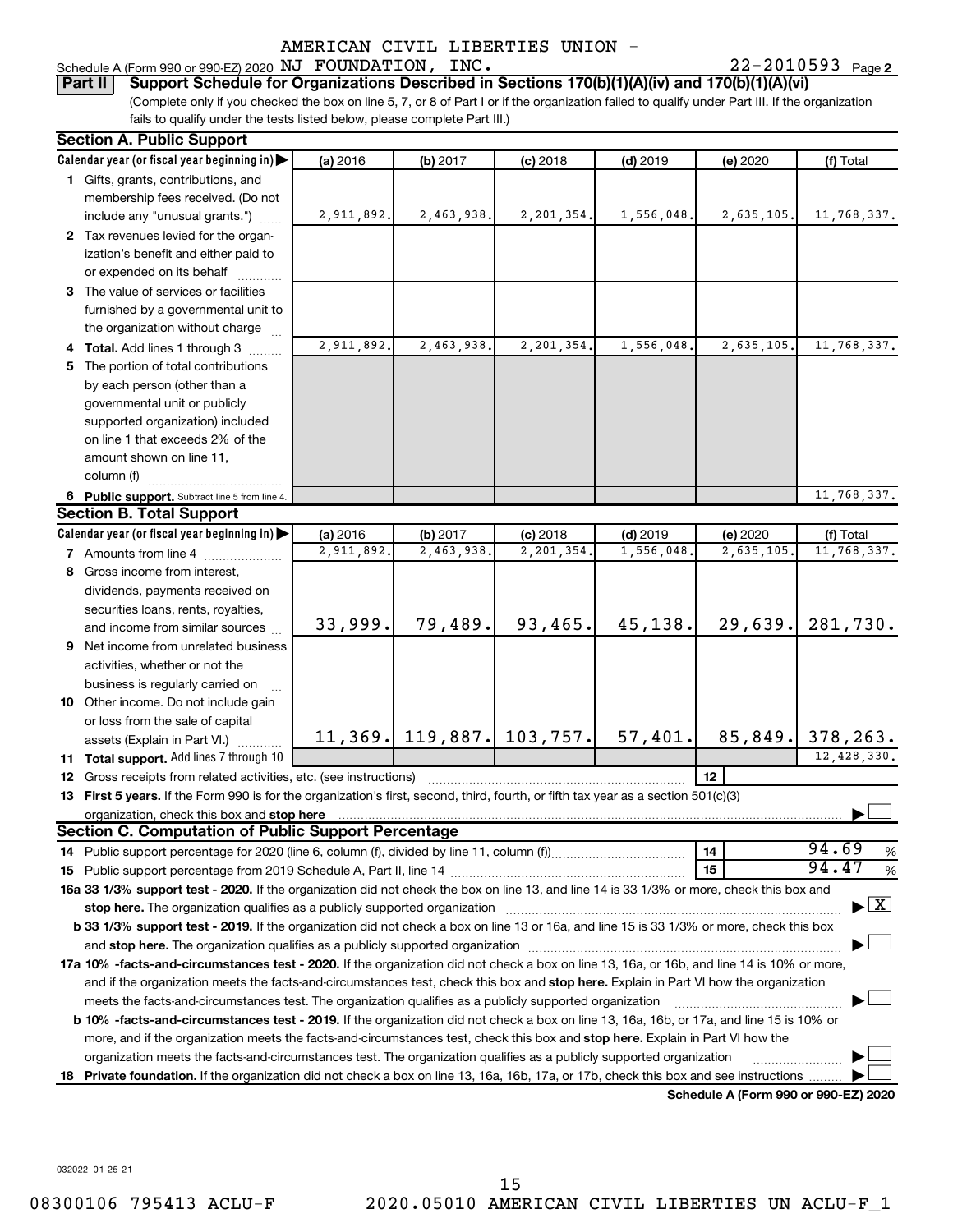# **Part III Support Schedule for Organizations Described in Section 509(a)(2)**

(Complete only if you checked the box on line 10 of Part I or if the organization failed to qualify under Part II. If the organization fails to qualify under the tests listed below, please complete Part II.)

| <b>Section A. Public Support</b>                                                                                                                                                                                               |          |          |            |            |          |                                      |
|--------------------------------------------------------------------------------------------------------------------------------------------------------------------------------------------------------------------------------|----------|----------|------------|------------|----------|--------------------------------------|
| Calendar year (or fiscal year beginning in)                                                                                                                                                                                    | (a) 2016 | (b) 2017 | $(c)$ 2018 | $(d)$ 2019 | (e) 2020 | (f) Total                            |
| 1 Gifts, grants, contributions, and                                                                                                                                                                                            |          |          |            |            |          |                                      |
| membership fees received. (Do not                                                                                                                                                                                              |          |          |            |            |          |                                      |
| include any "unusual grants.")                                                                                                                                                                                                 |          |          |            |            |          |                                      |
| 2 Gross receipts from admissions,<br>merchandise sold or services per-<br>formed, or facilities furnished in<br>any activity that is related to the<br>organization's tax-exempt purpose                                       |          |          |            |            |          |                                      |
| 3 Gross receipts from activities that                                                                                                                                                                                          |          |          |            |            |          |                                      |
| are not an unrelated trade or bus-                                                                                                                                                                                             |          |          |            |            |          |                                      |
| iness under section 513                                                                                                                                                                                                        |          |          |            |            |          |                                      |
| 4 Tax revenues levied for the organ-                                                                                                                                                                                           |          |          |            |            |          |                                      |
| ization's benefit and either paid to<br>or expended on its behalf                                                                                                                                                              |          |          |            |            |          |                                      |
| 5 The value of services or facilities                                                                                                                                                                                          |          |          |            |            |          |                                      |
| furnished by a governmental unit to                                                                                                                                                                                            |          |          |            |            |          |                                      |
| the organization without charge                                                                                                                                                                                                |          |          |            |            |          |                                      |
| 6 Total. Add lines 1 through 5                                                                                                                                                                                                 |          |          |            |            |          |                                      |
| 7a Amounts included on lines 1, 2, and                                                                                                                                                                                         |          |          |            |            |          |                                      |
| 3 received from disqualified persons                                                                                                                                                                                           |          |          |            |            |          |                                      |
| <b>b</b> Amounts included on lines 2 and 3 received<br>from other than disqualified persons that<br>exceed the greater of \$5,000 or 1% of the<br>amount on line 13 for the year                                               |          |          |            |            |          |                                      |
| c Add lines 7a and 7b                                                                                                                                                                                                          |          |          |            |            |          |                                      |
| 8 Public support. (Subtract line 7c from line 6.)                                                                                                                                                                              |          |          |            |            |          |                                      |
| <b>Section B. Total Support</b>                                                                                                                                                                                                |          |          |            |            |          |                                      |
| Calendar year (or fiscal year beginning in)                                                                                                                                                                                    | (a) 2016 | (b) 2017 | $(c)$ 2018 | $(d)$ 2019 | (e) 2020 | (f) Total                            |
| <b>9</b> Amounts from line 6                                                                                                                                                                                                   |          |          |            |            |          |                                      |
| <b>10a</b> Gross income from interest,<br>dividends, payments received on<br>securities loans, rents, royalties,<br>and income from similar sources                                                                            |          |          |            |            |          |                                      |
| <b>b</b> Unrelated business taxable income                                                                                                                                                                                     |          |          |            |            |          |                                      |
| (less section 511 taxes) from businesses                                                                                                                                                                                       |          |          |            |            |          |                                      |
| acquired after June 30, 1975<br>$\overline{\phantom{a}}$                                                                                                                                                                       |          |          |            |            |          |                                      |
| c Add lines 10a and 10b                                                                                                                                                                                                        |          |          |            |            |          |                                      |
| 11 Net income from unrelated business<br>activities not included in line 10b.<br>whether or not the business is<br>regularly carried on                                                                                        |          |          |            |            |          |                                      |
| <b>12</b> Other income. Do not include gain<br>or loss from the sale of capital                                                                                                                                                |          |          |            |            |          |                                      |
| assets (Explain in Part VI.) $\cdots$<br><b>13</b> Total support. (Add lines 9, 10c, 11, and 12.)                                                                                                                              |          |          |            |            |          |                                      |
| 14 First 5 years. If the Form 990 is for the organization's first, second, third, fourth, or fifth tax year as a section 501(c)(3) organization,                                                                               |          |          |            |            |          |                                      |
| check this box and stop here manufactured and stop here and stop here are manufactured and stop here and stop here and stop here and stop here and stop here and stop here and stop here are all the stop of the stop of the s |          |          |            |            |          |                                      |
| <b>Section C. Computation of Public Support Percentage</b>                                                                                                                                                                     |          |          |            |            |          |                                      |
|                                                                                                                                                                                                                                |          |          |            |            | 15       | ℅                                    |
| 16 Public support percentage from 2019 Schedule A, Part III, line 15                                                                                                                                                           |          |          |            |            | 16       | %                                    |
| Section D. Computation of Investment Income Percentage                                                                                                                                                                         |          |          |            |            |          |                                      |
|                                                                                                                                                                                                                                |          |          |            |            | 17       | %                                    |
| 18 Investment income percentage from 2019 Schedule A, Part III, line 17                                                                                                                                                        |          |          |            |            | 18       | %                                    |
| 19a 33 1/3% support tests - 2020. If the organization did not check the box on line 14, and line 15 is more than 33 1/3%, and line 17 is not                                                                                   |          |          |            |            |          |                                      |
| more than 33 1/3%, check this box and stop here. The organization qualifies as a publicly supported organization                                                                                                               |          |          |            |            |          |                                      |
| b 33 1/3% support tests - 2019. If the organization did not check a box on line 14 or line 19a, and line 16 is more than 33 1/3%, and                                                                                          |          |          |            |            |          |                                      |
| line 18 is not more than 33 1/3%, check this box and stop here. The organization qualifies as a publicly supported organization                                                                                                |          |          |            |            |          |                                      |
|                                                                                                                                                                                                                                |          |          |            |            |          |                                      |
| 032023 01-25-21                                                                                                                                                                                                                |          |          |            |            |          | Schedule A (Form 990 or 990-EZ) 2020 |
|                                                                                                                                                                                                                                |          |          | 16         |            |          |                                      |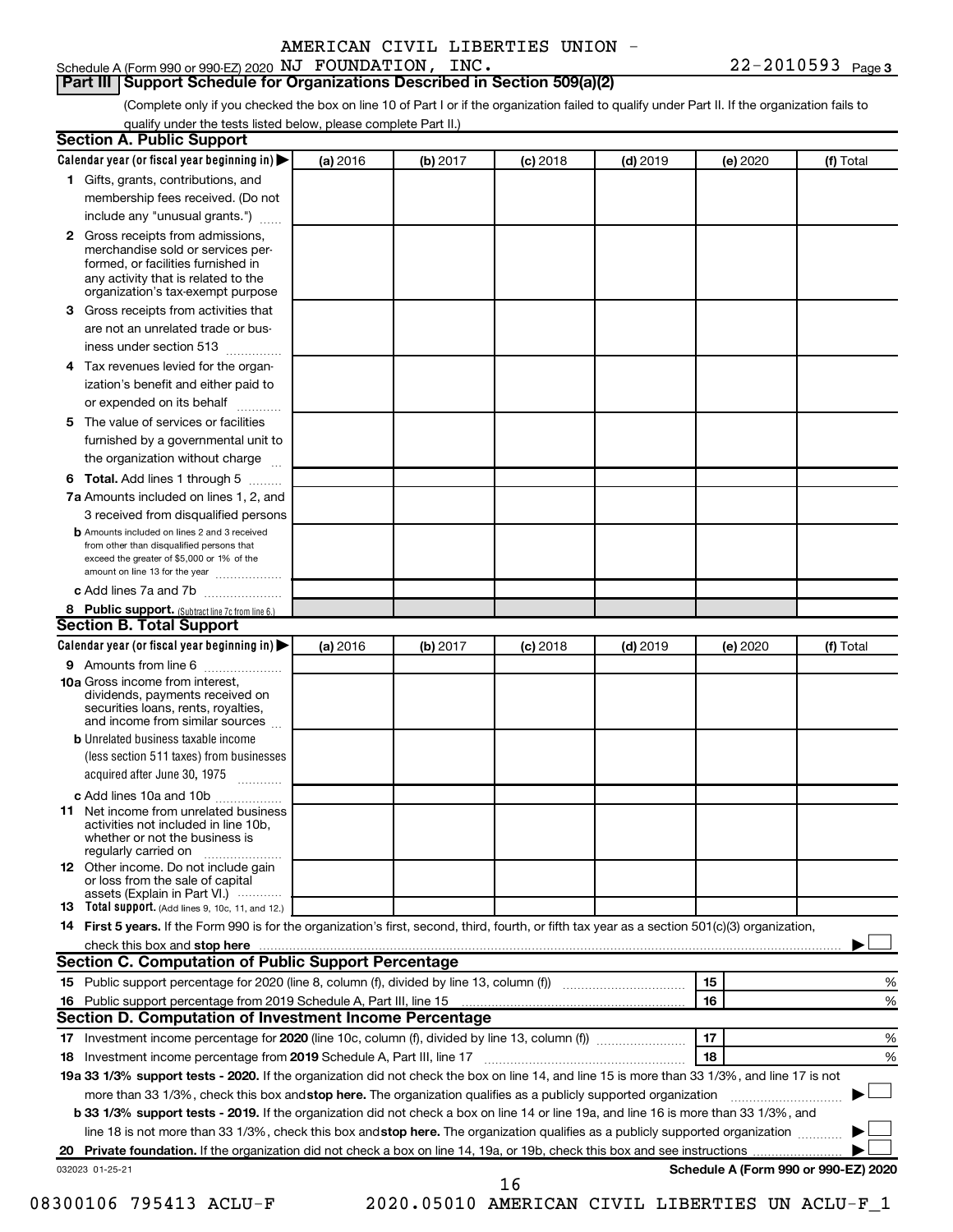Schedule A (Form 990 or 990-EZ) 2020 Page NJ FOUNDATION, INC. 22-2010593

**1**

**2**

**3a**

**3b**

**3c**

**4a**

**4b**

**4c**

**5a**

**5b 5c**

**6**

**7**

**8**

**9a**

**9b**

**9c**

**10a**

**10b**

**Yes No**

# **Part IV Supporting Organizations**

(Complete only if you checked a box in line 12 on Part I. If you checked box 12a, Part I, complete Sections A and B. If you checked box 12b, Part I, complete Sections A and C. If you checked box 12c, Part I, complete Sections A, D, and E. If you checked box 12d, Part I, complete Sections A and D, and complete Part V.)

# **Section A. All Supporting Organizations**

- **1** Are all of the organization's supported organizations listed by name in the organization's governing documents? If "No," describe in Part VI how the supported organizations are designated. If designated by *class or purpose, describe the designation. If historic and continuing relationship, explain.*
- **2** Did the organization have any supported organization that does not have an IRS determination of status under section 509(a)(1) or (2)? If "Yes," explain in Part **VI** how the organization determined that the supported *organization was described in section 509(a)(1) or (2).*
- **3a** Did the organization have a supported organization described in section 501(c)(4), (5), or (6)? If "Yes," answer *lines 3b and 3c below.*
- **b** Did the organization confirm that each supported organization qualified under section 501(c)(4), (5), or (6) and satisfied the public support tests under section 509(a)(2)? If "Yes," describe in Part VI when and how the *organization made the determination.*
- **c** Did the organization ensure that all support to such organizations was used exclusively for section 170(c)(2)(B) purposes? If "Yes," explain in Part VI what controls the organization put in place to ensure such use.
- **4 a** *If* Was any supported organization not organized in the United States ("foreign supported organization")? *"Yes," and if you checked box 12a or 12b in Part I, answer lines 4b and 4c below.*
- **b** Did the organization have ultimate control and discretion in deciding whether to make grants to the foreign supported organization? If "Yes," describe in Part VI how the organization had such control and discretion *despite being controlled or supervised by or in connection with its supported organizations.*
- **c** Did the organization support any foreign supported organization that does not have an IRS determination under sections 501(c)(3) and 509(a)(1) or (2)? If "Yes," explain in Part VI what controls the organization used *to ensure that all support to the foreign supported organization was used exclusively for section 170(c)(2)(B) purposes.*
- **5a** Did the organization add, substitute, or remove any supported organizations during the tax year? If "Yes," answer lines 5b and 5c below (if applicable). Also, provide detail in **Part VI,** including (i) the names and EIN *numbers of the supported organizations added, substituted, or removed; (ii) the reasons for each such action; (iii) the authority under the organization's organizing document authorizing such action; and (iv) how the action was accomplished (such as by amendment to the organizing document).*
- **b** Type I or Type II only. Was any added or substituted supported organization part of a class already designated in the organization's organizing document?
- **c Substitutions only.**  Was the substitution the result of an event beyond the organization's control?
- **6** Did the organization provide support (whether in the form of grants or the provision of services or facilities) to **Part VI.** support or benefit one or more of the filing organization's supported organizations? If "Yes," provide detail in anyone other than (i) its supported organizations, (ii) individuals that are part of the charitable class benefited by one or more of its supported organizations, or (iii) other supporting organizations that also
- **7** Did the organization provide a grant, loan, compensation, or other similar payment to a substantial contributor regard to a substantial contributor? If "Yes," complete Part I of Schedule L (Form 990 or 990-EZ). (as defined in section 4958(c)(3)(C)), a family member of a substantial contributor, or a 35% controlled entity with
- **8** Did the organization make a loan to a disqualified person (as defined in section 4958) not described in line 7? *If "Yes," complete Part I of Schedule L (Form 990 or 990-EZ).*
- **9 a** Was the organization controlled directly or indirectly at any time during the tax year by one or more in section 509(a)(1) or (2))? If "Yes," provide detail in **Part VI.** disqualified persons, as defined in section 4946 (other than foundation managers and organizations described
- **b** Did one or more disqualified persons (as defined in line 9a) hold a controlling interest in any entity in which the supporting organization had an interest? If "Yes," provide detail in Part VI.
- **c** Did a disqualified person (as defined in line 9a) have an ownership interest in, or derive any personal benefit from, assets in which the supporting organization also had an interest? If "Yes," provide detail in Part VI.
- **10 a** Was the organization subject to the excess business holdings rules of section 4943 because of section supporting organizations)? If "Yes," answer line 10b below. 4943(f) (regarding certain Type II supporting organizations, and all Type III non-functionally integrated
	- **b** Did the organization have any excess business holdings in the tax year? (Use Schedule C, Form 4720, to *determine whether the organization had excess business holdings.)*

032024 01-25-21

**Schedule A (Form 990 or 990-EZ) 2020**

08300106 795413 ACLU-F 2020.05010 AMERICAN CIVIL LIBERTIES UN ACLU-F\_1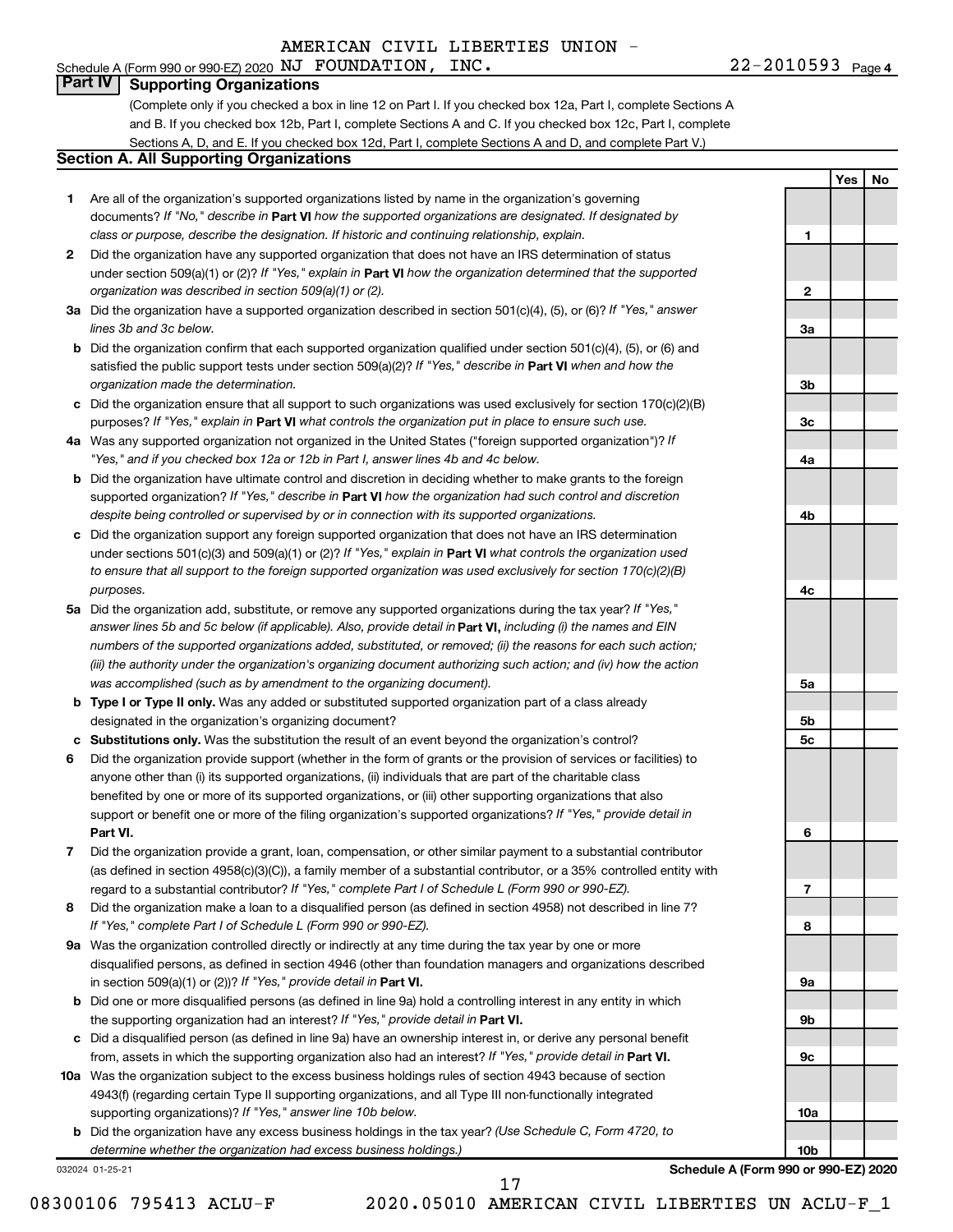Schedule A (Form 990 or 990-EZ) 2020 Page NJ FOUNDATION, INC. 22-2010593 **Part IV Supporting Organizations** *(continued)*

|    |                                                                                                                                                                                                                                              |                 | Yes | No |
|----|----------------------------------------------------------------------------------------------------------------------------------------------------------------------------------------------------------------------------------------------|-----------------|-----|----|
| 11 | Has the organization accepted a gift or contribution from any of the following persons?                                                                                                                                                      |                 |     |    |
|    | a A person who directly or indirectly controls, either alone or together with persons described in lines 11b and                                                                                                                             |                 |     |    |
|    | 11c below, the governing body of a supported organization?                                                                                                                                                                                   | 11a             |     |    |
|    | <b>b</b> A family member of a person described in line 11a above?                                                                                                                                                                            | 11 <sub>b</sub> |     |    |
|    | c A 35% controlled entity of a person described in line 11a or 11b above?If "Yes" to line 11a, 11b, or 11c, provide                                                                                                                          |                 |     |    |
|    | detail in Part VI.                                                                                                                                                                                                                           | 11c             |     |    |
|    | <b>Section B. Type I Supporting Organizations</b>                                                                                                                                                                                            |                 |     |    |
|    |                                                                                                                                                                                                                                              |                 | Yes | No |
| 1  | Did the governing body, members of the governing body, officers acting in their official capacity, or membership of one or                                                                                                                   |                 |     |    |
|    | more supported organizations have the power to regularly appoint or elect at least a majority of the organization's officers,                                                                                                                |                 |     |    |
|    | directors, or trustees at all times during the tax year? If "No," describe in Part VI how the supported organization(s)                                                                                                                      |                 |     |    |
|    | effectively operated, supervised, or controlled the organization's activities. If the organization had more than one supported                                                                                                               |                 |     |    |
|    | organization, describe how the powers to appoint and/or remove officers, directors, or trustees were allocated among the<br>supported organizations and what conditions or restrictions, if any, applied to such powers during the tax year. | 1               |     |    |
| 2  | Did the organization operate for the benefit of any supported organization other than the supported                                                                                                                                          |                 |     |    |
|    |                                                                                                                                                                                                                                              |                 |     |    |
|    | organization(s) that operated, supervised, or controlled the supporting organization? If "Yes," explain in                                                                                                                                   |                 |     |    |
|    | Part VI how providing such benefit carried out the purposes of the supported organization(s) that operated,                                                                                                                                  |                 |     |    |
|    | supervised, or controlled the supporting organization.                                                                                                                                                                                       | $\mathbf{2}$    |     |    |
|    | <b>Section C. Type II Supporting Organizations</b>                                                                                                                                                                                           |                 |     |    |
|    |                                                                                                                                                                                                                                              |                 | Yes | No |
| 1. | Were a majority of the organization's directors or trustees during the tax year also a majority of the directors                                                                                                                             |                 |     |    |
|    | or trustees of each of the organization's supported organization(s)? If "No," describe in Part VI how control                                                                                                                                |                 |     |    |
|    | or management of the supporting organization was vested in the same persons that controlled or managed                                                                                                                                       |                 |     |    |
|    | the supported organization(s).                                                                                                                                                                                                               | 1               |     |    |
|    | <b>Section D. All Type III Supporting Organizations</b>                                                                                                                                                                                      |                 |     |    |
|    |                                                                                                                                                                                                                                              |                 | Yes | No |
| 1  | Did the organization provide to each of its supported organizations, by the last day of the fifth month of the                                                                                                                               |                 |     |    |
|    | organization's tax year, (i) a written notice describing the type and amount of support provided during the prior tax                                                                                                                        |                 |     |    |
|    | year, (ii) a copy of the Form 990 that was most recently filed as of the date of notification, and (iii) copies of the                                                                                                                       |                 |     |    |
|    | organization's governing documents in effect on the date of notification, to the extent not previously provided?                                                                                                                             | 1               |     |    |
| 2  | Were any of the organization's officers, directors, or trustees either (i) appointed or elected by the supported                                                                                                                             |                 |     |    |
|    | organization(s) or (ii) serving on the governing body of a supported organization? If "No," explain in Part VI how                                                                                                                           |                 |     |    |
|    | the organization maintained a close and continuous working relationship with the supported organization(s).                                                                                                                                  | $\mathbf{2}$    |     |    |
| 3  | By reason of the relationship described in line 2, above, did the organization's supported organizations have a                                                                                                                              |                 |     |    |
|    | significant voice in the organization's investment policies and in directing the use of the organization's                                                                                                                                   |                 |     |    |
|    | income or assets at all times during the tax year? If "Yes," describe in Part VI the role the organization's                                                                                                                                 |                 |     |    |
|    | supported organizations played in this regard.                                                                                                                                                                                               | 3               |     |    |
|    | Section E. Type III Functionally Integrated Supporting Organizations                                                                                                                                                                         |                 |     |    |
| 1  | Check the box next to the method that the organization used to satisfy the Integral Part Test during the yealsee instructions).                                                                                                              |                 |     |    |
| а  | The organization satisfied the Activities Test. Complete line 2 below.                                                                                                                                                                       |                 |     |    |
| b  | The organization is the parent of each of its supported organizations. Complete line 3 below.                                                                                                                                                |                 |     |    |
| c  | The organization supported a governmental entity. Describe in Part VI how you supported a governmental entity (see instructions).                                                                                                            |                 |     |    |
| 2  | Activities Test. Answer lines 2a and 2b below.                                                                                                                                                                                               |                 | Yes | No |
| а  | Did substantially all of the organization's activities during the tax year directly further the exempt purposes of                                                                                                                           |                 |     |    |
|    | the supported organization(s) to which the organization was responsive? If "Yes," then in Part VI identify                                                                                                                                   |                 |     |    |
|    | those supported organizations and explain how these activities directly furthered their exempt purposes,                                                                                                                                     |                 |     |    |
|    | how the organization was responsive to those supported organizations, and how the organization determined                                                                                                                                    |                 |     |    |
|    | that these activities constituted substantially all of its activities.                                                                                                                                                                       | 2a              |     |    |
|    |                                                                                                                                                                                                                                              |                 |     |    |
| b  | Did the activities described in line 2a, above, constitute activities that, but for the organization's involvement,                                                                                                                          |                 |     |    |
|    | one or more of the organization's supported organization(s) would have been engaged in? If "Yes," explain in                                                                                                                                 |                 |     |    |
|    | Part VI the reasons for the organization's position that its supported organization(s) would have engaged in                                                                                                                                 |                 |     |    |
|    | these activities but for the organization's involvement.                                                                                                                                                                                     | 2b              |     |    |
| 3  | Parent of Supported Organizations. Answer lines 3a and 3b below.                                                                                                                                                                             |                 |     |    |
| а  | Did the organization have the power to regularly appoint or elect a majority of the officers, directors, or                                                                                                                                  |                 |     |    |
|    | trustees of each of the supported organizations? If "Yes" or "No" provide details in Part VI.                                                                                                                                                | За              |     |    |
|    | <b>b</b> Did the organization exercise a substantial degree of direction over the policies, programs, and activities of each                                                                                                                 |                 |     |    |
|    | of its supported organizations? If "Yes," describe in Part VI the role played by the organization in this regard.                                                                                                                            | 3b              |     |    |
|    | Schedule A (Form 990 or 990-EZ) 2020<br>032025 01-25-21                                                                                                                                                                                      |                 |     |    |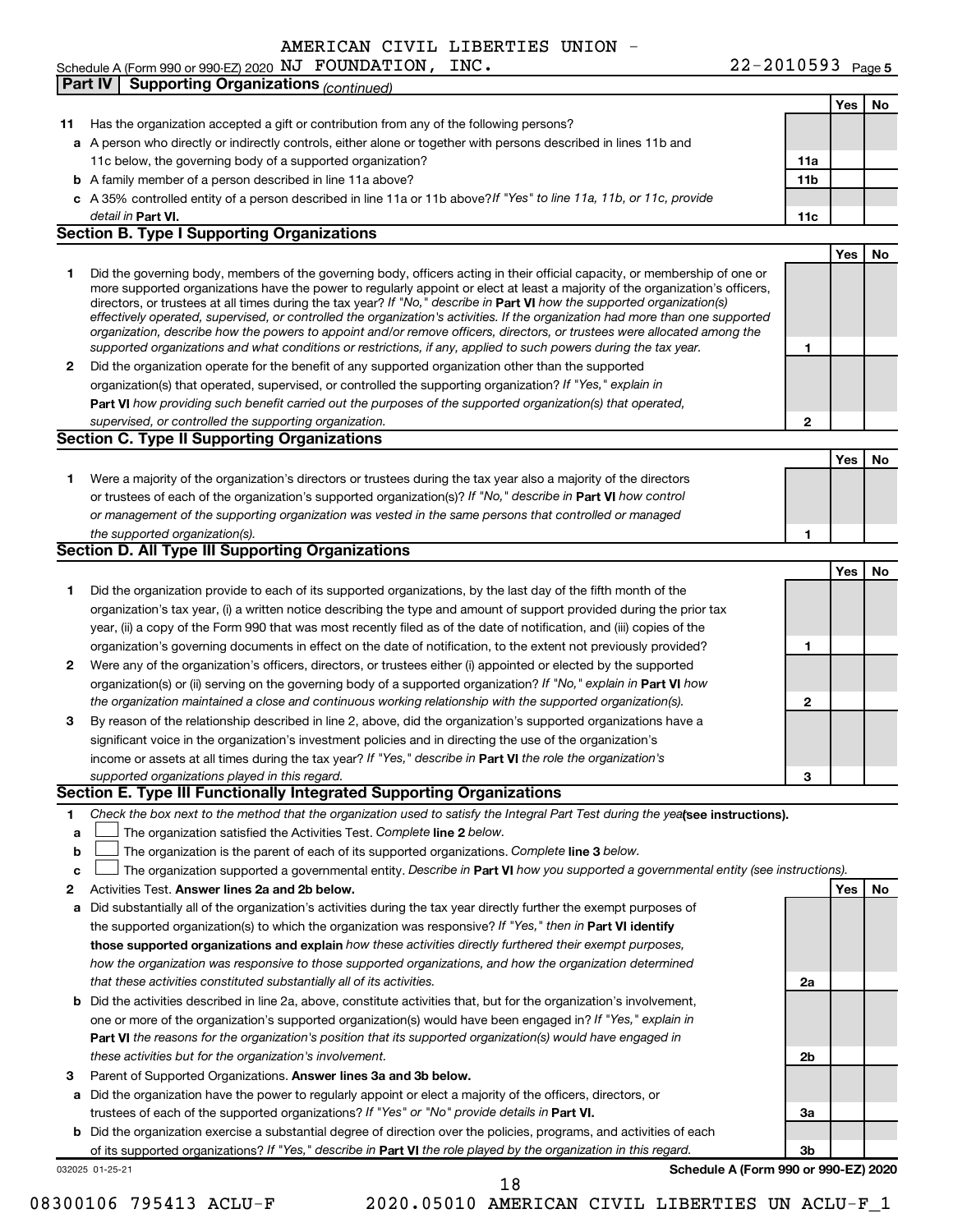## **Part V Type III Non-Functionally Integrated 509(a)(3) Supporting Organizations**

1 **Letter See instructions.** Check here if the organization satisfied the Integral Part Test as a qualifying trust on Nov. 20, 1970 (*explain in* Part **VI**). See instructions. All other Type III non-functionally integrated supporting organizations must complete Sections A through E.

|              | Section A - Adjusted Net Income                                             |                | (A) Prior Year | (B) Current Year<br>(optional) |
|--------------|-----------------------------------------------------------------------------|----------------|----------------|--------------------------------|
| 1            | Net short-term capital gain                                                 | 1              |                |                                |
| 2            | Recoveries of prior-year distributions                                      | $\mathbf{2}$   |                |                                |
| З            | Other gross income (see instructions)                                       | 3              |                |                                |
| 4            | Add lines 1 through 3.                                                      | 4              |                |                                |
| 5            | Depreciation and depletion                                                  | 5              |                |                                |
| 6            | Portion of operating expenses paid or incurred for production or            |                |                |                                |
|              | collection of gross income or for management, conservation, or              |                |                |                                |
|              | maintenance of property held for production of income (see instructions)    | 6              |                |                                |
| 7            | Other expenses (see instructions)                                           | $\overline{7}$ |                |                                |
| 8            | Adjusted Net Income (subtract lines 5, 6, and 7 from line 4)                | 8              |                |                                |
|              | <b>Section B - Minimum Asset Amount</b>                                     |                | (A) Prior Year | (B) Current Year<br>(optional) |
| 1            | Aggregate fair market value of all non-exempt-use assets (see               |                |                |                                |
|              | instructions for short tax year or assets held for part of year):           |                |                |                                |
|              | a Average monthly value of securities                                       | 1a             |                |                                |
|              | <b>b</b> Average monthly cash balances                                      | 1b             |                |                                |
|              | c Fair market value of other non-exempt-use assets                          | 1c             |                |                                |
|              | d Total (add lines 1a, 1b, and 1c)                                          | 1d             |                |                                |
|              | e Discount claimed for blockage or other factors                            |                |                |                                |
|              | (explain in detail in <b>Part VI</b> ):                                     |                |                |                                |
| $\mathbf{2}$ | Acquisition indebtedness applicable to non-exempt-use assets                | $\mathbf{2}$   |                |                                |
| 3            | Subtract line 2 from line 1d.                                               | 3              |                |                                |
| 4            | Cash deemed held for exempt use. Enter 0.015 of line 3 (for greater amount, |                |                |                                |
|              | see instructions).                                                          | 4              |                |                                |
| 5            | Net value of non-exempt-use assets (subtract line 4 from line 3)            | 5              |                |                                |
| 6            | Multiply line 5 by 0.035.                                                   | 6              |                |                                |
| 7            | Recoveries of prior-year distributions                                      | $\overline{7}$ |                |                                |
| 8            | Minimum Asset Amount (add line 7 to line 6)                                 | 8              |                |                                |
|              | <b>Section C - Distributable Amount</b>                                     |                |                | <b>Current Year</b>            |
| 1            | Adjusted net income for prior year (from Section A, line 8, column A)       | 1              |                |                                |
| $\mathbf{2}$ | Enter 0.85 of line 1.                                                       | $\mathbf{2}$   |                |                                |
| З            | Minimum asset amount for prior year (from Section B, line 8, column A)      | 3              |                |                                |
| 4            | Enter greater of line 2 or line 3.                                          | 4              |                |                                |
| 5            | Income tax imposed in prior year                                            | 5              |                |                                |
| 6            | <b>Distributable Amount.</b> Subtract line 5 from line 4, unless subject to |                |                |                                |
|              | emergency temporary reduction (see instructions).                           | 6              |                |                                |
|              |                                                                             |                |                |                                |

**7** Check here if the current year is the organization's first as a non-functionally integrated Type III supporting organization (see † instructions).

**Schedule A (Form 990 or 990-EZ) 2020**

032026 01-25-21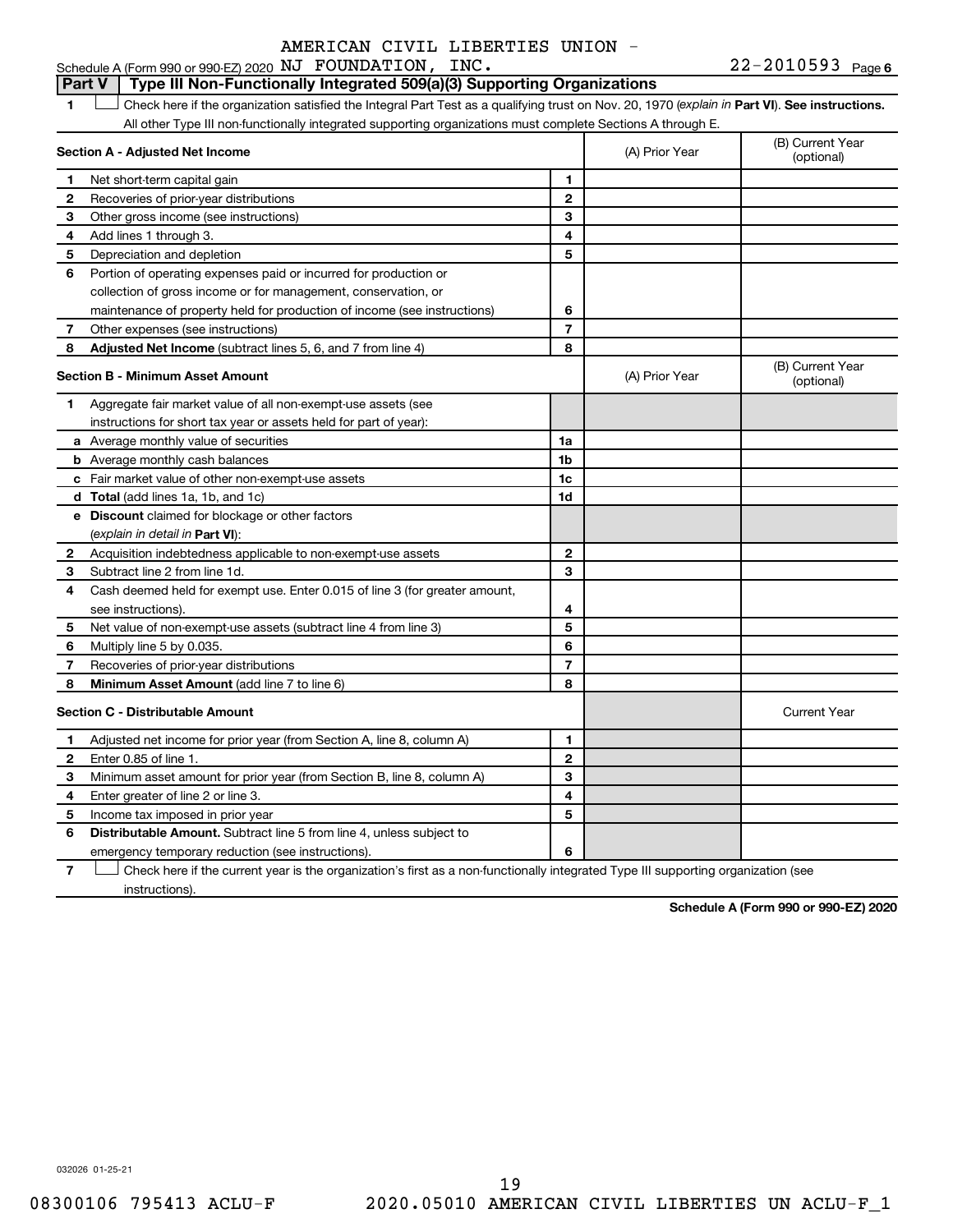|               | Schedule A (Form 990 or 990-EZ) 2020 NJ FOUNDATION, INC.                                   |                                    |                                               |                | $22 - 2010593$ Page 7                            |
|---------------|--------------------------------------------------------------------------------------------|------------------------------------|-----------------------------------------------|----------------|--------------------------------------------------|
| <b>Part V</b> | Type III Non-Functionally Integrated 509(a)(3) Supporting Organizations (continued)        |                                    |                                               |                |                                                  |
|               | Section D - Distributions                                                                  |                                    |                                               |                | <b>Current Year</b>                              |
| 1             | Amounts paid to supported organizations to accomplish exempt purposes                      |                                    |                                               | 1              |                                                  |
| 2             | Amounts paid to perform activity that directly furthers exempt purposes of supported       |                                    |                                               |                |                                                  |
|               | organizations, in excess of income from activity                                           |                                    |                                               | $\mathbf{2}$   |                                                  |
| 3             | Administrative expenses paid to accomplish exempt purposes of supported organizations      |                                    |                                               | 3              |                                                  |
| 4             | Amounts paid to acquire exempt-use assets                                                  |                                    | 4                                             |                |                                                  |
| 5             | Qualified set-aside amounts (prior IRS approval required - provide details in Part VI)     |                                    |                                               | 5              |                                                  |
| 6             | Other distributions (describe in Part VI). See instructions.                               |                                    |                                               | 6              |                                                  |
| 7             | Total annual distributions. Add lines 1 through 6.                                         |                                    |                                               | $\overline{7}$ |                                                  |
| 8             | Distributions to attentive supported organizations to which the organization is responsive |                                    |                                               |                |                                                  |
|               | <i>(provide details in Part VI). See instructions.</i>                                     |                                    |                                               | 8              |                                                  |
| 9             | Distributable amount for 2020 from Section C, line 6                                       |                                    |                                               | 9              |                                                  |
| 10            | Line 8 amount divided by line 9 amount                                                     |                                    |                                               | 10             |                                                  |
|               | <b>Section E - Distribution Allocations (see instructions)</b>                             | (i)<br><b>Excess Distributions</b> | (ii)<br><b>Underdistributions</b><br>Pre-2020 |                | (iii)<br><b>Distributable</b><br>Amount for 2020 |
| 1             | Distributable amount for 2020 from Section C, line 6                                       |                                    |                                               |                |                                                  |
| 2             | Underdistributions, if any, for years prior to 2020 (reason-                               |                                    |                                               |                |                                                  |
|               | able cause required - explain in Part VI). See instructions.                               |                                    |                                               |                |                                                  |
| 3             | Excess distributions carryover, if any, to 2020                                            |                                    |                                               |                |                                                  |
|               | a From 2015                                                                                |                                    |                                               |                |                                                  |
|               | $b$ From 2016                                                                              |                                    |                                               |                |                                                  |
|               | c From 2017                                                                                |                                    |                                               |                |                                                  |
|               | <b>d</b> From 2018                                                                         |                                    |                                               |                |                                                  |
|               | e From 2019                                                                                |                                    |                                               |                |                                                  |
|               | f Total of lines 3a through 3e                                                             |                                    |                                               |                |                                                  |
|               | g Applied to underdistributions of prior years                                             |                                    |                                               |                |                                                  |
|               | <b>h</b> Applied to 2020 distributable amount                                              |                                    |                                               |                |                                                  |
| Ť.            | Carryover from 2015 not applied (see instructions)                                         |                                    |                                               |                |                                                  |
|               | Remainder. Subtract lines 3g, 3h, and 3i from line 3f.                                     |                                    |                                               |                |                                                  |
| 4             | Distributions for 2020 from Section D,                                                     |                                    |                                               |                |                                                  |
|               | line $7:$                                                                                  |                                    |                                               |                |                                                  |
|               | a Applied to underdistributions of prior years                                             |                                    |                                               |                |                                                  |
|               | <b>b</b> Applied to 2020 distributable amount                                              |                                    |                                               |                |                                                  |
|               | c Remainder. Subtract lines 4a and 4b from line 4.                                         |                                    |                                               |                |                                                  |
|               | 5 Remaining underdistributions for years prior to 2020, if                                 |                                    |                                               |                |                                                  |
|               | any. Subtract lines 3g and 4a from line 2. For result greater                              |                                    |                                               |                |                                                  |
|               | than zero, explain in Part VI. See instructions.                                           |                                    |                                               |                |                                                  |
| 6             | Remaining underdistributions for 2020. Subtract lines 3h                                   |                                    |                                               |                |                                                  |
|               | and 4b from line 1. For result greater than zero, explain in                               |                                    |                                               |                |                                                  |
|               | <b>Part VI.</b> See instructions.                                                          |                                    |                                               |                |                                                  |
| 7             | Excess distributions carryover to 2021. Add lines 3j                                       |                                    |                                               |                |                                                  |
|               | and 4c.                                                                                    |                                    |                                               |                |                                                  |
| 8             | Breakdown of line 7:                                                                       |                                    |                                               |                |                                                  |
|               | a Excess from 2016                                                                         |                                    |                                               |                |                                                  |
|               | <b>b</b> Excess from 2017                                                                  |                                    |                                               |                |                                                  |
|               | c Excess from 2018                                                                         |                                    |                                               |                |                                                  |
|               | d Excess from 2019                                                                         |                                    |                                               |                |                                                  |
|               | e Excess from 2020                                                                         |                                    |                                               |                |                                                  |

**Schedule A (Form 990 or 990-EZ) 2020**

032027 01-25-21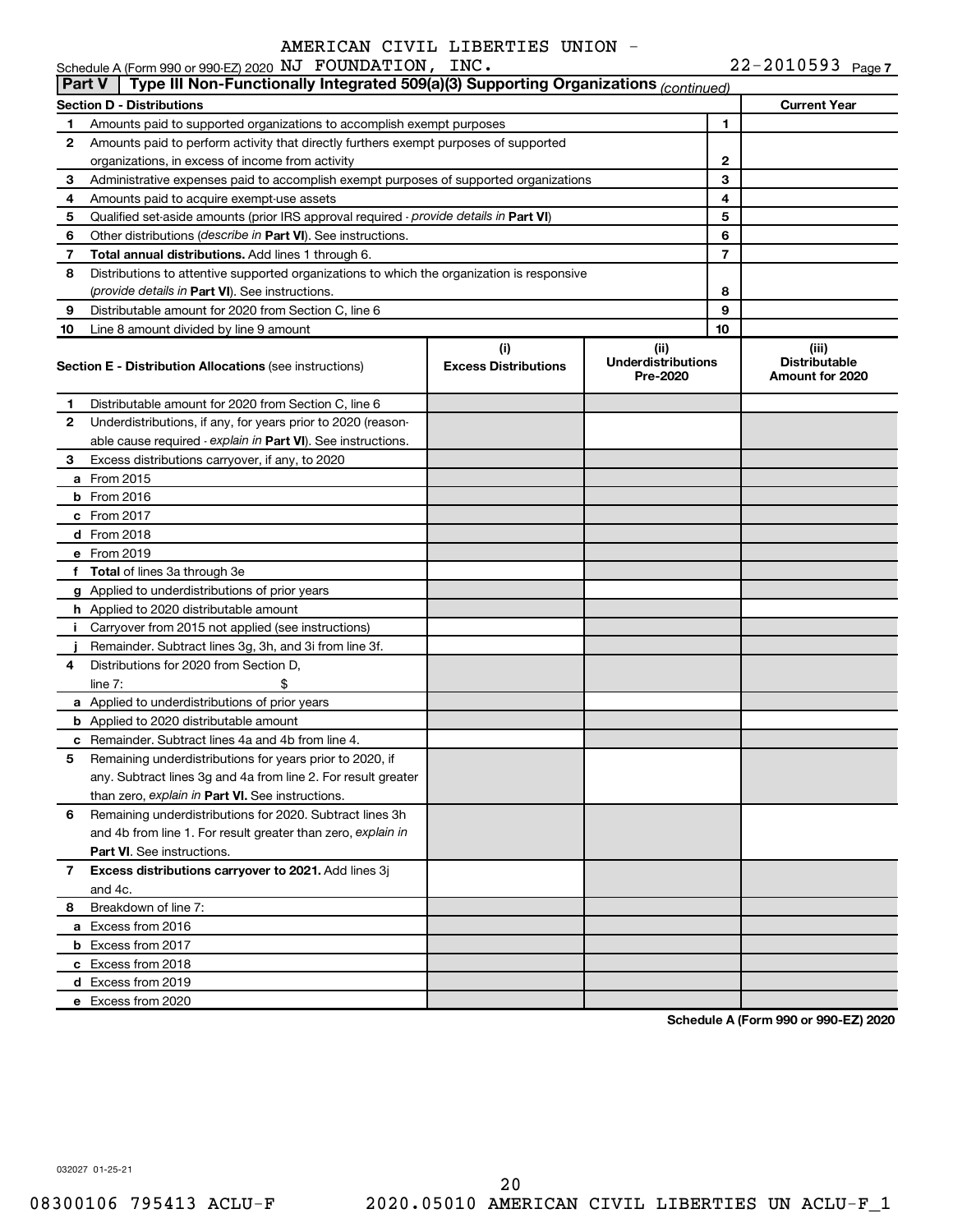|                 | Schedule A (Form 990 or 990-EZ) 2020 NJ FOUNDATION, INC. |  | AMERICAN CIVIL LIBERTIES UNION - | 22-2010593 Page 8                                                                                                                                                                                                                                                                                                                                                                                                                                                                                                                                                    |
|-----------------|----------------------------------------------------------|--|----------------------------------|----------------------------------------------------------------------------------------------------------------------------------------------------------------------------------------------------------------------------------------------------------------------------------------------------------------------------------------------------------------------------------------------------------------------------------------------------------------------------------------------------------------------------------------------------------------------|
| <b>Part VI</b>  | (See instructions.)                                      |  |                                  | Supplemental Information. Provide the explanations required by Part II, line 10; Part II, line 17a or 17b; Part III, line 12;<br>Part IV, Section A, lines 1, 2, 3b, 3c, 4b, 4c, 5a, 6, 9a, 9b, 9c, 11a, 11b, and 11c; Part IV, Section B, lines 1 and 2; Part IV, Section C,<br>line 1; Part IV, Section D, lines 2 and 3; Part IV, Section E, lines 1c, 2a, 2b, 3a, and 3b; Part V, line 1; Part V, Section B, line 1e; Part V,<br>Section D, lines 5, 6, and 8; and Part V, Section E, lines 2, 5, and 6. Also complete this part for any additional information. |
|                 |                                                          |  |                                  |                                                                                                                                                                                                                                                                                                                                                                                                                                                                                                                                                                      |
|                 |                                                          |  |                                  |                                                                                                                                                                                                                                                                                                                                                                                                                                                                                                                                                                      |
|                 |                                                          |  |                                  |                                                                                                                                                                                                                                                                                                                                                                                                                                                                                                                                                                      |
|                 |                                                          |  |                                  |                                                                                                                                                                                                                                                                                                                                                                                                                                                                                                                                                                      |
|                 |                                                          |  |                                  |                                                                                                                                                                                                                                                                                                                                                                                                                                                                                                                                                                      |
|                 |                                                          |  |                                  |                                                                                                                                                                                                                                                                                                                                                                                                                                                                                                                                                                      |
|                 |                                                          |  |                                  |                                                                                                                                                                                                                                                                                                                                                                                                                                                                                                                                                                      |
|                 |                                                          |  |                                  |                                                                                                                                                                                                                                                                                                                                                                                                                                                                                                                                                                      |
|                 |                                                          |  |                                  |                                                                                                                                                                                                                                                                                                                                                                                                                                                                                                                                                                      |
|                 |                                                          |  |                                  |                                                                                                                                                                                                                                                                                                                                                                                                                                                                                                                                                                      |
|                 |                                                          |  |                                  |                                                                                                                                                                                                                                                                                                                                                                                                                                                                                                                                                                      |
|                 |                                                          |  |                                  |                                                                                                                                                                                                                                                                                                                                                                                                                                                                                                                                                                      |
|                 |                                                          |  |                                  |                                                                                                                                                                                                                                                                                                                                                                                                                                                                                                                                                                      |
|                 |                                                          |  |                                  |                                                                                                                                                                                                                                                                                                                                                                                                                                                                                                                                                                      |
|                 |                                                          |  |                                  |                                                                                                                                                                                                                                                                                                                                                                                                                                                                                                                                                                      |
|                 |                                                          |  |                                  |                                                                                                                                                                                                                                                                                                                                                                                                                                                                                                                                                                      |
|                 |                                                          |  |                                  |                                                                                                                                                                                                                                                                                                                                                                                                                                                                                                                                                                      |
|                 |                                                          |  |                                  |                                                                                                                                                                                                                                                                                                                                                                                                                                                                                                                                                                      |
|                 |                                                          |  |                                  |                                                                                                                                                                                                                                                                                                                                                                                                                                                                                                                                                                      |
|                 |                                                          |  |                                  |                                                                                                                                                                                                                                                                                                                                                                                                                                                                                                                                                                      |
|                 |                                                          |  |                                  |                                                                                                                                                                                                                                                                                                                                                                                                                                                                                                                                                                      |
|                 |                                                          |  |                                  |                                                                                                                                                                                                                                                                                                                                                                                                                                                                                                                                                                      |
|                 |                                                          |  |                                  |                                                                                                                                                                                                                                                                                                                                                                                                                                                                                                                                                                      |
|                 |                                                          |  |                                  |                                                                                                                                                                                                                                                                                                                                                                                                                                                                                                                                                                      |
|                 |                                                          |  |                                  |                                                                                                                                                                                                                                                                                                                                                                                                                                                                                                                                                                      |
| 032028 01-25-21 | 08300106 795413 ACLU-F                                   |  | 21                               | Schedule A (Form 990 or 990-EZ) 2020<br>2020.05010 AMERICAN CIVIL LIBERTIES UN ACLU-F_1                                                                                                                                                                                                                                                                                                                                                                                                                                                                              |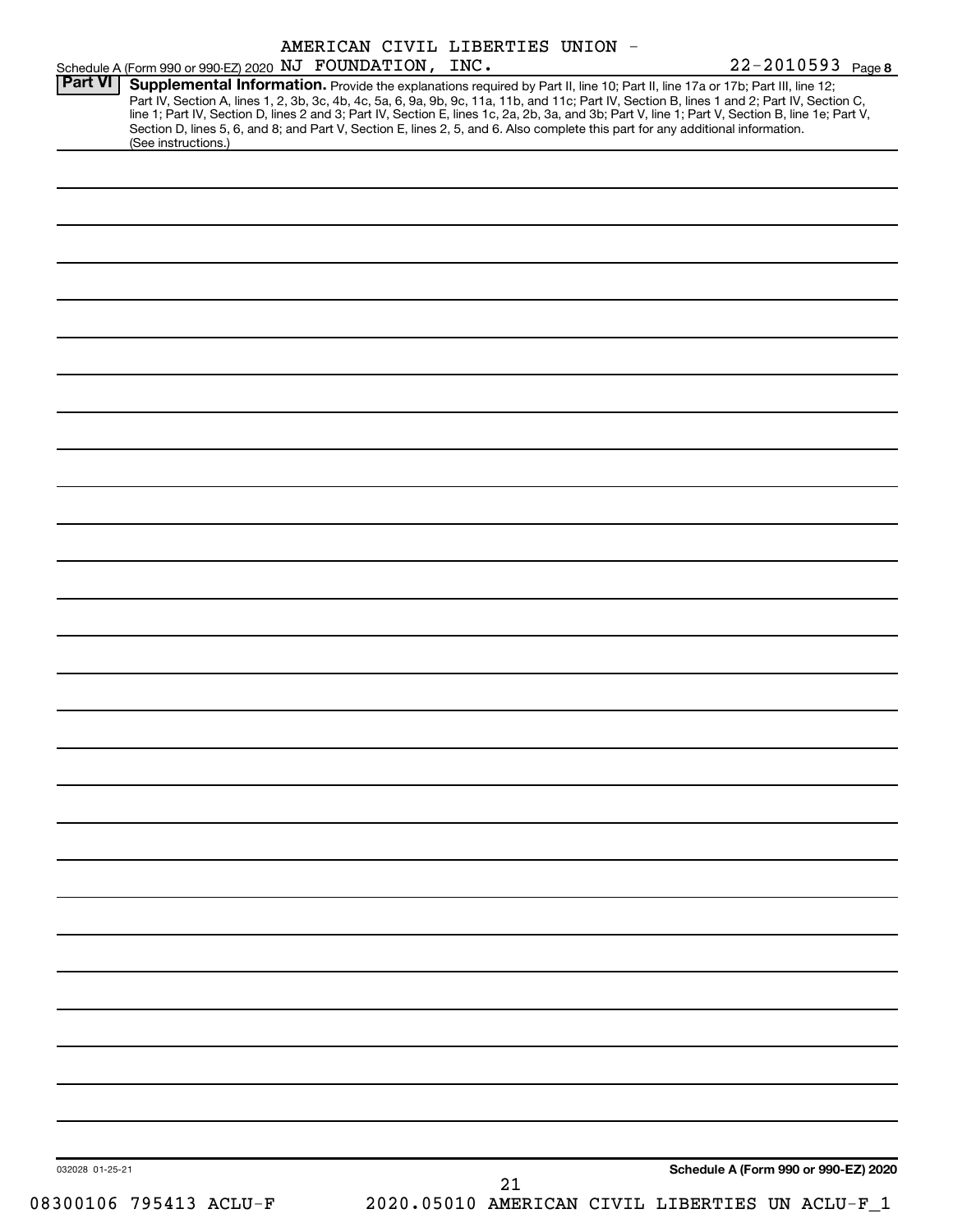| <b>Schedule B</b> |  |  |
|-------------------|--|--|
|                   |  |  |

Department of the Treasury Internal Revenue Service **(Form 990, 990-EZ,**

# **Schedule of Contributors**

**or 990-PF) | Attach to Form 990, Form 990-EZ, or Form 990-PF. | Go to www.irs.gov/Form990 for the latest information.** OMB No. 1545-0047

**2020**

**Employer identification number**

| וונסווומו ווכעסוועכ טכו עוט    |                                                                                                                                                                                                                                                                                  |                                     |  |  |  |  |  |
|--------------------------------|----------------------------------------------------------------------------------------------------------------------------------------------------------------------------------------------------------------------------------------------------------------------------------|-------------------------------------|--|--|--|--|--|
| Name of the organization       |                                                                                                                                                                                                                                                                                  | <b>Employer identification numb</b> |  |  |  |  |  |
|                                | AMERICAN CIVIL LIBERTIES UNION<br>NJ FOUNDATION,<br>INC.                                                                                                                                                                                                                         | 22-2010593                          |  |  |  |  |  |
| Organization type (check one): |                                                                                                                                                                                                                                                                                  |                                     |  |  |  |  |  |
| Filers of:                     | Section:                                                                                                                                                                                                                                                                         |                                     |  |  |  |  |  |
| Form 990 or 990-EZ             |                                                                                                                                                                                                                                                                                  |                                     |  |  |  |  |  |
|                                | 4947(a)(1) nonexempt charitable trust not treated as a private foundation                                                                                                                                                                                                        |                                     |  |  |  |  |  |
|                                | 527 political organization                                                                                                                                                                                                                                                       |                                     |  |  |  |  |  |
| Form 990-PF                    | 501(c)(3) exempt private foundation                                                                                                                                                                                                                                              |                                     |  |  |  |  |  |
|                                | 4947(a)(1) nonexempt charitable trust treated as a private foundation                                                                                                                                                                                                            |                                     |  |  |  |  |  |
|                                | 501(c)(3) taxable private foundation                                                                                                                                                                                                                                             |                                     |  |  |  |  |  |
|                                |                                                                                                                                                                                                                                                                                  |                                     |  |  |  |  |  |
|                                | Check if your organization is covered by the General Rule or a Special Rule.                                                                                                                                                                                                     |                                     |  |  |  |  |  |
|                                | Note: Only a section 501(c)(7), (8), or (10) organization can check boxes for both the General Rule and a Special Rule. See instructions.                                                                                                                                        |                                     |  |  |  |  |  |
| <b>General Rule</b>            |                                                                                                                                                                                                                                                                                  |                                     |  |  |  |  |  |
|                                | For an organization filing Form 990, 990-EZ, or 990-PF that received, during the year, contributions totaling \$5,000 or more (in money or<br>property) from any one contributor. Complete Parts I and II. See instructions for determining a contributor's total contributions. |                                     |  |  |  |  |  |
| <b>Special Rules</b>           |                                                                                                                                                                                                                                                                                  |                                     |  |  |  |  |  |

| $X$ For an organization described in section 501(c)(3) filing Form 990 or 990-EZ that met the 33 1/3% support test of the regulations under           |
|-------------------------------------------------------------------------------------------------------------------------------------------------------|
| sections 509(a)(1) and 170(b)(1)(A)(vi), that checked Schedule A (Form 990 or 990-EZ), Part II, line 13, 16a, or 16b, and that received from          |
| any one contributor, during the year, total contributions of the greater of (1) \$5,000; or (2) 2% of the amount on (i) Form 990, Part VIII, line 1h; |
| or (ii) Form 990-EZ, line 1. Complete Parts I and II.                                                                                                 |

For an organization described in section 501(c)(7), (8), or (10) filing Form 990 or 990-EZ that received from any one contributor, during the year, total contributions of more than \$1,000 exclusively for religious, charitable, scientific, literary, or educational purposes, or for the prevention of cruelty to children or animals. Complete Parts I (entering "N/A" in column (b) instead of the contributor name and address), II, and III.  $\Box$ 

purpose. Don't complete any of the parts unless the General Rule applies to this organization because it received nonexclusively year, contributions exclusively for religious, charitable, etc., purposes, but no such contributions totaled more than \$1,000. If this box is checked, enter here the total contributions that were received during the year for an exclusively religious, charitable, etc., For an organization described in section 501(c)(7), (8), or (10) filing Form 990 or 990-EZ that received from any one contributor, during the religious, charitable, etc., contributions totaling \$5,000 or more during the year  $~\ldots\ldots\ldots\ldots\ldots\ldots\ldots\ldots\ldots\blacktriangleright~$ \$

**Caution:**  An organization that isn't covered by the General Rule and/or the Special Rules doesn't file Schedule B (Form 990, 990-EZ, or 990-PF),  **must** but it answer "No" on Part IV, line 2, of its Form 990; or check the box on line H of its Form 990-EZ or on its Form 990-PF, Part I, line 2, to certify that it doesn't meet the filing requirements of Schedule B (Form 990, 990-EZ, or 990-PF).

**For Paperwork Reduction Act Notice, see the instructions for Form 990, 990-EZ, or 990-PF. Schedule B (Form 990, 990-EZ, or 990-PF) (2020)** LHA

 $\Box$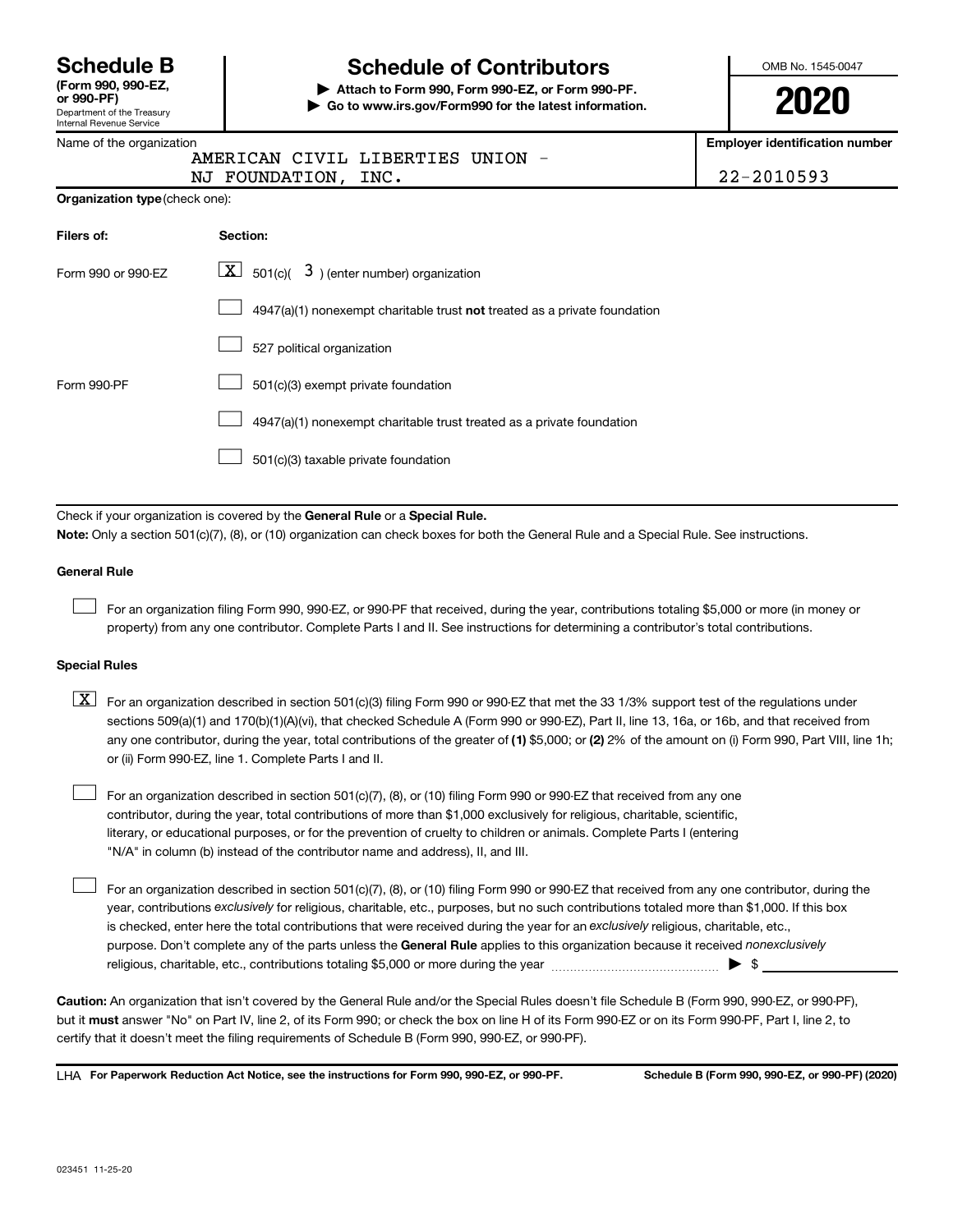Name of organization

AMERICAN CIVIL LIBERTIES UNION - NJ FOUNDATION, INC. 22-2010593

**Employer identification number**

| Part I          | <b>Contributors</b> (see instructions). Use duplicate copies of Part I if additional space is needed. |                                   |                                                                                                                 |
|-----------------|-------------------------------------------------------------------------------------------------------|-----------------------------------|-----------------------------------------------------------------------------------------------------------------|
| (a)<br>No.      | (b)<br>Name, address, and ZIP + 4                                                                     | (c)<br><b>Total contributions</b> | (d)<br>Type of contribution                                                                                     |
| 1               |                                                                                                       | 75,000.<br>\$                     | $\overline{\mathbf{X}}$<br>Person<br>Payroll<br>Noncash<br>(Complete Part II for<br>noncash contributions.)     |
| (a)<br>No.      | (b)<br>Name, address, and ZIP + 4                                                                     | (c)<br><b>Total contributions</b> | (d)<br>Type of contribution                                                                                     |
| 2               |                                                                                                       | 99,772.<br>\$                     | Person<br>Payroll<br>$\overline{\mathbf{x}}$<br>Noncash<br>(Complete Part II for<br>noncash contributions.)     |
| (a)<br>No.      | (b)<br>Name, address, and ZIP + 4                                                                     | (c)<br><b>Total contributions</b> | (d)<br>Type of contribution                                                                                     |
| 3               |                                                                                                       | 350,000.<br>\$                    | $\mathbf{X}$<br>Person<br>Payroll<br>Noncash<br>(Complete Part II for<br>noncash contributions.)                |
| (a)<br>No.      | (b)<br>Name, address, and ZIP + 4                                                                     | (c)<br><b>Total contributions</b> | (d)<br>Type of contribution                                                                                     |
| 4               |                                                                                                       | 87,759.<br>\$                     | $\mathbf{X}$<br>Person<br>Payroll<br>Noncash<br>(Complete Part II for<br>noncash contributions.)                |
| (a)<br>No.      | (b)<br>Name, address, and ZIP + 4                                                                     | (c)<br><b>Total contributions</b> | (d)<br>Type of contribution                                                                                     |
| 5               |                                                                                                       | 100,000.<br>\$                    | $\boxed{\mathbf{X}}$<br>Person<br>Payroll<br><b>Noncash</b><br>(Complete Part II for<br>noncash contributions.) |
| (a)<br>No.      | (b)<br>Name, address, and ZIP + 4                                                                     | (c)<br><b>Total contributions</b> | (d)<br>Type of contribution                                                                                     |
| 6               |                                                                                                       | 60,000.<br>\$                     | $\boxed{\mathbf{X}}$<br>Person<br>Payroll<br><b>Noncash</b><br>(Complete Part II for                            |
| 023452 11-25-20 |                                                                                                       |                                   | noncash contributions.)<br>Schedule B (Form 990, 990-EZ, or 990-PF) (2020)                                      |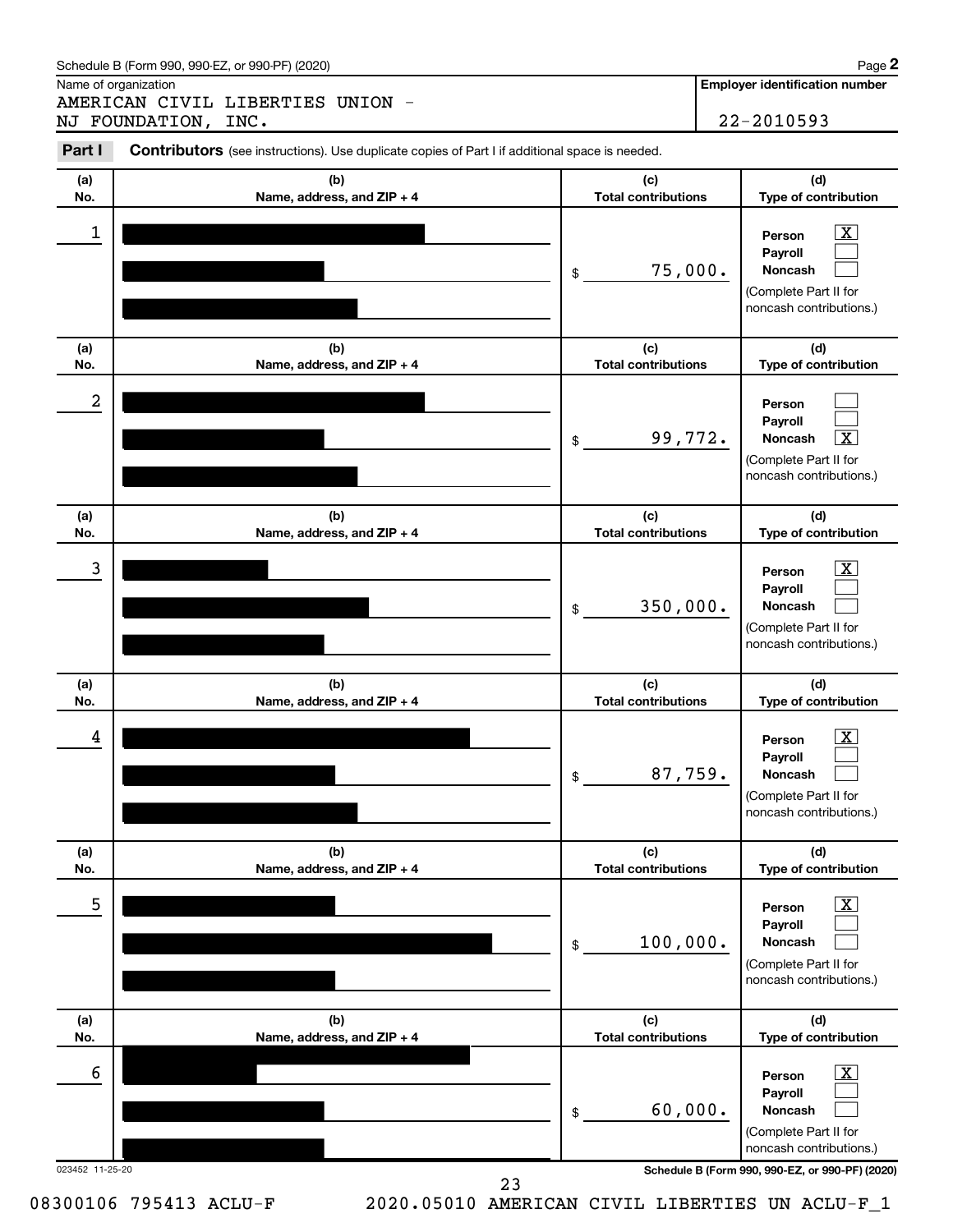|                              |                      | Schedule B (Form 990, 990-EZ, or 990-PF) (2020)                                                     |           |                                                 | Page 3<br><b>Employer identification number</b> |
|------------------------------|----------------------|-----------------------------------------------------------------------------------------------------|-----------|-------------------------------------------------|-------------------------------------------------|
|                              | Name of organization | AMERICAN CIVIL LIBERTIES UNION -                                                                    |           |                                                 |                                                 |
|                              | NJ FOUNDATION, INC.  |                                                                                                     |           |                                                 | 22-2010593                                      |
| Part II                      |                      | Noncash Property (see instructions). Use duplicate copies of Part II if additional space is needed. |           |                                                 |                                                 |
| (a)<br>No.<br>from<br>Part I |                      | (b)<br>Description of noncash property given                                                        |           | (c)<br>FMV (or estimate)<br>(See instructions.) | (d)<br>Date received                            |
| 2                            |                      |                                                                                                     |           |                                                 |                                                 |
|                              |                      |                                                                                                     | $$\circ$$ | 99,772.                                         | 03/16/21                                        |
| (a)<br>No.<br>from<br>Part I |                      | (b)<br>Description of noncash property given                                                        |           | (c)<br>FMV (or estimate)<br>(See instructions.) | (d)<br>Date received                            |
|                              |                      |                                                                                                     |           |                                                 |                                                 |
|                              |                      |                                                                                                     | \$        |                                                 |                                                 |
| (a)<br>No.<br>from<br>Part I |                      | (b)<br>Description of noncash property given                                                        |           | (c)<br>FMV (or estimate)<br>(See instructions.) | (d)<br>Date received                            |
|                              |                      |                                                                                                     |           |                                                 |                                                 |
|                              |                      |                                                                                                     | \$        |                                                 |                                                 |
| (a)<br>No.<br>from<br>Part I |                      | (b)<br>Description of noncash property given                                                        |           | (c)<br>FMV (or estimate)<br>(See instructions.) | (d)<br>Date received                            |
|                              |                      |                                                                                                     |           |                                                 |                                                 |
|                              |                      |                                                                                                     | \$        |                                                 |                                                 |
| (a)<br>No.<br>from<br>Part I |                      | (b)<br>Description of noncash property given                                                        |           | (c)<br>FMV (or estimate)<br>(See instructions.) | (d)<br>Date received                            |
|                              |                      |                                                                                                     |           |                                                 |                                                 |
|                              |                      |                                                                                                     | \$        |                                                 |                                                 |
| (a)<br>No.<br>from<br>Part I |                      | (b)<br>Description of noncash property given                                                        |           | (c)<br>FMV (or estimate)<br>(See instructions.) | (d)<br>Date received                            |
|                              |                      |                                                                                                     |           |                                                 |                                                 |
|                              |                      |                                                                                                     | \$        |                                                 |                                                 |
| 023453 11-25-20              |                      | 24                                                                                                  |           |                                                 | Schedule B (Form 990, 990-EZ, or 990-PF) (2020) |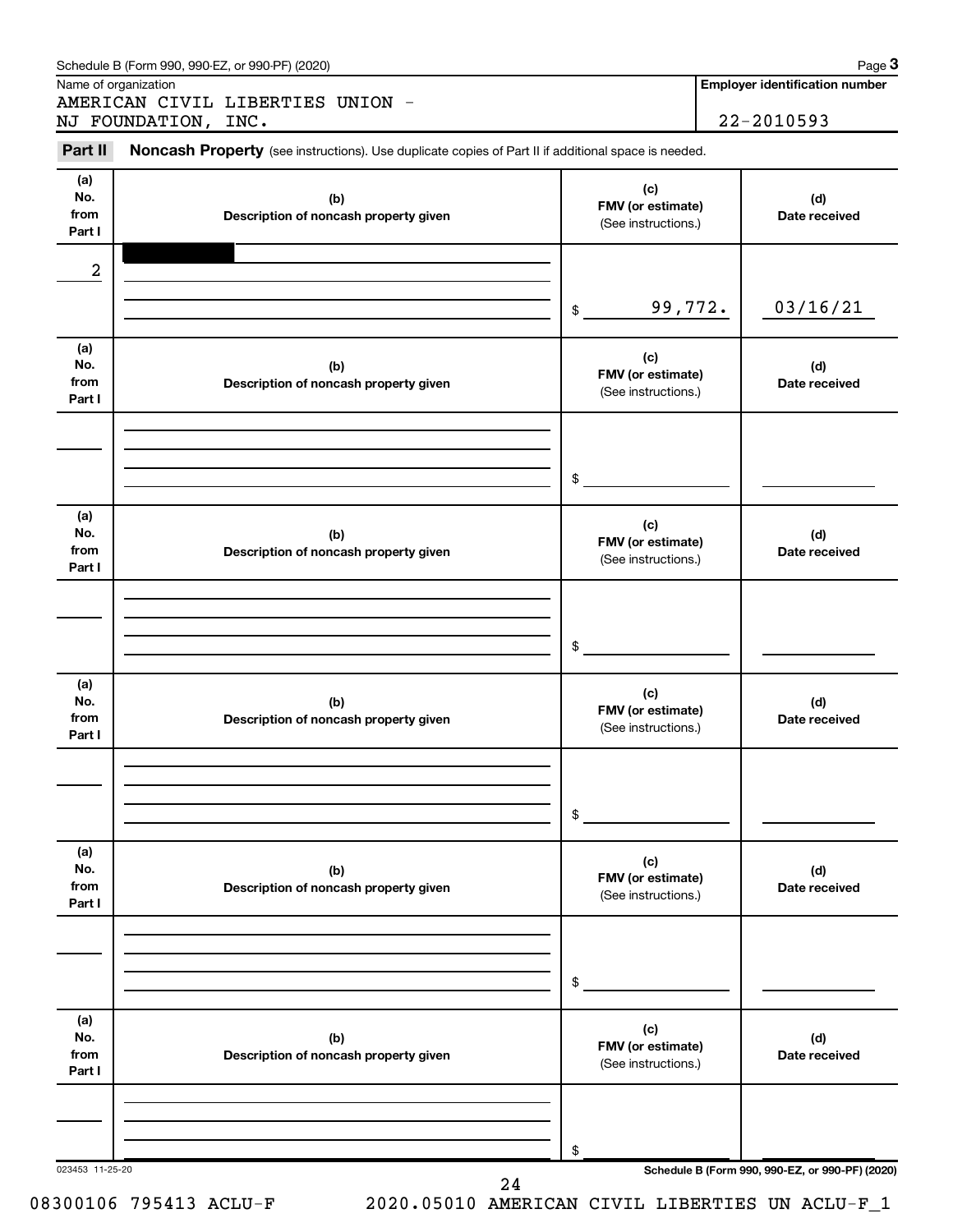|                 | Schedule B (Form 990, 990-EZ, or 990-PF) (2020)                                                                                                                                                                             |                                          | Page 4                                                                                                                                                                       |  |  |  |  |  |
|-----------------|-----------------------------------------------------------------------------------------------------------------------------------------------------------------------------------------------------------------------------|------------------------------------------|------------------------------------------------------------------------------------------------------------------------------------------------------------------------------|--|--|--|--|--|
|                 | Name of organization                                                                                                                                                                                                        |                                          | <b>Employer identification number</b>                                                                                                                                        |  |  |  |  |  |
|                 | AMERICAN CIVIL LIBERTIES UNION -                                                                                                                                                                                            |                                          |                                                                                                                                                                              |  |  |  |  |  |
| Part III        | NJ FOUNDATION, INC.                                                                                                                                                                                                         |                                          | 22-2010593<br>Exclusively religious, charitable, etc., contributions to organizations described in section 501(c)(7), (8), or (10) that total more than \$1,000 for the year |  |  |  |  |  |
|                 | from any one contributor. Complete columns (a) through (e) and the following line entry. For organizations                                                                                                                  |                                          |                                                                                                                                                                              |  |  |  |  |  |
|                 | completing Part III, enter the total of exclusively religious, charitable, etc., contributions of \$1,000 or less for the year. (Enter this info. once.)<br>Use duplicate copies of Part III if additional space is needed. |                                          |                                                                                                                                                                              |  |  |  |  |  |
| (a) No.<br>from | (b) Purpose of gift                                                                                                                                                                                                         | (c) Use of gift                          |                                                                                                                                                                              |  |  |  |  |  |
| Part I          |                                                                                                                                                                                                                             |                                          | (d) Description of how gift is held                                                                                                                                          |  |  |  |  |  |
|                 |                                                                                                                                                                                                                             |                                          |                                                                                                                                                                              |  |  |  |  |  |
|                 |                                                                                                                                                                                                                             |                                          |                                                                                                                                                                              |  |  |  |  |  |
|                 |                                                                                                                                                                                                                             |                                          |                                                                                                                                                                              |  |  |  |  |  |
|                 |                                                                                                                                                                                                                             | (e) Transfer of gift                     |                                                                                                                                                                              |  |  |  |  |  |
|                 |                                                                                                                                                                                                                             |                                          |                                                                                                                                                                              |  |  |  |  |  |
|                 | Transferee's name, address, and ZIP + 4                                                                                                                                                                                     |                                          | Relationship of transferor to transferee                                                                                                                                     |  |  |  |  |  |
|                 |                                                                                                                                                                                                                             |                                          |                                                                                                                                                                              |  |  |  |  |  |
|                 |                                                                                                                                                                                                                             |                                          |                                                                                                                                                                              |  |  |  |  |  |
|                 |                                                                                                                                                                                                                             |                                          |                                                                                                                                                                              |  |  |  |  |  |
| (a) No.<br>from | (b) Purpose of gift                                                                                                                                                                                                         | (c) Use of gift                          | (d) Description of how gift is held                                                                                                                                          |  |  |  |  |  |
| Part I          |                                                                                                                                                                                                                             |                                          |                                                                                                                                                                              |  |  |  |  |  |
|                 |                                                                                                                                                                                                                             |                                          |                                                                                                                                                                              |  |  |  |  |  |
|                 |                                                                                                                                                                                                                             |                                          |                                                                                                                                                                              |  |  |  |  |  |
|                 |                                                                                                                                                                                                                             |                                          |                                                                                                                                                                              |  |  |  |  |  |
|                 |                                                                                                                                                                                                                             | (e) Transfer of gift                     |                                                                                                                                                                              |  |  |  |  |  |
|                 |                                                                                                                                                                                                                             |                                          |                                                                                                                                                                              |  |  |  |  |  |
|                 | Transferee's name, address, and ZIP + 4                                                                                                                                                                                     |                                          | Relationship of transferor to transferee                                                                                                                                     |  |  |  |  |  |
|                 |                                                                                                                                                                                                                             |                                          |                                                                                                                                                                              |  |  |  |  |  |
|                 |                                                                                                                                                                                                                             |                                          |                                                                                                                                                                              |  |  |  |  |  |
| (a) No.         |                                                                                                                                                                                                                             |                                          |                                                                                                                                                                              |  |  |  |  |  |
| from<br>Part I  | (b) Purpose of gift                                                                                                                                                                                                         | (c) Use of gift                          | (d) Description of how gift is held                                                                                                                                          |  |  |  |  |  |
|                 |                                                                                                                                                                                                                             |                                          |                                                                                                                                                                              |  |  |  |  |  |
|                 |                                                                                                                                                                                                                             |                                          |                                                                                                                                                                              |  |  |  |  |  |
|                 |                                                                                                                                                                                                                             |                                          |                                                                                                                                                                              |  |  |  |  |  |
|                 |                                                                                                                                                                                                                             |                                          |                                                                                                                                                                              |  |  |  |  |  |
|                 | (e) Transfer of gift                                                                                                                                                                                                        |                                          |                                                                                                                                                                              |  |  |  |  |  |
|                 | Transferee's name, address, and ZIP + 4                                                                                                                                                                                     | Relationship of transferor to transferee |                                                                                                                                                                              |  |  |  |  |  |
|                 |                                                                                                                                                                                                                             |                                          |                                                                                                                                                                              |  |  |  |  |  |
|                 |                                                                                                                                                                                                                             |                                          |                                                                                                                                                                              |  |  |  |  |  |
|                 |                                                                                                                                                                                                                             |                                          |                                                                                                                                                                              |  |  |  |  |  |
| (a) No.         |                                                                                                                                                                                                                             |                                          |                                                                                                                                                                              |  |  |  |  |  |
| from<br>Part I  | (b) Purpose of gift                                                                                                                                                                                                         | (c) Use of gift                          | (d) Description of how gift is held                                                                                                                                          |  |  |  |  |  |
|                 |                                                                                                                                                                                                                             |                                          |                                                                                                                                                                              |  |  |  |  |  |
|                 |                                                                                                                                                                                                                             |                                          |                                                                                                                                                                              |  |  |  |  |  |
|                 |                                                                                                                                                                                                                             |                                          |                                                                                                                                                                              |  |  |  |  |  |
|                 | (e) Transfer of gift                                                                                                                                                                                                        |                                          |                                                                                                                                                                              |  |  |  |  |  |
|                 |                                                                                                                                                                                                                             |                                          |                                                                                                                                                                              |  |  |  |  |  |
|                 | Transferee's name, address, and ZIP + 4                                                                                                                                                                                     |                                          | Relationship of transferor to transferee                                                                                                                                     |  |  |  |  |  |
|                 |                                                                                                                                                                                                                             |                                          |                                                                                                                                                                              |  |  |  |  |  |
|                 |                                                                                                                                                                                                                             |                                          |                                                                                                                                                                              |  |  |  |  |  |
|                 |                                                                                                                                                                                                                             |                                          |                                                                                                                                                                              |  |  |  |  |  |
| 023454 11-25-20 |                                                                                                                                                                                                                             |                                          | Schedule B (Form 990, 990-EZ, or 990-PF) (2020)                                                                                                                              |  |  |  |  |  |
|                 |                                                                                                                                                                                                                             | 25                                       |                                                                                                                                                                              |  |  |  |  |  |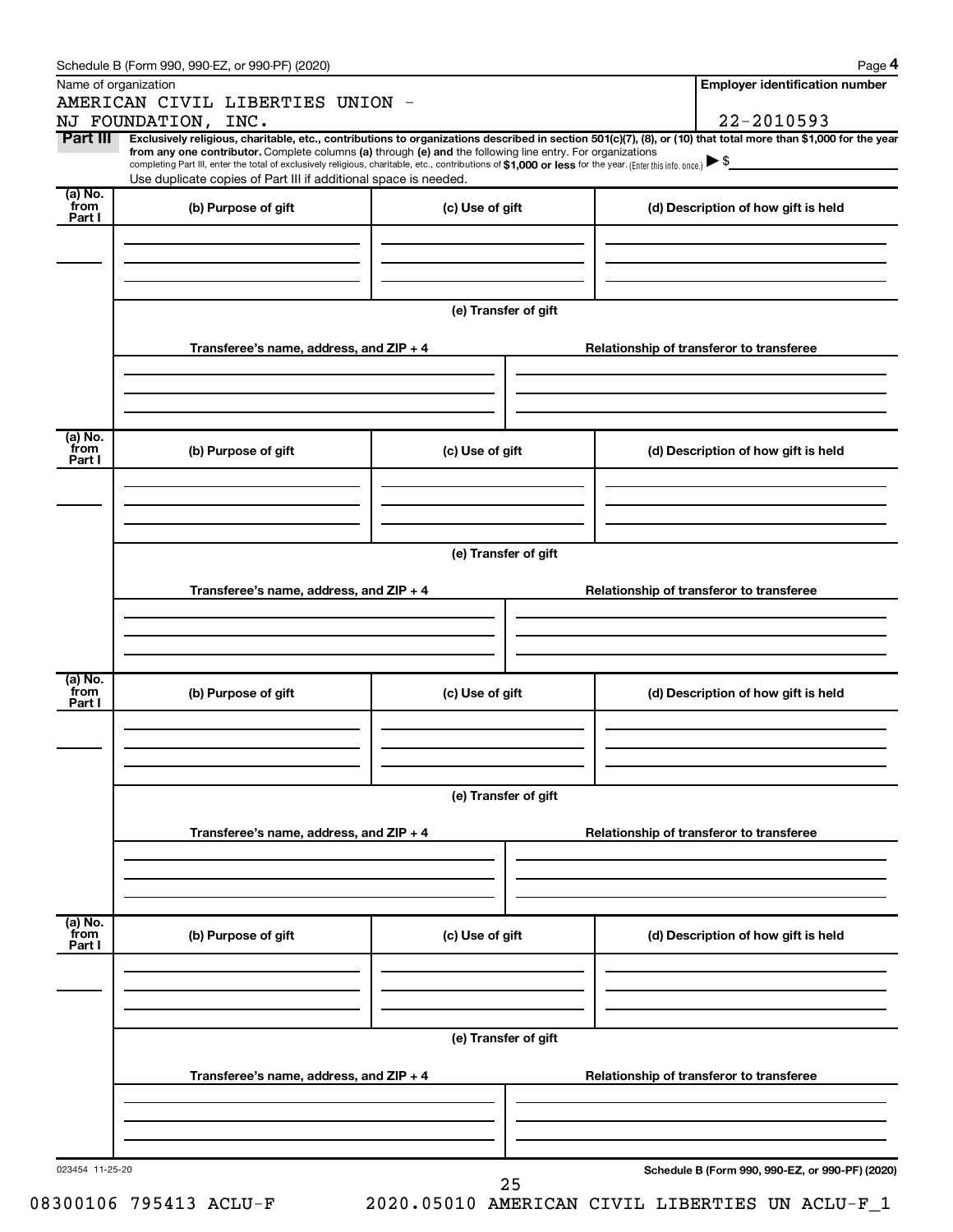| <b>SCHEDULE D</b><br>(Form 990) |                                                        |                                                                                                        | <b>Supplemental Financial Statements</b>                                                                                                       |                                                    | OMB No. 1545-0047                          |  |  |  |
|---------------------------------|--------------------------------------------------------|--------------------------------------------------------------------------------------------------------|------------------------------------------------------------------------------------------------------------------------------------------------|----------------------------------------------------|--------------------------------------------|--|--|--|
|                                 |                                                        |                                                                                                        | Complete if the organization answered "Yes" on Form 990,<br>Part IV, line 6, 7, 8, 9, 10, 11a, 11b, 11c, 11d, 11e, 11f, 12a, or 12b.           |                                                    |                                            |  |  |  |
|                                 | Department of the Treasury<br>Internal Revenue Service |                                                                                                        | Attach to Form 990.<br>Go to www.irs.gov/Form990 for instructions and the latest information.                                                  |                                                    | <b>Open to Public</b><br><b>Inspection</b> |  |  |  |
|                                 | Name of the organization                               | AMERICAN CIVIL LIBERTIES UNION -                                                                       |                                                                                                                                                |                                                    | <b>Employer identification number</b>      |  |  |  |
|                                 |                                                        | NJ FOUNDATION, INC.                                                                                    |                                                                                                                                                |                                                    | 22-2010593                                 |  |  |  |
| Part I                          |                                                        |                                                                                                        | Organizations Maintaining Donor Advised Funds or Other Similar Funds or Accounts. Complete if the                                              |                                                    |                                            |  |  |  |
|                                 |                                                        | organization answered "Yes" on Form 990, Part IV, line 6.                                              |                                                                                                                                                |                                                    |                                            |  |  |  |
|                                 |                                                        |                                                                                                        | (a) Donor advised funds                                                                                                                        |                                                    | (b) Funds and other accounts               |  |  |  |
| 1                               |                                                        |                                                                                                        |                                                                                                                                                |                                                    |                                            |  |  |  |
| 2                               |                                                        | Aggregate value of contributions to (during year)                                                      |                                                                                                                                                |                                                    |                                            |  |  |  |
| 3                               |                                                        | Aggregate value of grants from (during year)                                                           |                                                                                                                                                |                                                    |                                            |  |  |  |
| 4<br>5                          |                                                        |                                                                                                        | Did the organization inform all donors and donor advisors in writing that the assets held in donor advised funds                               |                                                    |                                            |  |  |  |
|                                 |                                                        |                                                                                                        |                                                                                                                                                |                                                    | Yes<br><b>No</b>                           |  |  |  |
| 6                               |                                                        |                                                                                                        | Did the organization inform all grantees, donors, and donor advisors in writing that grant funds can be used only                              |                                                    |                                            |  |  |  |
|                                 |                                                        |                                                                                                        | for charitable purposes and not for the benefit of the donor or donor advisor, or for any other purpose conferring                             |                                                    |                                            |  |  |  |
|                                 | impermissible private benefit?                         |                                                                                                        |                                                                                                                                                |                                                    | Yes<br>No                                  |  |  |  |
| Part II                         |                                                        |                                                                                                        | Conservation Easements. Complete if the organization answered "Yes" on Form 990, Part IV, line 7.                                              |                                                    |                                            |  |  |  |
| 1.                              |                                                        | Purpose(s) of conservation easements held by the organization (check all that apply).                  |                                                                                                                                                |                                                    |                                            |  |  |  |
|                                 |                                                        | Preservation of land for public use (for example, recreation or education)                             |                                                                                                                                                | Preservation of a historically important land area |                                            |  |  |  |
|                                 |                                                        | Protection of natural habitat                                                                          |                                                                                                                                                | Preservation of a certified historic structure     |                                            |  |  |  |
|                                 |                                                        | Preservation of open space                                                                             |                                                                                                                                                |                                                    |                                            |  |  |  |
| 2                               |                                                        |                                                                                                        | Complete lines 2a through 2d if the organization held a qualified conservation contribution in the form of a conservation easement on the last |                                                    |                                            |  |  |  |
|                                 | day of the tax year.                                   |                                                                                                        |                                                                                                                                                |                                                    | Held at the End of the Tax Year            |  |  |  |
| а                               |                                                        |                                                                                                        |                                                                                                                                                | 2a<br>2b                                           |                                            |  |  |  |
| b<br>с                          |                                                        |                                                                                                        |                                                                                                                                                | 2c                                                 |                                            |  |  |  |
| d                               |                                                        |                                                                                                        | Number of conservation easements included in (c) acquired after 7/25/06, and not on a historic structure                                       |                                                    |                                            |  |  |  |
|                                 |                                                        |                                                                                                        |                                                                                                                                                | 2d                                                 |                                            |  |  |  |
| 3                               |                                                        |                                                                                                        | Number of conservation easements modified, transferred, released, extinguished, or terminated by the organization during the tax               |                                                    |                                            |  |  |  |
|                                 | year                                                   |                                                                                                        |                                                                                                                                                |                                                    |                                            |  |  |  |
| 4                               |                                                        | Number of states where property subject to conservation easement is located $\blacktriangleright$      |                                                                                                                                                |                                                    |                                            |  |  |  |
| 5                               |                                                        | Does the organization have a written policy regarding the periodic monitoring, inspection, handling of |                                                                                                                                                |                                                    |                                            |  |  |  |
|                                 |                                                        |                                                                                                        |                                                                                                                                                |                                                    | Yes<br><b>No</b>                           |  |  |  |
| 6                               |                                                        |                                                                                                        | Staff and volunteer hours devoted to monitoring, inspecting, handling of violations, and enforcing conservation easements during the year      |                                                    |                                            |  |  |  |
|                                 |                                                        |                                                                                                        |                                                                                                                                                |                                                    |                                            |  |  |  |
| 7                               |                                                        |                                                                                                        | Amount of expenses incurred in monitoring, inspecting, handling of violations, and enforcing conservation easements during the year            |                                                    |                                            |  |  |  |
|                                 | $\blacktriangleright$ \$                               |                                                                                                        |                                                                                                                                                |                                                    |                                            |  |  |  |
| 8                               |                                                        |                                                                                                        | Does each conservation easement reported on line 2(d) above satisfy the requirements of section 170(h)(4)(B)(i)                                |                                                    | Yes<br>No                                  |  |  |  |
| 9                               |                                                        |                                                                                                        | In Part XIII, describe how the organization reports conservation easements in its revenue and expense statement and                            |                                                    |                                            |  |  |  |
|                                 |                                                        |                                                                                                        | balance sheet, and include, if applicable, the text of the footnote to the organization's financial statements that describes the              |                                                    |                                            |  |  |  |
|                                 |                                                        | organization's accounting for conservation easements.                                                  |                                                                                                                                                |                                                    |                                            |  |  |  |
|                                 | Part III                                               |                                                                                                        | Organizations Maintaining Collections of Art, Historical Treasures, or Other Similar Assets.                                                   |                                                    |                                            |  |  |  |
|                                 |                                                        | Complete if the organization answered "Yes" on Form 990, Part IV, line 8.                              |                                                                                                                                                |                                                    |                                            |  |  |  |
|                                 |                                                        |                                                                                                        | 1a If the organization elected, as permitted under FASB ASC 958, not to report in its revenue statement and balance sheet works                |                                                    |                                            |  |  |  |
|                                 |                                                        |                                                                                                        | of art, historical treasures, or other similar assets held for public exhibition, education, or research in furtherance of public              |                                                    |                                            |  |  |  |
|                                 |                                                        |                                                                                                        | service, provide in Part XIII the text of the footnote to its financial statements that describes these items.                                 |                                                    |                                            |  |  |  |
|                                 |                                                        |                                                                                                        | <b>b</b> If the organization elected, as permitted under FASB ASC 958, to report in its revenue statement and balance sheet works of           |                                                    |                                            |  |  |  |
|                                 |                                                        |                                                                                                        | art, historical treasures, or other similar assets held for public exhibition, education, or research in furtherance of public service,        |                                                    |                                            |  |  |  |
|                                 |                                                        | provide the following amounts relating to these items:                                                 |                                                                                                                                                |                                                    |                                            |  |  |  |
|                                 |                                                        |                                                                                                        |                                                                                                                                                | SS.                                                |                                            |  |  |  |
|                                 |                                                        | (ii) Assets included in Form 990, Part X                                                               |                                                                                                                                                | \$                                                 |                                            |  |  |  |
| 2                               |                                                        |                                                                                                        | If the organization received or held works of art, historical treasures, or other similar assets for financial gain, provide                   |                                                    |                                            |  |  |  |
|                                 |                                                        | the following amounts required to be reported under FASB ASC 958 relating to these items:              |                                                                                                                                                | \$                                                 |                                            |  |  |  |
|                                 |                                                        |                                                                                                        |                                                                                                                                                | \$                                                 |                                            |  |  |  |
|                                 |                                                        | LHA For Paperwork Reduction Act Notice, see the Instructions for Form 990.                             |                                                                                                                                                |                                                    | Schedule D (Form 990) 2020                 |  |  |  |
|                                 | 032051 12-01-20                                        |                                                                                                        |                                                                                                                                                |                                                    |                                            |  |  |  |
|                                 | 26                                                     |                                                                                                        |                                                                                                                                                |                                                    |                                            |  |  |  |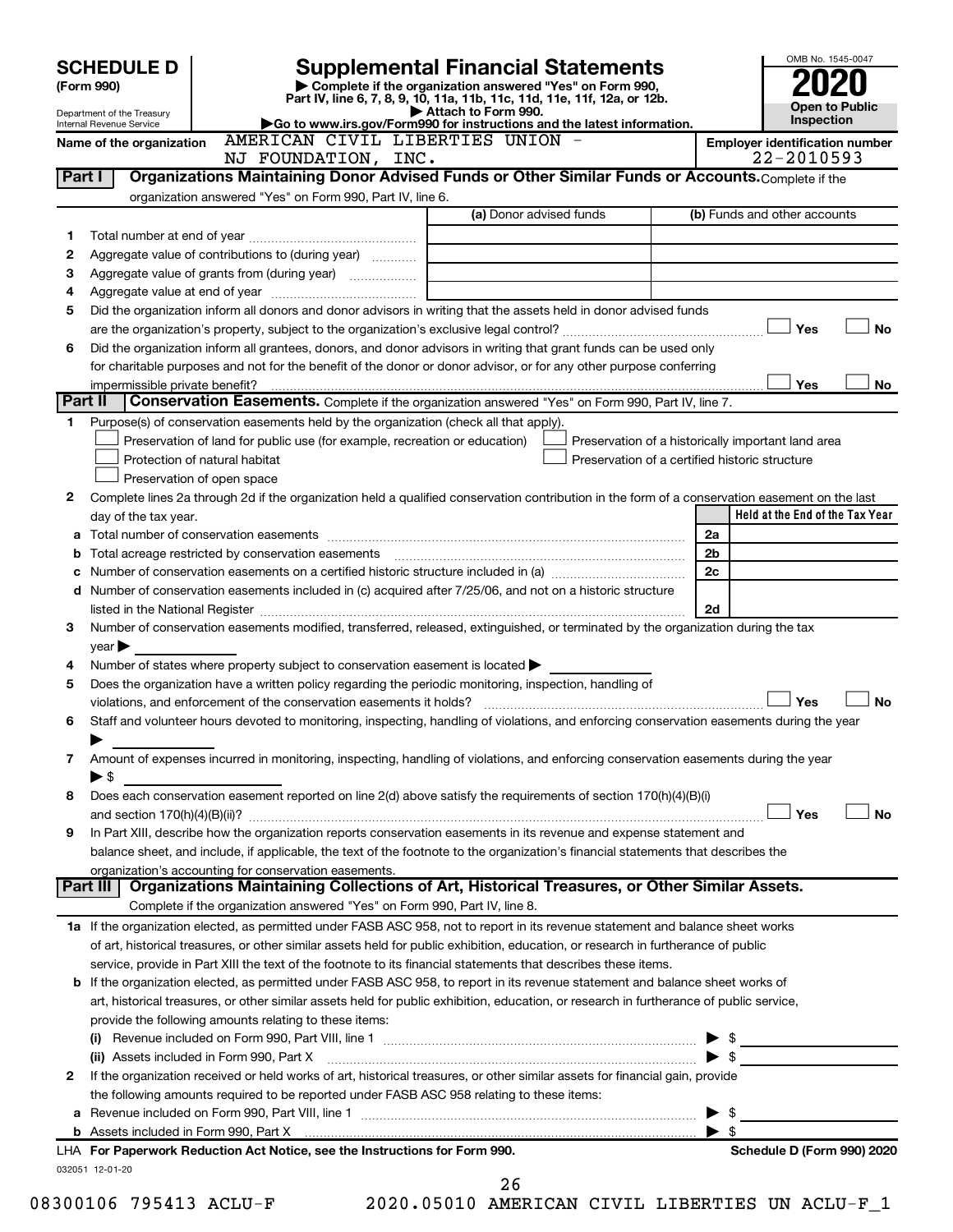|               |                                                                                                                                                                                                                                | AMERICAN CIVIL LIBERTIES UNION - |                |             |                                                         |          |                 |                            |                     |          |                          |
|---------------|--------------------------------------------------------------------------------------------------------------------------------------------------------------------------------------------------------------------------------|----------------------------------|----------------|-------------|---------------------------------------------------------|----------|-----------------|----------------------------|---------------------|----------|--------------------------|
|               | Schedule D (Form 990) 2020                                                                                                                                                                                                     | NJ FOUNDATION, INC.              |                |             |                                                         |          |                 | $22 - 2010593$ Page 2      |                     |          |                          |
|               | Part III<br>Organizations Maintaining Collections of Art, Historical Treasures, or Other Similar Assets (continued)                                                                                                            |                                  |                |             |                                                         |          |                 |                            |                     |          |                          |
| 3             | Using the organization's acquisition, accession, and other records, check any of the following that make significant use of its                                                                                                |                                  |                |             |                                                         |          |                 |                            |                     |          |                          |
|               | collection items (check all that apply):                                                                                                                                                                                       |                                  |                |             |                                                         |          |                 |                            |                     |          |                          |
| a             | Public exhibition                                                                                                                                                                                                              |                                  | d              |             | Loan or exchange program                                |          |                 |                            |                     |          |                          |
| b             | Scholarly research                                                                                                                                                                                                             |                                  | Other<br>e     |             |                                                         |          |                 |                            |                     |          |                          |
| c             | Preservation for future generations                                                                                                                                                                                            |                                  |                |             |                                                         |          |                 |                            |                     |          |                          |
| 4             | Provide a description of the organization's collections and explain how they further the organization's exempt purpose in Part XIII.                                                                                           |                                  |                |             |                                                         |          |                 |                            |                     |          |                          |
| 5             | During the year, did the organization solicit or receive donations of art, historical treasures, or other similar assets                                                                                                       |                                  |                |             |                                                         |          |                 |                            |                     |          |                          |
|               |                                                                                                                                                                                                                                |                                  |                |             |                                                         |          |                 |                            | Yes                 |          | $\overline{\text{X}}$ No |
|               | Part IV<br>Escrow and Custodial Arrangements. Complete if the organization answered "Yes" on Form 990, Part IV, line 9, or                                                                                                     |                                  |                |             |                                                         |          |                 |                            |                     |          |                          |
|               | reported an amount on Form 990, Part X, line 21.                                                                                                                                                                               |                                  |                |             |                                                         |          |                 |                            |                     |          |                          |
|               | 1a Is the organization an agent, trustee, custodian or other intermediary for contributions or other assets not included                                                                                                       |                                  |                |             |                                                         |          |                 |                            |                     |          |                          |
|               |                                                                                                                                                                                                                                |                                  |                |             |                                                         |          |                 |                            | Yes                 |          | No                       |
|               | b If "Yes," explain the arrangement in Part XIII and complete the following table:                                                                                                                                             |                                  |                |             |                                                         |          |                 |                            |                     |          |                          |
|               |                                                                                                                                                                                                                                |                                  |                |             |                                                         |          |                 |                            | Amount              |          |                          |
|               |                                                                                                                                                                                                                                |                                  |                |             |                                                         |          | 1c              |                            |                     |          |                          |
|               |                                                                                                                                                                                                                                |                                  |                |             |                                                         |          | 1d              |                            |                     |          |                          |
|               | Distributions during the year manufactured and an according to the state of the state of the state of the state of the state of the state of the state of the state of the state of the state of the state of the state of the |                                  |                |             |                                                         |          | 1e              |                            |                     |          |                          |
|               | 2a Did the organization include an amount on Form 990, Part X, line 21, for escrow or custodial account liability?                                                                                                             |                                  |                |             |                                                         |          | 1f              |                            | Yes                 |          | No                       |
|               | <b>b</b> If "Yes," explain the arrangement in Part XIII. Check here if the explanation has been provided on Part XIII                                                                                                          |                                  |                |             |                                                         |          |                 |                            |                     |          |                          |
| <b>Part V</b> | Endowment Funds. Complete if the organization answered "Yes" on Form 990, Part IV, line 10.                                                                                                                                    |                                  |                |             |                                                         |          |                 |                            |                     |          |                          |
|               |                                                                                                                                                                                                                                | (a) Current year                 | (b) Prior year |             | (c) Two years back $\vert$ (d) Three years back $\vert$ |          |                 |                            | (e) Four years back |          |                          |
|               | <b>1a</b> Beginning of year balance                                                                                                                                                                                            | 1,492,763.                       |                | 1,705,890.  | 1,707,694.                                              |          |                 | 765,168.                   |                     |          |                          |
|               |                                                                                                                                                                                                                                |                                  |                |             |                                                         | 25,053.  |                 | 750,000.                   |                     |          | 750,000.                 |
|               | Net investment earnings, gains, and losses                                                                                                                                                                                     | 636,806.                         |                | $-143,948.$ |                                                         | 39,270.  |                 | 257,722.                   |                     |          | 15,168.                  |
|               |                                                                                                                                                                                                                                |                                  |                |             |                                                         |          |                 |                            |                     |          |                          |
|               | e Other expenditures for facilities                                                                                                                                                                                            |                                  |                |             |                                                         |          |                 |                            |                     |          |                          |
|               | and programs                                                                                                                                                                                                                   | 69,901.                          |                | 69, 179.    |                                                         | 66, 127. |                 | 65,196.                    |                     |          |                          |
|               | f Administrative expenses                                                                                                                                                                                                      |                                  |                |             |                                                         |          |                 |                            |                     |          |                          |
| g             | End of year balance                                                                                                                                                                                                            | 2,059,668.                       |                | 1,492,763.  | 1,705,890.                                              |          |                 | 1,707,694.                 |                     |          | 765,168.                 |
| 2             | Provide the estimated percentage of the current year end balance (line 1g, column (a)) held as:                                                                                                                                |                                  |                |             |                                                         |          |                 |                            |                     |          |                          |
|               | a Board designated or quasi-endowment                                                                                                                                                                                          | 26.0000                          | %              |             |                                                         |          |                 |                            |                     |          |                          |
|               | Permanent endowment > 74.0000                                                                                                                                                                                                  | $\%$                             |                |             |                                                         |          |                 |                            |                     |          |                          |
|               | <b>c</b> Term endowment $\blacktriangleright$                                                                                                                                                                                  | %                                |                |             |                                                         |          |                 |                            |                     |          |                          |
|               | The percentages on lines 2a, 2b, and 2c should equal 100%.                                                                                                                                                                     |                                  |                |             |                                                         |          |                 |                            |                     |          |                          |
|               | 3a Are there endowment funds not in the possession of the organization that are held and administered for the organization                                                                                                     |                                  |                |             |                                                         |          |                 |                            |                     |          |                          |
|               | by:                                                                                                                                                                                                                            |                                  |                |             |                                                         |          |                 |                            |                     | Yes      | No                       |
|               | (i)                                                                                                                                                                                                                            |                                  |                |             |                                                         |          |                 |                            | 3a(i)               |          | х                        |
|               |                                                                                                                                                                                                                                |                                  |                |             |                                                         |          |                 |                            | 3a(ii)              | х        |                          |
|               |                                                                                                                                                                                                                                |                                  |                |             |                                                         |          |                 |                            | 3b                  | х        |                          |
| 4             | Describe in Part XIII the intended uses of the organization's endowment funds.                                                                                                                                                 |                                  |                |             |                                                         |          |                 |                            |                     |          |                          |
|               | Land, Buildings, and Equipment.<br>Part VI                                                                                                                                                                                     |                                  |                |             |                                                         |          |                 |                            |                     |          |                          |
|               | Complete if the organization answered "Yes" on Form 990, Part IV, line 11a. See Form 990, Part X, line 10.                                                                                                                     |                                  |                |             |                                                         |          |                 |                            |                     |          |                          |
|               | Description of property                                                                                                                                                                                                        | (a) Cost or other                |                |             | (b) Cost or other                                       |          | (c) Accumulated |                            | (d) Book value      |          |                          |
|               |                                                                                                                                                                                                                                | basis (investment)               |                |             | basis (other)                                           |          | depreciation    |                            |                     |          |                          |
|               |                                                                                                                                                                                                                                |                                  |                |             |                                                         |          |                 |                            |                     |          |                          |
| b             |                                                                                                                                                                                                                                |                                  |                |             |                                                         |          |                 |                            |                     |          |                          |
|               |                                                                                                                                                                                                                                |                                  |                |             |                                                         |          |                 |                            |                     |          |                          |
|               |                                                                                                                                                                                                                                |                                  |                |             | 160, 728.                                               |          | 119,553.        |                            |                     | 41, 175. |                          |
|               |                                                                                                                                                                                                                                |                                  |                |             |                                                         |          |                 |                            |                     |          |                          |
|               | Total. Add lines 1a through 1e. (Column (d) must equal Form 990, Part X, column (B), line 10c.)                                                                                                                                |                                  |                |             |                                                         |          |                 |                            |                     | 41, 175. |                          |
|               |                                                                                                                                                                                                                                |                                  |                |             |                                                         |          |                 | Schedule D (Form 990) 2020 |                     |          |                          |

032052 12-01-20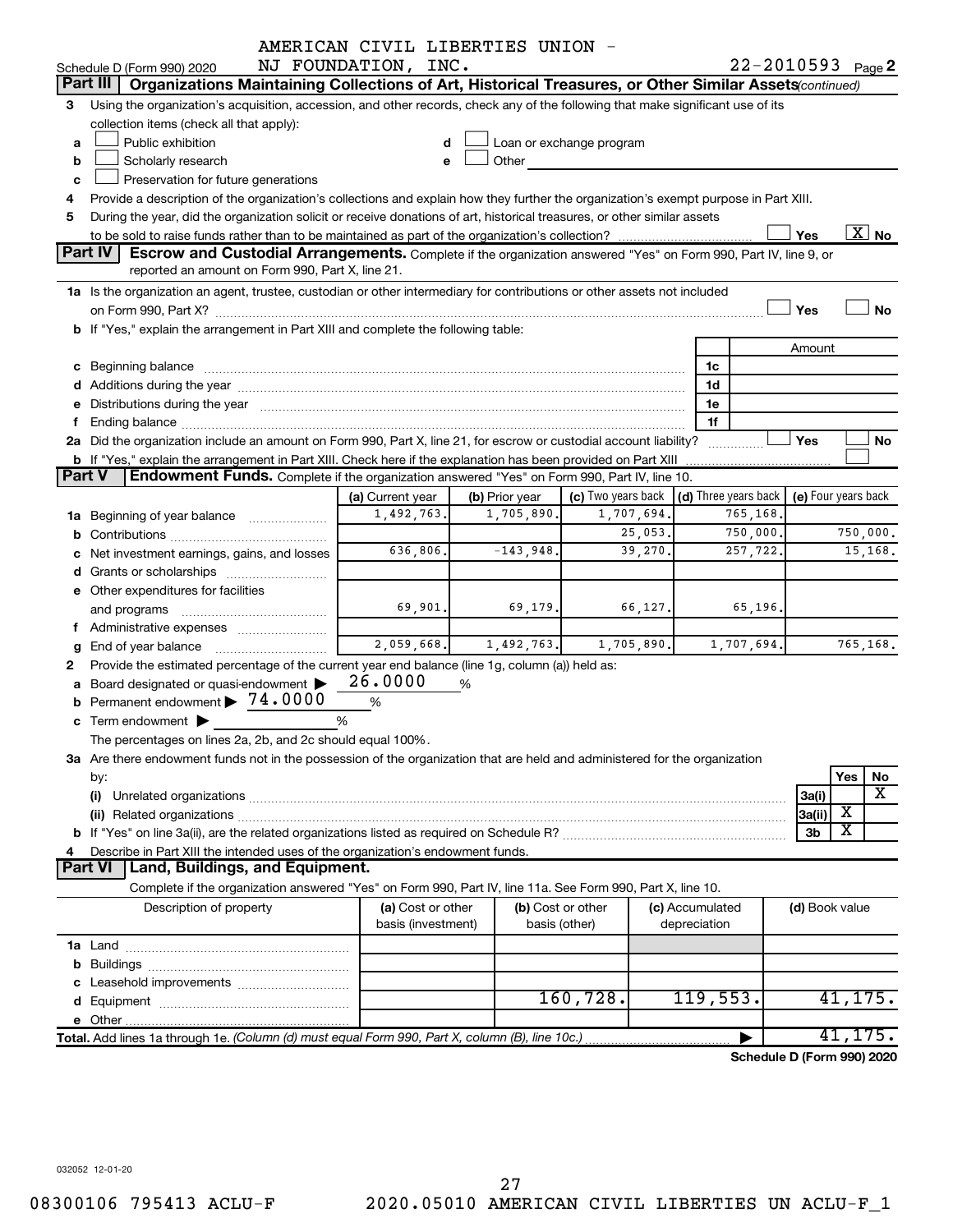|  | AMERICAN CIVIL LIBERTIES UNION |  |
|--|--------------------------------|--|
|  |                                |  |

| NJ FOUNDATION, INC.<br>Schedule D (Form 990) 2020                                                                                                                                  | 22-2010593 Page 3 |                                                           |                |
|------------------------------------------------------------------------------------------------------------------------------------------------------------------------------------|-------------------|-----------------------------------------------------------|----------------|
| <b>Investments - Other Securities.</b><br>Part VIII                                                                                                                                |                   |                                                           |                |
| Complete if the organization answered "Yes" on Form 990, Part IV, line 11b. See Form 990, Part X, line 12.<br>(a) Description of security or category (including name of security) | (b) Book value    | (c) Method of valuation: Cost or end-of-year market value |                |
| (1) Financial derivatives                                                                                                                                                          |                   |                                                           |                |
| (2) Closely held equity interests                                                                                                                                                  |                   |                                                           |                |
| (3) Other                                                                                                                                                                          |                   |                                                           |                |
| <b>MUTUAL FUNDS</b><br>(A)                                                                                                                                                         | 797,601.          | END-OF-YEAR MARKET VALUE                                  |                |
| <b>ACLU POOLED FUND</b><br>(B)                                                                                                                                                     | 2,178,948.        | END-OF-YEAR MARKET VALUE                                  |                |
| (C)                                                                                                                                                                                |                   |                                                           |                |
| (D)                                                                                                                                                                                |                   |                                                           |                |
| (E)                                                                                                                                                                                |                   |                                                           |                |
| (F)                                                                                                                                                                                |                   |                                                           |                |
| (G)                                                                                                                                                                                |                   |                                                           |                |
| (H)                                                                                                                                                                                | 2,976,549.        |                                                           |                |
| Total. (Col. (b) must equal Form 990, Part X, col. (B) line 12.) $\blacktriangleright$<br>Part VIII Investments - Program Related.                                                 |                   |                                                           |                |
| Complete if the organization answered "Yes" on Form 990, Part IV, line 11c. See Form 990, Part X, line 13.                                                                         |                   |                                                           |                |
| (a) Description of investment                                                                                                                                                      | (b) Book value    | (c) Method of valuation: Cost or end-of-year market value |                |
| (1)                                                                                                                                                                                |                   |                                                           |                |
| (2)                                                                                                                                                                                |                   |                                                           |                |
| (3)                                                                                                                                                                                |                   |                                                           |                |
| (4)                                                                                                                                                                                |                   |                                                           |                |
| (5)                                                                                                                                                                                |                   |                                                           |                |
| (6)                                                                                                                                                                                |                   |                                                           |                |
| (7)                                                                                                                                                                                |                   |                                                           |                |
| (8)                                                                                                                                                                                |                   |                                                           |                |
| (9)                                                                                                                                                                                |                   |                                                           |                |
| Total. (Col. (b) must equal Form 990, Part X, col. (B) line 13.) $\blacktriangleright$                                                                                             |                   |                                                           |                |
| <b>Other Assets.</b><br>Part IX                                                                                                                                                    |                   |                                                           |                |
| Complete if the organization answered "Yes" on Form 990, Part IV, line 11d. See Form 990, Part X, line 15.                                                                         | (a) Description   |                                                           | (b) Book value |
| (1)                                                                                                                                                                                |                   |                                                           |                |
| (2)                                                                                                                                                                                |                   |                                                           |                |
| (3)                                                                                                                                                                                |                   |                                                           |                |
| (4)                                                                                                                                                                                |                   |                                                           |                |
| (5)                                                                                                                                                                                |                   |                                                           |                |
| (6)                                                                                                                                                                                |                   |                                                           |                |
| (7)                                                                                                                                                                                |                   |                                                           |                |
| (8)                                                                                                                                                                                |                   |                                                           |                |
| (9)                                                                                                                                                                                |                   |                                                           |                |
| Total. (Column (b) must equal Form 990, Part X, col. (B) line 15.)                                                                                                                 |                   |                                                           |                |
| <b>Other Liabilities.</b><br>Part X                                                                                                                                                |                   |                                                           |                |
| Complete if the organization answered "Yes" on Form 990, Part IV, line 11e or 11f. See Form 990, Part X, line 25.<br>(a) Description of liability                                  |                   |                                                           | (b) Book value |
| 1.<br>Federal income taxes<br>(1)                                                                                                                                                  |                   |                                                           |                |
| CONDITIONAL<br><b>CONTRIBUTION</b><br>(2)                                                                                                                                          |                   |                                                           | 250,000.       |
| (3)                                                                                                                                                                                |                   |                                                           |                |
| (4)                                                                                                                                                                                |                   |                                                           |                |
| (5)                                                                                                                                                                                |                   |                                                           |                |
| (6)                                                                                                                                                                                |                   |                                                           |                |
| (7)                                                                                                                                                                                |                   |                                                           |                |
| (8)                                                                                                                                                                                |                   |                                                           |                |
| (9)                                                                                                                                                                                |                   |                                                           |                |
|                                                                                                                                                                                    |                   |                                                           | 250,000.       |
| 2. Liability for uncertain tax positions. In Part XIII, provide the text of the footnote to the organization's financial statements that reports the                               |                   |                                                           |                |

organization's liability for uncertain tax positions under FASB ASC 740. Check here if the text of the footnote has been provided in Part XIII...

**Schedule D (Form 990) 2020**

032053 12-01-20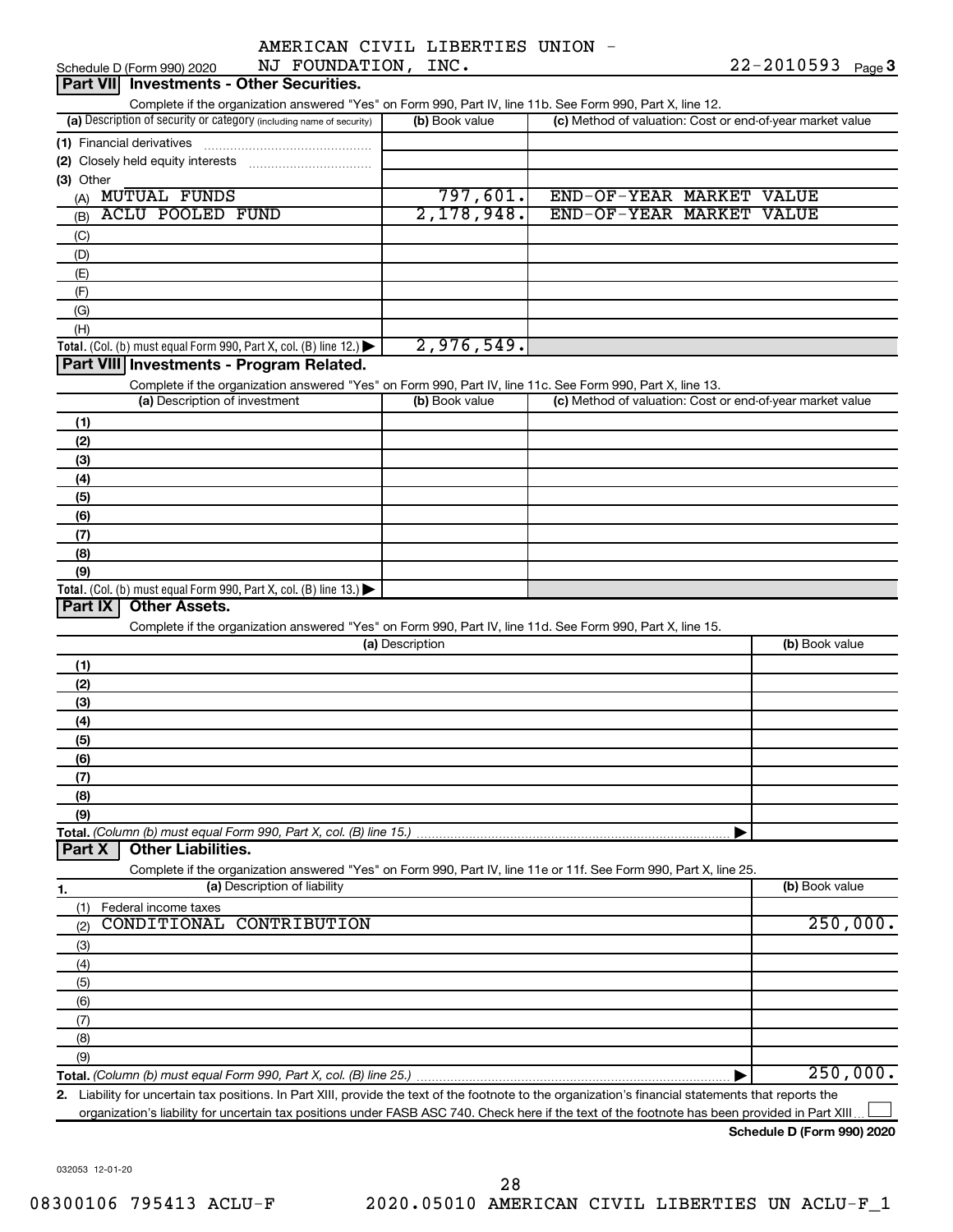|  | AMERICAN CIVIL LIBERTIES UNION |  |
|--|--------------------------------|--|
|  |                                |  |

|    | Schedule D (Form 990) 2020 $NJ$ $FOUNDATION$ , $INC$ .                                                                                                                                                                                                                                   |                |                |                | $22 - 2010593$ Page 4 |
|----|------------------------------------------------------------------------------------------------------------------------------------------------------------------------------------------------------------------------------------------------------------------------------------------|----------------|----------------|----------------|-----------------------|
|    | Reconciliation of Revenue per Audited Financial Statements With Revenue per Return.<br><b>Part XI</b>                                                                                                                                                                                    |                |                |                |                       |
|    | Complete if the organization answered "Yes" on Form 990, Part IV, line 12a.                                                                                                                                                                                                              |                |                |                |                       |
| 1  | Total revenue, gains, and other support per audited financial statements                                                                                                                                                                                                                 |                |                | $\blacksquare$ | 3,540,175.            |
| 2  | Amounts included on line 1 but not on Form 990, Part VIII, line 12:                                                                                                                                                                                                                      |                |                |                |                       |
| a  | Net unrealized gains (losses) on investments [111] [11] Net unrealized gains (losses) on investments [11] [11]                                                                                                                                                                           | 2a             | 789,582.       |                |                       |
| b  |                                                                                                                                                                                                                                                                                          | 2 <sub>b</sub> |                |                |                       |
| C  |                                                                                                                                                                                                                                                                                          | 2c             |                |                |                       |
| d  |                                                                                                                                                                                                                                                                                          | 2d             |                |                |                       |
| e  | Add lines 2a through 2d                                                                                                                                                                                                                                                                  |                |                | 2e             | 789,582.              |
| 3  |                                                                                                                                                                                                                                                                                          |                |                | 3              | 2,750,593.            |
| 4  | Amounts included on Form 990, Part VIII, line 12, but not on line 1:                                                                                                                                                                                                                     |                |                |                |                       |
| a  |                                                                                                                                                                                                                                                                                          | 4a             |                |                |                       |
| b  |                                                                                                                                                                                                                                                                                          | 4 <sub>b</sub> |                |                |                       |
|    | Add lines 4a and 4b                                                                                                                                                                                                                                                                      |                |                | 4c             | 0.                    |
|    |                                                                                                                                                                                                                                                                                          |                | $\overline{5}$ | 2,750,593.     |                       |
| 5. |                                                                                                                                                                                                                                                                                          |                |                |                |                       |
|    | Part XII   Reconciliation of Expenses per Audited Financial Statements With Expenses per Return.                                                                                                                                                                                         |                |                |                |                       |
|    | Complete if the organization answered "Yes" on Form 990, Part IV, line 12a.                                                                                                                                                                                                              |                |                |                |                       |
| 1. |                                                                                                                                                                                                                                                                                          |                |                | $\blacksquare$ | 1,676,534.            |
| 2  | Amounts included on line 1 but not on Form 990, Part IX, line 25:                                                                                                                                                                                                                        |                |                |                |                       |
| a  |                                                                                                                                                                                                                                                                                          | 2a             |                |                |                       |
| b  |                                                                                                                                                                                                                                                                                          | 2 <sub>b</sub> |                |                |                       |
| с  |                                                                                                                                                                                                                                                                                          | 2 <sub>c</sub> |                |                |                       |
|    |                                                                                                                                                                                                                                                                                          | 2d             |                |                |                       |
| e  |                                                                                                                                                                                                                                                                                          |                |                | 2е             | ο.                    |
| 3  | Add lines 2a through 2d <b>[10]</b> [20] <b>All (20)</b> [20] [20] <b>All (20)</b> [30] <b>All (20)</b> [30] <b>All (20)</b> [30] <b>All (20)</b> [30] <b>All (20)</b> [30] <b>All (20)</b> [30] <b>All (20)</b> [30] <b>All (20)</b> [30] <b>All (20)</b> [30] <b>All (20) All (20)</b> |                |                | 3              | 1,676,534.            |
| 4  | Amounts included on Form 990, Part IX, line 25, but not on line 1:                                                                                                                                                                                                                       |                |                |                |                       |
| a  |                                                                                                                                                                                                                                                                                          | 4a             |                |                |                       |
|    |                                                                                                                                                                                                                                                                                          | 4 <sub>b</sub> |                |                |                       |
|    | c Add lines 4a and 4b                                                                                                                                                                                                                                                                    |                |                | 4c             | 0.                    |
| 5. | Part XIII Supplemental Information.                                                                                                                                                                                                                                                      |                |                | 5              | 1,676,534.            |

Provide the descriptions required for Part II, lines 3, 5, and 9; Part III, lines 1a and 4; Part IV, lines 1b and 2b; Part V, line 4; Part X, line 2; Part XI, lines 2d and 4b; and Part XII, lines 2d and 4b. Also complete this part to provide any additional information.

# PART III, LINE 1A:

|                                                                          |  |  |  |  |  |  | ORGANIZATION RECEIVED THE RIGHT TO USE THE IMAGE OF ORIGINAL ARTWORK FROM |  |
|--------------------------------------------------------------------------|--|--|--|--|--|--|---------------------------------------------------------------------------|--|
| WHICH PRINTS ARE MADE. PRINTS ARE NOT CAPITALIZED AS THEY ARE HELD AND   |  |  |  |  |  |  |                                                                           |  |
| DISTRIBUTED IN FURTHERANCE OF PUBLIC SERVICE RATHER THAN FINANCIAL GAIN. |  |  |  |  |  |  |                                                                           |  |
| PRINTS ARE PROTECTED, PRESERVED, AND KEPT UNENCUMBERED. ORGANIZATION     |  |  |  |  |  |  |                                                                           |  |
| POLICY REQUIRES THAT PRINTS NOT BE SOLD.                                 |  |  |  |  |  |  |                                                                           |  |
|                                                                          |  |  |  |  |  |  |                                                                           |  |

032054 12-01-20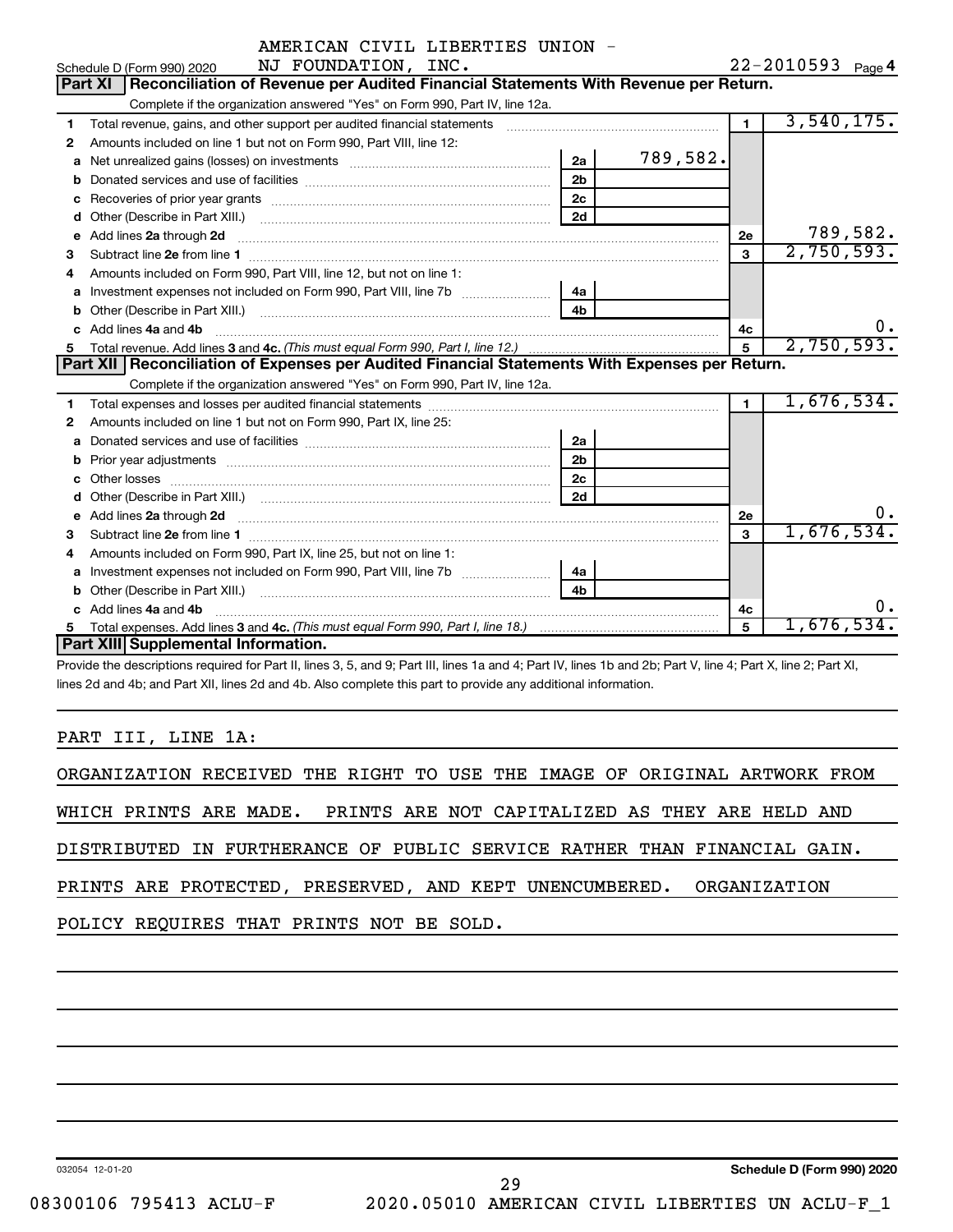| <b>SCHEDULE I</b><br>(Form 990)<br>Department of the Treasury<br><b>Internal Revenue Service</b>                                                                                                                                                                                                                         | OMB No. 1545-0047<br>2020<br><b>Open to Public</b><br>Inspection |                                    |                             |                                         |                                                                |                                          |                                                                                 |
|--------------------------------------------------------------------------------------------------------------------------------------------------------------------------------------------------------------------------------------------------------------------------------------------------------------------------|------------------------------------------------------------------|------------------------------------|-----------------------------|-----------------------------------------|----------------------------------------------------------------|------------------------------------------|---------------------------------------------------------------------------------|
| Name of the organization                                                                                                                                                                                                                                                                                                 |                                                                  | AMERICAN CIVIL LIBERTIES UNION -   |                             |                                         |                                                                |                                          | <b>Employer identification number</b>                                           |
| NJ FOUNDATION, INC.<br>Part I<br><b>General Information on Grants and Assistance</b>                                                                                                                                                                                                                                     |                                                                  |                                    |                             |                                         |                                                                |                                          | 22-2010593                                                                      |
| Does the organization maintain records to substantiate the amount of the grants or assistance, the grantees' eligibility for the grants or assistance, and the selection<br>$\mathbf 1$<br>Describe in Part IV the organization's procedures for monitoring the use of grant funds in the United States.<br>$\mathbf{2}$ |                                                                  |                                    |                             |                                         |                                                                |                                          | $\boxed{\text{X}}$ No<br>Yes                                                    |
| Part II<br>Grants and Other Assistance to Domestic Organizations and Domestic Governments. Complete if the organization answered "Yes" on Form 990, Part IV, line 21, for any                                                                                                                                            |                                                                  |                                    |                             |                                         |                                                                |                                          |                                                                                 |
| recipient that received more than \$5,000. Part II can be duplicated if additional space is needed.<br>1 (a) Name and address of organization<br>or government                                                                                                                                                           | $(b)$ EIN                                                        | (c) IRC section<br>(if applicable) | (d) Amount of<br>cash grant | (e) Amount of<br>non-cash<br>assistance | (f) Method of<br>valuation (book,<br>FMV, appraisal,<br>other) | (g) Description of<br>noncash assistance | (h) Purpose of grant<br>or assistance                                           |
| IRONBOUND COMMUNITY CORPORATION<br>315-317 ELM STREET<br>NEWARK, NJ 07105                                                                                                                                                                                                                                                | 22-1916086                                                       | 501C3                              | 29,433.                     | 0.                                      |                                                                |                                          | TO SUPPORT THE NEWARK<br>COMMUNITIES FOR<br>ACCOUNTABLE POLICING<br>INITIATIVE. |
|                                                                                                                                                                                                                                                                                                                          |                                                                  |                                    |                             |                                         |                                                                |                                          |                                                                                 |
|                                                                                                                                                                                                                                                                                                                          |                                                                  |                                    |                             |                                         |                                                                |                                          |                                                                                 |
|                                                                                                                                                                                                                                                                                                                          |                                                                  |                                    |                             |                                         |                                                                |                                          |                                                                                 |
|                                                                                                                                                                                                                                                                                                                          |                                                                  |                                    |                             |                                         |                                                                |                                          |                                                                                 |
|                                                                                                                                                                                                                                                                                                                          |                                                                  |                                    |                             |                                         |                                                                |                                          |                                                                                 |
| 2                                                                                                                                                                                                                                                                                                                        |                                                                  |                                    |                             |                                         |                                                                |                                          | 1.                                                                              |

**For Paperwork Reduction Act Notice, see the Instructions for Form 990. Schedule I (Form 990) 2020** LHA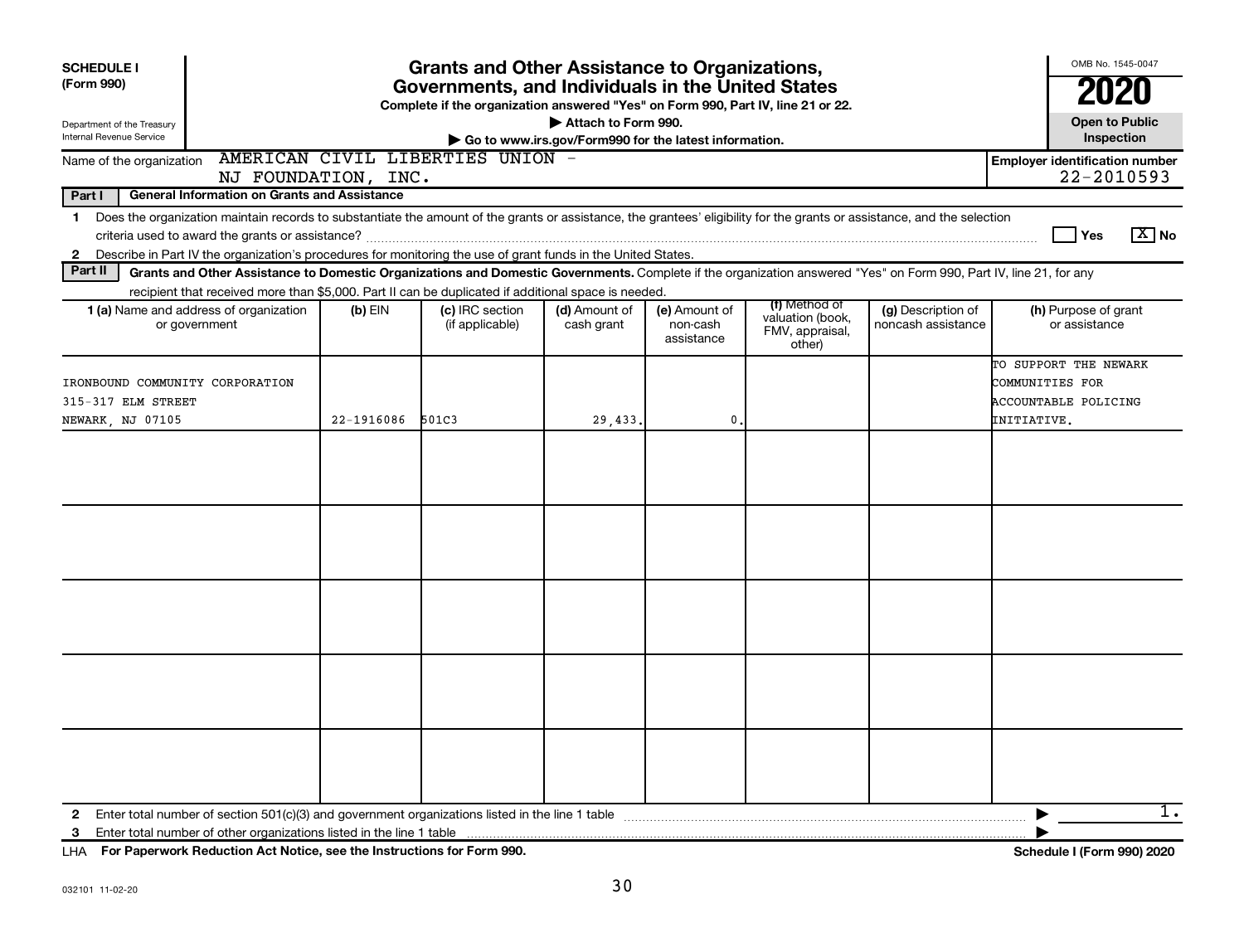Schedule I (Form 990) 2020 Page NJ FOUNDATION, INC. 22-2010593

**2**

Part III | Grants and Other Assistance to Domestic Individuals. Complete if the organization answered "Yes" on Form 990, Part IV, line 22. Part III can be duplicated if additional space is needed.

| (a) Type of grant or assistance | (b) Number of<br>recipients | (c) Amount of<br>cash grant | (d) Amount of non-<br>cash assistance | (e) Method of valuation<br>(book, FMV, appraisal, other) | (f) Description of noncash assistance |
|---------------------------------|-----------------------------|-----------------------------|---------------------------------------|----------------------------------------------------------|---------------------------------------|
|                                 |                             |                             |                                       |                                                          |                                       |
|                                 |                             |                             |                                       |                                                          |                                       |
|                                 |                             |                             |                                       |                                                          |                                       |
|                                 |                             |                             |                                       |                                                          |                                       |
|                                 |                             |                             |                                       |                                                          |                                       |
|                                 |                             |                             |                                       |                                                          |                                       |
|                                 |                             |                             |                                       |                                                          |                                       |
|                                 |                             |                             |                                       |                                                          |                                       |
|                                 |                             |                             |                                       |                                                          |                                       |
|                                 |                             |                             |                                       |                                                          |                                       |

Part IV | Supplemental Information. Provide the information required in Part I, line 2; Part III, column (b); and any other additional information.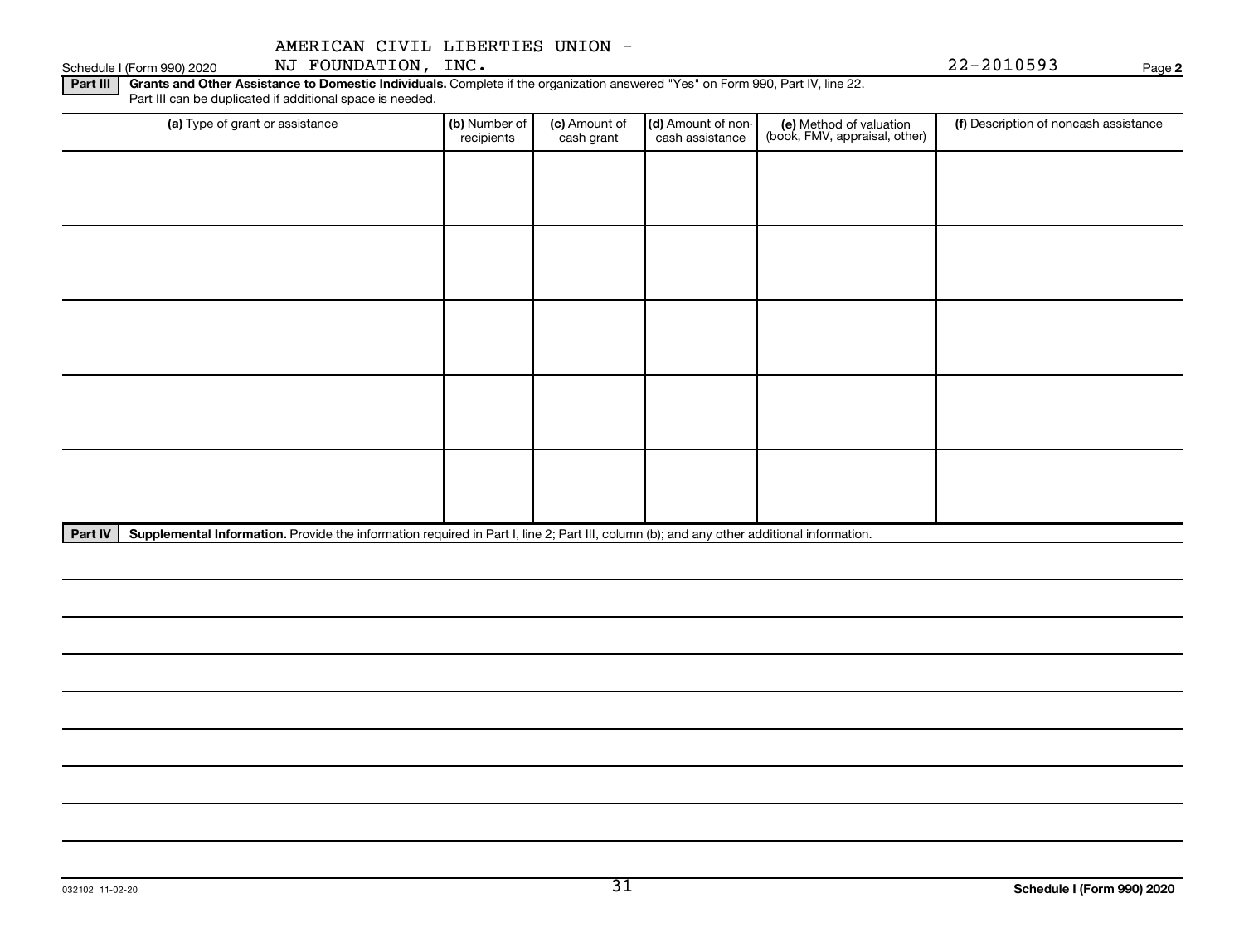|   | <b>SCHEDULE J</b>                       | <b>Compensation Information</b>                                                                                            |                                       | OMB No. 1545-0047          |     |                         |
|---|-----------------------------------------|----------------------------------------------------------------------------------------------------------------------------|---------------------------------------|----------------------------|-----|-------------------------|
|   | (Form 990)                              | For certain Officers, Directors, Trustees, Key Employees, and Highest                                                      |                                       | 2020                       |     |                         |
|   |                                         | <b>Compensated Employees</b><br>Complete if the organization answered "Yes" on Form 990, Part IV, line 23.                 |                                       |                            |     |                         |
|   | Department of the Treasury              | Attach to Form 990.                                                                                                        |                                       | <b>Open to Public</b>      |     |                         |
|   | Internal Revenue Service                | Go to www.irs.gov/Form990 for instructions and the latest information.                                                     |                                       | Inspection                 |     |                         |
|   | Name of the organization                | AMERICAN CIVIL LIBERTIES UNION                                                                                             | <b>Employer identification number</b> |                            |     |                         |
|   |                                         | NJ FOUNDATION, INC.                                                                                                        |                                       | 22-2010593                 |     |                         |
|   | Part I                                  | <b>Questions Regarding Compensation</b>                                                                                    |                                       |                            |     |                         |
|   |                                         |                                                                                                                            |                                       |                            | Yes | No                      |
|   |                                         | Check the appropriate box(es) if the organization provided any of the following to or for a person listed on Form 990,     |                                       |                            |     |                         |
|   |                                         | Part VII, Section A, line 1a. Complete Part III to provide any relevant information regarding these items.                 |                                       |                            |     |                         |
|   | First-class or charter travel           | Housing allowance or residence for personal use                                                                            |                                       |                            |     |                         |
|   | Travel for companions                   | Payments for business use of personal residence                                                                            |                                       |                            |     |                         |
|   |                                         | $\lfloor \underline{X} \rfloor$ Tax indemnification and gross-up payments<br>Health or social club dues or initiation fees |                                       |                            |     |                         |
|   |                                         | Discretionary spending account<br>Personal services (such as maid, chauffeur, chef)                                        |                                       |                            |     |                         |
|   |                                         | <b>b</b> If any of the boxes on line 1a are checked, did the organization follow a written policy regarding payment or     |                                       |                            |     |                         |
|   |                                         |                                                                                                                            |                                       | 1b                         | X   |                         |
| 2 |                                         | Did the organization require substantiation prior to reimbursing or allowing expenses incurred by all directors,           |                                       |                            |     |                         |
|   |                                         |                                                                                                                            |                                       | $\mathbf{2}$               |     | x                       |
|   |                                         |                                                                                                                            |                                       |                            |     |                         |
| з |                                         | Indicate which, if any, of the following the organization used to establish the compensation of the organization's         |                                       |                            |     |                         |
|   |                                         | CEO/Executive Director. Check all that apply. Do not check any boxes for methods used by a related organization to         |                                       |                            |     |                         |
|   |                                         | establish compensation of the CEO/Executive Director, but explain in Part III.                                             |                                       |                            |     |                         |
|   | Compensation committee                  | Written employment contract                                                                                                |                                       |                            |     |                         |
|   |                                         | $ \mathbf{X} $ Compensation survey or study<br>Independent compensation consultant                                         |                                       |                            |     |                         |
|   |                                         | $ \mathbf{X} $ Approval by the board or compensation committee<br>Form 990 of other organizations                          |                                       |                            |     |                         |
|   |                                         |                                                                                                                            |                                       |                            |     |                         |
| 4 |                                         | During the year, did any person listed on Form 990, Part VII, Section A, line 1a, with respect to the filing               |                                       |                            |     |                         |
|   | organization or a related organization: |                                                                                                                            |                                       |                            |     |                         |
| а |                                         | Receive a severance payment or change-of-control payment?                                                                  |                                       | 4a                         |     | х                       |
| b |                                         |                                                                                                                            |                                       | 4b                         |     | $\overline{\textbf{x}}$ |
|   |                                         |                                                                                                                            |                                       | 4c                         |     | $\mathbf x$             |
|   |                                         | If "Yes" to any of lines 4a-c, list the persons and provide the applicable amounts for each item in Part III.              |                                       |                            |     |                         |
|   |                                         |                                                                                                                            |                                       |                            |     |                         |
|   |                                         | Only section 501(c)(3), 501(c)(4), and 501(c)(29) organizations must complete lines 5-9.                                   |                                       |                            |     |                         |
|   |                                         | For persons listed on Form 990, Part VII, Section A, line 1a, did the organization pay or accrue any compensation          |                                       |                            |     |                         |
|   | contingent on the revenues of:          |                                                                                                                            |                                       |                            |     |                         |
| a |                                         |                                                                                                                            |                                       | 5a                         |     | x                       |
|   |                                         |                                                                                                                            |                                       | 5b                         |     | X                       |
|   |                                         | If "Yes" on line 5a or 5b, describe in Part III.                                                                           |                                       |                            |     |                         |
|   |                                         | 6 For persons listed on Form 990, Part VII, Section A, line 1a, did the organization pay or accrue any compensation        |                                       |                            |     |                         |
|   | contingent on the net earnings of:      |                                                                                                                            |                                       |                            |     |                         |
| a |                                         |                                                                                                                            |                                       | 6a                         |     | x                       |
|   |                                         |                                                                                                                            |                                       | 6b                         |     | $\overline{\mathbf{X}}$ |
|   |                                         | If "Yes" on line 6a or 6b, describe in Part III.                                                                           |                                       |                            |     |                         |
|   |                                         | 7 For persons listed on Form 990, Part VII, Section A, line 1a, did the organization provide any nonfixed payments         |                                       |                            |     |                         |
|   |                                         |                                                                                                                            |                                       | 7                          |     | x                       |
| 8 |                                         | Were any amounts reported on Form 990, Part VII, paid or accrued pursuant to a contract that was subject to the            |                                       |                            |     |                         |
|   |                                         |                                                                                                                            |                                       | 8                          |     | x                       |
| 9 |                                         | If "Yes" on line 8, did the organization also follow the rebuttable presumption procedure described in                     |                                       |                            |     |                         |
|   |                                         |                                                                                                                            |                                       | 9                          |     |                         |
|   |                                         | LHA For Paperwork Reduction Act Notice, see the Instructions for Form 990.                                                 |                                       | Schedule J (Form 990) 2020 |     |                         |

032111 12-07-20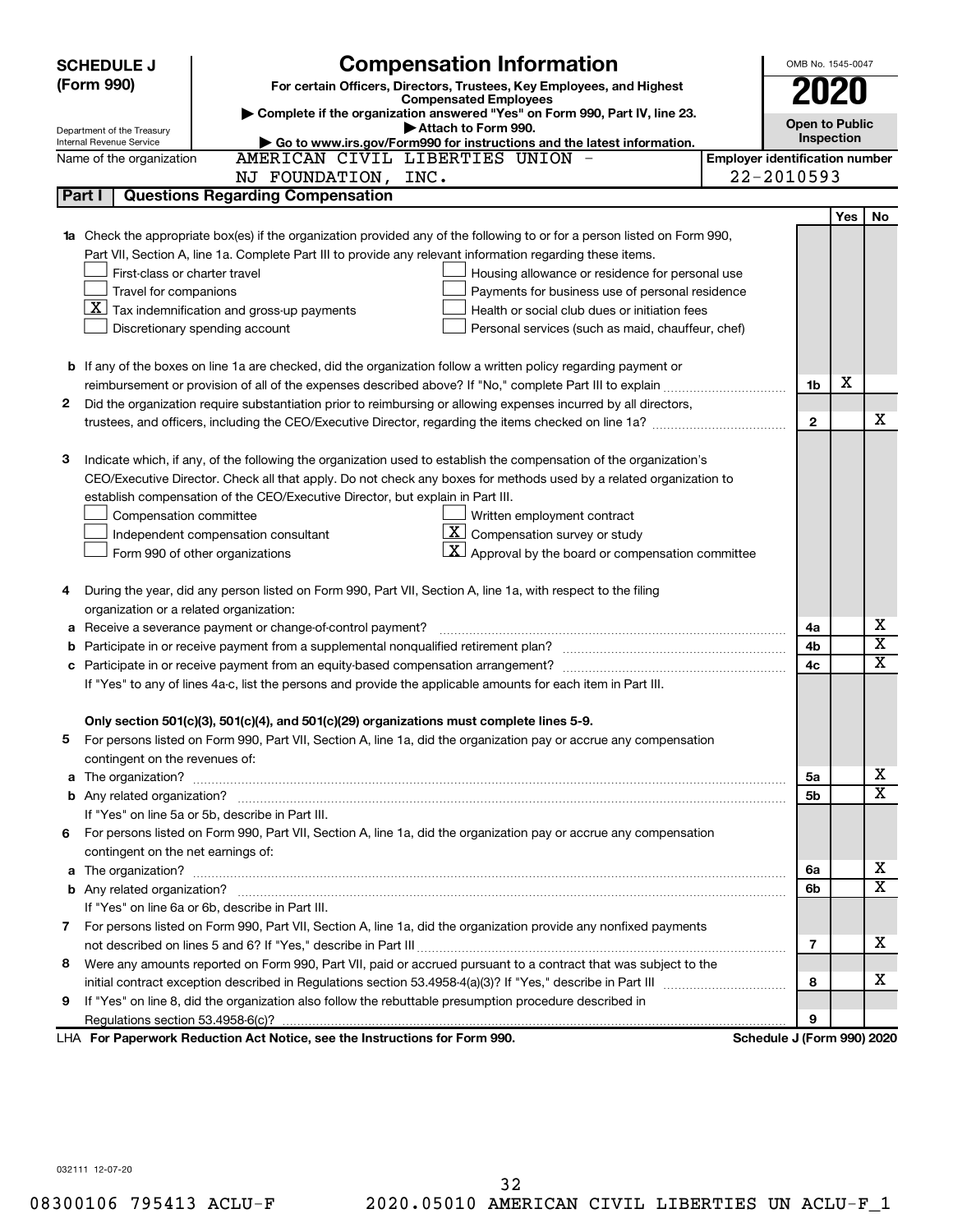# Schedule J (Form 990) 2020 MJ FOUNDATION, INC.  $22-2010593$  Page Page

Part II | Officers, Directors, Trustees, Key Employees, and Highest Compensated Employees. Use duplicate copies if additional space is needed.

For each individual whose compensation must be reported on Schedule J, report compensation from the organization on row (i) and from related organizations, described in the instructions, on row (ii). Do not list any individuals that aren't listed on Form 990, Part VII.

Note: The sum of columns (B)(i)-(iii) for each listed individual must equal the total amount of Form 990, Part VII, Section A, line 1a, applicable column (D) and (E) amounts for that individual.

|                               |      |                          | (B) Breakdown of W-2 and/or 1099-MISC compensation |                                           | (C) Retirement and<br>other deferred | (D) Nontaxable<br>benefits  | (E) Total of columns<br>$(B)(i)-(D)$ | (F) Compensation<br>in column (B)         |
|-------------------------------|------|--------------------------|----------------------------------------------------|-------------------------------------------|--------------------------------------|-----------------------------|--------------------------------------|-------------------------------------------|
| (A) Name and Title            |      | (i) Base<br>compensation | (ii) Bonus &<br>incentive<br>compensation          | (iii) Other<br>reportable<br>compensation | compensation                         |                             |                                      | reported as deferred<br>on prior Form 990 |
| AMOL SINHA<br>(1)             | (i)  | 164, 457.                | $\overline{0}$ .                                   | $\overline{0}$ .                          | 10, 175.                             | 10,302.                     | 184,934.                             | $\overline{0}$ .                          |
| EXECUTIVE DIRECTOR            | (ii) | $\overline{0}$ .         | $\overline{0}$ .                                   | $\overline{\mathbf{0}}$ .                 | σ.                                   | $\overline{\mathfrak{o}}$ . | $\mathbf 0$                          | $\overline{0}$ .                          |
| DIANE DUBRULE<br>(2)          | (i)  | 137,884.                 | $\overline{0}$ .                                   | $\overline{0}$ .                          | 7,721.                               | 15,600.                     | 161, 205.                            | $\overline{0}$ .                          |
| DEVELOPMENT DIRECTOR          | (ii) | $\overline{0}$ .         | $\overline{\mathfrak{o}}$ .                        | $\overline{0}$ .                          | $\overline{0}$ .                     | 0.                          | $\overline{0}$ .                     | $\overline{0}$ .                          |
| <b>JEANNE LOCICERO</b><br>(3) | (i)  | 142,077.                 | 5,000.                                             | $\overline{0}$ .                          | σ.                                   | 3,818.                      | 150,895.                             | $\overline{0}$ .                          |
| LEGAL DIRECTOR                | (ii) | $\overline{0}$ .         | $\overline{\mathfrak{o}}$ .                        | $\overline{\mathbf{0}}$ .                 | σ.                                   | $\overline{0}$ .            | $\overline{0}$ .                     | $\overline{0}$ .                          |
|                               | (i)  |                          |                                                    |                                           |                                      |                             |                                      |                                           |
|                               | (ii) |                          |                                                    |                                           |                                      |                             |                                      |                                           |
|                               | (i)  |                          |                                                    |                                           |                                      |                             |                                      |                                           |
|                               | (ii) |                          |                                                    |                                           |                                      |                             |                                      |                                           |
|                               | (i)  |                          |                                                    |                                           |                                      |                             |                                      |                                           |
|                               | (ii) |                          |                                                    |                                           |                                      |                             |                                      |                                           |
|                               | (i)  |                          |                                                    |                                           |                                      |                             |                                      |                                           |
|                               | (ii) |                          |                                                    |                                           |                                      |                             |                                      |                                           |
|                               | (i)  |                          |                                                    |                                           |                                      |                             |                                      |                                           |
|                               | (ii) |                          |                                                    |                                           |                                      |                             |                                      |                                           |
|                               | (i)  |                          |                                                    |                                           |                                      |                             |                                      |                                           |
|                               | (ii) |                          |                                                    |                                           |                                      |                             |                                      |                                           |
|                               | (i)  |                          |                                                    |                                           |                                      |                             |                                      |                                           |
|                               | (ii) |                          |                                                    |                                           |                                      |                             |                                      |                                           |
|                               | (i)  |                          |                                                    |                                           |                                      |                             |                                      |                                           |
|                               | (ii) |                          |                                                    |                                           |                                      |                             |                                      |                                           |
|                               | (i)  |                          |                                                    |                                           |                                      |                             |                                      |                                           |
|                               | (ii) |                          |                                                    |                                           |                                      |                             |                                      |                                           |
|                               | (i)  |                          |                                                    |                                           |                                      |                             |                                      |                                           |
|                               | (ii) |                          |                                                    |                                           |                                      |                             |                                      |                                           |
|                               | (i)  |                          |                                                    |                                           |                                      |                             |                                      |                                           |
|                               | (ii) |                          |                                                    |                                           |                                      |                             |                                      |                                           |
|                               | (i)  |                          |                                                    |                                           |                                      |                             |                                      |                                           |
|                               | (ii) |                          |                                                    |                                           |                                      |                             |                                      |                                           |
|                               | (i)  |                          |                                                    |                                           |                                      |                             |                                      |                                           |
|                               | (ii) |                          |                                                    |                                           |                                      |                             |                                      |                                           |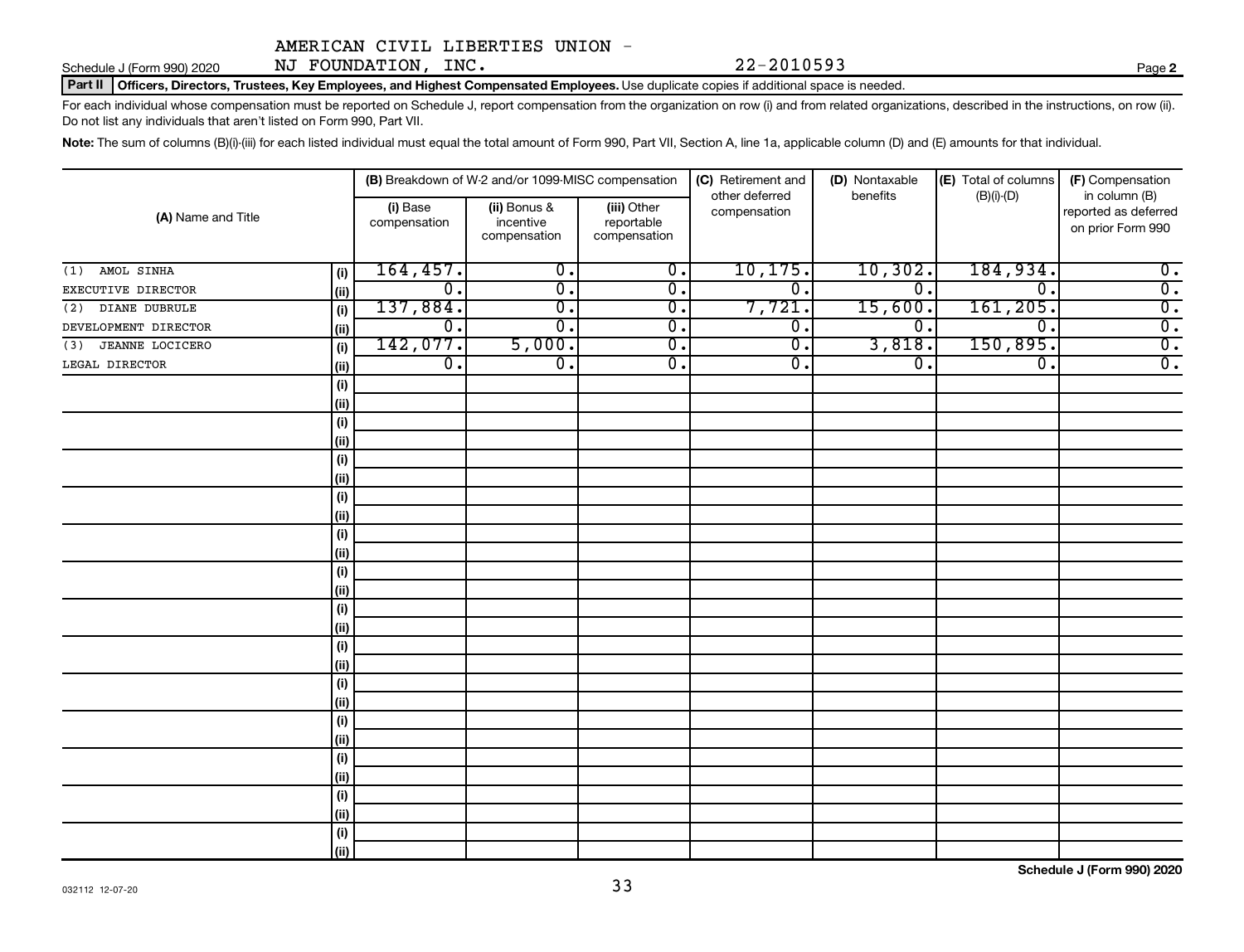#### **Part III Supplemental Information**

Provide the information, explanation, or descriptions required for Part I, lines 1a, 1b, 3, 4a, 4b, 4c, 5a, 5b, 6a, 6b, 7, and 8, and for Part II. Also complete this part for any additional information.

## PART I, LINE 1A:

### CERTAIN EMPLOYEES WAIVE HEALTH INSURANCE COVERAGE PROVIDED BY THE

ORGANIZATION. THEY ARE COMPENSATED FOR A PORTION OF THE VALUE OF THE WAIVED

#### HEALTH INSURANCE COVERAGE.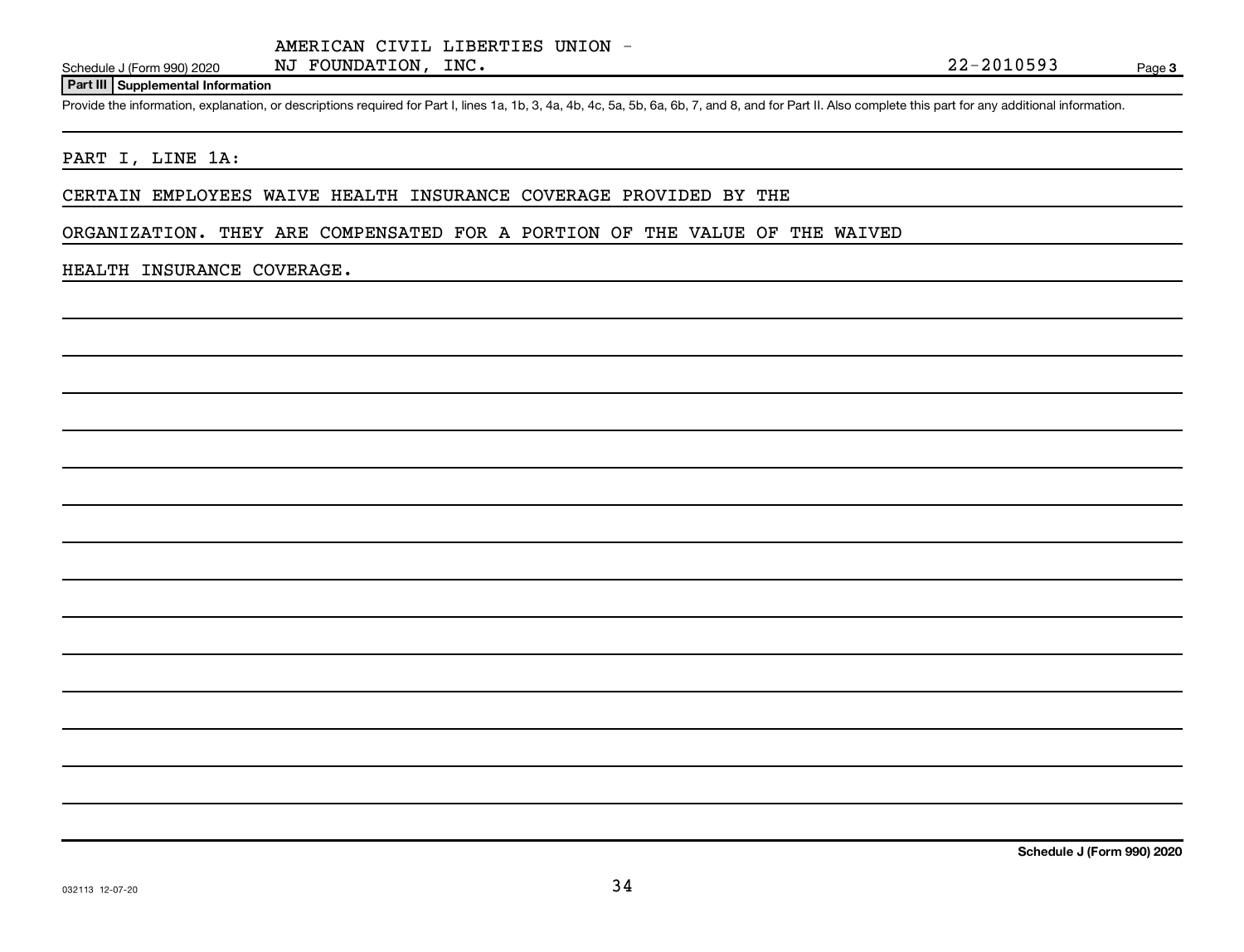| <b>Noncash Contributions</b><br><b>SCHEDULE M</b> |                                         |                                                                                                                                |                               |                                      |                                                                                                      |          |                                       | OMB No. 1545-0047            |     |    |
|---------------------------------------------------|-----------------------------------------|--------------------------------------------------------------------------------------------------------------------------------|-------------------------------|--------------------------------------|------------------------------------------------------------------------------------------------------|----------|---------------------------------------|------------------------------|-----|----|
|                                                   | (Form 990)                              |                                                                                                                                |                               |                                      |                                                                                                      |          |                                       | 2020                         |     |    |
|                                                   | Department of the Treasury              | > Complete if the organizations answered "Yes" on Form 990, Part IV, lines 29 or 30.<br>Attach to Form 990.                    |                               |                                      |                                                                                                      |          |                                       | <b>Open to Public</b>        |     |    |
|                                                   | Internal Revenue Service                | Go to www.irs.gov/Form990 for instructions and the latest information.                                                         |                               |                                      |                                                                                                      |          |                                       | Inspection                   |     |    |
|                                                   | Name of the organization                | AMERICAN CIVIL LIBERTIES UNION -                                                                                               |                               |                                      |                                                                                                      |          | <b>Employer identification number</b> |                              |     |    |
|                                                   |                                         | NJ FOUNDATION, INC.                                                                                                            |                               |                                      |                                                                                                      |          |                                       | 22-2010593                   |     |    |
| Part I                                            | <b>Types of Property</b>                |                                                                                                                                |                               |                                      |                                                                                                      |          |                                       |                              |     |    |
|                                                   |                                         |                                                                                                                                | (a)<br>Check if<br>applicable | (b)<br>Number of<br>contributions or | (c)<br>Noncash contribution<br>amounts reported on<br>items contributed Form 990, Part VIII, line 1g |          | noncash contribution amounts          | (d)<br>Method of determining |     |    |
| 1                                                 |                                         |                                                                                                                                |                               |                                      |                                                                                                      |          |                                       |                              |     |    |
| 2                                                 |                                         |                                                                                                                                |                               |                                      |                                                                                                      |          |                                       |                              |     |    |
| З                                                 |                                         |                                                                                                                                |                               |                                      |                                                                                                      |          |                                       |                              |     |    |
| 4                                                 |                                         |                                                                                                                                |                               |                                      |                                                                                                      |          |                                       |                              |     |    |
| 5                                                 |                                         | Clothing and household goods                                                                                                   |                               |                                      |                                                                                                      |          |                                       |                              |     |    |
| 6                                                 |                                         |                                                                                                                                |                               |                                      |                                                                                                      |          |                                       |                              |     |    |
| 7                                                 |                                         |                                                                                                                                |                               |                                      |                                                                                                      |          |                                       |                              |     |    |
| 8                                                 |                                         |                                                                                                                                |                               |                                      |                                                                                                      |          |                                       |                              |     |    |
| 9                                                 |                                         |                                                                                                                                | $\overline{\texttt{x}}$       | 2                                    |                                                                                                      | 106,067. |                                       |                              |     |    |
| 10                                                |                                         | Securities - Closely held stock                                                                                                |                               |                                      |                                                                                                      |          |                                       |                              |     |    |
| 11                                                | Securities - Partnership, LLC, or       |                                                                                                                                |                               |                                      |                                                                                                      |          |                                       |                              |     |    |
|                                                   | trust interests                         |                                                                                                                                |                               |                                      |                                                                                                      |          |                                       |                              |     |    |
| 12                                                |                                         |                                                                                                                                |                               |                                      |                                                                                                      |          |                                       |                              |     |    |
| 13                                                | Qualified conservation contribution -   |                                                                                                                                |                               |                                      |                                                                                                      |          |                                       |                              |     |    |
|                                                   |                                         |                                                                                                                                |                               |                                      |                                                                                                      |          |                                       |                              |     |    |
| 14                                                |                                         | Qualified conservation contribution - Other                                                                                    |                               |                                      |                                                                                                      |          |                                       |                              |     |    |
| 15                                                |                                         |                                                                                                                                |                               |                                      |                                                                                                      |          |                                       |                              |     |    |
| 16                                                |                                         |                                                                                                                                |                               |                                      |                                                                                                      |          |                                       |                              |     |    |
| 17                                                |                                         |                                                                                                                                |                               |                                      |                                                                                                      |          |                                       |                              |     |    |
| 18                                                |                                         |                                                                                                                                |                               |                                      |                                                                                                      |          |                                       |                              |     |    |
| 19                                                |                                         |                                                                                                                                |                               |                                      |                                                                                                      |          |                                       |                              |     |    |
| 20                                                |                                         | Drugs and medical supplies                                                                                                     |                               |                                      |                                                                                                      |          |                                       |                              |     |    |
| 21                                                |                                         |                                                                                                                                |                               |                                      |                                                                                                      |          |                                       |                              |     |    |
| 22                                                |                                         |                                                                                                                                |                               |                                      |                                                                                                      |          |                                       |                              |     |    |
| 23                                                |                                         |                                                                                                                                |                               |                                      |                                                                                                      |          |                                       |                              |     |    |
| 24                                                |                                         |                                                                                                                                |                               |                                      |                                                                                                      |          |                                       |                              |     |    |
| 25                                                | Other                                   |                                                                                                                                |                               |                                      |                                                                                                      |          |                                       |                              |     |    |
| 26<br>27                                          | Other<br>Other                          |                                                                                                                                |                               |                                      |                                                                                                      |          |                                       |                              |     |    |
| 28                                                | Other                                   |                                                                                                                                |                               |                                      |                                                                                                      |          |                                       |                              |     |    |
| 29                                                |                                         | Number of Forms 8283 received by the organization during the tax year for contributions                                        |                               |                                      |                                                                                                      |          |                                       |                              |     |    |
|                                                   |                                         | for which the organization completed Form 8283, Part V, Donee Acknowledgement                                                  |                               |                                      |                                                                                                      | 29       |                                       |                              |     |    |
|                                                   |                                         |                                                                                                                                |                               |                                      |                                                                                                      |          |                                       |                              | Yes | No |
|                                                   |                                         | 30a During the year, did the organization receive by contribution any property reported in Part I, lines 1 through 28, that it |                               |                                      |                                                                                                      |          |                                       |                              |     |    |
|                                                   |                                         | must hold for at least three years from the date of the initial contribution, and which isn't required to be used for          |                               |                                      |                                                                                                      |          |                                       |                              |     |    |
|                                                   |                                         |                                                                                                                                |                               |                                      |                                                                                                      |          |                                       | 30a                          |     | x  |
|                                                   |                                         | <b>b</b> If "Yes," describe the arrangement in Part II.                                                                        |                               |                                      |                                                                                                      |          |                                       |                              |     |    |
| 31                                                |                                         | Does the organization have a gift acceptance policy that requires the review of any nonstandard contributions?                 |                               |                                      |                                                                                                      |          |                                       | 31                           |     | х  |
|                                                   |                                         | 32a Does the organization hire or use third parties or related organizations to solicit, process, or sell noncash              |                               |                                      |                                                                                                      |          |                                       |                              |     |    |
|                                                   | contributions?                          |                                                                                                                                |                               |                                      |                                                                                                      |          |                                       | <b>32a</b>                   |     | x  |
|                                                   | <b>b</b> If "Yes," describe in Part II. |                                                                                                                                |                               |                                      |                                                                                                      |          |                                       |                              |     |    |
| 33                                                |                                         | If the organization didn't report an amount in column (c) for a type of property for which column (a) is checked,              |                               |                                      |                                                                                                      |          |                                       |                              |     |    |
|                                                   | describe in Part II.                    |                                                                                                                                |                               |                                      |                                                                                                      |          |                                       |                              |     |    |
|                                                   |                                         |                                                                                                                                |                               |                                      |                                                                                                      |          |                                       |                              |     |    |

**For Paperwork Reduction Act Notice, see the Instructions for Form 990. Schedule M (Form 990) 2020** LHA

032141 11-23-20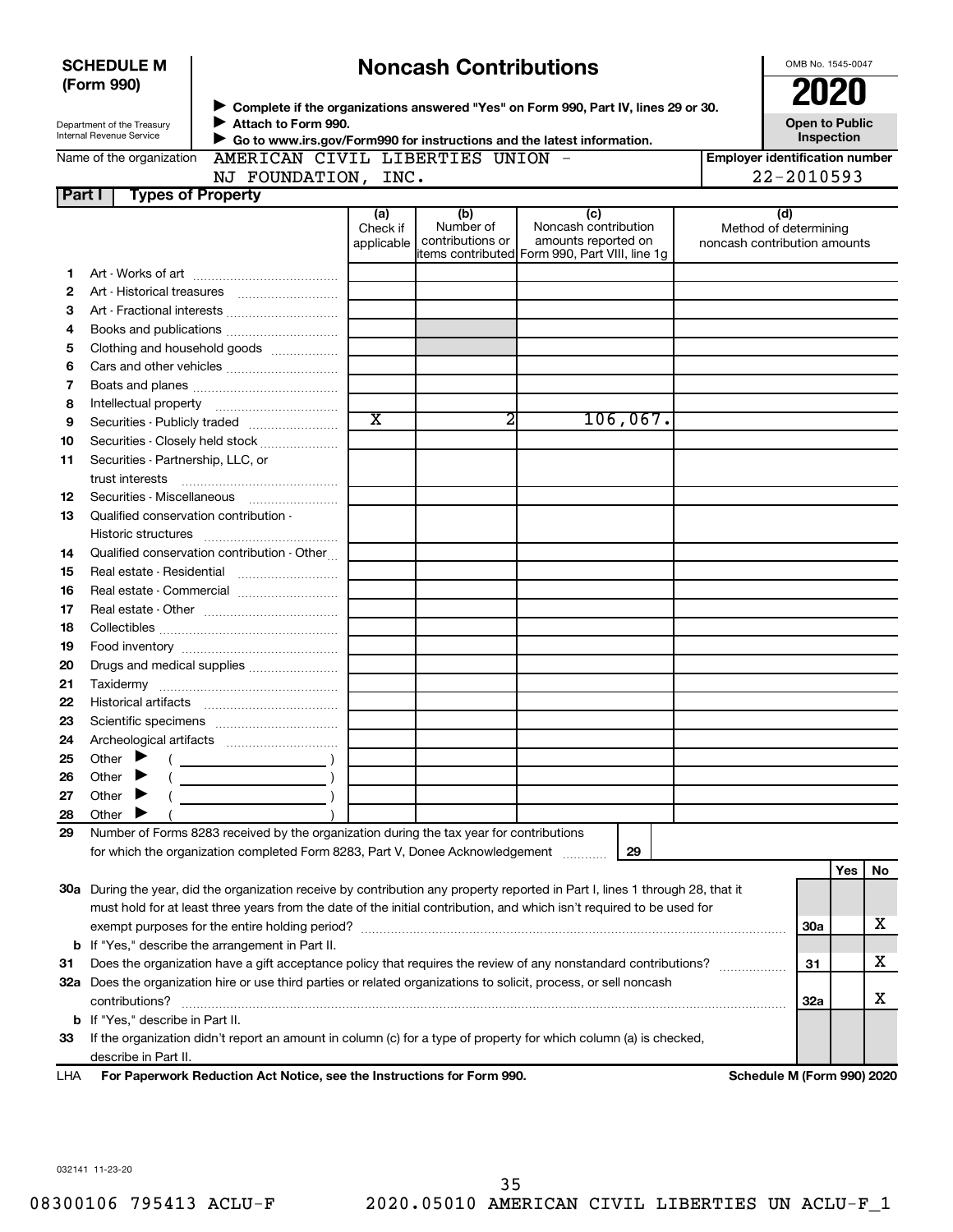|                                                                                                                                                                                                                                                                                                                              |  |  |                     | AMERICAN CIVIL LIBERTIES UNION |  |  |                |      |
|------------------------------------------------------------------------------------------------------------------------------------------------------------------------------------------------------------------------------------------------------------------------------------------------------------------------------|--|--|---------------------|--------------------------------|--|--|----------------|------|
| Schedule M (Form 990) 2020                                                                                                                                                                                                                                                                                                   |  |  | NJ FOUNDATION, INC. |                                |  |  | $22 - 2010593$ | Page |
| Part II<br>Supplemental Information. Provide the information required by Part I, lines 30b, 32b, and 33, and whether the organization<br>is reporting in Part I, column (b), the number of contributions, the number of items received, or a combination of both. Also complete<br>this part for any additional information. |  |  |                     |                                |  |  |                |      |
|                                                                                                                                                                                                                                                                                                                              |  |  |                     |                                |  |  |                |      |
|                                                                                                                                                                                                                                                                                                                              |  |  |                     |                                |  |  |                |      |

**2**

032142 11-23-20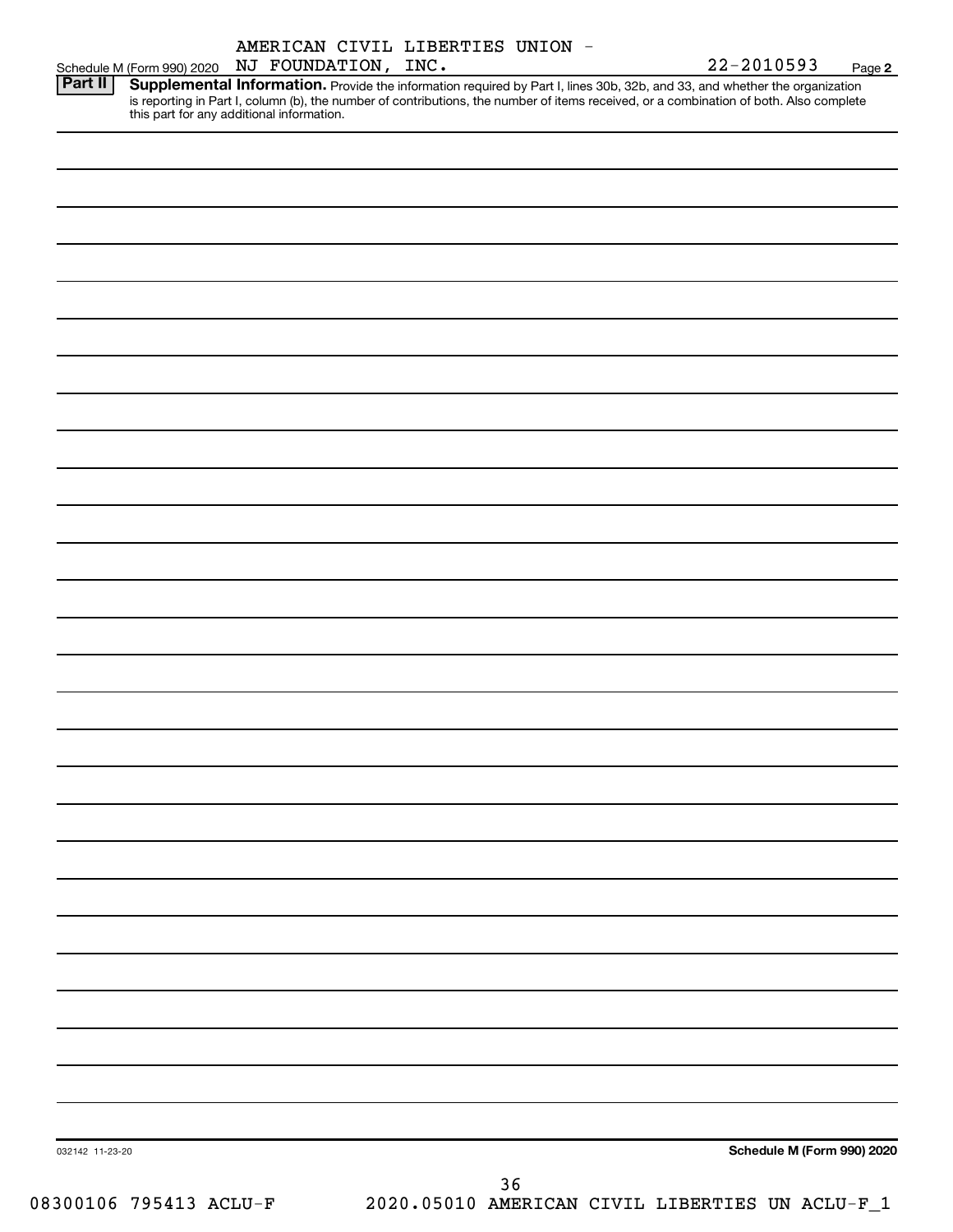| <b>SCHEDULE O</b><br>(Form 990 or 990-EZ)                     | Supplemental Information to Form 990 or 990-EZ<br>Complete to provide information for responses to specific questions on | OMB No. 1545-0047                     |
|---------------------------------------------------------------|--------------------------------------------------------------------------------------------------------------------------|---------------------------------------|
|                                                               | Form 990 or 990-EZ or to provide any additional information.                                                             |                                       |
| Department of the Treasury<br><b>Internal Revenue Service</b> | Attach to Form 990 or 990-EZ.<br>Go to www.irs.gov/Form990 for the latest information.                                   | <b>Open to Public</b><br>Inspection   |
| Name of the organization                                      | AMERICAN CIVIL LIBERTIES UNION -                                                                                         | <b>Employer identification number</b> |
|                                                               | NJ FOUNDATION, INC.                                                                                                      | 22-2010593                            |
|                                                               | FORM 990, PART VI, SECTION B, LINE 11B:                                                                                  |                                       |
| AN                                                            | THE 990 IS PROVIDED TO ALL BOARD MEMBERS FOR A<br>ELECTRONIC VERSION OF                                                  |                                       |
| 7-DAY REVIEW PERIOD.                                          | THEREAFTER, THE 990 IS SIGNED BY THE BOARD PRESIDENT                                                                     |                                       |
| IS FILED WITH THE<br>AND                                      | IRS.                                                                                                                     |                                       |
|                                                               | FORM 990, PART VI, SECTION B, LINE 15:                                                                                   |                                       |
|                                                               | COMPARABLE POSITION SALARY DATA IS USED TO DETERMINE THE SALARY OF THE                                                   |                                       |
|                                                               | EXECUTIVE DIRECTOR; THE FINAL SALARY LEVEL IS APPROVED BY                                                                | THE BOARD AFTER                       |
| REVIEW.                                                       |                                                                                                                          |                                       |
|                                                               | FORM 990, PART VI, SECTION C, LINE 19:                                                                                   |                                       |
| ORGANIZATION'S WEBSITE.                                       |                                                                                                                          |                                       |
|                                                               |                                                                                                                          |                                       |
|                                                               | PART XII, LINE 2C EXPLANATION                                                                                            |                                       |
| SAME AS LAST YEAR.                                            |                                                                                                                          |                                       |
|                                                               |                                                                                                                          |                                       |
|                                                               |                                                                                                                          |                                       |
|                                                               |                                                                                                                          |                                       |
|                                                               |                                                                                                                          |                                       |
|                                                               |                                                                                                                          |                                       |
|                                                               |                                                                                                                          |                                       |
|                                                               |                                                                                                                          |                                       |
|                                                               |                                                                                                                          |                                       |
|                                                               |                                                                                                                          |                                       |
|                                                               | LHA For Paperwork Reduction Act Notice, see the Instructions for Form 990 or 990-EZ.                                     | Schedule O (Form 990 or 990-EZ) 2020  |

032211 11-20-20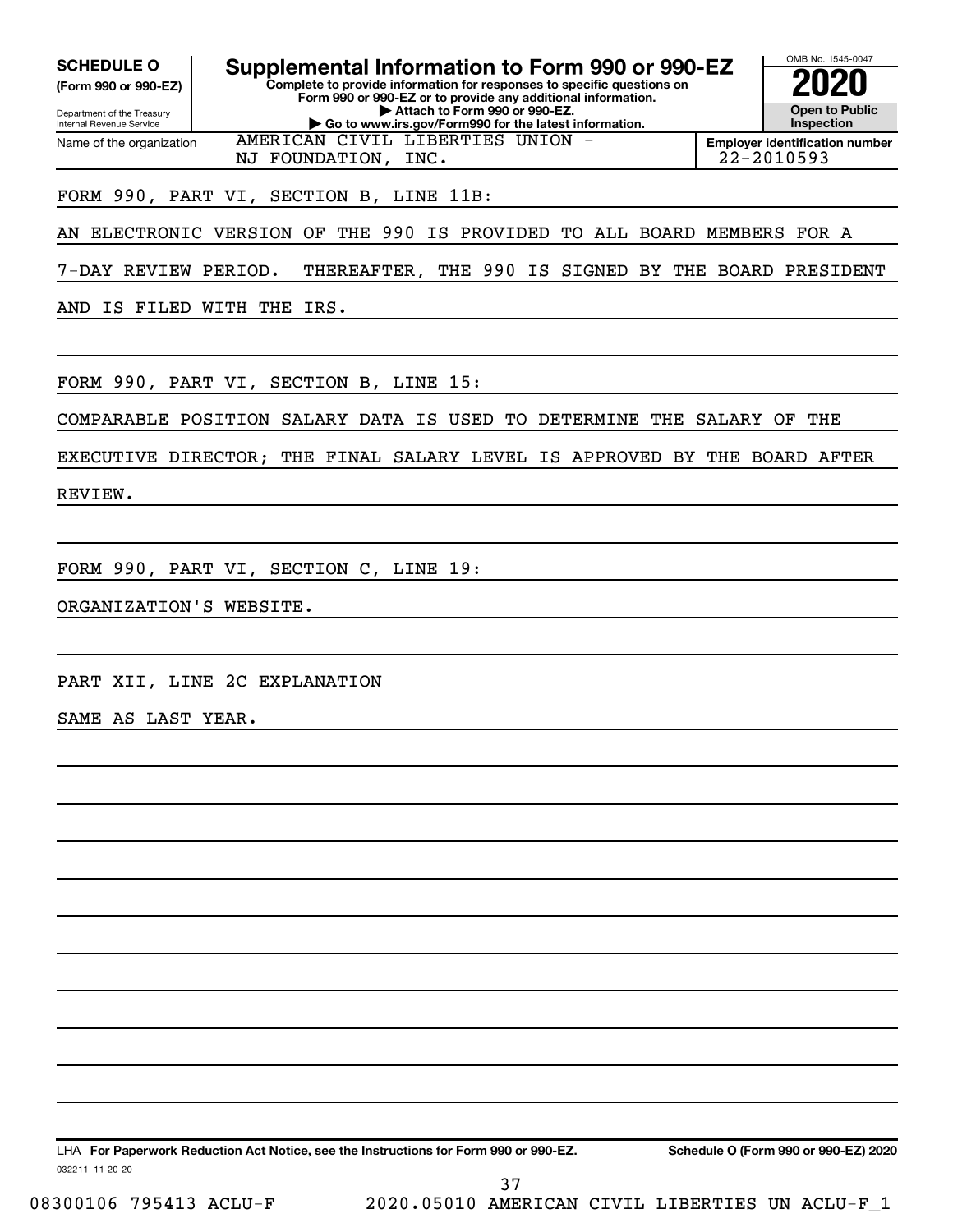| <b>SCHEDULE R</b><br>(Form 990)<br>Department of the Treasury                                                                                                                                                                 | <b>Related Organizations and Unrelated Partnerships</b><br>> Complete if the organization answered "Yes" on Form 990, Part IV, line 33, 34, 35b, 36, or 37. | Attach to Form 990.                                 |                                      |                                             |                                     |                                                     | OMB No. 1545-0047<br><b>2020</b><br><b>Open to Public</b><br>Inspection |    |
|-------------------------------------------------------------------------------------------------------------------------------------------------------------------------------------------------------------------------------|-------------------------------------------------------------------------------------------------------------------------------------------------------------|-----------------------------------------------------|--------------------------------------|---------------------------------------------|-------------------------------------|-----------------------------------------------------|-------------------------------------------------------------------------|----|
| Internal Revenue Service<br>Name of the organization<br>NJ FOUNDATION, INC.                                                                                                                                                   | Go to www.irs.gov/Form990 for instructions and the latest information.<br>AMERICAN CIVIL LIBERTIES UNION -                                                  |                                                     |                                      |                                             |                                     | <b>Employer identification number</b><br>22-2010593 |                                                                         |    |
| Part I<br>Identification of Disregarded Entities. Complete if the organization answered "Yes" on Form 990, Part IV, line 33.                                                                                                  |                                                                                                                                                             |                                                     |                                      |                                             |                                     |                                                     |                                                                         |    |
| (a)<br>Name, address, and EIN (if applicable)<br>of disregarded entity                                                                                                                                                        | (b)<br>Primary activity                                                                                                                                     | (c)<br>Legal domicile (state or<br>foreign country) | (d)<br>Total income                  | (e)<br>End-of-year assets                   |                                     |                                                     | (f)<br>Direct controlling<br>entity                                     |    |
|                                                                                                                                                                                                                               |                                                                                                                                                             |                                                     |                                      |                                             |                                     |                                                     |                                                                         |    |
|                                                                                                                                                                                                                               |                                                                                                                                                             |                                                     |                                      |                                             |                                     |                                                     |                                                                         |    |
|                                                                                                                                                                                                                               |                                                                                                                                                             |                                                     |                                      |                                             |                                     |                                                     |                                                                         |    |
| Identification of Related Tax-Exempt Organizations. Complete if the organization answered "Yes" on Form 990, Part IV, line 34, because it had one or more related tax-exempt<br>Part II<br>organizations during the tax year. |                                                                                                                                                             |                                                     |                                      |                                             |                                     |                                                     |                                                                         |    |
| (a)<br>Name, address, and EIN<br>of related organization                                                                                                                                                                      | (b)<br>Primary activity                                                                                                                                     | (c)<br>Legal domicile (state or<br>foreign country) | (d)<br><b>Exempt Code</b><br>section | (e)<br>Public charity<br>status (if section | (f)<br>Direct controlling<br>entity |                                                     | $(g)$<br>Section 512(b)(13)<br>controlled<br>entity?                    |    |
|                                                                                                                                                                                                                               |                                                                                                                                                             |                                                     |                                      | 501(c)(3)                                   |                                     |                                                     | Yes                                                                     | No |
| AMERICAN CIVIL LIBERTIES UNION OF NJ -<br>22-1758950, PO BOX 32159, NEWARK, NJ 07102                                                                                                                                          | PROVIDE ASSISTANCE TO<br>THOSE DENIED THEIR CIVIL<br>LIBERTIES                                                                                              | NEW JERSEY                                          | 501(C)(4)                            |                                             |                                     |                                                     |                                                                         | X  |
| AMERICAN CIVIL LIBERTIES UNION FOUNDATION<br>13-6213516, 125 BROAD STREET, NEW YORK, NY                                                                                                                                       | PARENT<br><b>DRGANIZATION-PROVIDE</b>                                                                                                                       |                                                     |                                      |                                             |                                     |                                                     |                                                                         |    |
| 10004                                                                                                                                                                                                                         | ASSISTANCE TO THOSE DENIED                                                                                                                                  | NEW YORK                                            | 501(C)(3)                            | LINE 11                                     |                                     |                                                     |                                                                         | X  |
| AMERICAN CIVIL LIBERTIES UNION - 13-3871360                                                                                                                                                                                   | <b>PARENT</b>                                                                                                                                               |                                                     |                                      |                                             |                                     |                                                     |                                                                         |    |
| 125 BROAD STREET<br>NEW YORK NY 10004                                                                                                                                                                                         | ORGANIZATION-PROVIDE<br>ASSISTANCE TO THOSE DENIED NEW YORK                                                                                                 |                                                     | 501(C)(4)                            |                                             |                                     |                                                     |                                                                         | Χ  |
|                                                                                                                                                                                                                               |                                                                                                                                                             |                                                     |                                      |                                             |                                     |                                                     |                                                                         |    |
| For Paperwork Reduction Act Notice, see the Instructions for Form 990.                                                                                                                                                        |                                                                                                                                                             |                                                     |                                      |                                             |                                     | Schedule R (Form 990) 2020                          |                                                                         |    |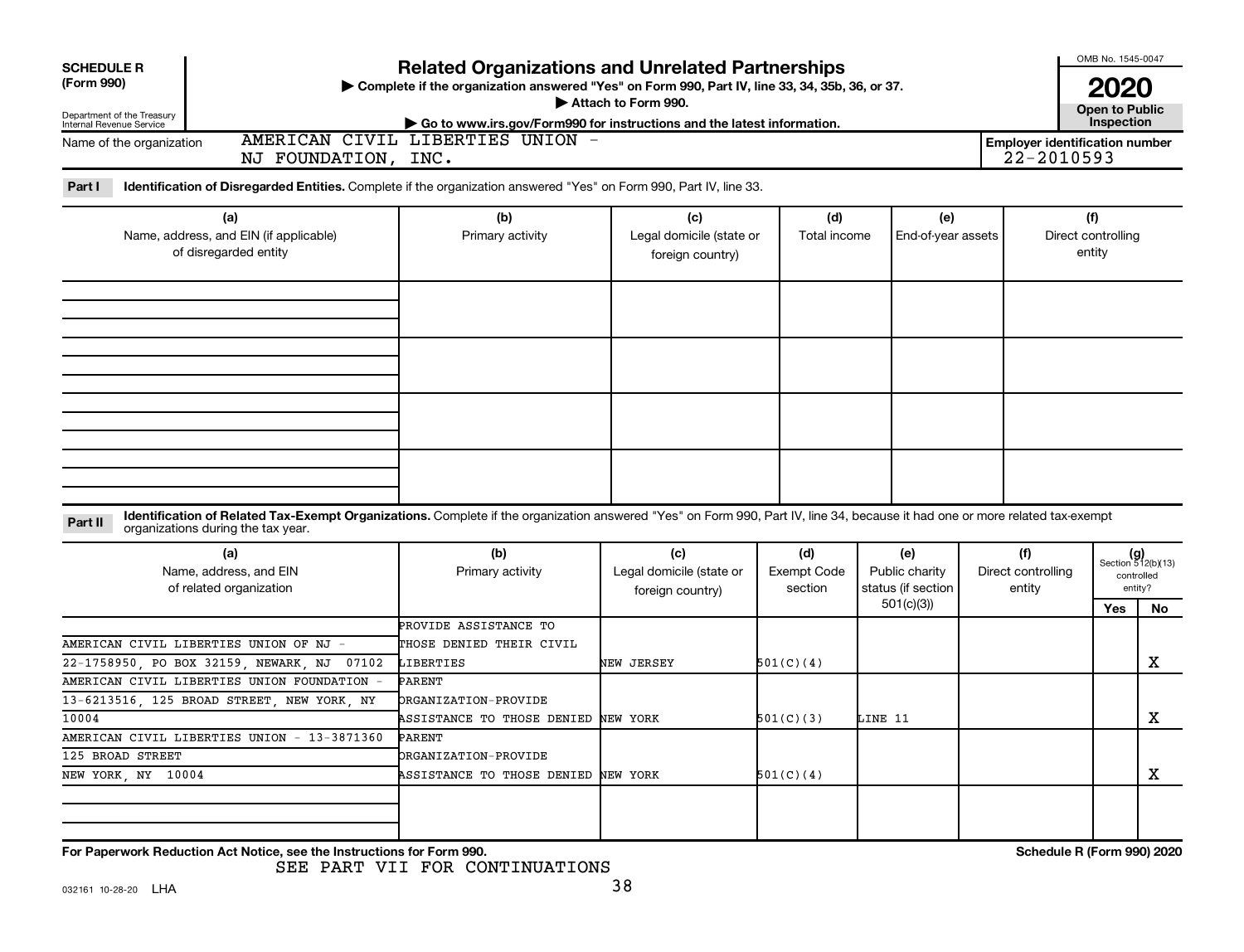#### **2**

Disproportionate allocations? Legal domicile (state or foreign country) General or Percentage managing partner? Part III Identification of Related Organizations Taxable as a Partnership. Complete if the organization answered "Yes" on Form 990, Part IV, line 34, because it had one or more related<br>Read to the organizations tracted as **(a) (b) (c) (d) (e) (f) (g) (h) (i) (j) (k) Yes No Yes No** K-1 (Form 1065) Predominant income (related, unrelated, excluded from tax under sections 512-514) Schedule R (Form 990) 2020 Page NJ FOUNDATION, INC. 22-2010593 organizations treated as a partnership during the tax year. Name, address, and EIN of related organization Primary activity  $\left| \begin{array}{c} \text{Legal} \\ \text{diamial} \end{array} \right|$  Direct controlling entity Share of total income Share of end-of-year assets Code V-UBI<br>amount in box 20 of Schedule ownership

Part IV Identification of Related Organizations Taxable as a Corporation or Trust. Complete if the organization answered "Yes" on Form 990, Part IV, line 34, because it had one or more related organizations treated as a corporation or trust during the tax year.

| (a)<br>Name, address, and EIN<br>of related organization | (b)<br>Primary activity | (c)<br>Legal domicile<br>state or<br>foreign | (d)<br>Direct controlling<br>entity | (e)<br>Type of entity<br>(C corp, S corp,<br>or trust) | (f)<br>Share of total<br>income | (g)<br>Share of<br>Percentage<br>end-of-year<br>ownership<br>assets |  | $\begin{array}{c} \textbf{(i)}\\ \text{Section}\\ 512 \text{(b)} \text{(13)}\\ \text{controlled} \\ \text{entity?} \end{array}$ |
|----------------------------------------------------------|-------------------------|----------------------------------------------|-------------------------------------|--------------------------------------------------------|---------------------------------|---------------------------------------------------------------------|--|---------------------------------------------------------------------------------------------------------------------------------|
|                                                          |                         | country)                                     |                                     |                                                        |                                 |                                                                     |  | Yes   No                                                                                                                        |
|                                                          |                         |                                              |                                     |                                                        |                                 |                                                                     |  |                                                                                                                                 |
|                                                          |                         |                                              |                                     |                                                        |                                 |                                                                     |  |                                                                                                                                 |
|                                                          |                         |                                              |                                     |                                                        |                                 |                                                                     |  |                                                                                                                                 |
|                                                          |                         |                                              |                                     |                                                        |                                 |                                                                     |  |                                                                                                                                 |
|                                                          |                         |                                              |                                     |                                                        |                                 |                                                                     |  |                                                                                                                                 |
|                                                          |                         |                                              |                                     |                                                        |                                 |                                                                     |  |                                                                                                                                 |
|                                                          |                         |                                              |                                     |                                                        |                                 |                                                                     |  |                                                                                                                                 |
|                                                          |                         |                                              |                                     |                                                        |                                 |                                                                     |  |                                                                                                                                 |
|                                                          |                         |                                              |                                     |                                                        |                                 |                                                                     |  |                                                                                                                                 |
|                                                          |                         |                                              |                                     |                                                        |                                 |                                                                     |  |                                                                                                                                 |
|                                                          |                         |                                              |                                     |                                                        |                                 |                                                                     |  |                                                                                                                                 |
|                                                          |                         |                                              |                                     |                                                        |                                 |                                                                     |  |                                                                                                                                 |
|                                                          |                         |                                              |                                     |                                                        |                                 |                                                                     |  |                                                                                                                                 |
|                                                          |                         |                                              |                                     |                                                        |                                 |                                                                     |  |                                                                                                                                 |
|                                                          |                         |                                              |                                     |                                                        |                                 |                                                                     |  |                                                                                                                                 |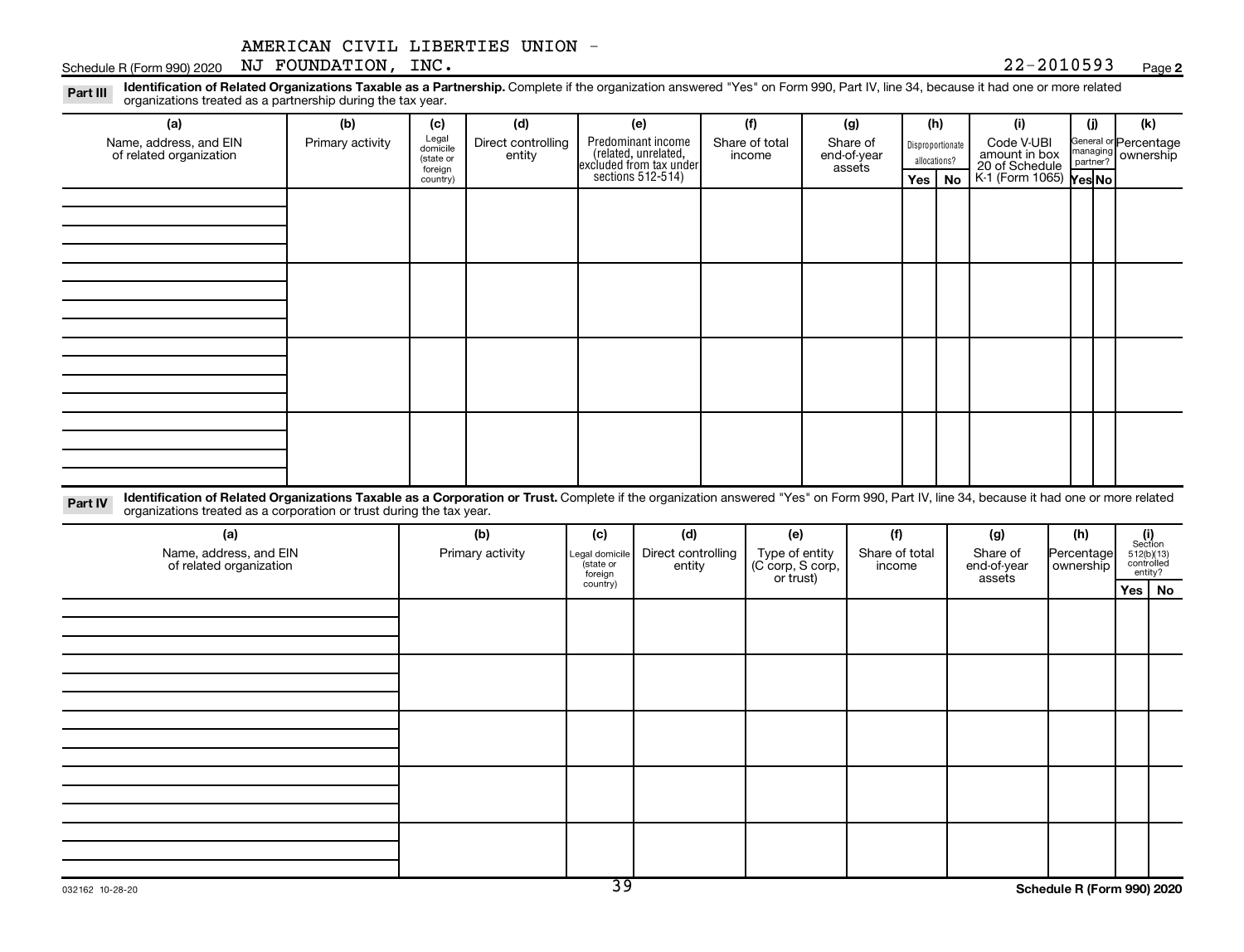| Part V Transactions With Related Organizations. Complete if the organization answered "Yes" on Form 990, Part IV, line 34, 35b, or 36. |  |  |
|----------------------------------------------------------------------------------------------------------------------------------------|--|--|
|                                                                                                                                        |  |  |

| Note: Complete line 1 if any entity is listed in Parts II, III, or IV of this schedule.                                                                                                                                        |                 | Yes   No |                             |
|--------------------------------------------------------------------------------------------------------------------------------------------------------------------------------------------------------------------------------|-----------------|----------|-----------------------------|
| During the tax year, did the organization engage in any of the following transactions with one or more related organizations listed in Parts II-IV?                                                                            |                 |          |                             |
|                                                                                                                                                                                                                                | 1a              |          | X                           |
| b Gift, grant, or capital contribution to related organization(s) manufaction contribution to related organization(s)                                                                                                          | 1 <sub>b</sub>  |          | $\overline{\textnormal{x}}$ |
|                                                                                                                                                                                                                                | 1 <sub>c</sub>  | х        |                             |
|                                                                                                                                                                                                                                | 1 <sub>d</sub>  |          | $\overline{\mathbf{X}}$     |
|                                                                                                                                                                                                                                | 1e              |          | X                           |
|                                                                                                                                                                                                                                |                 |          |                             |
| Dividends from related organization(s) manufacture contraction and contract and contract of the contract of the contract of the contract of the contract of the contract of the contract of the contract of the contract of th | 1f              |          | х                           |
| g Sale of assets to related organization(s) www.assettion.com/www.assettion.com/www.assettion.com/www.assettion.com/www.assettion.com/www.assettion.com/www.assettion.com/www.assettion.com/www.assettion.com/www.assettion.co | 1g              |          | х                           |
| h Purchase of assets from related organization(s) manufactured and content to content the content of assets from related organization(s)                                                                                       | 1 <sub>h</sub>  |          | $\overline{\textbf{x}}$     |
|                                                                                                                                                                                                                                | 1i.             |          | $\overline{\mathbf{x}}$     |
|                                                                                                                                                                                                                                | 1j              |          | X                           |
|                                                                                                                                                                                                                                |                 |          |                             |
|                                                                                                                                                                                                                                | 1k              |          | X                           |
|                                                                                                                                                                                                                                | 11              |          | $\overline{\textnormal{x}}$ |
|                                                                                                                                                                                                                                | 1 <sub>m</sub>  | X        |                             |
| n Sharing of facilities, equipment, mailing lists, or other assets with related organization(s) [11] Sharing content assets with related organization(s) [11] Sharing contents and the state of facilities, equipment, mailing | 1n              | X        |                             |
| <b>o</b> Sharing of paid employees with related organization(s)                                                                                                                                                                | 10 <sub>o</sub> |          |                             |
|                                                                                                                                                                                                                                |                 |          |                             |
|                                                                                                                                                                                                                                | 1p              | х        |                             |
|                                                                                                                                                                                                                                | 1q              | X        |                             |
|                                                                                                                                                                                                                                |                 |          |                             |
| Other transfer of cash or property to related organization(s) COLOGO CONSERVITY OF A CONSERVITY OF A CONSERVITY OF A CONSERVITY OF A CONSERVITY OF A CONSERVITY OF A CONSERVITY OF A CONSERVITY OF A CONSERVITY OF A CONSERVIT | 1r              | х        |                             |
|                                                                                                                                                                                                                                | 1s              | x        |                             |
| If the answer to any of the above is "Yes," see the instructions for information on who must complete this line, including covered relationships and transaction thresholds.                                                   |                 |          |                             |

| (a)<br>Name of related organization | (b)<br>Transaction<br>type (a-s) | (c)<br>Amount involved | (d)<br>Method of determining amount involved |
|-------------------------------------|----------------------------------|------------------------|----------------------------------------------|
| $(1)$ ACLU NJ                       | N                                | 0.                     |                                              |
| (2) ACLU NJ                         | O                                | 0.                     |                                              |
| (3) ACLU FOUNDATION                 | $\mathsf{C}$                     |                        | 0.GRANT AWARDS                               |
| (4)                                 |                                  |                        |                                              |
| (5)                                 |                                  |                        |                                              |
| (6)                                 | $\overline{10}$                  |                        |                                              |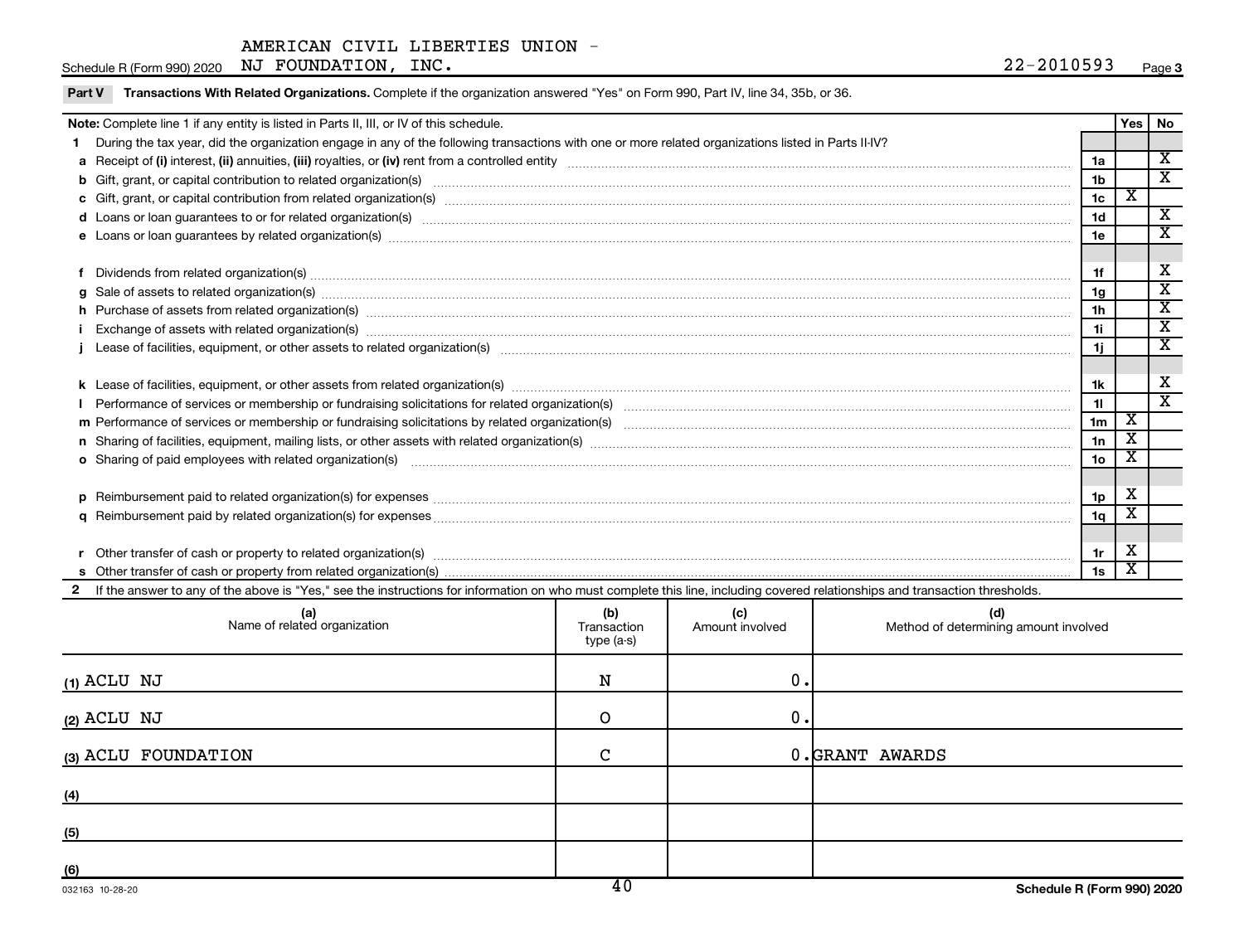Schedule R (Form 990) 2020 Page NJ FOUNDATION, INC. 22-2010593

Part VI Unrelated Organizations Taxable as a Partnership. Complete if the organization answered "Yes" on Form 990, Part IV, line 37.

Provide the following information for each entity taxed as a partnership through which the organization conducted more than five percent of its activities (measured by total assets or gross revenue) that was not a related organization. See instructions regarding exclusion for certain investment partnerships.

| mat mac not a rolated organization. Oce included by regarding exercision for contain invectment partneremper<br>(a)<br>Name, address, and EIN<br>of entity | (b)<br>Primary activity | (c)<br>Legal domicile<br>(state or foreign<br>country) | (d)<br>Predominant income<br>(related, unrelated,<br>excluded from tax under<br>sections 512-514) | (e)<br>Are all<br>partners sec.<br>$501(c)(3)$<br>orgs.? | (f)<br>Share of<br>total<br>income | (g)<br>Share of<br>end-of-year<br>assets | (h)<br>Disproportionate<br>allocations? | (i)<br>Code V-UBI<br>amount in box 20 managing<br>of Schedule K-1<br>(Form 1065)<br>$\overline{Y}_{res}$ No | (i)    | (k) |
|------------------------------------------------------------------------------------------------------------------------------------------------------------|-------------------------|--------------------------------------------------------|---------------------------------------------------------------------------------------------------|----------------------------------------------------------|------------------------------------|------------------------------------------|-----------------------------------------|-------------------------------------------------------------------------------------------------------------|--------|-----|
|                                                                                                                                                            |                         |                                                        |                                                                                                   | Yes No                                                   |                                    |                                          | Yes No                                  |                                                                                                             | Yes NO |     |
|                                                                                                                                                            |                         |                                                        |                                                                                                   |                                                          |                                    |                                          |                                         |                                                                                                             |        |     |
|                                                                                                                                                            |                         |                                                        |                                                                                                   |                                                          |                                    |                                          |                                         |                                                                                                             |        |     |
|                                                                                                                                                            |                         |                                                        |                                                                                                   |                                                          |                                    |                                          |                                         |                                                                                                             |        |     |
|                                                                                                                                                            |                         |                                                        |                                                                                                   |                                                          |                                    |                                          |                                         |                                                                                                             |        |     |
|                                                                                                                                                            |                         |                                                        |                                                                                                   |                                                          |                                    |                                          |                                         |                                                                                                             |        |     |
|                                                                                                                                                            |                         |                                                        |                                                                                                   |                                                          |                                    |                                          |                                         |                                                                                                             |        |     |
|                                                                                                                                                            |                         |                                                        |                                                                                                   |                                                          |                                    |                                          |                                         |                                                                                                             |        |     |

**Schedule R (Form 990) 2020**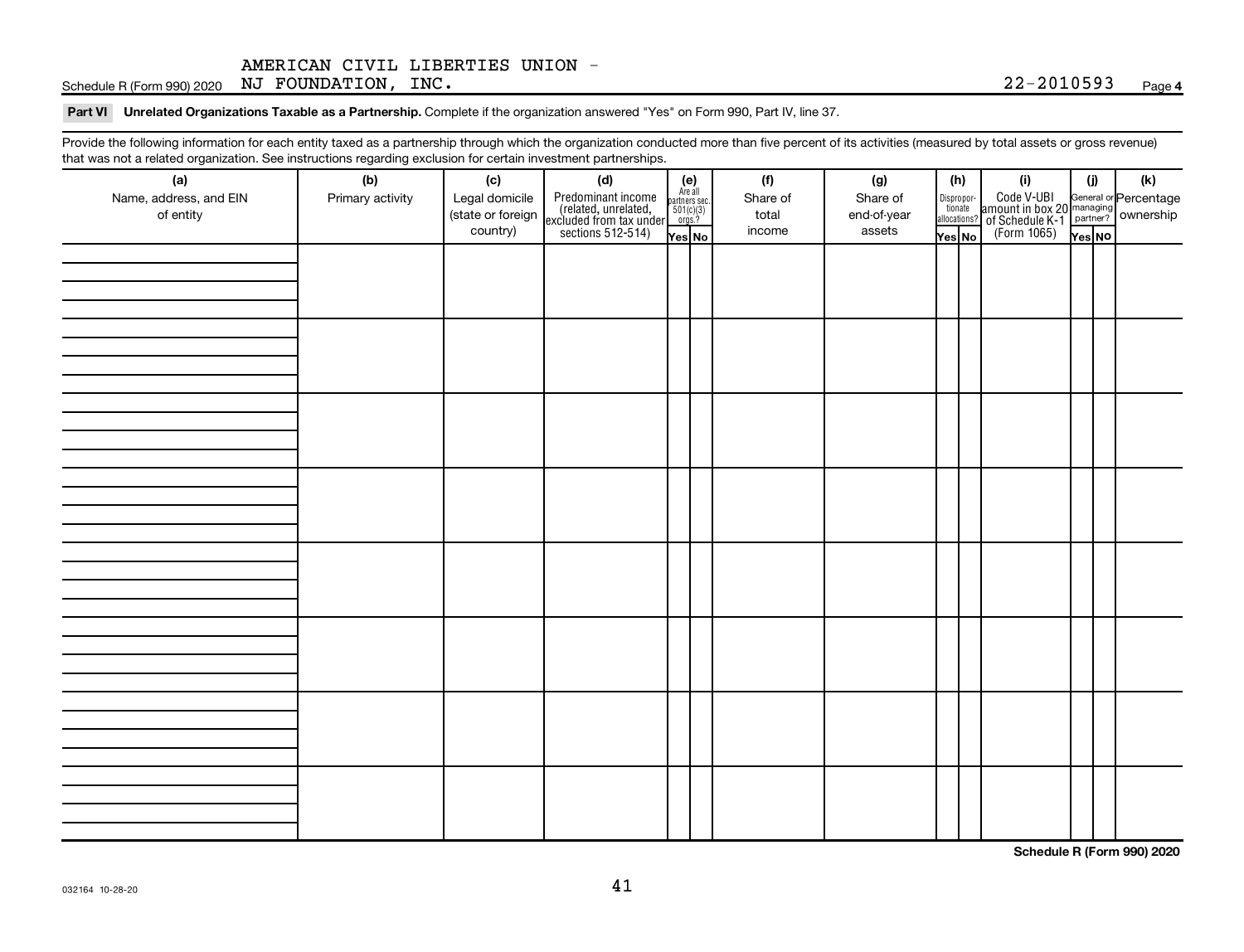**Part VII Supplemental Information**

Provide additional information for responses to questions on Schedule R. See instructions.

PART II, IDENTIFICATION OF RELATED TAX-EXEMPT ORGANIZATIONS:

NAME OF RELATED ORGANIZATION:

AMERICAN CIVIL LIBERTIES UNION FOUNDATION

PRIMARY ACTIVITY: PARENT ORGANIZATION-PROVIDE ASSISTANCE TO THOSE DENIED

THEIR CIVIL LIBERTIES

NAME OF RELATED ORGANIZATION:

AMERICAN CIVIL LIBERTIES UNION

PRIMARY ACTIVITY: PARENT ORGANIZATION-PROVIDE ASSISTANCE TO THOSE DENIED

THEIR CIVIL LIBERTIES

**Schedule R (Form 990) 2020**

032165 10-28-20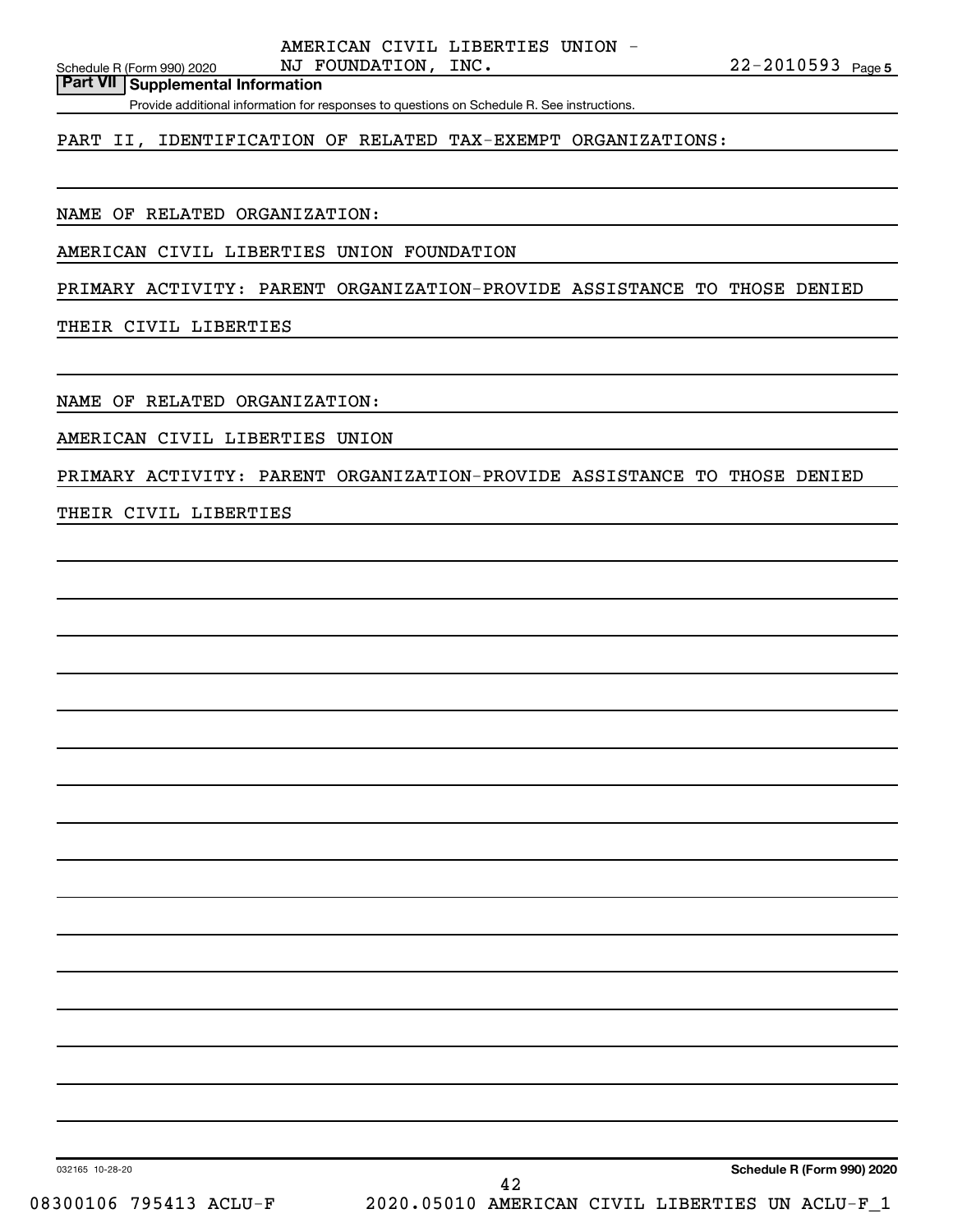# **TAX RETURN FILING INSTRUCTIONS**

NEW JERSEY FORM CRI-300R

# **FOR THE YEAR ENDING**

~~~~~~~~~~~~~~~~~ March 31, 2021

| <b>Prepared for</b>                                | American Civil Liberties Union -<br>NJ Foundation, Inc.<br>Po Box 32159<br>Newark, NJ<br>07102                 |
|----------------------------------------------------|----------------------------------------------------------------------------------------------------------------|
| <b>Prepared by</b>                                 | James M. Wood, CPA<br>603B Omni Drive<br>Hillsborough, NJ<br>08844                                             |
| <b>Amount due</b><br>or refund                     | Balance due of \$250.00                                                                                        |
| <b>Make check</b><br>payable to                    | Not Applicable                                                                                                 |
| Mail tax return<br>and check (if<br>applicable) to | The New Jersey Form CRI-300R should be filed via the web at:<br>https://njconsumeraffairs.state.nj.us/sign-in/ |
| Return must be<br>mailed on<br>or before           | March 31, 2022                                                                                                 |
| <b>Special</b><br><b>Instructions</b>              |                                                                                                                |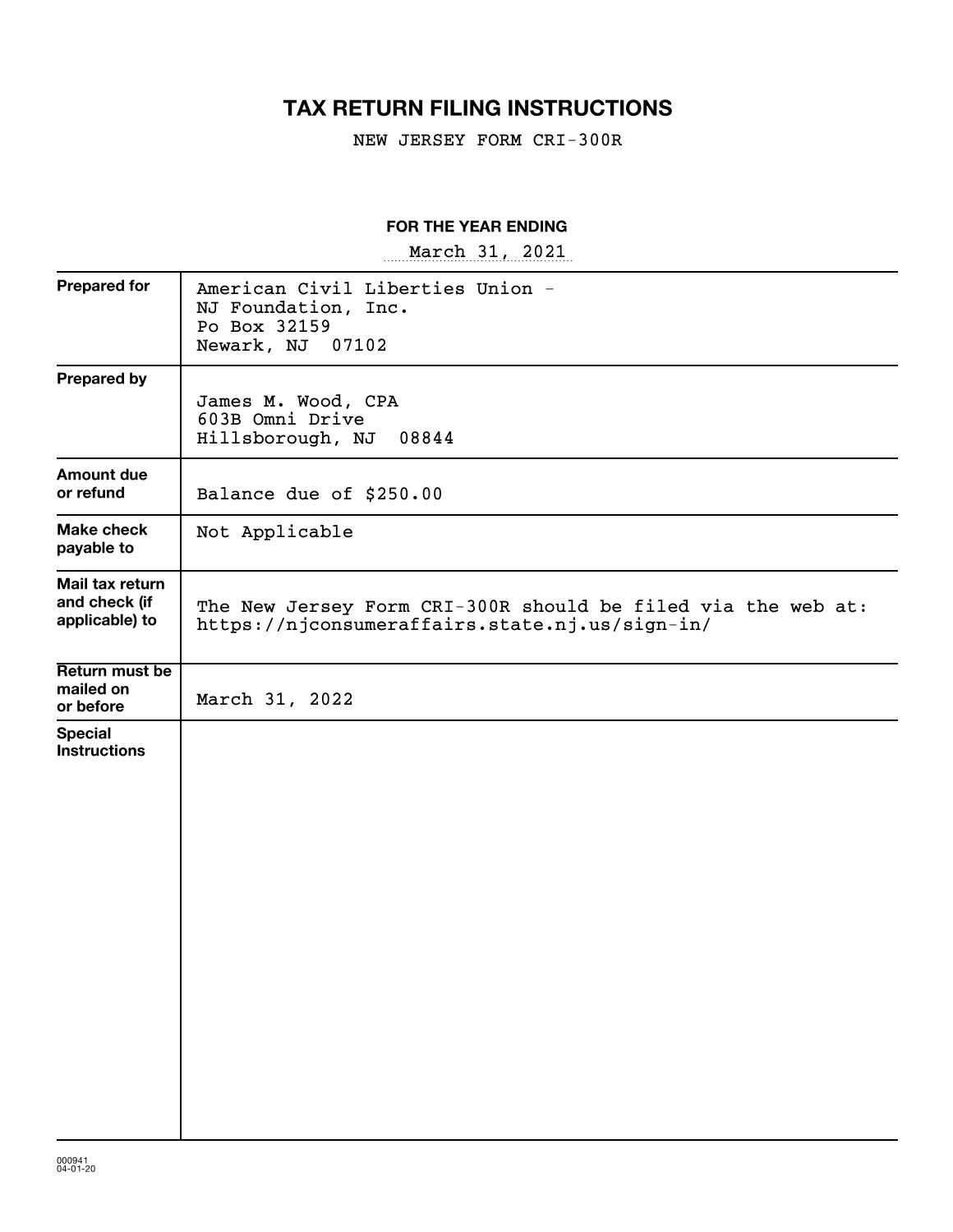# **This form cannot be paper filed - this copy is for informational purposes only. RETURN MUST BE FILED ONLINE.**

# **Form CRI-300R Long-Form Renewal Registration/Verification Statement**

**(Revised April 2008)**

**All questions must be answered.**

Pursuant to the New Jersey Charitable Registration and Investigation Act (also known as "the C.R.I. Act" (N.J.S.A. 45:17A-18 et seq.), and prior to operating or commencing solicitation activity in the State, a charitable organization unless exempted from registration requirements (or qualified to file a Short-Form Registration Statement, CRI-200) shall file a Long-Form Initial Registration Statement, CRI-150-I. Charities submitting their annual long-form renewal registration must use Form CRI-300R. Please see the checklist at the end of this form for a discussion of fees, financial statements, documents to be attached, and other requirements for registration.

| 1. This statement contains the facts and financial information for the fiscal year ending: $03/31/2021$ |                |
|---------------------------------------------------------------------------------------------------------|----------------|
|                                                                                                         | month day year |

|  | 2. Federal ID Number (EIN) $22 - 2010593$ 2a. N.J. Charities Registration Number: CH-0210000 |
|--|----------------------------------------------------------------------------------------------|
|--|----------------------------------------------------------------------------------------------|

| 3. Full legal name of the registering organization: AMERICAN CIVIL LIBERTIES UNION - NJ FOUNDATION |  |  |  |
|----------------------------------------------------------------------------------------------------|--|--|--|
| In care of: (if necessary, otherwise leave this line blank)                                        |  |  |  |
|                                                                                                    |  |  |  |

**Mailing Address: Change of Address**

 $\boxed{\text{X}}$  No

 $\Box$ 

 $\exists$  Yes

| 4. Mailing Address: PO BOX 32159, NEWARK, NJ 07102 |                |  |      |
|----------------------------------------------------|----------------|--|------|
|                                                    | Street Address |  | JItV |

*NOTE: If "in care of," a postal, private or rural delivery mail box number is used, the street address of the charity must be given below.*

| 5. The principal street address of the registering organization 89 MARKET ST. 7TH FLOOR NEWARK, NJ 07102 |                       |       |          |
|----------------------------------------------------------------------------------------------------------|-----------------------|-------|----------|
| Same as Mailing Address                                                                                  | <b>Street Address</b> | State | ZIP CODE |

6. Does the organization have any offices in New Jersey in addition to the one listed above? Note  $\Box$  Yes Note  $\Box$  Yes Yes Note 1 If "Yes," attach a list giving the street address and telephone number of each office in New Jersey.

6a. If the street address listed above is not where the organization's official records are kept, or if the organization does not maintain an office in New Jersey, indicate the name, full address, phone and fax number of the person having custody of the organization's records, and to whom correspondence should be addressed.

|                | Contact person                                                                                     |                     | Street address                 | City                                            | State<br>ZIP Code |
|----------------|----------------------------------------------------------------------------------------------------|---------------------|--------------------------------|-------------------------------------------------|-------------------|
|                | Telephone number (include area code)                                                               |                     | Fax number (include area code) |                                                 |                   |
|                | 7. Organization's contact information:<br>$973)642 - 2086$<br>Telephone number (include area code) |                     |                                | (973)642-6523<br>Fax number (include area code) |                   |
|                | INFO@ACLU-NJ.ORG                                                                                   |                     |                                | WWW.ACLU-NJ.ORG                                 |                   |
| 8.             | Type of organization (check one):<br>$\mathbf{X}$<br>Nonprofit corporation<br>Partnership          | Foundation<br>Trust | Individual<br>Other (Specify)  | Association                                     | Society           |
| 090301         |                                                                                                    |                     |                                |                                                 |                   |
| $04 - 01 - 20$ |                                                                                                    | Form CRI-300R       | 2                              | Page 1                                          |                   |
|                | 08300106 795413 ACLU-F                                                                             | 2020.05010          | AMERICAN                       | CIVIL LIBERTIES                                 | UN ACLU-F         |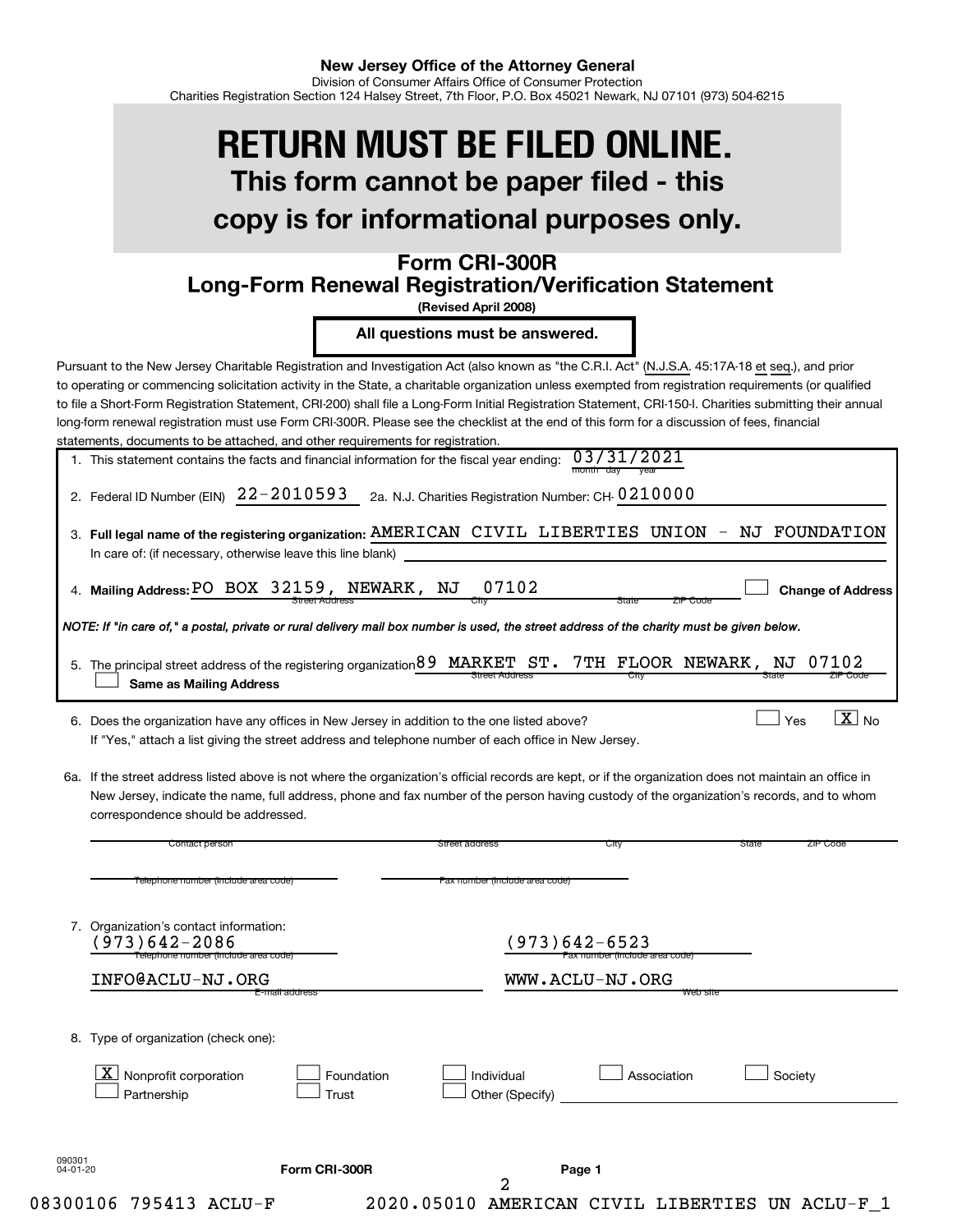| If "Yes," indicate all of the other names used:<br>11. Does the organization intend to solicit contributions from the general public?<br>12. Is the organization authorized by any other state or jurisdiction to solicit contributions?                                                                                                                                                                                                                                                                                                                                                                                                                              | $\boxed{\text{X}}$ Yes<br>Yes                        | <b>No</b><br>$\boxed{\text{X}}$ No                                   |
|-----------------------------------------------------------------------------------------------------------------------------------------------------------------------------------------------------------------------------------------------------------------------------------------------------------------------------------------------------------------------------------------------------------------------------------------------------------------------------------------------------------------------------------------------------------------------------------------------------------------------------------------------------------------------|------------------------------------------------------|----------------------------------------------------------------------|
| If "Yes," please provide a list of those states or jurisdictions, below or on a separate sheet of paper.                                                                                                                                                                                                                                                                                                                                                                                                                                                                                                                                                              |                                                      |                                                                      |
| 13. Does the organization have affiliates which share the contributions or other revenue it raised in New Jersey?<br>If "Yes," provide a separate listing of those affiliates indicating the name, street address and telephone number for each one. SEE STATEMENT                                                                                                                                                                                                                                                                                                                                                                                                    | $\boxed{\text{X}}$ Yes                               | No<br>1                                                              |
| 14. What is the charitable purpose or purposes for which the organization was formed? If necessary, attach a separate statement to this<br>registration.<br>SEE ATTACHED FEDERAL FORM 990                                                                                                                                                                                                                                                                                                                                                                                                                                                                             |                                                      |                                                                      |
| 14a. What are the specific programs and charitable purposes for which contributions are used? For each program, state whether it already exists or<br>is planned. Only major program categories need be listed. If necessary, attach a separate statement to this registration. SEE STATEMENT                                                                                                                                                                                                                                                                                                                                                                         |                                                      | -2                                                                   |
| 15. Does the organization use an independent paid fund-raiser or fund-raising counsel?<br>If "Yes," please attach to this registration a list of paid fund-raiser(s) or fund-raising counsel(s), including their full address, telephone number, fax<br>number, registration number in New Jersey, and a contact person's name.                                                                                                                                                                                                                                                                                                                                       | Yes                                                  | $\boxed{\text{X}}$ No                                                |
| 15a. Does the independent paid fund-raiser or fund-raising counsel have custody, control or access to the organization's funds?<br>If "Yes." please describe the situation.                                                                                                                                                                                                                                                                                                                                                                                                                                                                                           | Yes                                                  | $\overline{X}$ No                                                    |
| 16. Has the organization permitted a charitable sales promotion to be conducted on its behalf by a commercial co-venturer during the fiscal year-<br>end being reported?<br>If "Yes," please explain: We have a state of the state of the state of the state of the state of the state of the state of the state of the state of the state of the state of the state of the state of the state of the stat                                                                                                                                                                                                                                                            | Yes                                                  | $\mathbf{X}$ No                                                      |
| 17. Has the Internal Revenue Service (I.R.S.) determined that the organization is tax exempt under code 501(c)(3)?<br>a. If "No," has an application been filed which is still pending? If so, please attach a copy of the<br>I.R.S. 1023 form filed.<br>b. Has a tax exemption been granted under another I.R.S. code?<br>If "Yes," advise which one:<br>Has an I.R.S. tax exemption been refused, changed or revoked?<br>C.<br>If an exemption has been refused, changed or revoked, attach to this registration a copy of the I.R.S. determination letter of notification<br>and provide a detailed explanation of the circumstances on a separate sheet of paper. | $\boxed{\mathbf{X}}$ Yes<br>Yes<br><b>Yes</b><br>Yes | <b>No</b><br>$\boxed{\text{X}}$ No<br>$X _{No}$<br>$\overline{X}$ No |
|                                                                                                                                                                                                                                                                                                                                                                                                                                                                                                                                                                                                                                                                       |                                                      |                                                                      |

|--|--|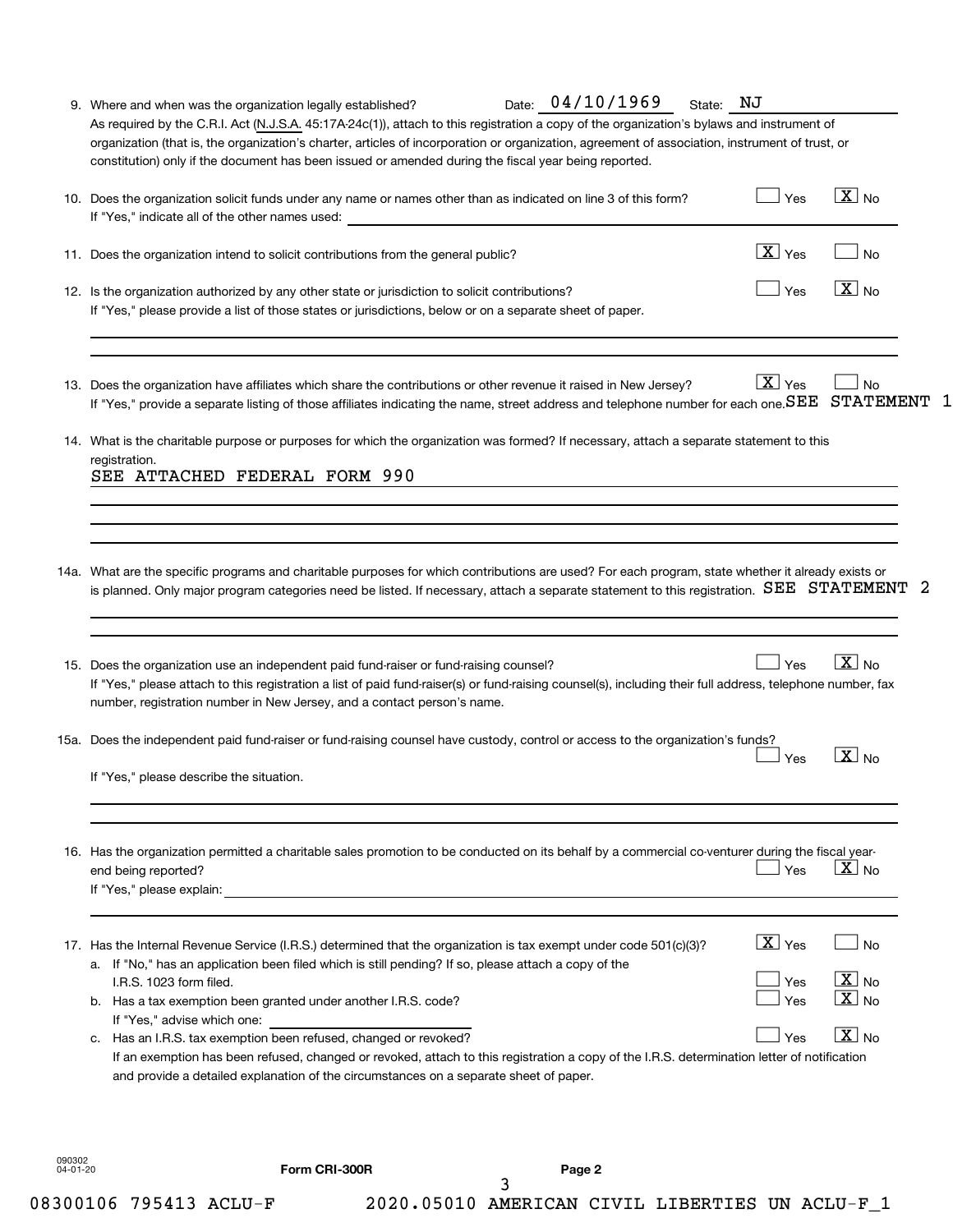|     | 18. Has the organization ever had its authority to conduct charitable activities denied, suspended, or revoked in any jurisdiction or has the<br>$ \underline{X} $ No<br>Yes<br>organization ever entered into any voluntary agreement of discontinuance with any governmental entity?<br>If "Yes," attach to this registration a copy of the denial, suspension, revocation or voluntary agreement of discontinuance. If the document                                                                                                                                                                                                                                                                                                                                         |
|-----|--------------------------------------------------------------------------------------------------------------------------------------------------------------------------------------------------------------------------------------------------------------------------------------------------------------------------------------------------------------------------------------------------------------------------------------------------------------------------------------------------------------------------------------------------------------------------------------------------------------------------------------------------------------------------------------------------------------------------------------------------------------------------------|
|     | does not explain the reasons for the denial, suspension or revocation, attach to this registration an explanation on a separate sheet of paper.                                                                                                                                                                                                                                                                                                                                                                                                                                                                                                                                                                                                                                |
|     | 19. Has the organization voluntarily entered into an assurance of voluntary compliance or similar order or agreement (including, but not limited to,<br>a settlement of an administrative investigation or proceeding, with or without an admission of liability) with any jurisdiction, state or federal<br>$ X _{\sf No}$<br>Yes<br>agency or officer?<br>If "Yes," please attach to this registration the relevant document.                                                                                                                                                                                                                                                                                                                                                |
|     | 20. Has the organization or any of its present officers, directors, executive personnel or trustees ever been found to have engaged in unlawful<br>practices in the solicitation of contributions or administration of charitable assets or been enjoined from soliciting contributions, or are<br>$\lfloor x \rfloor$ No<br>Yes<br>such proceedings pending in this or any other jurisdiction?<br>If "Yes," attach to this registration photocopies of any and all written documentation (such as a court order, administrative order, judgment,<br>formal notice, written assurance or other document) which show the final disposition of the matter.                                                                                                                       |
| 21. | Has the organization or any of its present officers, directors, trustees or principal salaried executive staff employees ever been convicted<br>of any criminal offense committed in connection with the performance of activities regulated under this act or any criminal or civil offense<br>involving untruthfulness or dishonesty or any criminal offense relating adversely to the registrant's fitness to perform activities regulated<br>by this Act? A plea of guilty, non vult, nolo contendere or any similar disposition of alleged criminal activity shall be deemed a<br>$\boxed{\text{X}}$ No<br>Yes<br>conviction.                                                                                                                                             |
|     | 22. Has the organization or any of its officers, directors, trustees or principal salaried executive staff employees been adjudged liable in any<br>administrative or civil action involving theft, fraud, or deceptive business practices? For purposes of this question a judgment of liability<br>in an administrative or civil action shall include, but is not limited to, any finding or admission that the individual engaged in an unlawful<br>$\boxed{\text{X}}$ No<br>Yes<br>practice in relation to the solicitation of contributions or the administration of charitable assets.<br>If "Yes," identify the individual(s) below and attach to this registration a copy of any order, judgment or other documents indicating the<br>final disposition of the matter. |

23. Provide the following information for each officer, director, trustee and the five most-highly compensated executive staff employees:

| Name            | <b>Business address</b> | Telephone number<br>(include area code) | Title | Salary |
|-----------------|-------------------------|-----------------------------------------|-------|--------|
| SEE STATEMENT 3 |                         |                                         |       |        |
|                 |                         |                                         |       |        |
|                 |                         |                                         |       |        |
|                 |                         |                                         |       |        |
|                 |                         |                                         |       |        |
|                 |                         |                                         |       |        |
|                 |                         |                                         |       |        |
|                 |                         |                                         |       |        |
|                 |                         |                                         |       |        |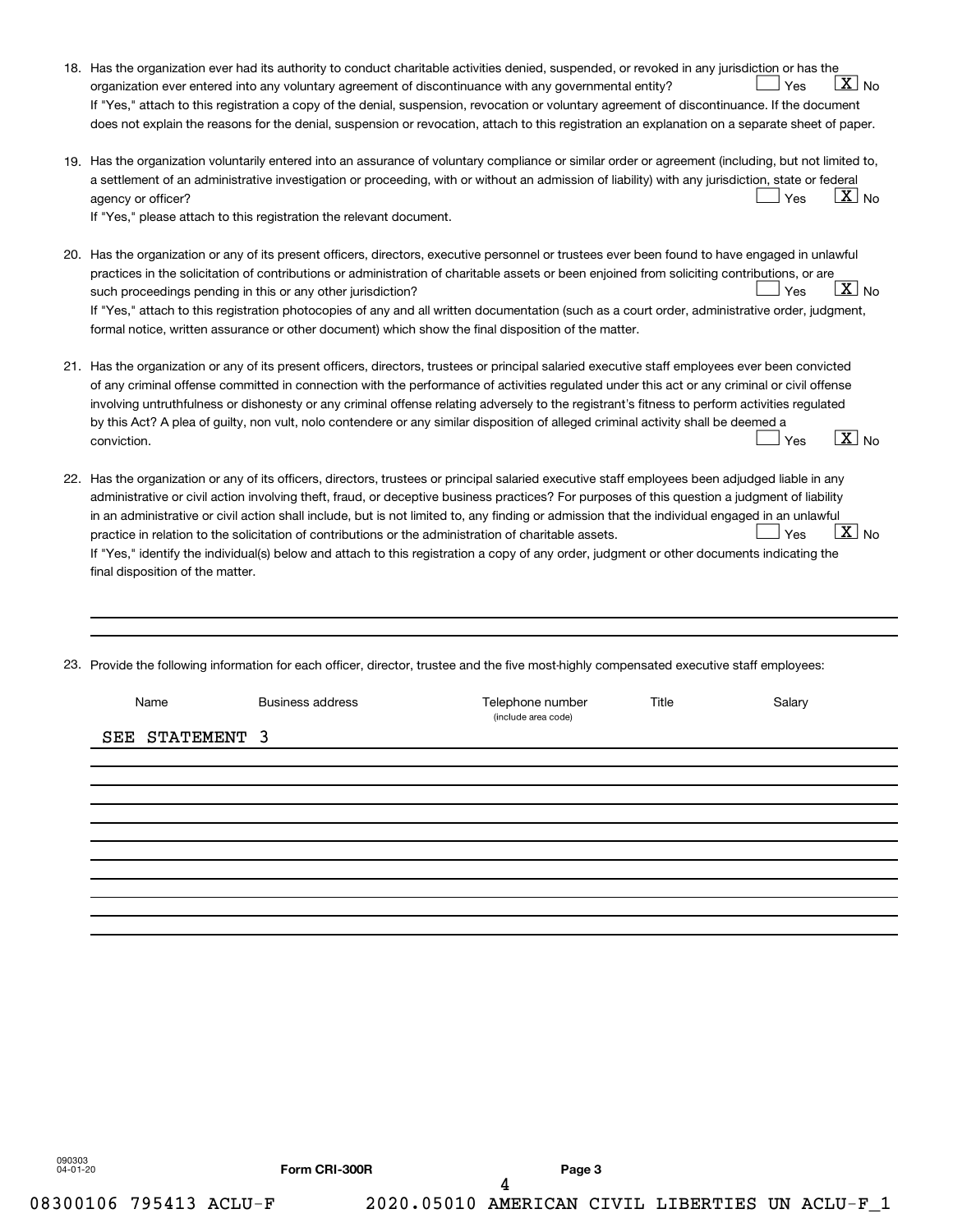# **CRI-300R Long-Form Registration Renewal Financial Statement**

**Note:**  *If the financial value of a line item = 0, place a zero in the space provided.*

*Please report all figures as GROSS, not NET.*

| Full legal name and street address of the organization                                               |  |  |
|------------------------------------------------------------------------------------------------------|--|--|
| Full legal name: AMERICAN CIVIL LIBERTIES UNION - NJ FOUNDATION,<br>INC.                             |  |  |
| 03/31/2021<br>Federal ID Number (EIN) $22 - 2010593$<br>Fiscal year-end being reported:<br>montn     |  |  |
| Mailing address:<br>BOX 32159, NEWARK, NJ<br>07102<br>PO.                                            |  |  |
| <b>Mailing Address</b><br>State<br>ZIP Code<br>P.O. Box Number or Suite<br>City                      |  |  |
| MARKET ST. 7TH FLOOR NEWARK, NJ 07102<br>89<br>Street address of the registering organization:       |  |  |
| <b>ZIP Code</b><br>Street Address<br>State<br>City                                                   |  |  |
| Telephone number: $(973)642 - 2086$<br>New Jersey Charities Registration number: CH 0210000<br>$-00$ |  |  |
| (include area code)                                                                                  |  |  |

\$500,000. Note: If the organization received gross revenue of less than \$500,000, the financial reports must be certified by the organization's Attach to this registration the most recent Internal Revenue Service Form 990 and Schedule A (990), if the organization has filed those forms. Attach a copy if the organization's annual financial report included an audited financial statement, or if the organization received gross revenue in excess of president or other authorized officer of the organization's board.

In lieu of completing the CRI-300R Financial Statement pages, attached please find a copy of the I.R.S. 990 filing for the fiscal year-end indicated above.

#### **A. Receipts**

 $\Box$ 

Line A1a. Direct Public Support received from the following sources:

| (1)  |                                                                                                    | 2,635,105.       |
|------|----------------------------------------------------------------------------------------------------|------------------|
| (2)  |                                                                                                    | $\overline{0}$ . |
| (3)  |                                                                                                    | $\overline{0}$ . |
| (4)  |                                                                                                    | $\overline{0}$ . |
| (5)  |                                                                                                    | $\overline{0}$ . |
| (6)  |                                                                                                    | $\overline{0}$ . |
| (7)  |                                                                                                    | $\overline{0}$ . |
| (8)  | Donated land, buildings, property, equipment                                                       | 0.               |
| (9)  |                                                                                                    | $\overline{0}$ . |
| (10) | Membership dues solely resulting from<br>solicitations                                             | $0$ .            |
| (11) |                                                                                                    | $\overline{0}$ . |
|      |                                                                                                    | 2,635,105.       |
|      | Line A1c. Indirect Public Support received from the following sources:                             |                  |
| (1)  |                                                                                                    | 0.               |
| (2)  |                                                                                                    | $\overline{0}$ . |
| (3)  |                                                                                                    | $\overline{0}$ . |
|      | Line A1d.   Total Indirect Public Support (add lines A1c(1) thru A1c(3)) …………………………  _____________ | 0.               |
|      | Line A1e. Total Gross Contributions (add lines A1b and A1d)                                        | 2,635,105.       |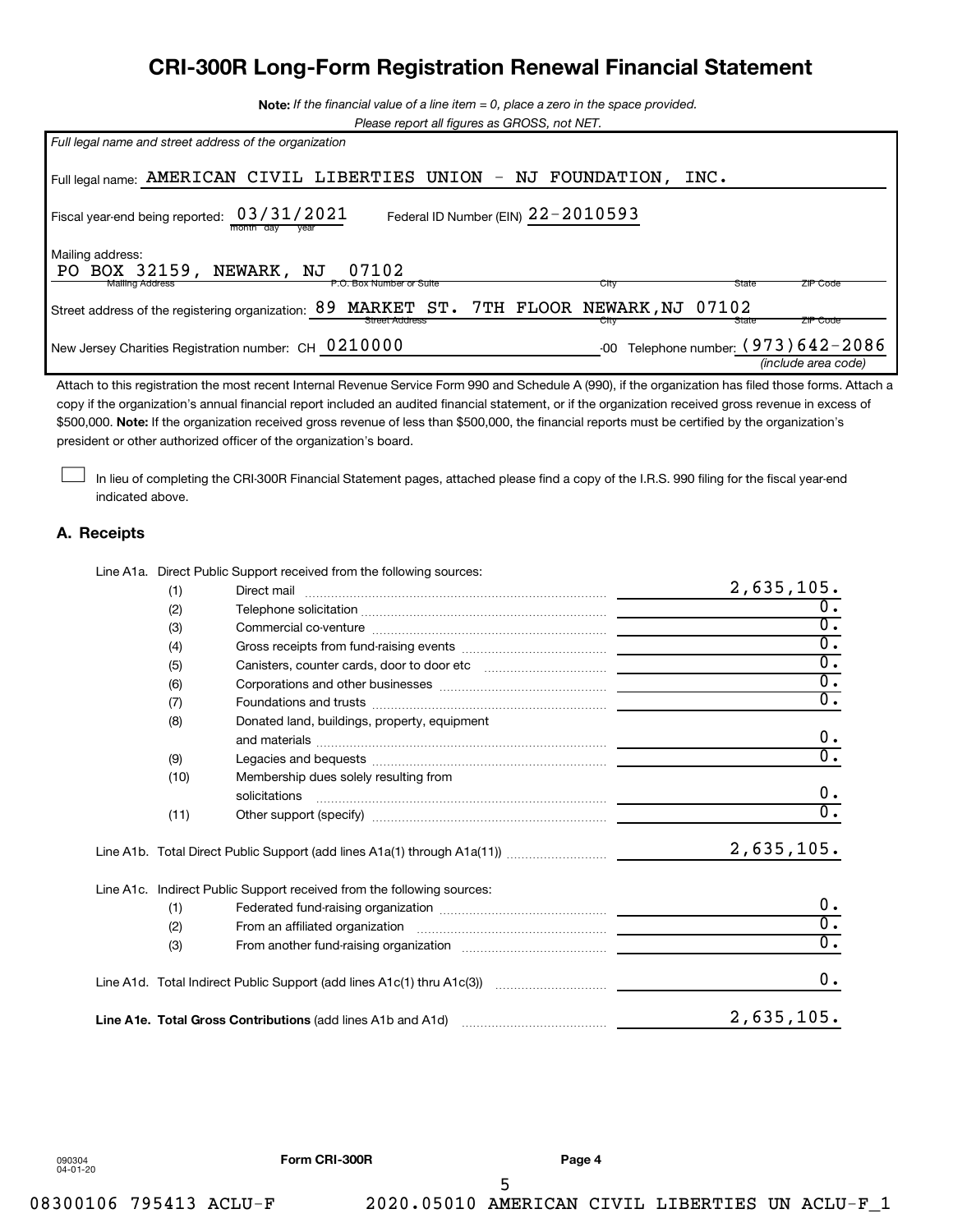Line A2. Government grants including purchase of service contracts (specify agency)

| Line A2e. Total Government Grants (add lines 2a thru 2d) |  |
|----------------------------------------------------------|--|

#### Line A3. Other Support

| а. | Bona fide membership                                                |  |            |
|----|---------------------------------------------------------------------|--|------------|
|    | b. Program service revenue                                          |  |            |
|    | c. Professional services rendered by volunteers                     |  |            |
|    |                                                                     |  | 115,488.   |
|    | Line A3e. Total Other Support (add the total of lines A3a thru A3d) |  | 115,488.   |
|    | Line A4. Total Gross Revenue (add lines A1e, A2e and A3e)           |  | 2,750,593. |

#### **B. Expenses**

|          | Line B1.<br>Program expenses [111] March 1999 March 1999 March 1999 March 1999 March 1999 March 1999 March 1999 March 1999 March 1999 March 1999 March 1999 March 1999 March 1999 March 1999 March 1999 March 1999 March 1999 March 1999 M | 1, 152, 683. |
|----------|--------------------------------------------------------------------------------------------------------------------------------------------------------------------------------------------------------------------------------------------|--------------|
| Line B2. |                                                                                                                                                                                                                                            | 356, 138.    |
| Line B3. |                                                                                                                                                                                                                                            | 167,713.     |
| Line B4. |                                                                                                                                                                                                                                            |              |
| Line B5. |                                                                                                                                                                                                                                            | 1,676,534.   |
|          | <b>C. Excess or Deficit</b><br>For the fiscal year-end (subtract line B5 from line A4)                                                                                                                                                     | 1,074,059.   |
|          | D. Fund Balance                                                                                                                                                                                                                            |              |
| Line D1. | Net assets or fund balances at beginning of year                                                                                                                                                                                           | 5, 257, 766. |
| Line D2. | Other changes in net assets or fund balances (attach explanation) $STMT \quad 4$                                                                                                                                                           | 789,582.     |
| Line D3. | Net assets or fund balances at end of year (Combine line C, D1 and D2)                                                                                                                                                                     | 7,121,407.   |
|          |                                                                                                                                                                                                                                            |              |

Please Note: The amount of Gross Contributions (line A1e on this form) determines the registration fee which must be paid and the form which should be used. July 2006 revisions to the Charities Registration Act now require all charities to pay a registration fee, including charities whose Gross Contributions are less than \$10,000. Further information for charity registrants may be found on our Web site: http://www.njconsumeraffairs.gov/ocp/charities.htm.

090305 04-01-20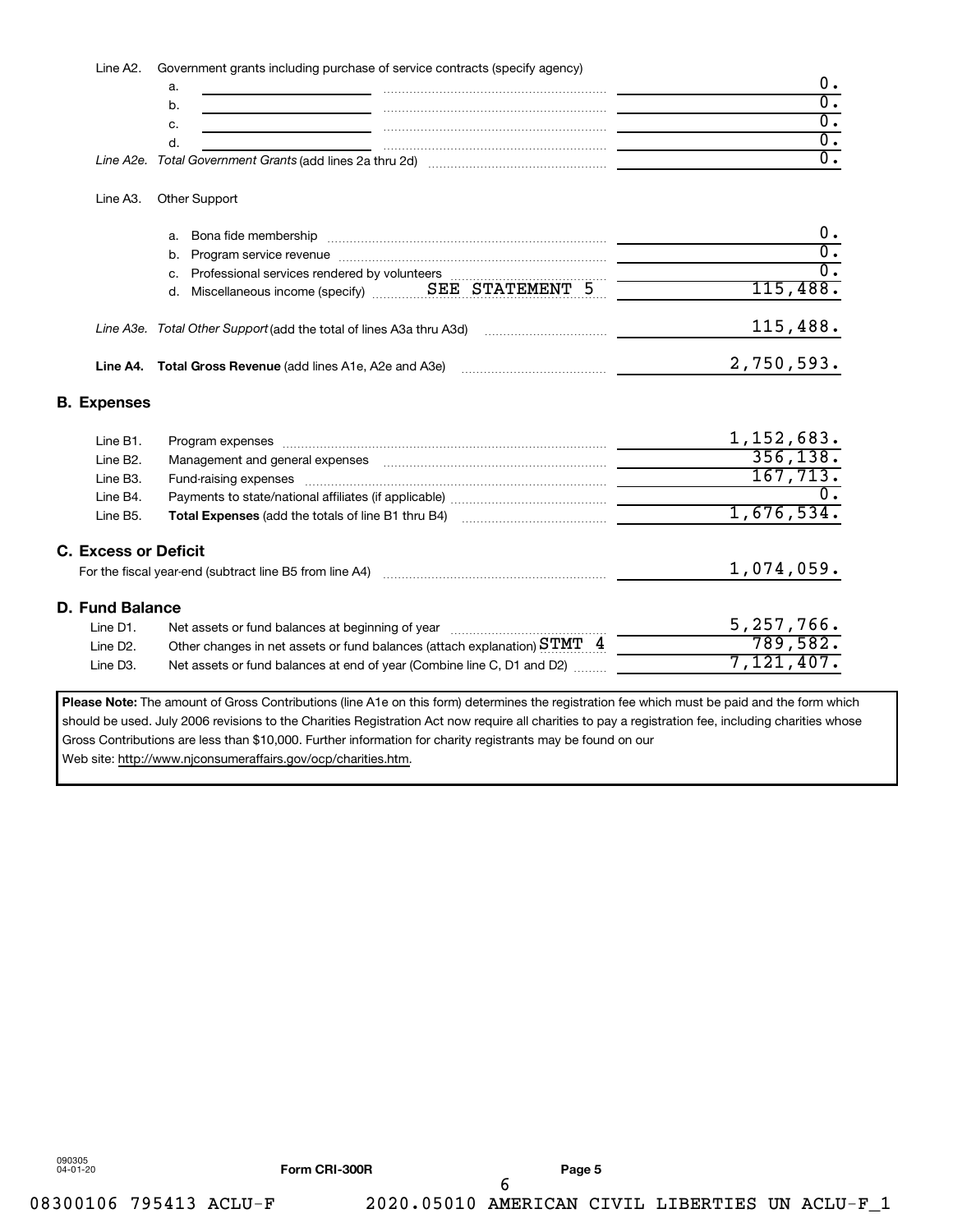# **Long-Form Renewal Registration Statement Form CRI-300RC Confidential Information**

| Organization's Name: AMERICAN CIVIL LIBERTIES UNION - NJ FOUNDATION                                                                                                                                                                                                                                                                                                                                                                                                                                                                                                                                                                                                                                                                                                                                                                                                                                                                                                                                                                                                                                                                                                                                                                                                                           |
|-----------------------------------------------------------------------------------------------------------------------------------------------------------------------------------------------------------------------------------------------------------------------------------------------------------------------------------------------------------------------------------------------------------------------------------------------------------------------------------------------------------------------------------------------------------------------------------------------------------------------------------------------------------------------------------------------------------------------------------------------------------------------------------------------------------------------------------------------------------------------------------------------------------------------------------------------------------------------------------------------------------------------------------------------------------------------------------------------------------------------------------------------------------------------------------------------------------------------------------------------------------------------------------------------|
| Federal ID Number (EIN) 22-2010593<br>N.J. Charities Registration Number: CH- 0210000<br>$-00$                                                                                                                                                                                                                                                                                                                                                                                                                                                                                                                                                                                                                                                                                                                                                                                                                                                                                                                                                                                                                                                                                                                                                                                                |
| Fiscal Year-End being reported: 0 3 / 3 1 / 2 0 2 1                                                                                                                                                                                                                                                                                                                                                                                                                                                                                                                                                                                                                                                                                                                                                                                                                                                                                                                                                                                                                                                                                                                                                                                                                                           |
| 24. Are any of the organization's officers, directors, trustees or the five most-highly compensated employees related by blood, marriage or<br>adoption to:                                                                                                                                                                                                                                                                                                                                                                                                                                                                                                                                                                                                                                                                                                                                                                                                                                                                                                                                                                                                                                                                                                                                   |
| $X_{\text{No}}$<br>Yes<br>each other?<br>a.<br>any officers, agents or employees of any fund-raising counsel or independent paid fund-raiser under contract to the organization?<br>b.<br>$X_{N0}$<br>Yes<br>any chief executive, employee, any other employee of the organization with a direct financial interest in the transaction, or any partner,<br>C.<br>proprietor, director, officer, trustee, or to any shareholder of the organization with more than two (2) percent interest in any supplier or<br>$\boxed{\text{X}}$ No<br>∣ Yes<br>vendor providing goods or services to the organization?<br>d. If you answered "Yes," to questions 24a, b, or c, please provide a statement explaining these relationships.<br>25. Do any of the organization's officers, directors, trustees or the five most-highly compensated employees have a financial interest in any<br>activities engaged in by a fund-raising counsel or independent paid fund-raiser under contract to the organization, or any supplier or<br>$X_{\text{No}}$<br>Yes<br>vendor providing goods or services to the organization?<br>If "Yes," please detail these relationships below or on a separate sheet of paper, and provide the name, business address and telephone<br>number of all interested parties. |
| We understand that this registration is being issued at the discretion of the Division of Consumer Affairs and agree that employees of the Division<br>may inspect the records in the possession of this organization in order to ascertain compliance with the statute and all pertinent regulations. We<br>also understand that we may be required to provide additional information if requested.                                                                                                                                                                                                                                                                                                                                                                                                                                                                                                                                                                                                                                                                                                                                                                                                                                                                                          |
| We hereby certify that the above information and the attached financial schedule(s) and statement(s) are true. We are aware that if any of the<br>above statements are willfully false, we are subject to punishment.                                                                                                                                                                                                                                                                                                                                                                                                                                                                                                                                                                                                                                                                                                                                                                                                                                                                                                                                                                                                                                                                         |
| Name MARC BEEBE<br><b>Title PRESIDENT</b><br>Signature<br>Date                                                                                                                                                                                                                                                                                                                                                                                                                                                                                                                                                                                                                                                                                                                                                                                                                                                                                                                                                                                                                                                                                                                                                                                                                                |
| Signature<br>Title<br>Date<br>Name                                                                                                                                                                                                                                                                                                                                                                                                                                                                                                                                                                                                                                                                                                                                                                                                                                                                                                                                                                                                                                                                                                                                                                                                                                                            |
| This form must be signed by two (2) authorized officers of the organization, including the chief financial officer.                                                                                                                                                                                                                                                                                                                                                                                                                                                                                                                                                                                                                                                                                                                                                                                                                                                                                                                                                                                                                                                                                                                                                                           |

**Note: Form CRI-300RC must be filed with Form CRI-300R.**

090306 04-01-20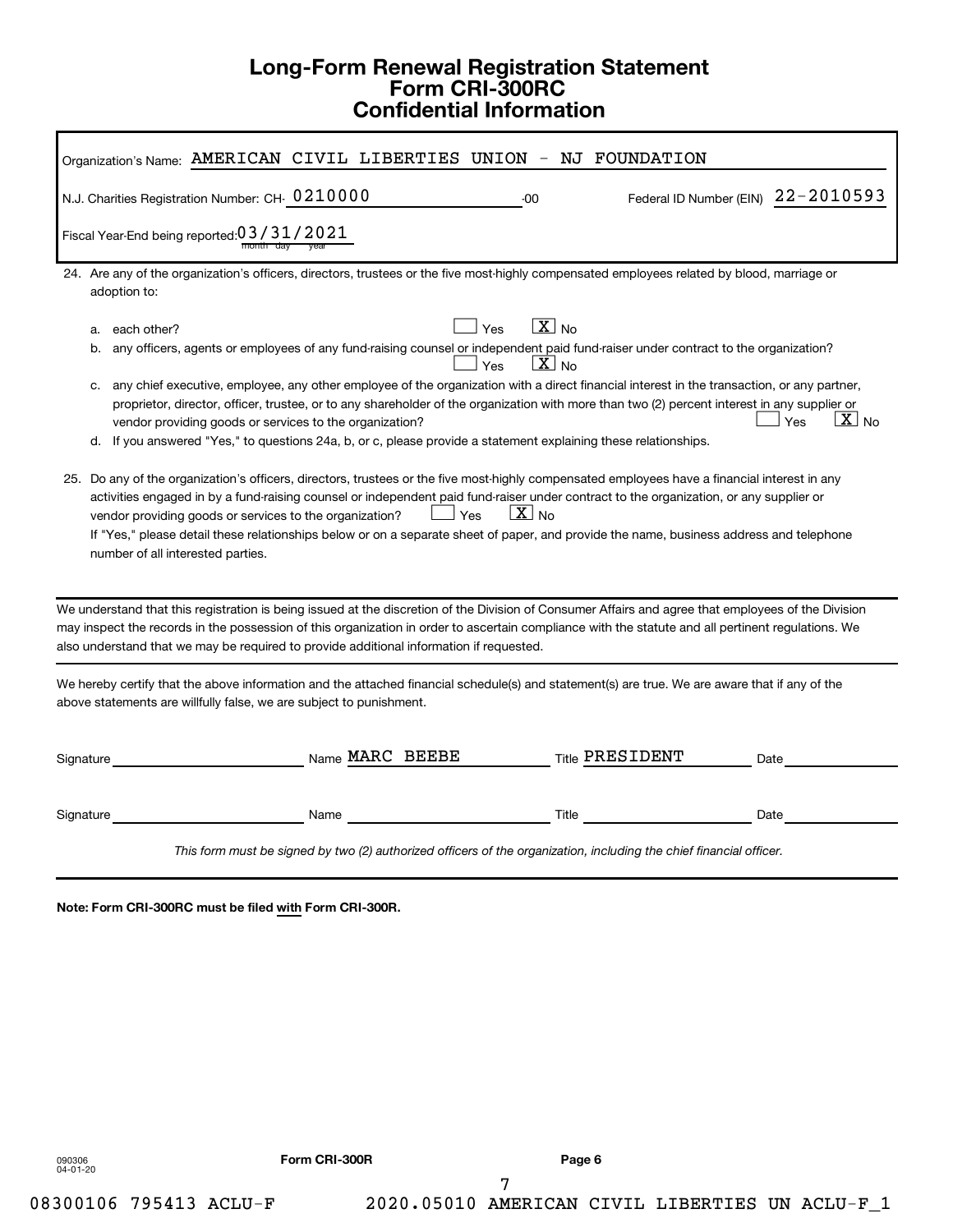| FORM CRI-300R                             | AFFILIATES WHICH SHARE CONTRIBUTIONS/REVENUE<br>PAGE 2, LINE 13 | <b>STATEMENT</b><br>1 |
|-------------------------------------------|-----------------------------------------------------------------|-----------------------|
| <b>NAME</b>                               |                                                                 | PHONE                 |
| AMERICAN CIVIL LIBERTIES UNION FOUNDATION |                                                                 | $(212)549 - 2500$     |
| <b>ADDRESS</b>                            |                                                                 |                       |
|                                           | 125 BROAD STREET, 18TH FLOOR NEW YORK, NY 10004                 |                       |
| FORM CRI-300R                             | SPECIFIC PROGRAMS AND CHARITABLE PURPOSES<br>PAGE 2, LINE 14A   | 2<br><b>STATEMENT</b> |

}}}}}}}}}}}}}}}}}}}}}}}}}}}}}}}}}}}}}}}} }}}}}}}}}}

## PROGRAMS/CHARITABLE PURPOSE }}}}}}}}}}}}}}}}}}}}}}}}}}}

ALREADY EXISTS-TO EDUCATE THE PUBLIC ON CIVIL CONSTITUTIONAL RIGHTS -TO PROVIDE ASSISTANCE TO INDIVIDUALS WHO ARE DENIED THEIR -RIGHTS.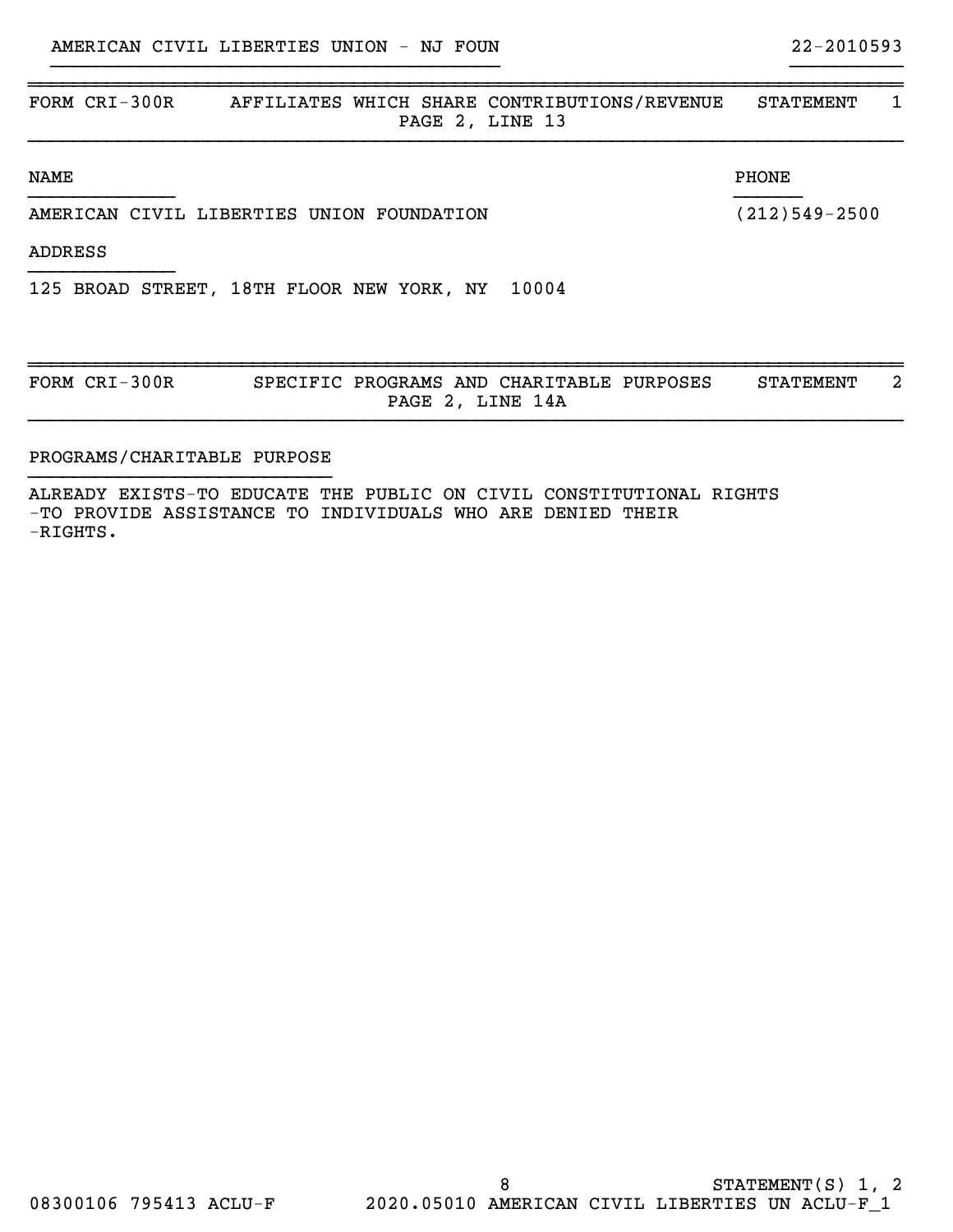| FORM CRI-300R                    | LIST OF OFFICERS, DIRECTORS, TRUSTEES<br>AND FIVE MOST HIGHLY PAID EMPLOYEES | <b>STATEMENT</b>  | 3 |
|----------------------------------|------------------------------------------------------------------------------|-------------------|---|
| NAME OF INDIVIDUAL               | TITLE                                                                        | TELEPHONE NO.     |   |
| FARRIN ANELLO                    | SENIOR STAFF<br><b>ATTORNEY</b>                                              | $(973)642 - 2086$ |   |
| <b>ADDRESS</b>                   |                                                                              |                   |   |
| PO BOX 32159<br>NEWARK, NJ 07102 |                                                                              |                   |   |
| <b>SALARY</b>                    |                                                                              |                   |   |
| 102,774.                         |                                                                              |                   |   |
| NAME OF INDIVIDUAL               | TITLE                                                                        | TELEPHONE NO.     |   |
| DIANE DUBRULE                    | DEVELOPMENT DIRECTOR (973)642-2086                                           |                   |   |
| <b>ADDRESS</b>                   |                                                                              |                   |   |
| PO BOX 32159<br>NEWARK, NJ 07102 |                                                                              |                   |   |
| <b>SALARY</b>                    |                                                                              |                   |   |
| 137,884.                         |                                                                              |                   |   |
| NAME OF INDIVIDUAL               | TITLE                                                                        | TELEPHONE NO.     |   |
| SARAH FAJARDO                    | POLICY DIRECTOR                                                              | $(973)642 - 2086$ |   |
| <b>ADDRESS</b>                   |                                                                              |                   |   |
| PO BOX 32159<br>NEWARK, NJ 07102 |                                                                              |                   |   |
| SALARY                           |                                                                              |                   |   |
|                                  |                                                                              |                   |   |

}}}}}}}}}}}}}}}}}}}}}}}}}}}}}}}}}}}}}}}} }}}}}}}}}}

}}}}}}}}}}}}}}}}}}}}}}}}}}}}}}}}}}}}}}}}}}}}}}}}}}}}}}}}}}}}}}}}}}}}}}}}}}}}}}

114,858.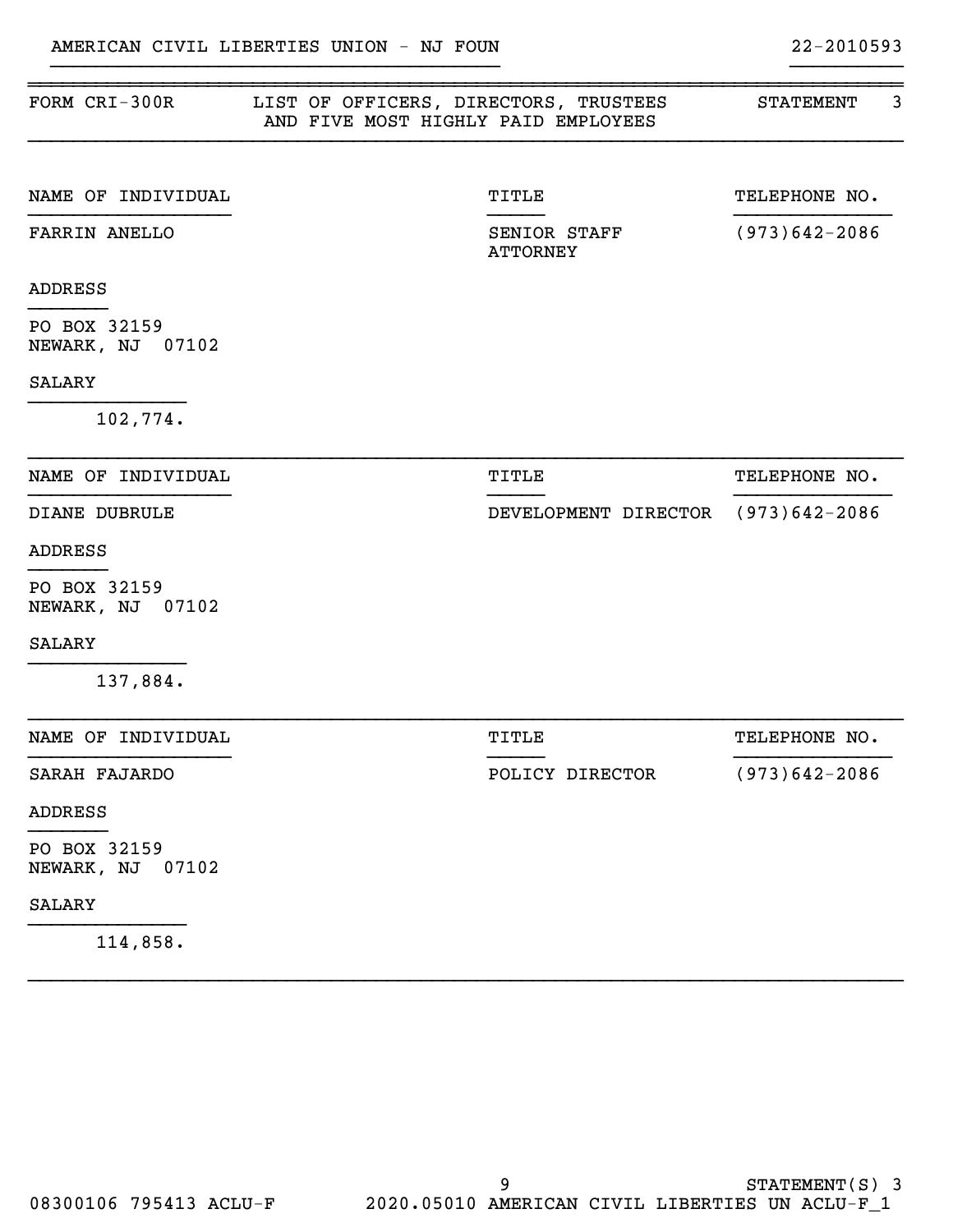| AMERICAN CIVIL LIBERTIES UNION - NJ FOUN |                                       | 22-2010593        |
|------------------------------------------|---------------------------------------|-------------------|
| NAME OF INDIVIDUAL                       | TITLE                                 | TELEPHONE NO.     |
| <b>JEANNE LOCICERO</b>                   | LEGAL DIRECTOR                        | $(973)642 - 2086$ |
| <b>ADDRESS</b>                           |                                       |                   |
| PO BOX 32159<br>NEWARK, NJ 07102         |                                       |                   |
| <b>SALARY</b>                            |                                       |                   |
| 147,077.                                 |                                       |                   |
| NAME OF INDIVIDUAL                       | TITLE                                 | TELEPHONE NO.     |
| ALEXANDER SHALOM                         | SENIOR SUPERVISING<br><b>ATTORNEY</b> | $(973)642 - 2086$ |
| <b>ADDRESS</b>                           |                                       |                   |
| PO BOX 32159<br>NEWARK, NJ 07102         |                                       |                   |
| <b>SALARY</b>                            |                                       |                   |
| 128,919.                                 |                                       |                   |
| NAME OF INDIVIDUAL                       | TITLE                                 | TELEPHONE NO.     |
| AMOL SINHA                               | EXECUTIVE DIRECTOR                    | $(973)642 - 2086$ |
| <b>ADDRESS</b>                           |                                       |                   |
| PO BOX 32159<br>NEWARK, NJ 07102         |                                       |                   |
| <b>SALARY</b>                            |                                       |                   |
| 164,457.                                 |                                       |                   |

}}}}}}}}}}}}}}}}}}}}}}}}}}}}}}}}}}}}}}}}}}}}}}}}}}}}}}}}}}}}}}}}}}}}}}}}}}}}}}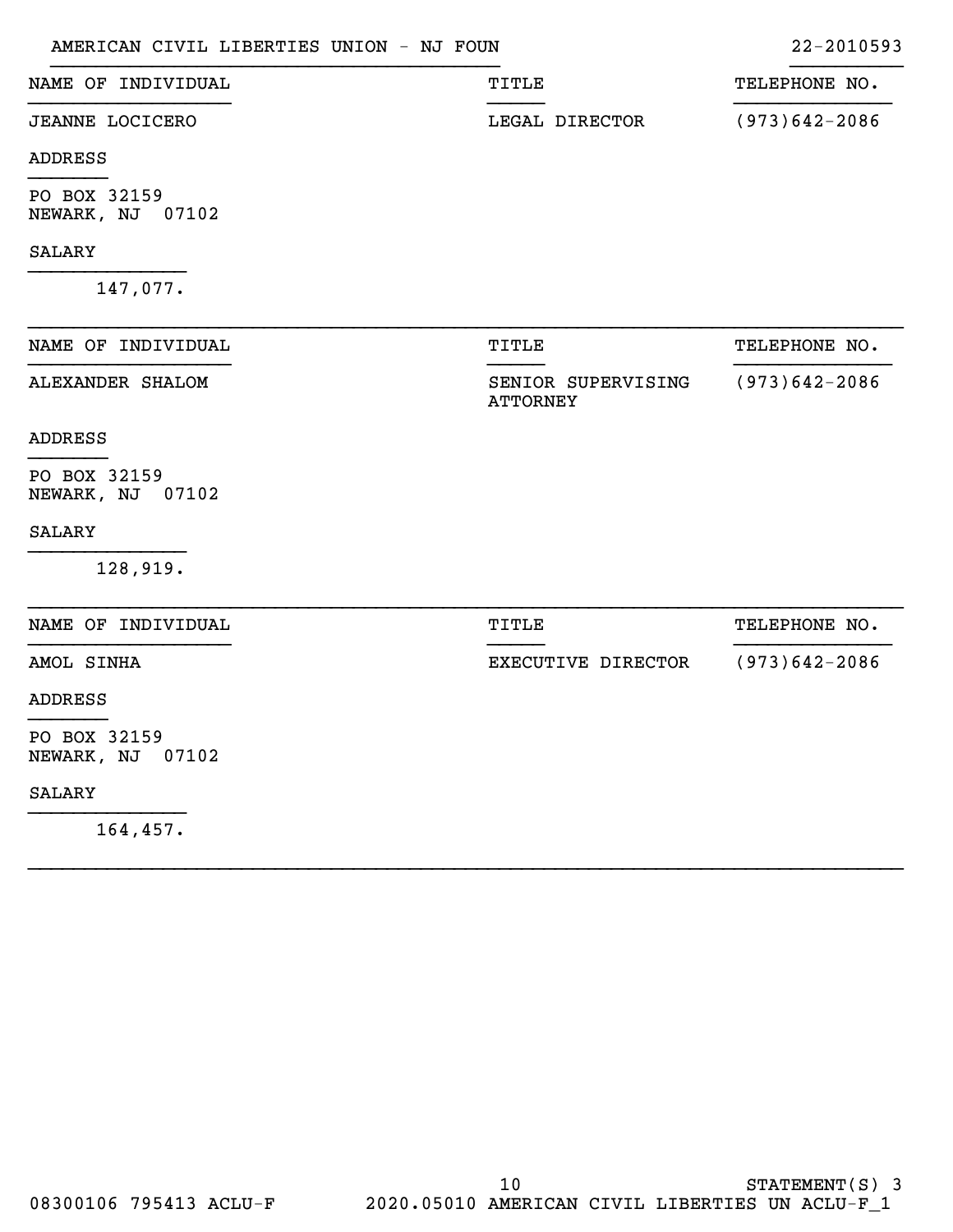| AMERICAN CIVIL LIBERTIES UNION - NJ FOUN |                                 | 22-2010593        |
|------------------------------------------|---------------------------------|-------------------|
| NAME OF INDIVIDUAL                       | TITLE                           | TELEPHONE NO.     |
| KAREN THOMPSON                           | SENIOR STAFF<br><b>ATTORNEY</b> | $(973)642 - 2086$ |
| <b>ADDRESS</b>                           |                                 |                   |
| PO BOX 32159<br>NEWARK, NJ 07102         |                                 |                   |
| <b>SALARY</b>                            |                                 |                   |
| 114,887.                                 |                                 |                   |
| NAME OF INDIVIDUAL                       | TITLE                           | TELEPHONE NO.     |
| MARC BEEBE                               | PRESIDENT                       |                   |
| <b>ADDRESS</b>                           |                                 |                   |
| PO BOX 32159<br>NEWARK, NJ 07102         |                                 |                   |
| <b>SALARY</b>                            |                                 |                   |
| 0.                                       |                                 |                   |
| NAME OF INDIVIDUAL                       | <b>TITLE</b>                    | TELEPHONE NO.     |
| CJ GRIFFIN                               | VICE PRESIDENT                  |                   |
| <b>ADDRESS</b>                           |                                 |                   |
| PO BOX 32159<br>NEWARK, NJ 07102         |                                 |                   |
| <b>SALARY</b>                            |                                 |                   |
| 0.                                       |                                 |                   |

}}}}}}}}}}}}}}}}}}}}}}}}}}}}}}}}}}}}}}}}}}}}}}}}}}}}}}}}}}}}}}}}}}}}}}}}}}}}}}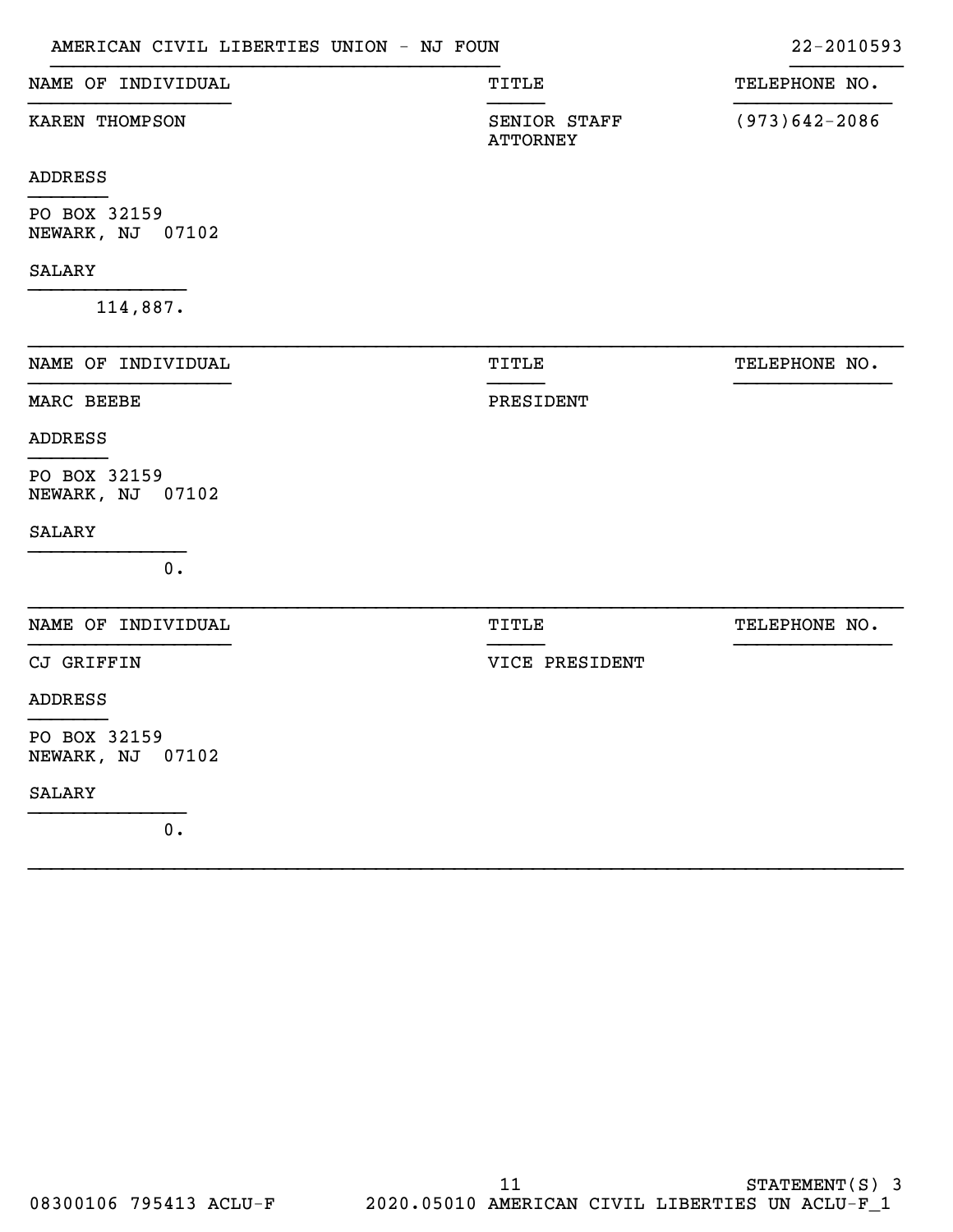| AMERICAN CIVIL LIBERTIES UNION - NJ FOUN |                  | 22-2010593    |
|------------------------------------------|------------------|---------------|
| NAME OF INDIVIDUAL                       | <b>TITLE</b>     | TELEPHONE NO. |
| JAY D. GARTMAN                           | <b>TREASURER</b> |               |
| <b>ADDRESS</b>                           |                  |               |
| PO BOX 32159<br>NEWARK, NJ 07102         |                  |               |
| <b>SALARY</b>                            |                  |               |
| 0.                                       |                  |               |
| NAME OF INDIVIDUAL                       | TITLE            | TELEPHONE NO. |
| HEATHER TAYLOR                           | SECRETARY        |               |
| <b>ADDRESS</b>                           |                  |               |
| PO BOX 32159<br>NEWARK, NJ 07102         |                  |               |
| <b>SALARY</b>                            |                  |               |
| 0.                                       |                  |               |
| NAME OF INDIVIDUAL                       | TITLE            | TELEPHONE NO. |
| GARY NISSENBAUM                          | AT LARGE         |               |
| <b>ADDRESS</b>                           |                  |               |
| PO BOX 32159<br>NEWARK, NJ 07102         |                  |               |
| SALARY                                   |                  |               |
| 0.                                       |                  |               |
| NAME OF INDIVIDUAL                       | TITLE            | TELEPHONE NO. |
| JOSEPH B. PARSONS                        | AT LARGE         |               |
| <b>ADDRESS</b>                           |                  |               |
| PO BOX 32159<br>NEWARK, NJ 07102         |                  |               |
| SALARY                                   |                  |               |
| 0.                                       |                  |               |
|                                          |                  |               |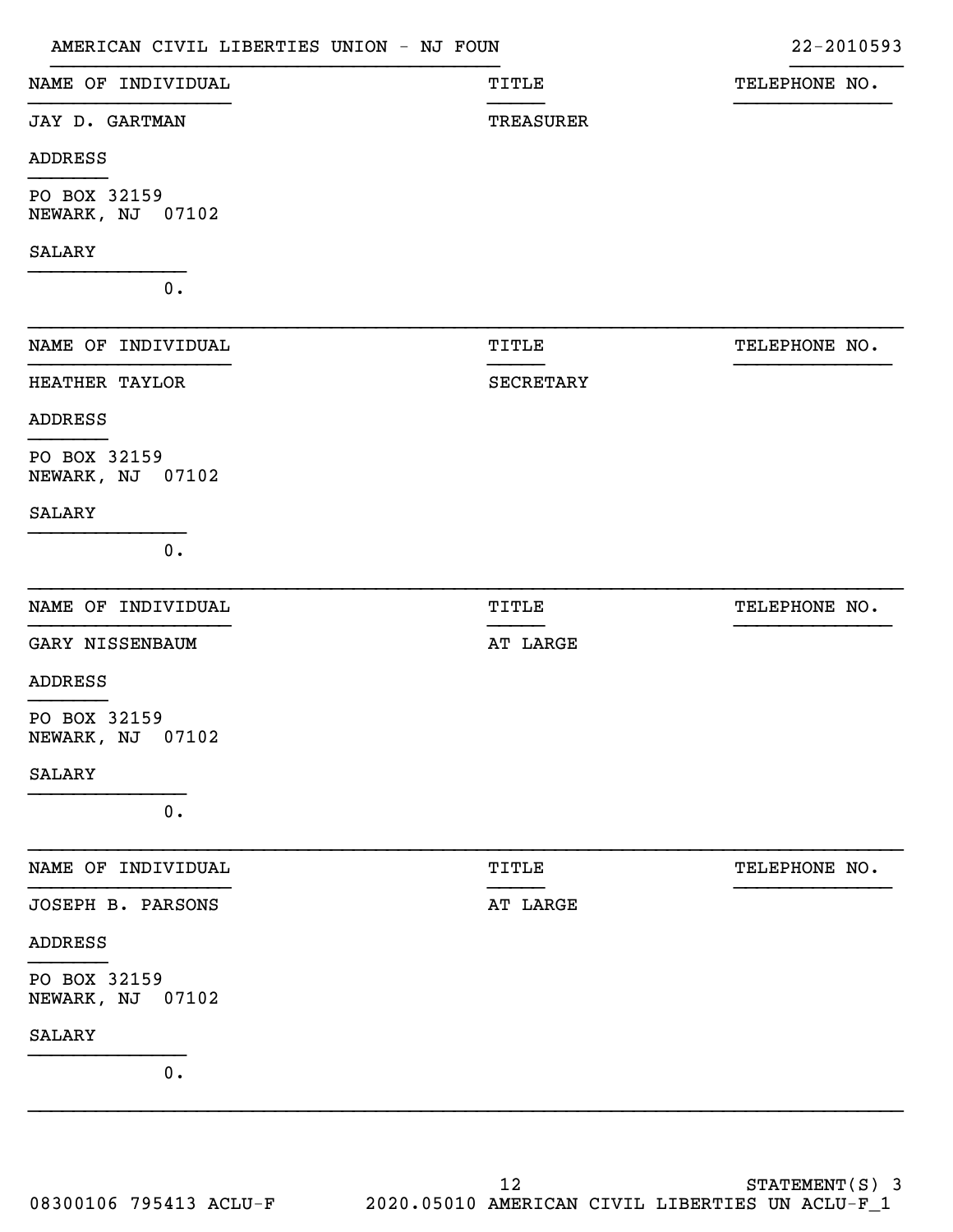| AMERICAN CIVIL LIBERTIES UNION - NJ FOUN                     |                     | 22-2010593            |
|--------------------------------------------------------------|---------------------|-----------------------|
| NAME OF INDIVIDUAL                                           | TITLE               | TELEPHONE NO.         |
| S. NADIA HUSSAIN                                             | NATIONAL BOARD REP. |                       |
| <b>ADDRESS</b>                                               |                     |                       |
| PO BOX 32159<br><b>NEWARK, NJ 07102</b>                      |                     |                       |
| <b>SALARY</b>                                                |                     |                       |
| 0.                                                           |                     |                       |
|                                                              |                     |                       |
| FORM CRI-300<br>OTHER CHANGES IN NET ASSETS OR FUND BALANCES |                     | <b>STATEMENT</b><br>4 |
| <b>DESCRIPTION</b>                                           |                     | <b>AMOUNT</b>         |
| NET UNREALIZED GAINS (LOSSES) ON INVESTMENTS                 |                     | 789,582.              |
| TOTAL INCLUDED ON FORM CRI-300, PAGE 5, LINE D2              |                     | 789,582.              |
|                                                              |                     |                       |

| FORM CRI-300                                           | MISCELLANEOUS INCOME | 5<br><b>STATEMENT</b>        |
|--------------------------------------------------------|----------------------|------------------------------|
|                                                        |                      |                              |
| DESCRIPTION                                            |                      | AMOUNT                       |
| INVESTMENT INCOME<br>OTHER INCOME<br>LEGAL CASE AWARDS |                      | 29,639.<br>81,349.<br>4,500. |

TOTAL INCLUDED ON FORM CRI-300, PAGE 5, LINE A3D 115,488.

}}}}}}}}}}}}}}

~~~~~~~~~~~~~~